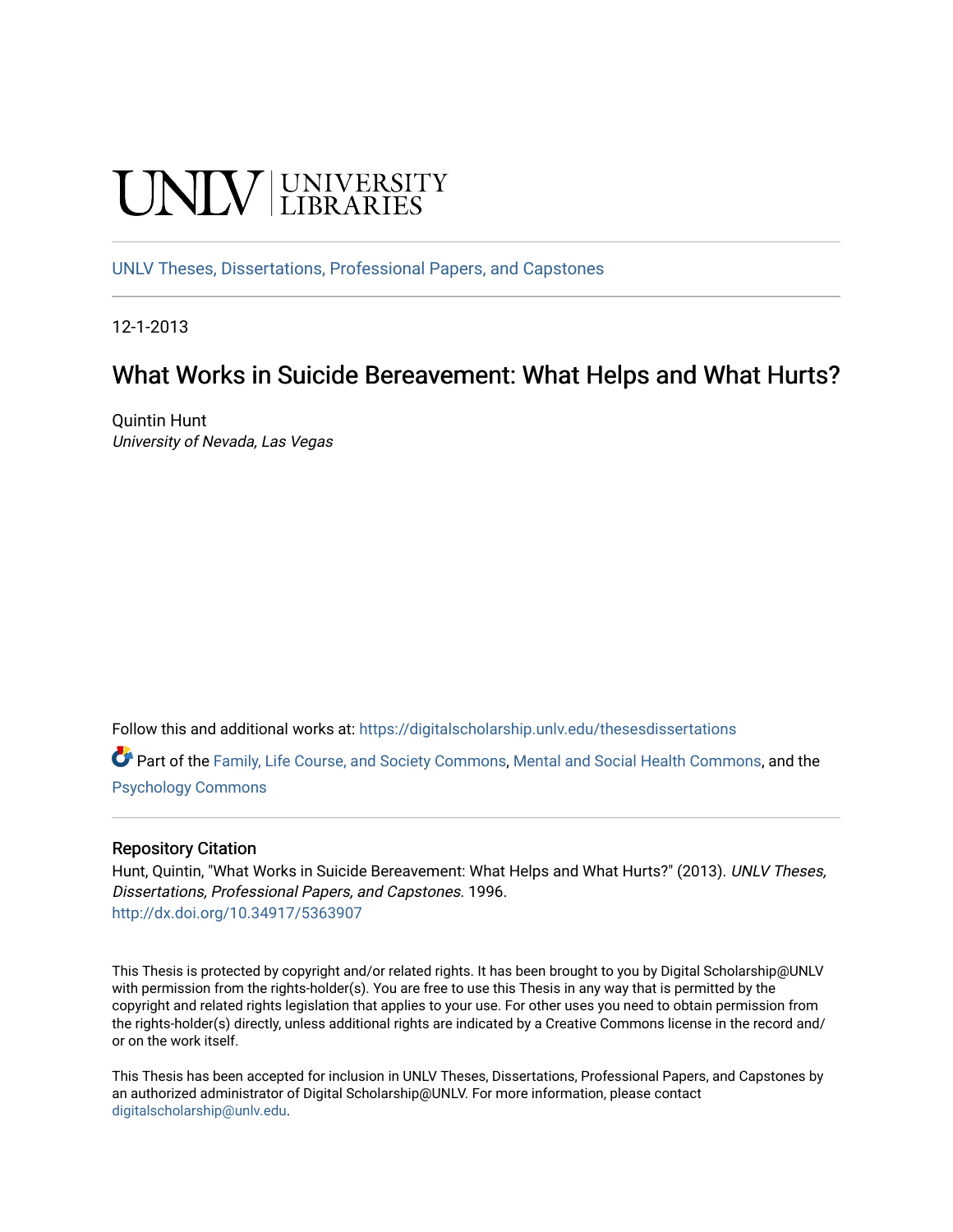## WHAT WORKS IN SUICIDE BEREAVEMENT:

## WHAT HELPS AND WHAT HURTS?

by

Quintin Alexander Hunt

Bachelor of Science in Marriage, Family, and Human Development Brigham Young University 2011

> A thesis submitted in partial fulfillment of the requirements for the

**Master of Science in Marriage and Family Therapy Department of Marriage and Family Therapy Greenspun College of Urban Affairs**

> **Graduate College University of Nevada, Las Vegas December 2013**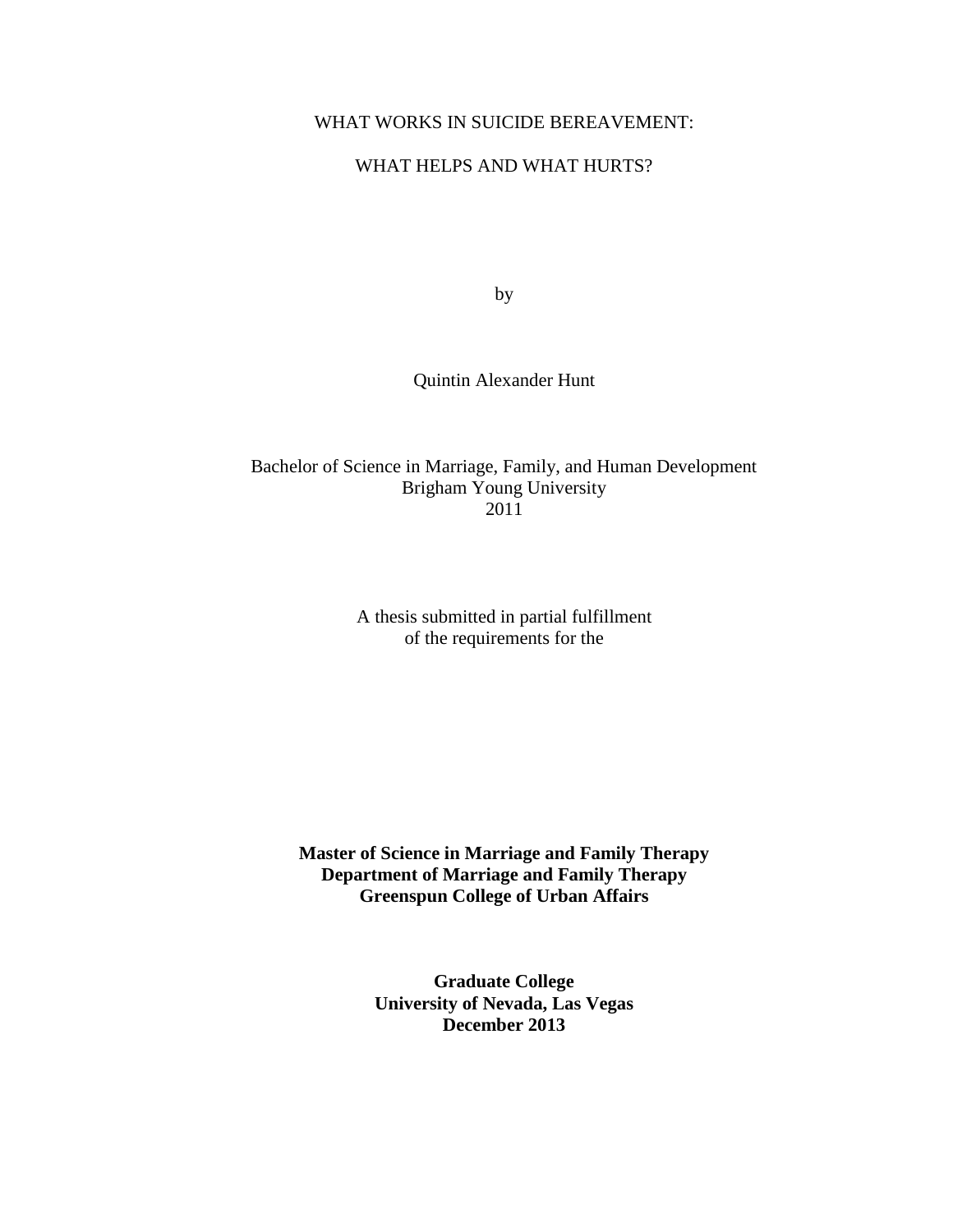

## THE GRADUATE COLLEGE

We recommend the thesis prepared under our supervision by

# **Quintin Alexander Hunt**

entitled

# **What Works in Suicide Bereavement: What Helps and What Hurts?**

is approved in partial fulfillment of the requirements for the degree of

# **Master of Science - Marriage and Family Therapy Marriage and Family Program**

Katherine Hertlein, Ph.D., Committee Chair

Gerald Weeks, Ph.D., Committee Member

Stephen Fife, Ph.D., Committee Member

Jason Holland, Ph.D., Graduate College Representative

Kathryn Hausbeck Korgan, Ph.D., Interim Dean of the Graduate College

**December 2013**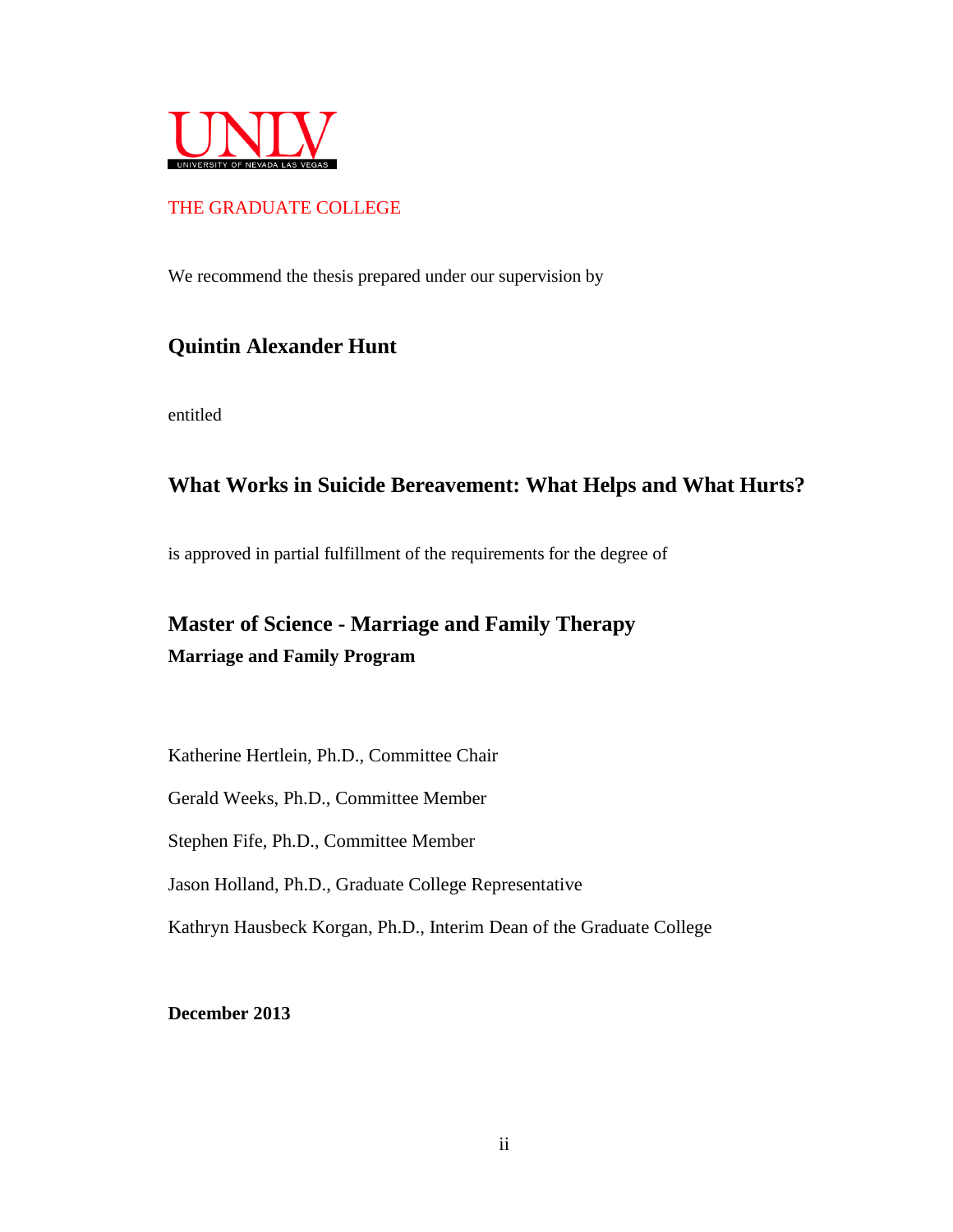#### ABSTRACT

# <span id="page-3-0"></span>WHAT WORKS IN SUICIDE BEREAVEMENT: WHAT HELPS AND WHAT HURTS?

By

Quintin Alexander Hunt

Dr. Katherine M. Hertlein, Examination Committee Chair University of Nevada, Las Vegas

Suicide is one of the most painful grief experiences that any family may experience. The suicide bereavement literature, though small, is replete with research that shows family and systemic impacts of suicide. The literature also includes constant calls for family- and systemic-based intervention as every part of society is impacted. Research in the field of marriage and family therapy, however, has ignored suicide and suicide bereavement almost entirely. The purpose of this qualitative study is to develop a more thorough understand of the grief that survivors of suicide experience and to systemically understand what helps and hurts the grieving process. Three helpful themes and three harmful themes emerged with eighteen sub-themes between them. Suicidal ideation and preoccupation was another prominent theme that did not fit entirely in either theme as it was seen as a way of maintaining a connection to the deceased and so is included on its own.

iii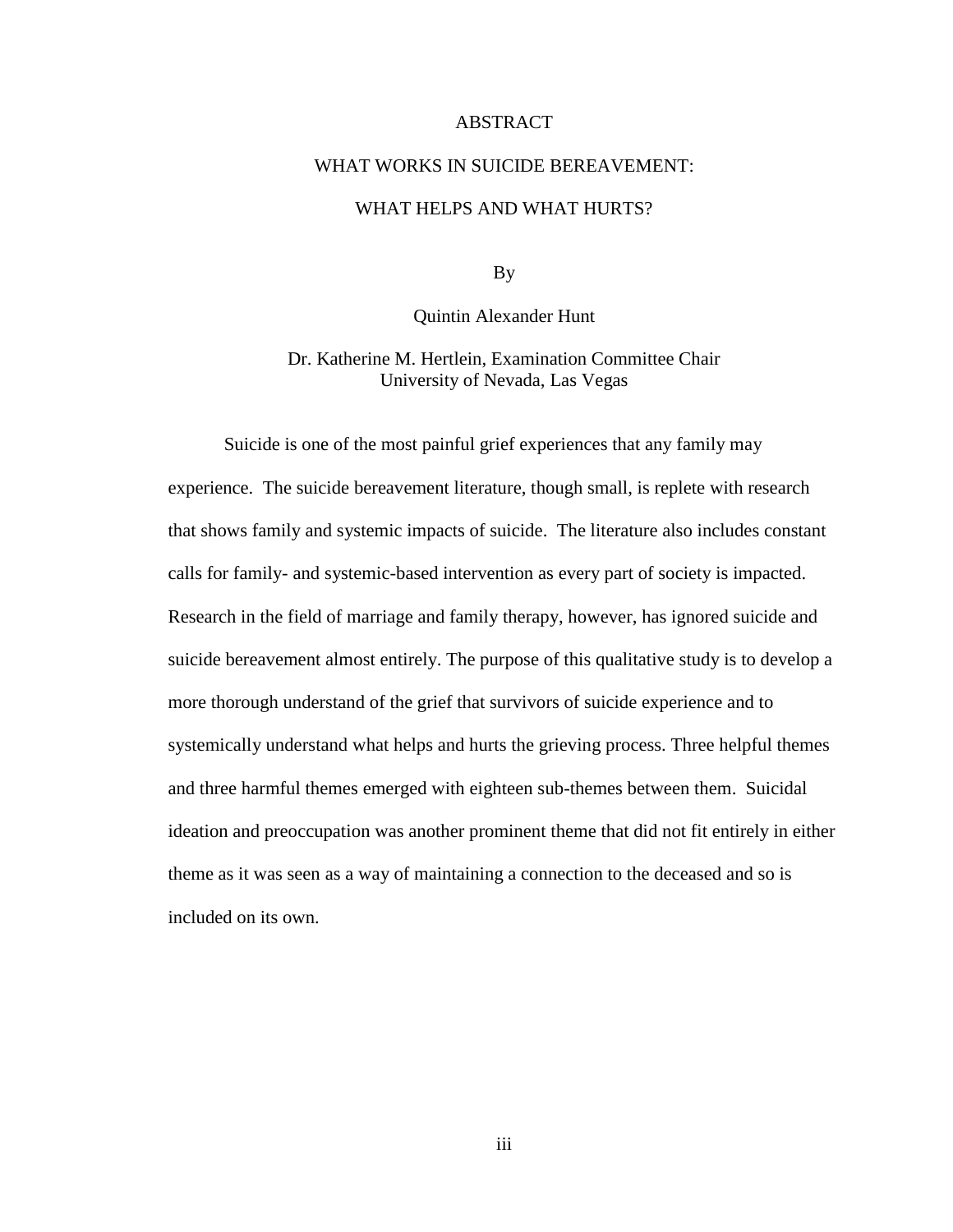#### ACKNOWLEDGEMENTS

<span id="page-4-0"></span>To my brother Eric, whose life and death had such a great impact on me that I found the motivation and desire to pursue graduate education that I have often believed far beyond my ability. I miss you greatly.

To my wife and best friend Molly, I could never have done this without your support and encouragement. Your love has healed my heart more than I thought possible.

To my family, thank you for always being willing to talk about my ideas and thoughts and giving encouragement when needed.

Dr. Katherine Hertlein, I would be remiss to not thank you as well for the hours I've spent picking your brain on how to turn this nebulous abstract of an idea in my head into something more concrete that is understandable. Your encouragement and faith in me has been incredibly empowering. Thank you.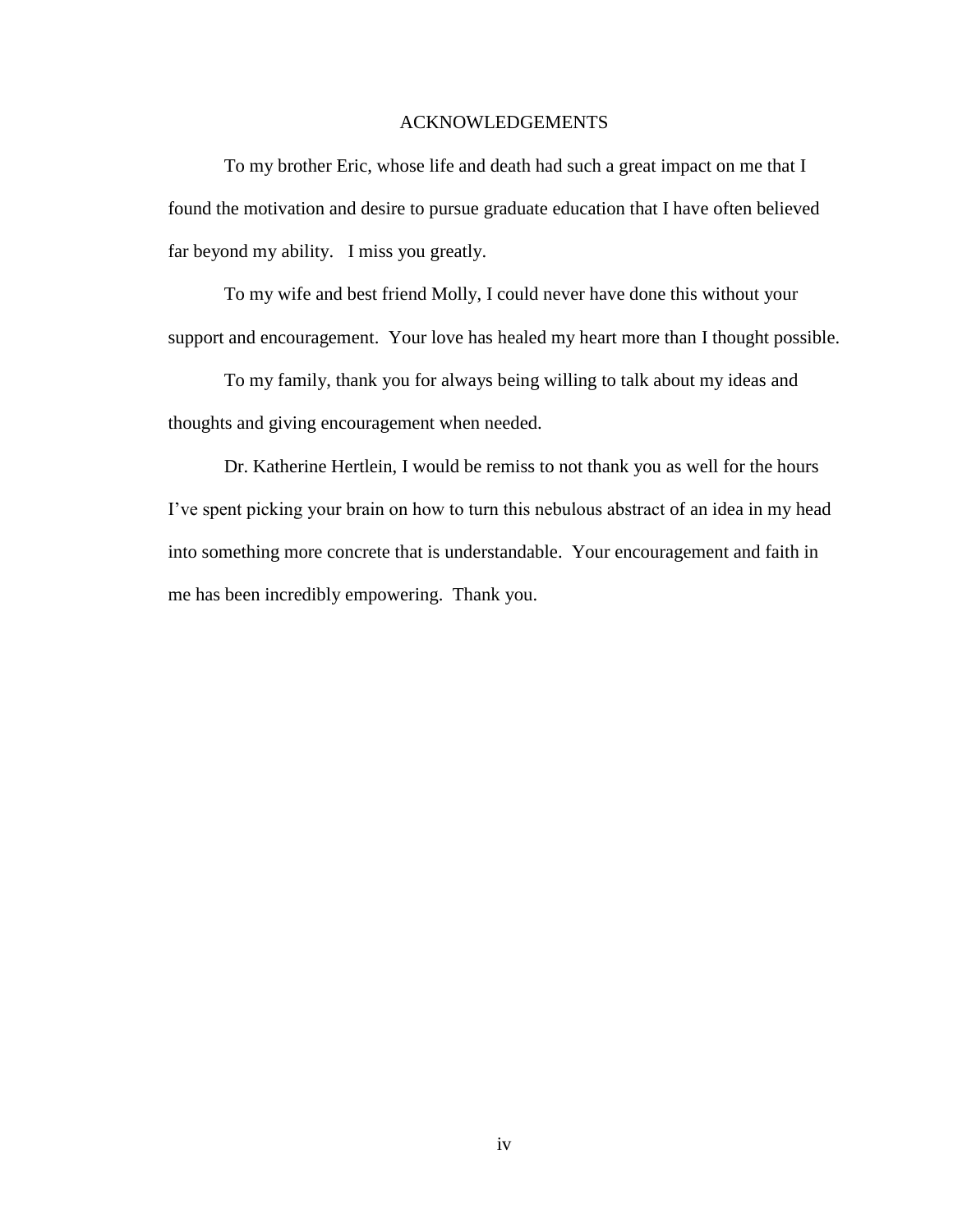# **TABLE OF CONTENTS**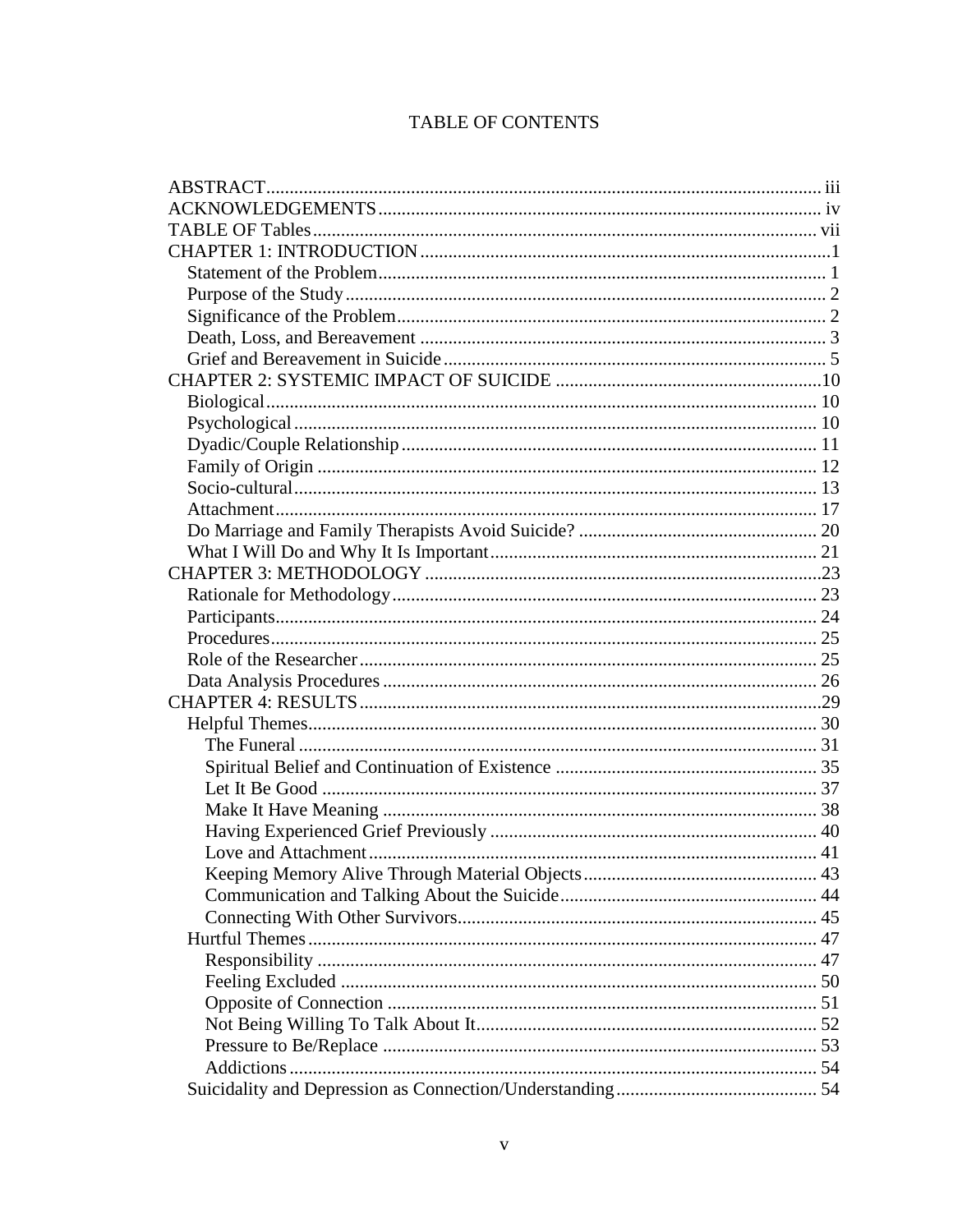| APPENDIX C: RESEARCH PARTICIPANT RECRUITMENT LETTER |  |
|-----------------------------------------------------|--|
|                                                     |  |
|                                                     |  |
|                                                     |  |
|                                                     |  |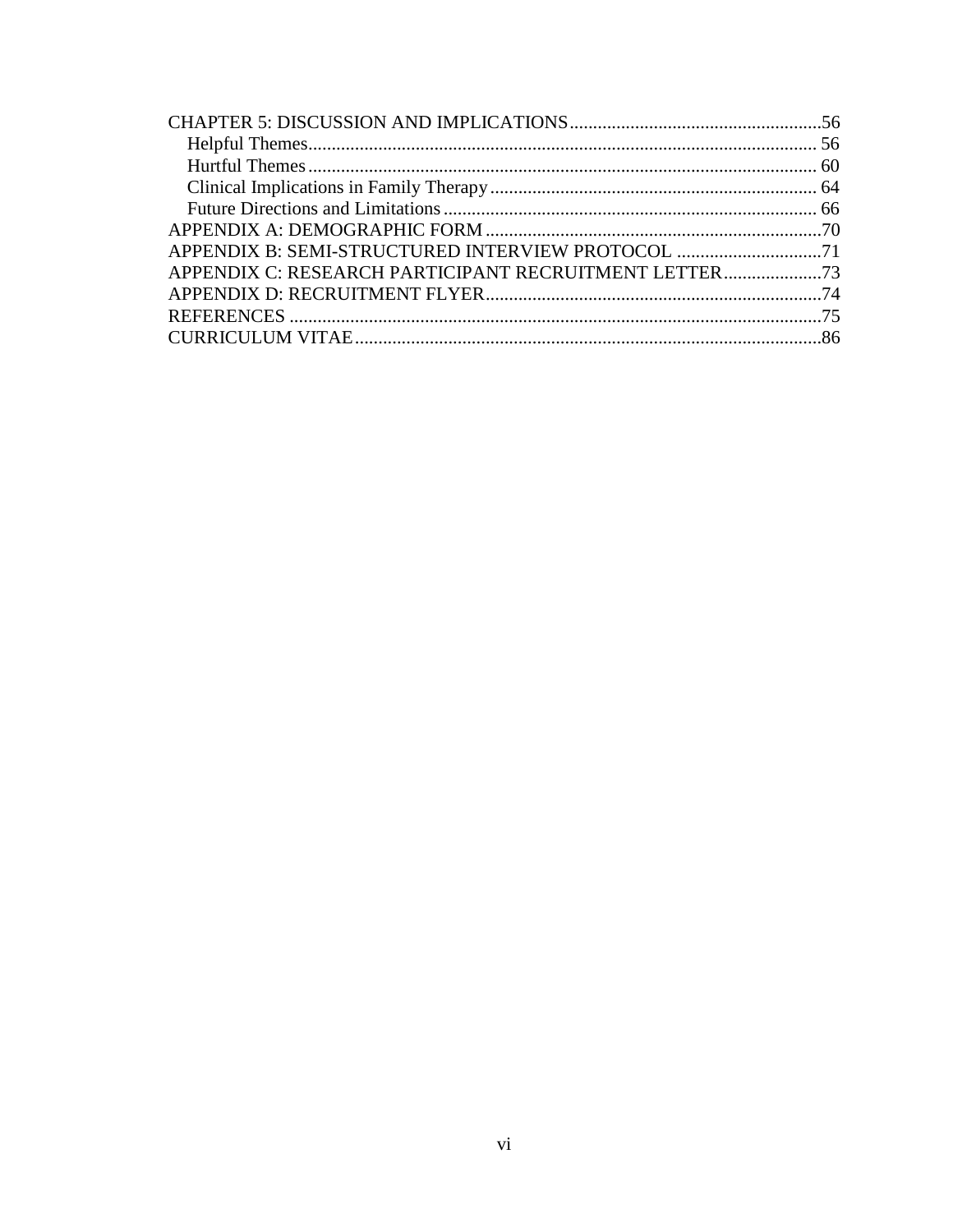## TABLE OF TABLES

<span id="page-7-0"></span>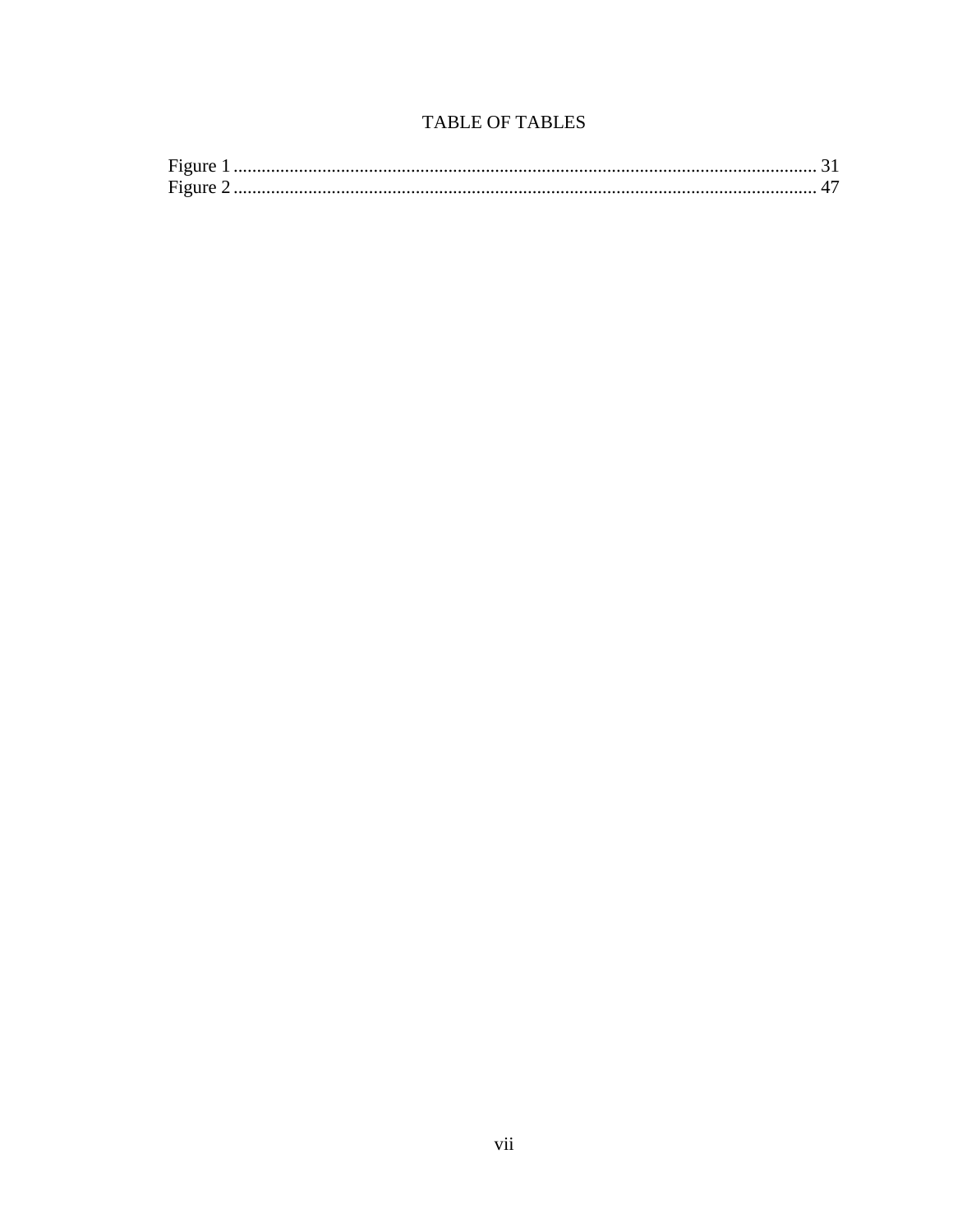#### CHAPTER 1: INTRODUCTION

<span id="page-8-0"></span>Suicide survivors are, after all, people like us. Their circumstances are dramatic and painful, but all of us contend with despair, all of us have immutable pasts. Working with survivors illustrates the process by which we may be helpful to other patients. They make it impossible to ignore the past because the past intrudes on every moment. Their therapy demonstrates that mental health professionals who deal only with the present cheat the future as well as the past. Therapists cannot help their patients or themselves to approach that future without some understanding of all that has gone before. Shakespeare said, "What's past is prologue"; Wordsworth said, "The Child is father of the Man." Therapy must be the Lyceum in which psychotherapists are both students and teachers. They must adopt Hope as their mentor. They must use their skills and willingness to venture into the "dark night of the soul." Having done all these things and having given to the tasks all that they have been and seen and believed, then, and only then, do they and their patients have a chance to emerge into a "dawn [that] comes up like thunder" (Kipling, 1892/1937, p.48). (Chance, 1988).

#### Statement of the Problem

<span id="page-8-1"></span>The last memory I have of my brother is a hike we took together when I was eight years old. We drove up to the mountain on which he later took his own life showed me his favorite hiking trail. Before we even actually began the hike I pretended to sprain my ankle. I wanted go home and watch Ninja Turtles. For months he was missing, our only clue being his Jeep that had been stripped of all valuables at the bottom of a ravine in the Four Peaks mountain area of Arizona. I don't remember when we knew he was missing, but I do remember laying on my bed at night crying because I missed my older brother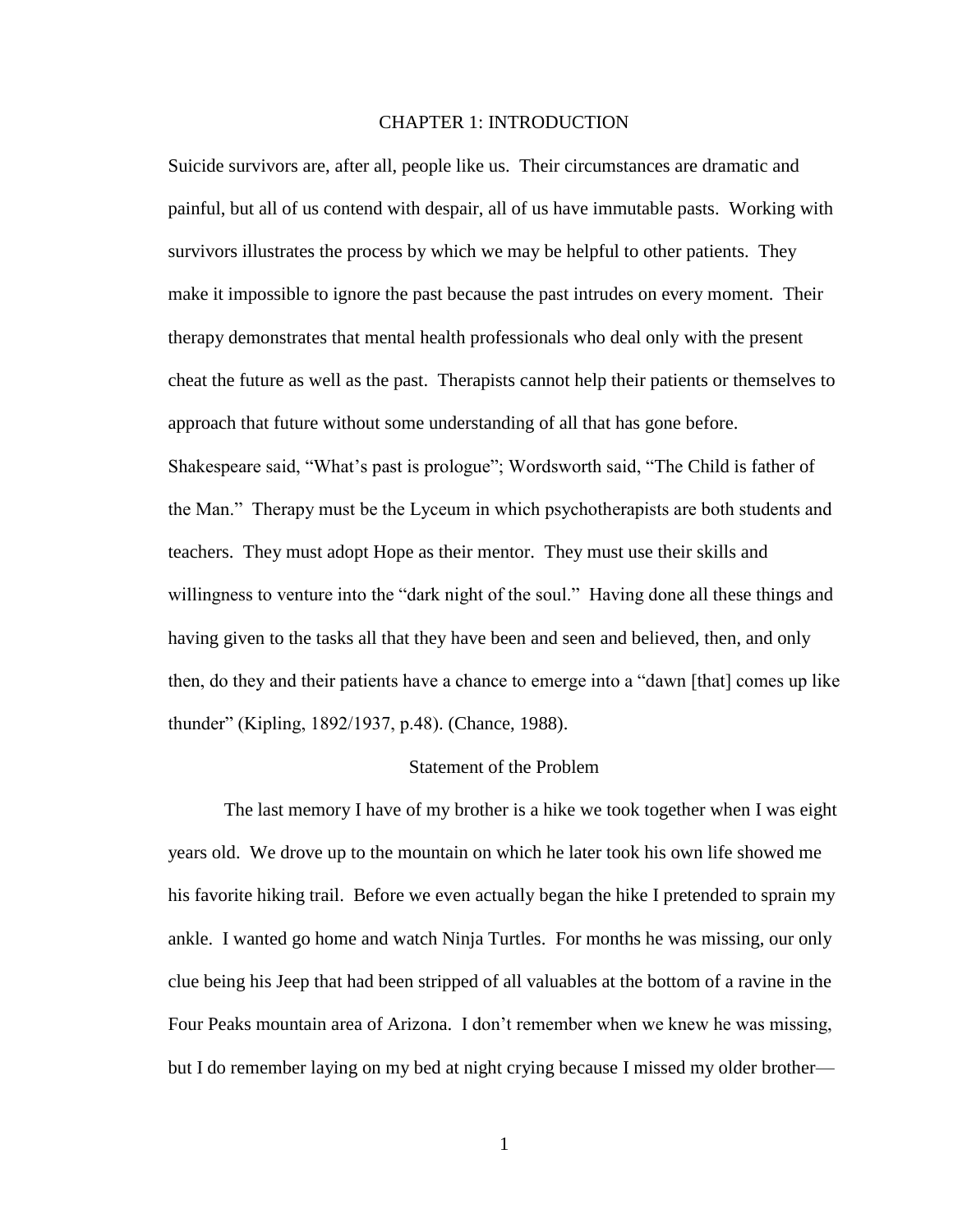my hero. When I learned that he had died on the very same mountain trail that he had attempted to introduce to me, I felt that his death had was my fault. Even at eight-years old I felt that if I would have continued that hike, I would never have lost my brother. As I grew up I often cried myself to sleep looking at the pictures that I had of him, wishing that I would have not been such a "wuss" and had been able to finish that hike. I thought that in that one hike, I would have been able to tell him I loved him and cared for him. If only he had known I cared, he would not have died. When I was a teenager, this guilt manifest itself as a deep feeling of depression and suicidality simply out of a desire to stop my own pain and again be with my brother. While my own religious understanding of death and the hereafter was complicated by his suicide, I knew that I died the same way we would be together. Today, I have found ways to live, love, and be near him. In a sense, my entire life has been dedicated to remembering my brother and create a as much positive meaning out of his and my family's suffering as possible. It is my motivation for this study.

#### Purpose of the Study

<span id="page-9-0"></span>The purpose of this study is to frame suicide in an attachment and systemic lens with implications for family-based interventions both in and of therapy. Largely suicide and suicide bereavement have been neglected by the field of family therapy, despite the common practice of screening for suicide and suicidal ideation.

#### Significance of the Problem

<span id="page-9-1"></span>In the past 45 years, suicide rates have increased by 65% worldwide, with nearly one million people dying by suicide yearly (World Health Organization, 2012a). Within the United States the rates of suicide per 100,000 hover between 10 and 15; with the rate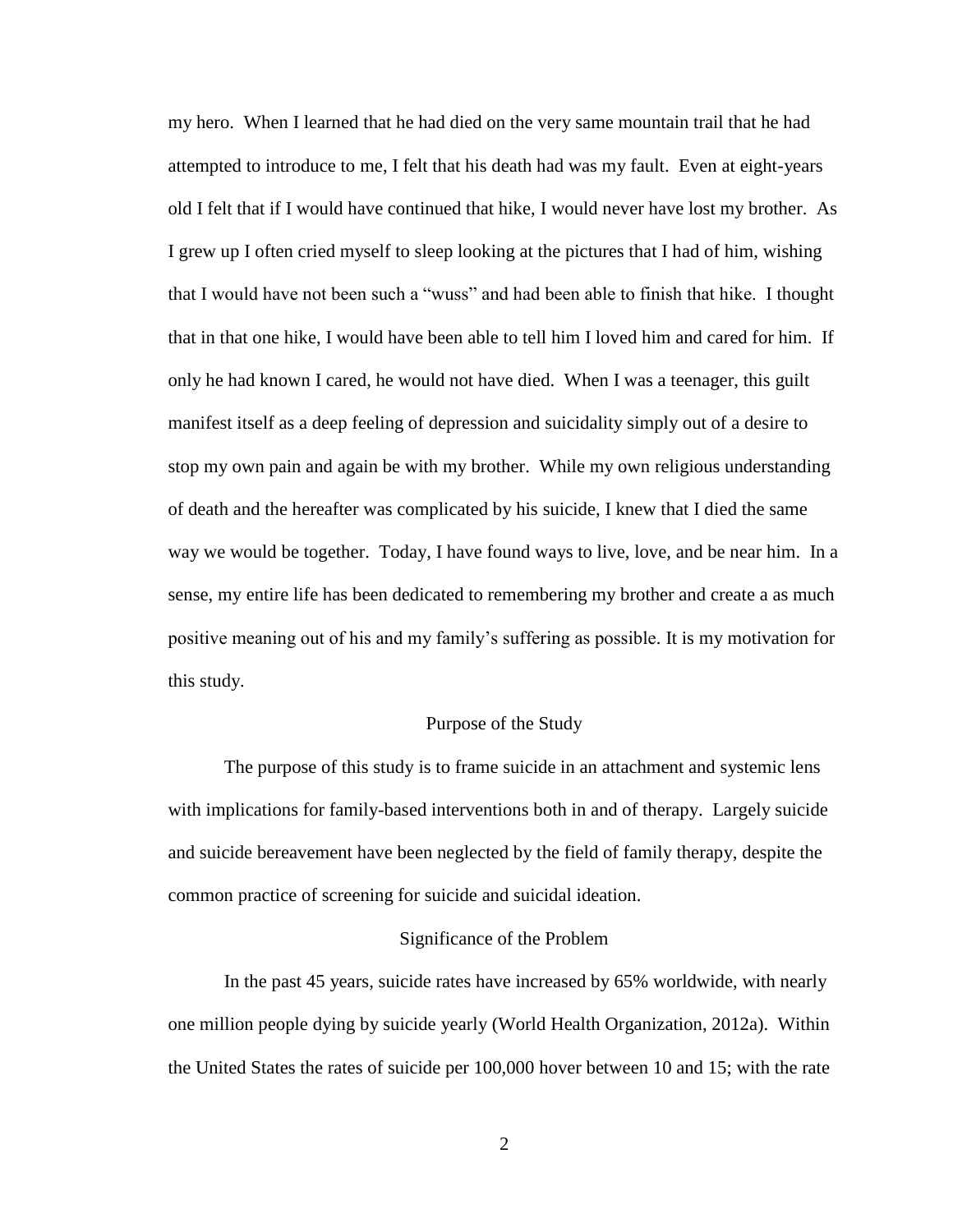of men above 75 approaching 40 (WHO, 2012b). In Russia the rate is just under 40 for all ages (WHO, 2012c; the Republic of Korea the same—but over 65 the rates jump to 100 and nearly 150 per 100,000 for men (WHO, 2012d). The United States ranks 43<sup>rd</sup> for suicide rates; behind almost all of Europe and much of Asia—most notably is China which is the only country with a higher rate of suicide in women than men (Caruso, 2002). Suicide is the third leading cause of death among for ages 15-24—far above any disease or illness and just slightly below homicide and motor vehicle accidents (WHO, 2012a). According to Schneidman (1984), considered the father of suicide research, six people are affected by every suicide, with each being called a "survivor of suicide" though this estimate is sometimes considered conservative (Berman, 2011).

It is commonly thought, among laymen and professionals, that the survivors of suicide are the most challenging and difficult patients that mental health professionals will see (Chance, 1988). These survivors of suicide have a pervasive sense of helplessness which compounds their grief felt by a survivor of suicide is more difficult to cope with (Chance, 1988). There is often a failure to acknowledge the loss after a suicide (Feigelman & Feigleman, 2011) which can lead to disenfranchised or ambiguous loss (Boss, 1999). Suicide survivors themselves experience a higher risk of suicide (Clark  $\&$ Goldney, 1995; de Groot, Neeleman, van der Meer, & Burger, 2010; Diamond et al., 2010; Hazell & Lewin, 1993; Parrish & Tunkle, 2003).

#### Death, Loss, and Bereavement

<span id="page-10-0"></span>Prior to the  $20<sup>th</sup>$  century death was not a mystery in the average household in the United States (Schowalter, 1987). Bereavement processes, however, have been standardized by laws and regulations and the societal shift to death occurring largely in a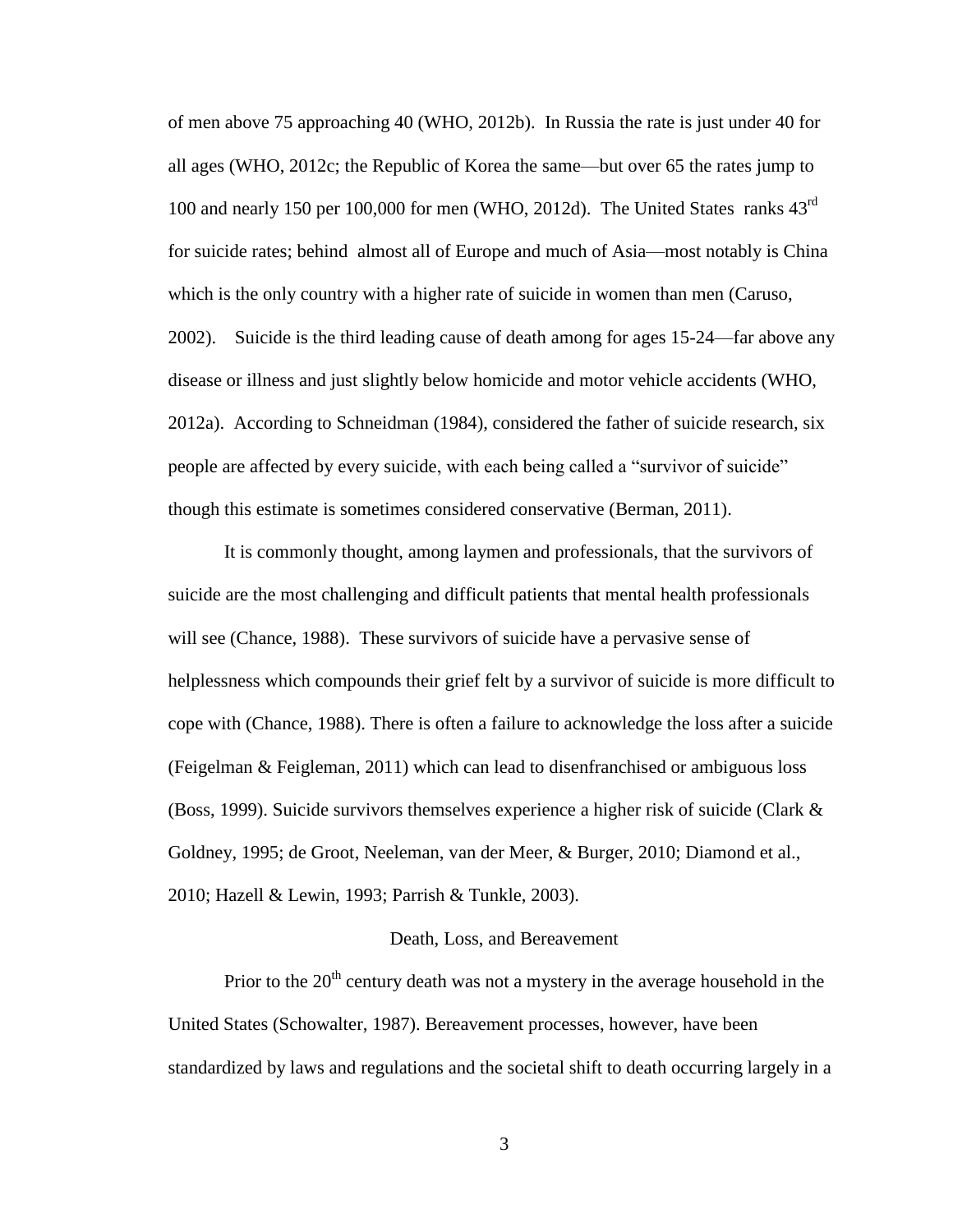hospital or nursing home rather than at home. Once, mourning largely occurred at home, now it has moved into hospitals and funeral parlors; laws that regulate the role of funeral directors and employees greatly influence how our society mourns and have creating an environment in which society sets limits on grief (Trolley, 1993). Many constraints on behavior and time have been imposed by workplaces and governmental institutions attempting to create a social uniformity to the bereavement process (James, 2008). While these movements have standardized expectations and beliefs about bereavement, they have also dehumanized one of the deepest and most human experiences—to grieve the loss of life. Though grief is universal, mourning and bereavement vary greatly between cultures (James, 2008; Weiss, 1998), periods of time (Dutro, 1994), and even with-in a singular culture. Mourning and bereavement may be the most culturally sensitive topics there are (Weiss, 1998).

Every human being will suffer loss. Some losses will be devastating, and some may be viewed as minor. The loss of a loved one is one of the most intensely painful experiences and one of the most difficult as the only thing that can bring true relief and comfort is the return of the deceased (Bowlby, 1973c). Death and loss are inevitable and painful parts of the human experience (Bauman, 2008). Recovery may take several years and may have a profound and lasting impact on the remainder of life (Finkbeiner, 1998). Although people cannot ever recover form death it is important to enable everyone children and adults both—to reform a meaning of life, prevent enduring distress, and maintain spiritual, personal, and psychological integrity (Costa & Holliday, 1994).

There is often a failure to acknowledge the loss after a suicide (Feigelman & Feigleman, 2011) which blocks the coping and grieving process and results in an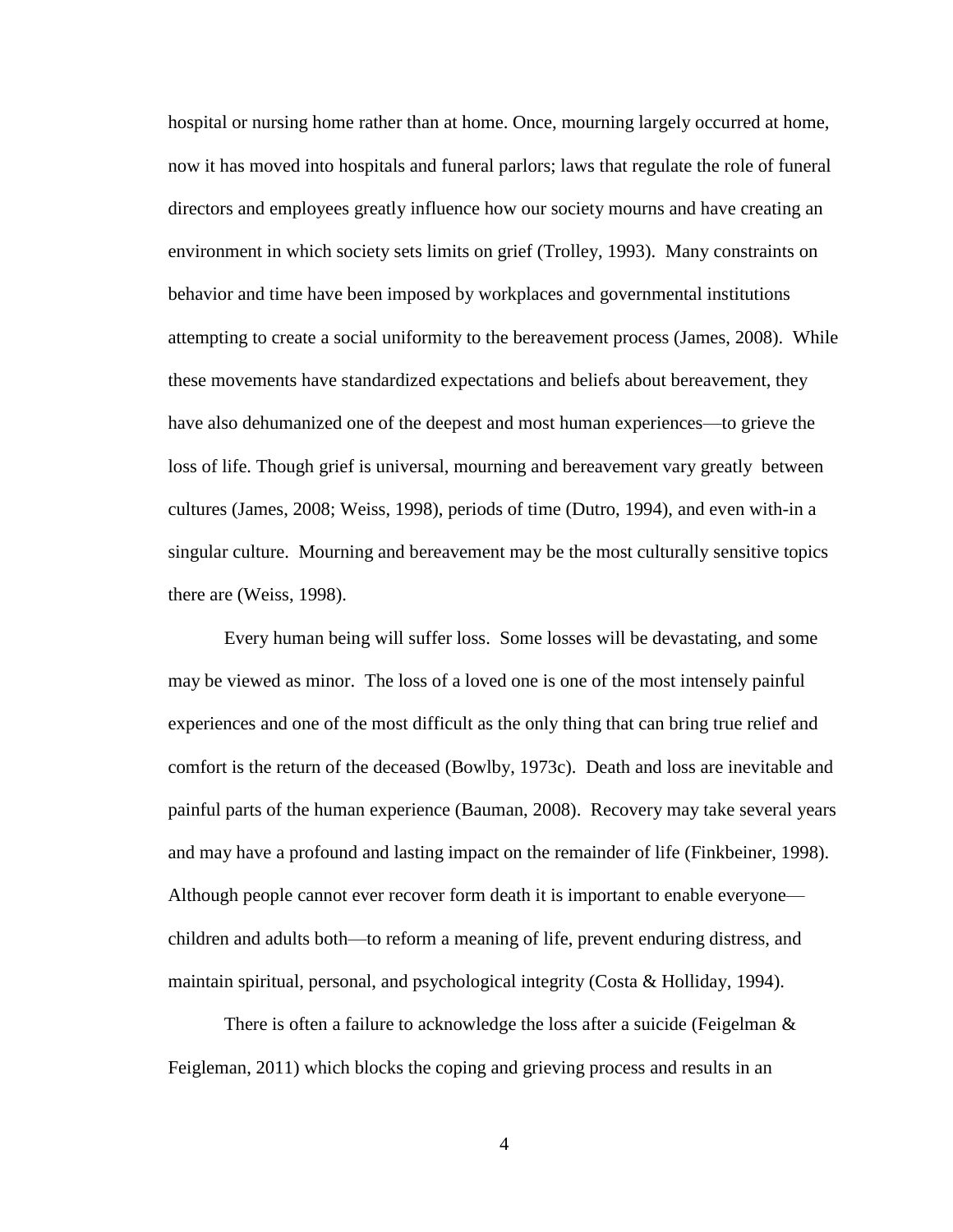ambiguous loss (Boss, 1999). According to Boss (1999) ambiguous losses are the most distressful of all due to the lack of clarity and lack of closure. This failure to validate the loss also creates feelings of powerlessness, shame, and self-blame (Boss, 2006). While grief and loss are universal experiences, complicated grief is estimated to occur 10-20% of the time (Shear, Frank, Houck, & Reynolds, 2005).

#### Grief and Bereavement in Suicide

<span id="page-12-0"></span>Bereavement, of any type, is one of the most stressing and difficult events experienced in life (Mitchell, Wesney, Garand, Gale, Havill, & Brownson, 2007). It is often thought that suicide is the most problematic type of grief—but that is a lengthy debate and not the focus of this paper. While suicide bereavement is not shown as more difficult than other grief—it does exhibit differences and shares many characteristics with trauma-induced grief (Murphy, Johnson, Wu, Fan, & Lohan, 2003). Suicide bereavement is distinct from other bereavement in three specific ways: the thematic content of the grief, the social process of the survivor and surrounding systems, and how the family systems are affected as theorized by Jordan (2001). The loss of a loved one is one of the most intensely painful experiences and one of the most difficult as the only thing that can bring true relief and comfort is the return of the deceased (Bowlby, 1973c). When this loss is as a result of suicide the loss can be even more painful because the loss comes with the implication, "I would rather die than be with you."

Participants attending a suicide survivor group reported that messages understood through the suicide of a loved one include: "I can't handle the problem and you can't handle it either", "my death is preferable to my trying to work out my problems with you or through you; therefore, you and I are terribly distant", "I need no more people to love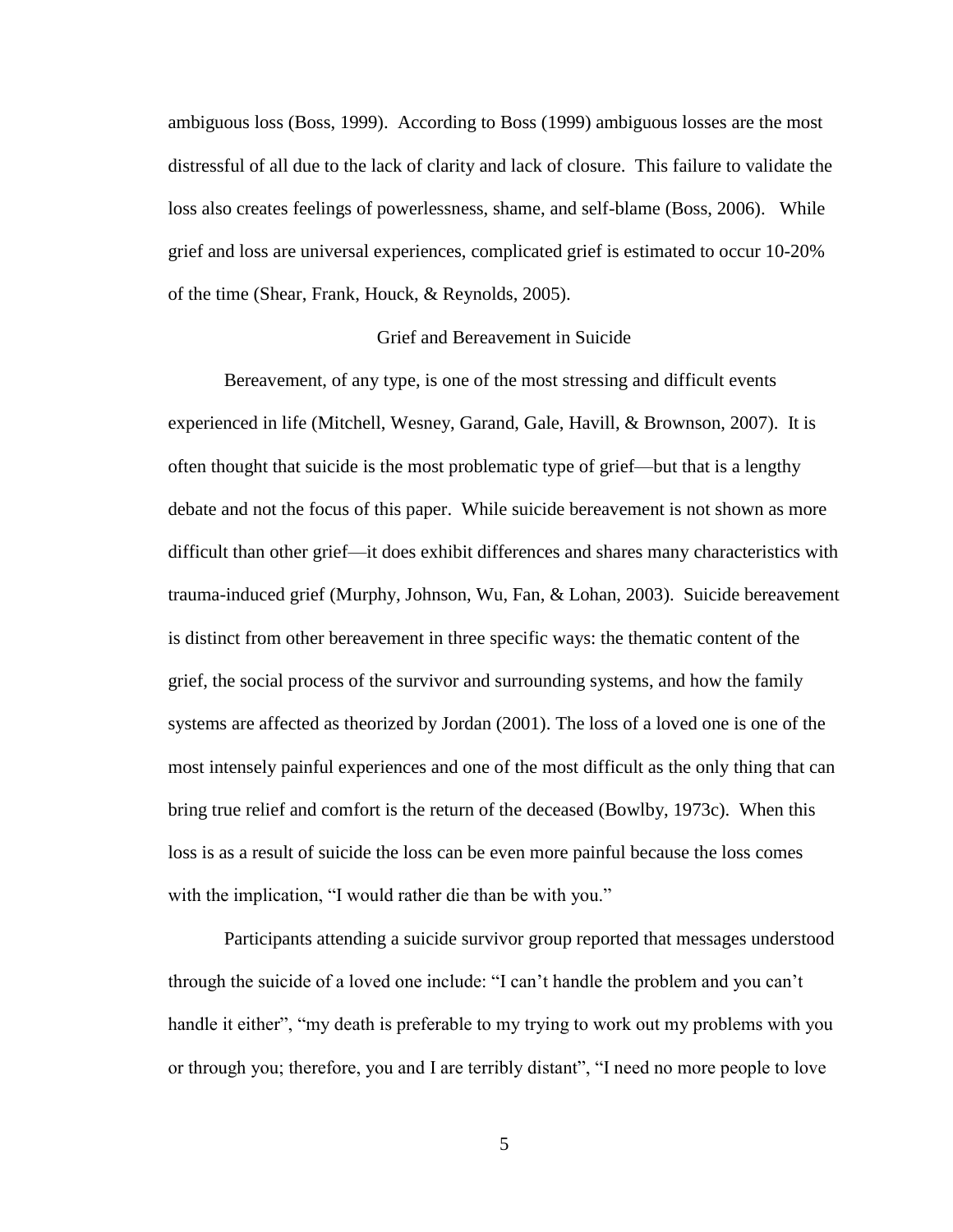outside of myself; therefore I reject you" (Battle, 1984, p. 53). Another implicit message was reported as the hated situation was seen as more important to the deceased than the loved ones or the affection for them. Further complicating the loss and adding to attachment injuries, survivors experience heightened feelings of isolation, rejection, and shame (Clark & Goldney, 1995; McMenamy, Jordan & Mitchell, 2008; Murphy et al., 2003; Sudak, Maxim, & Carpenter, 2008) and are viewed as less likeable and more blameworthy by peers (Calhound & Allen, 1991). In addition to the profound social marginalization, survivors struggle to share their grief with family (McMenamy, Jordan & Mitchell, 2008). This difficulty in sharing is a failure of the communication processes (Jordan, Kraus,  $\&$  Ware, 1993) and leads to the issues of secrecy, blame (Parrish  $\&$ Tunkle, 2003), conflict, and role strain (Diamond et al., 2010; Murphy et al., 2003; Sudak, Maxim, & Carpenter, 2008) that cause the family system—more precisely its inherent support system—to shut down. In these ways suicide has not only profound impact on the societal views surviving family members but also on the attachment views and behaviors within the family. Considering these familial and systemic implications suicide is not just an individual problem—it is a problem that concerns entire systems. It is an issue that must include family and systemic focus in both prevention and postvention, a term coined by Schediman (1984) referring to intervention for survivors of suicide that also acts as suicide prevention. The attachment implications will be explored and therapeutic treatment suggestions made.

Survivors of suicide face difficulties similar to those in other traumatic deaths (Cerel, Padget, Conwell, & Reed, 2009). Survivors have an increased rate of PTSD, complicated grief, and suicidal ideation (Cerel, Padget, Conwell, & Reed, 2009). Trauma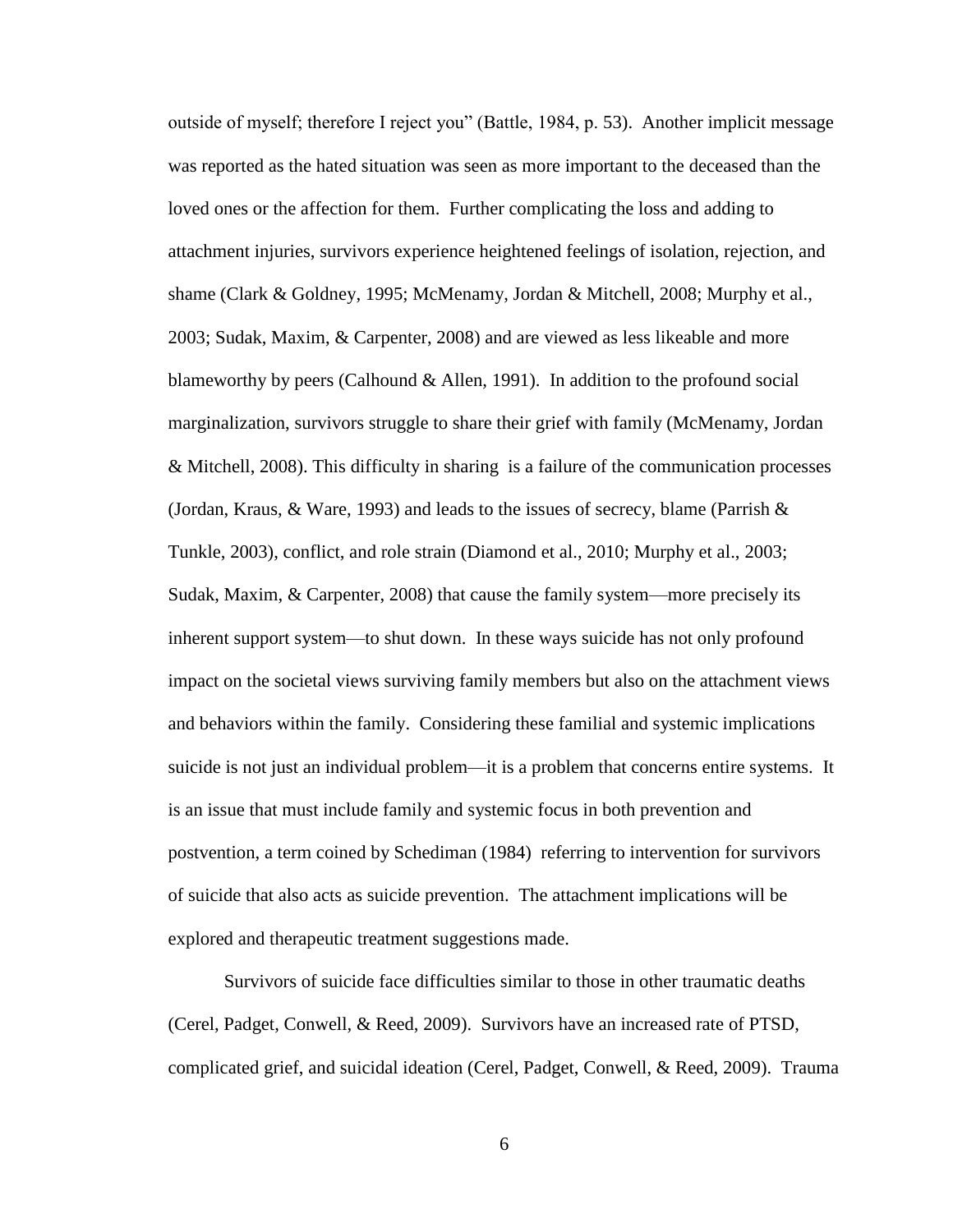strains attachment bonds and severs important family connection—both internal and external (Miller, 1999). The bereaved will always maintain a connection to the deceased (Miller, 1999), but often will struggle to find ways to keep this connection. Trauma creates an environment that is a breeding ground for guilt. The feelings of guilt can be harmful to relationships by creating a feeling that positive relationships are not deserved, or create a fear of intimacy based on the fear that once these guilty secrets are shared they will be rejected (Matsakis, 2004). At the very time that survivors need people the most their traumatic reactions strain their relationship (Matsakis, 2004) and creating a doublebind that keeps survivors floating in a vast sea of helplessness and hopelessness.

The scope of this study is not to focus upon the prevalence of suicide or even solely its treatment but to focus upon healing process from the specific injuries that suicide leaves with the survivors, being that work with survivors of suicide is also prevention of further suicide. No bereavement process is easy or enjoyable; when this loss is perceived to be preventable, the grief is also perceived as more complex. This grief is more complex because a litany of should-have and what-if questions follow. While suicide bereavement does share many characteristics with other types of loss especially that of traumatic loss—the complex processes and emotions felt by suicide survivors are unique as Jordan (2001) theorized in his review of literature). Specifically, suicide bereavement is distinct in the content of the grief, the social processes surrounding the survivor, and the challenges that family systems face as a result of the loss. The thematic content of suicide grief is significantly different in many ways. Perhaps the most prominent being that being the high levels of guilt (Allen, Calhound, Cann, & Tedeschi, 1993), shame, and blame experienced by survivors (Clark & Goldney,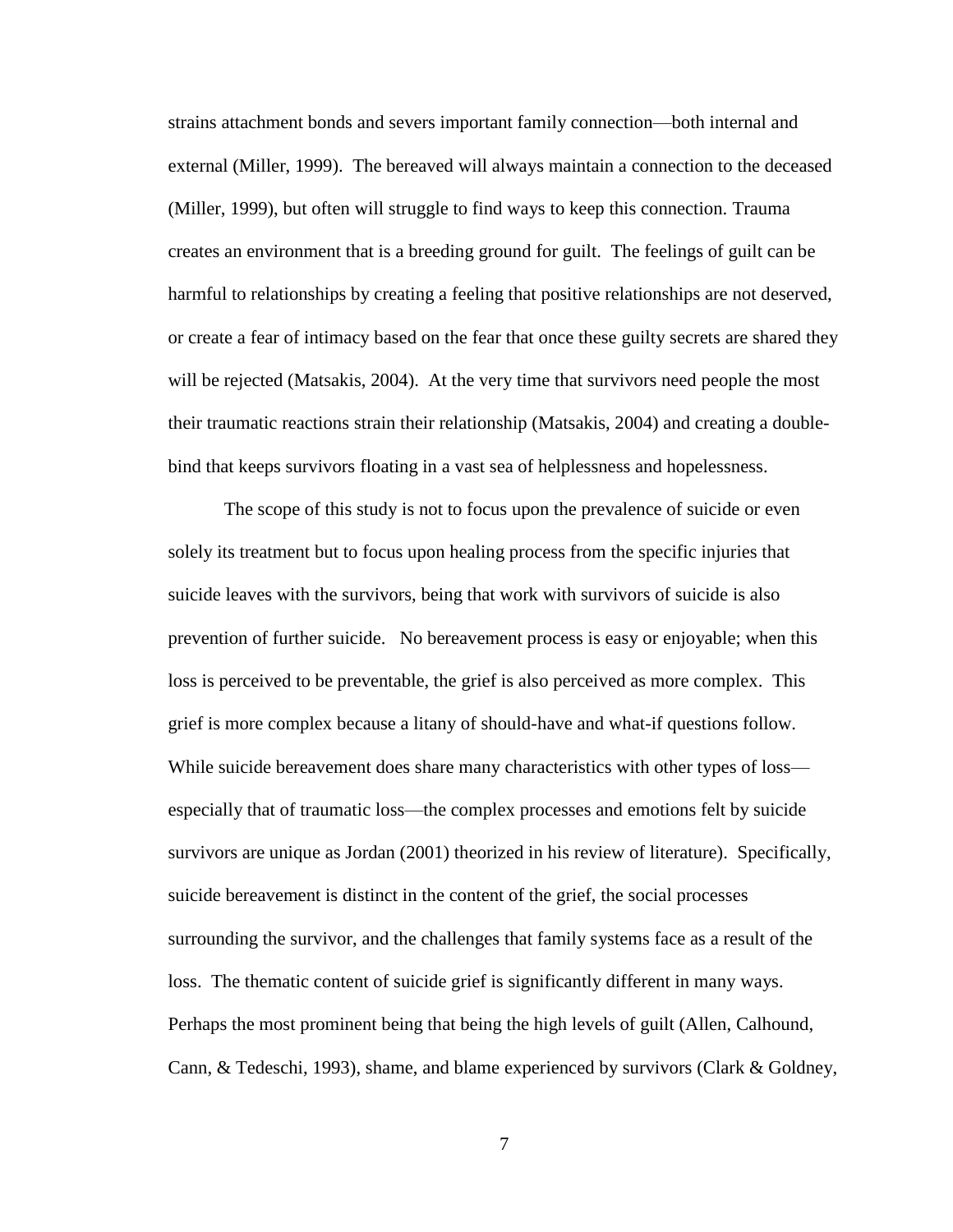1995; McMenamy, Jordan & Mitchell, 2008; Murphy et al., 2003; Parrish & Tunkle, 2003; Sudak, Maxim , & Carpenter, 2008). Forty-two percent of survivors were shown to exhibit high levels of shame and twenty-two percent exhibited suicidal thoughts of their own (McMenamy, Jordan & Mitchell, 2008, p. 383). Sudak, in describing his own grief after the suicide of his wife, said, "I felt (and feel) enormous guilt—despite knowing better intellectually" (Sudak, Maxim, & Carpenter, 2008, p.137). Guilt is a predominate problem (Lindqvist, Johansson, & Karlsson, 2008) in survivors. Many survivors also feel strongly that they could have done something to prevent the suicide and this compounds their grief with a sense of failure and shame.

Another prominent theme in suicide bereavement is the search for making meaning of the death (Jordan, 2001; Parrish & Tunkle, 2003). While this search for meaning is not uncommon in the any grieving process, this process can be timeconsuming, long-lasting and may never be accomplished (Parrish & Tunkle, 2003). One parent survivor searched for an answer for eight years, but the only answer she received was that she may never find an answer; she did not like hearing there can be no answer, "I need to know," she said (Parrish & Tunkle, 2003, p.66). Another parent finally found an answer that provided him with some peace; he said, "He found a cure for his addiction when he shot himself. I think, at the time, he was so powerless over his addiction, and there was no other cure" (Parrish & Tunkle, 2003, p. 66).

Another theme of suicide bereavement distinct to suicide is that suicide ideation often follows (Clark & Goldney, 1995; de Groot, Neeleman, van der Meer, & Burger, 2010; Diamond et al., 2010; Hazell & Lewin, 1993; McMenamy, Jordan, & Mitchell,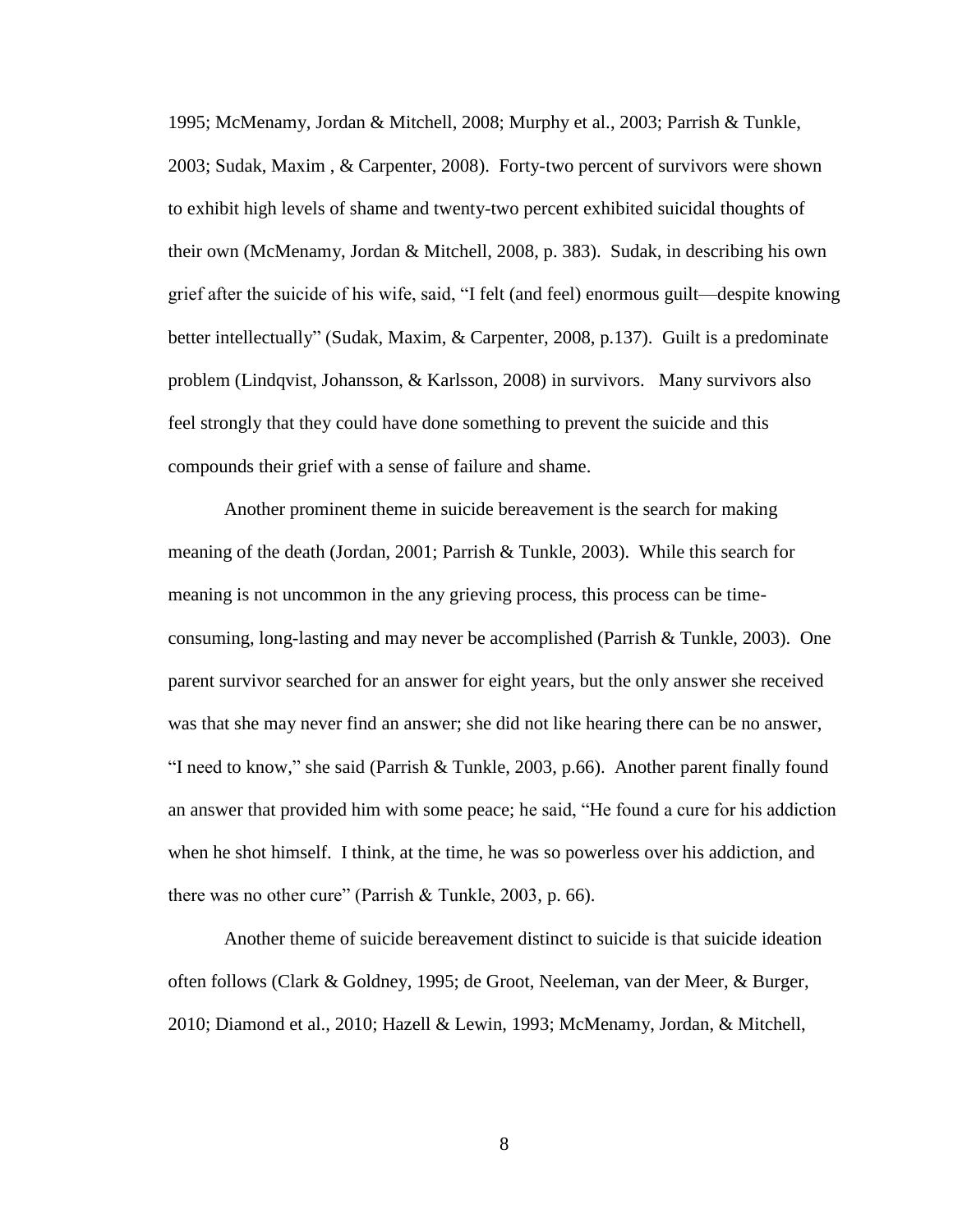2008; Parrish & Tunkle, 2003). One parent, describing the suicidal thoughts experienced after the son's death, said:

I wanted to kill myself too, for a while. Not a long time, several months, because I had to find him and see that he was all right. He was my child, lost, and death was not a destruction of my being; it was just a process I had to go through. Release myself to find him. It was a logical thing to do (Parrish & Tunkle, 2003, p.68).

Twenty-two percent of those bereaved by suicide were found to have suicidal thoughts of their own (de Groot, Neeleman, van der Meer, & Burger, 2010; McMenamy, Jordan, & Mitchell, 2008). The last of the thematic content differences in suicide bereavement is its intense and prolonged duration (Sudak, Maxim, & Carpenter, 2008). Six months after the death participants report experiencing more guilt, sadness, and depression (Rudestam, 1977). While there is, initially, a great deal of suffering after the suicide of a loved one, there is a great deal of evidence that its bereavement process has profound effects even two or three years later (Jordan & McMenamy, 2004; Murphy et al., 2003). In fact, even five years after the suicide of a loved one, levels of distress and trauma were shown to be two to three times higher in survivors of suicide than the norm (Murphy et al., 2010). This is especially concerning when one takes into account that most bereavement services involve eight to twelve sessions spread over several weeks (Jordan & McMenamy, 2004).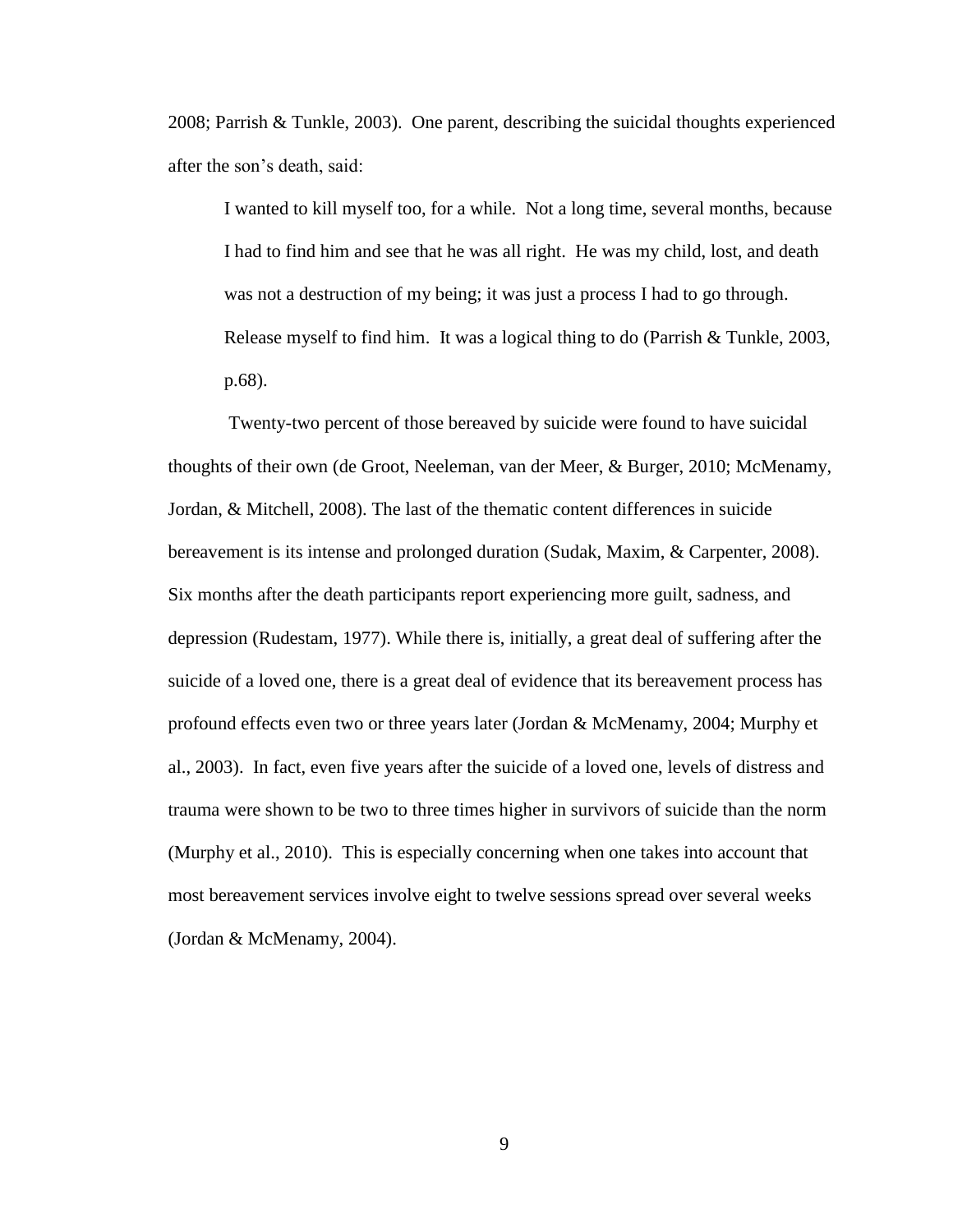#### CHAPTER 2: SYSTEMIC IMPACT OF SUICIDE

<span id="page-17-0"></span>In line with McDaniel, Hepworth, and Doherty (1992), I assert that "there are not psychosocial problems without biological features and no biomedical problems without psychosocial features" (p. 26).To more completely address the systemic impact of suicide I will discuss suicide in in relation to biological, psychological, dyadic, family-oforigin, and socio-cultural influences, in-line with the Intersystems model proposed by Weeks (1989) with an additional section devoted to attachment concerns as I believe attachment significantly manifests in each of the sections.

#### Biological

<span id="page-17-1"></span>While there is little in the literature discussing the biological impact of being a survivor of suicide, there are several profound implications. First, a study by Rudestam (1977) found that 23 of 39 survivors had no sexual desire since the suicide of their loved one. Second, Segal (2009) suggests that there is a biological and genetic predisposition to suicide through an exploration of suicidal ideation and attempts between identical and fraternal twins.

#### Psychological

<span id="page-17-2"></span>Survivors are seen as more psychologically disturbed (Allen, Calhoun, Cann, & Tedeschi, 1993; Schneider, Grebner, Schnabel, & Georgi, 2011), seek therapy sooner and for a longer duration than others bereaved from natural causes (McBride & Simms, 2001). Major depressive episodes and PTSD are most common diagnoses with suicide survivors (Knieper, 1999). Mothers show higher rates of depression for longer periods of time than those that lost their child through and an accident or natural cause (Brent, Moritz, Bridge, Perper, & Canobbio, 1996). Child survivors are more susceptible to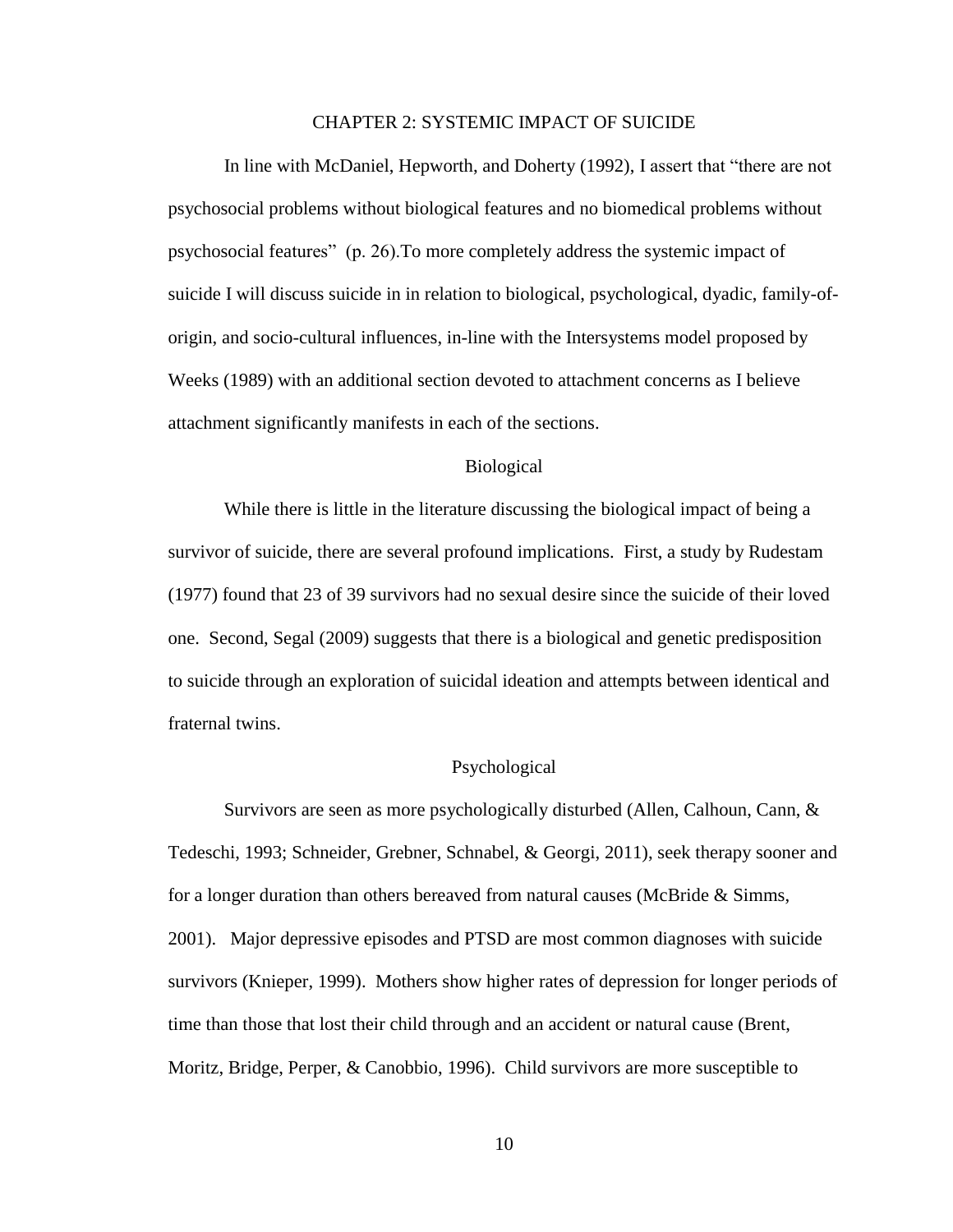mental disorders and suicidal behavior (Kuramoto, Brent, & Wilcox, 2009**)**. Survivors suffer GAF impairments, sleep disturbances, low self-esteem, and sad mood 18 months after loss (Mitchell, Kim, Prigerson, & Mortimer-Stephens, 2004). Survivors of suicide also experience higher levels of anxiety than those bereaved by natural causes (Baten, 1999).

#### Dyadic/Couple Relationship

<span id="page-18-0"></span>High quality relationships moderate the impact of trauma, trauma also intensifies the attachment needs for comfort and reassurance while also shattering the trust in the benevolence of others (Whiffen & Oliver, 2004) which leads to a negative impact on family and intimate relationship (Matsakis, 2004). Survivor couples experience increased marital dissatisfaction, friction, conflict, disengagement, withdrawal, a breakdown in communication (Whiffen & Oliver, 2004), and a decrease in sexual satisfaction (Whiffen & Oliver, 2004; Rudestam, 1977). Some survivors even refuse to marry and others refuse new relationships entirely (Schuyler, 1973).

Closely related survivors experience twice the level of complicated grief as distantly related survivors, with spouses, children, and parents experiencing the highest levels (Mitchell, Kim, Prigerson, & Mortimer-Stephens, 2004). Interestingly, even exspouses and conflicted marriages were more adversely affected by the loss than higher quality relationships (Mitchell, Kim, Prigerson, & Mortimer-Stephens, 2004).

While the death of a spouse is one of the most emotionally stressful and disruptive events in life, it seems to be less disruptive than the loss of a child (Mitchell, Kim, Prigerson, & Mortimer-Stephens, 2004) as losing a child is often felt to be an impossible task (Finkbeiner, 1998). Survivor support groups are attended far longer in duration by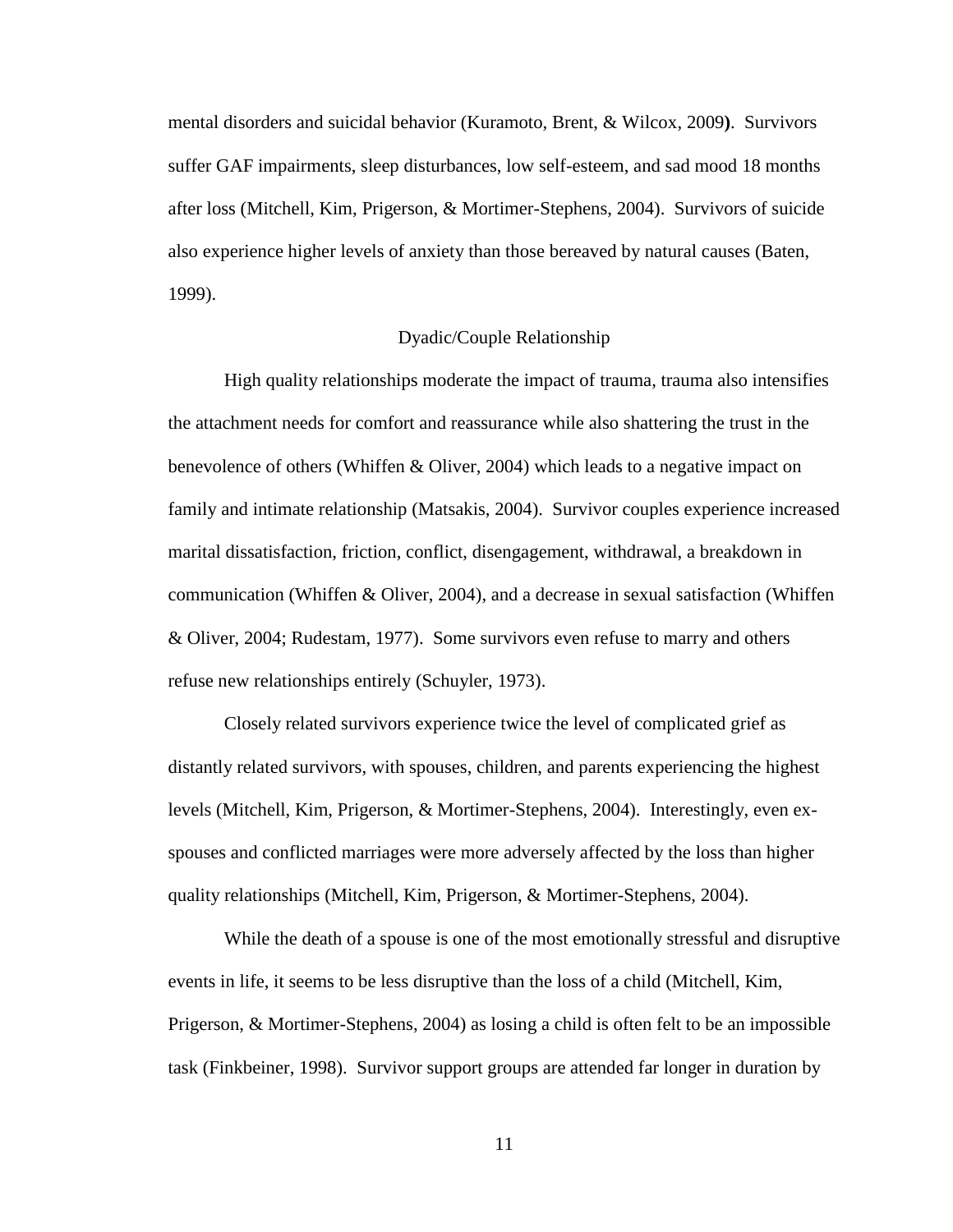those that lost children or partners than bereaved siblings or parents (Feigelman  $\&$ Feigelman, 2011). This task is even more daunting and demoralizing when the parents are haunted by the thought that they could have and should have seen the signs and prevented the death.

#### Family of Origin

<span id="page-19-0"></span>After the death by suicide of a family member, there is an increased breakdown in the nuclear family and a decrease in dependence on the extended family (Trolley, 1993) After the suicide of 16-year old son the mother felt she has killed the boy, the older sister began talking about suicidal ideation, the father wanted to adopt a son to replace the loss—the wife wanted to leave the marriage and family for fear that one of the remaining two would hurt her (Schuyler, 1973).

Families will need to renegotiate roles and expectations; many families often begin to fill their void by filling it with another family member's role expansion (Jaques, 2000). It is critical to encourage open communication to resolve feelings about the stressful death by suicide within the family (Dane, 1991) Many intra-family conflicts center around the issue of mourning "properly" (Dunne, 1992). McMenamy, Jordan, and Mitchell (2008) found that sixty-four percent of suicide survivors had difficulty sharing their grief with family; sixty-one percent had trouble talking about the suicide at all. This difficulty in sharing is a failure of the communication processes (Jordan, Kraus, & Ware, 1993) and leads to the issues of secrecy, blame (Parrish & Tunkle, 2003), conflict, and role strain (Diamond et al., 2010; Jaques, 2000; Murphy et al., 2003; Sudak, Maxim, & Carpenter, 2008) that cause the family system—more precisely its inherent support system—to shut down. During the grieving process family have shown a decrease in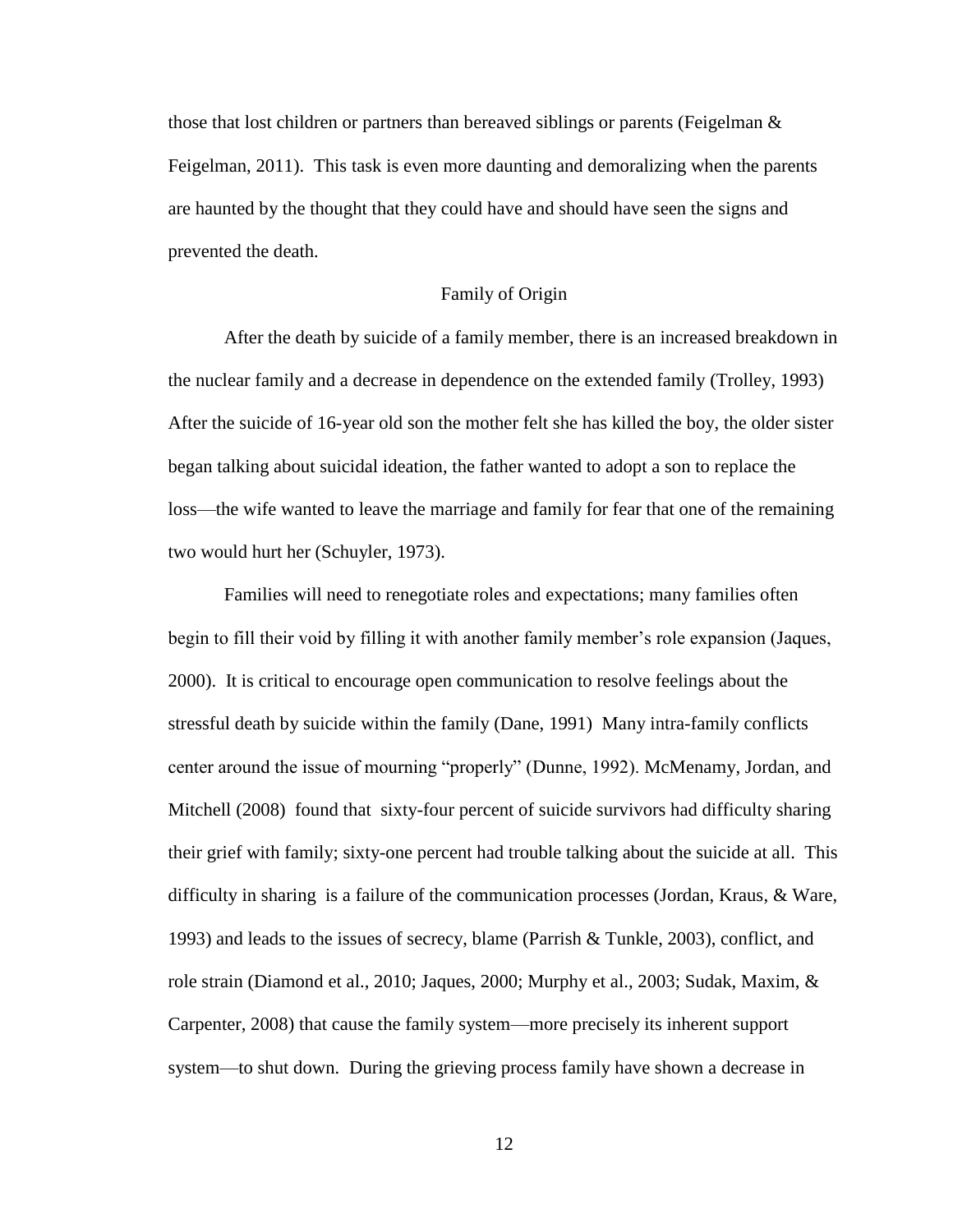support for each other and become more distance because of the conflicts ; they often ignored each other as if they were invisible despite the desire to maintain family relationships (Tzeng, Su, Chiang, Kuan, & Lee, 2010) .

Paradoxically, support from family, though desired and often healing, is also related to higher grief symptoms and lower levels of life satisfaction (Ogrogniczuk, Piper, Joyce, McCallum, & Rosie, 2002). What is considered supportive is highly contextual, and may not be positive support even though well intended (Pais & Dankoski, 2011) Perhaps it is the reactions within the family that discourage communication (Tzeng, Sy, Chang, Kuan, & Lee, 2010) and efforts to alleviate one's own stress, guilt (Ogrogniczuk, Piper, Joyce, McCallum, & Rosie, 2002) or empathic distress, rather than to providing support. Overprotection is very common among families bereaved by suicide (Ogrogniczuk, Piper, Joyce, McCallum, & Rosie, 2002), perhaps out of the fear and belief and the experienced reality that loved ones can and do abandon us.

When seeking therapy family issues are the most frequently mentioned concerns (McMenamy, Jordan & Mitchell, 2008), and negative family functions are strong risk factors for future suicide ideation (Diamond et al., 2010). Even finding a way to grieve can cause family conflict, as spouses and siblings may view differing strategies of dealing with grief as inferior or even inappropriate (Parrish & Tunkle, 2003).

#### Socio-cultural

<span id="page-20-0"></span>Many survivors find their social networks shrinking after the suicide (Feigelman & Feigelman, 2011) and it is suggested that commonly survivors socially isolate themselves (Schuyler, 1973). The Chinese saying, "Don't wash your dirty linen in public" and this culture—or any binding culture—can increase difficulty and a perceived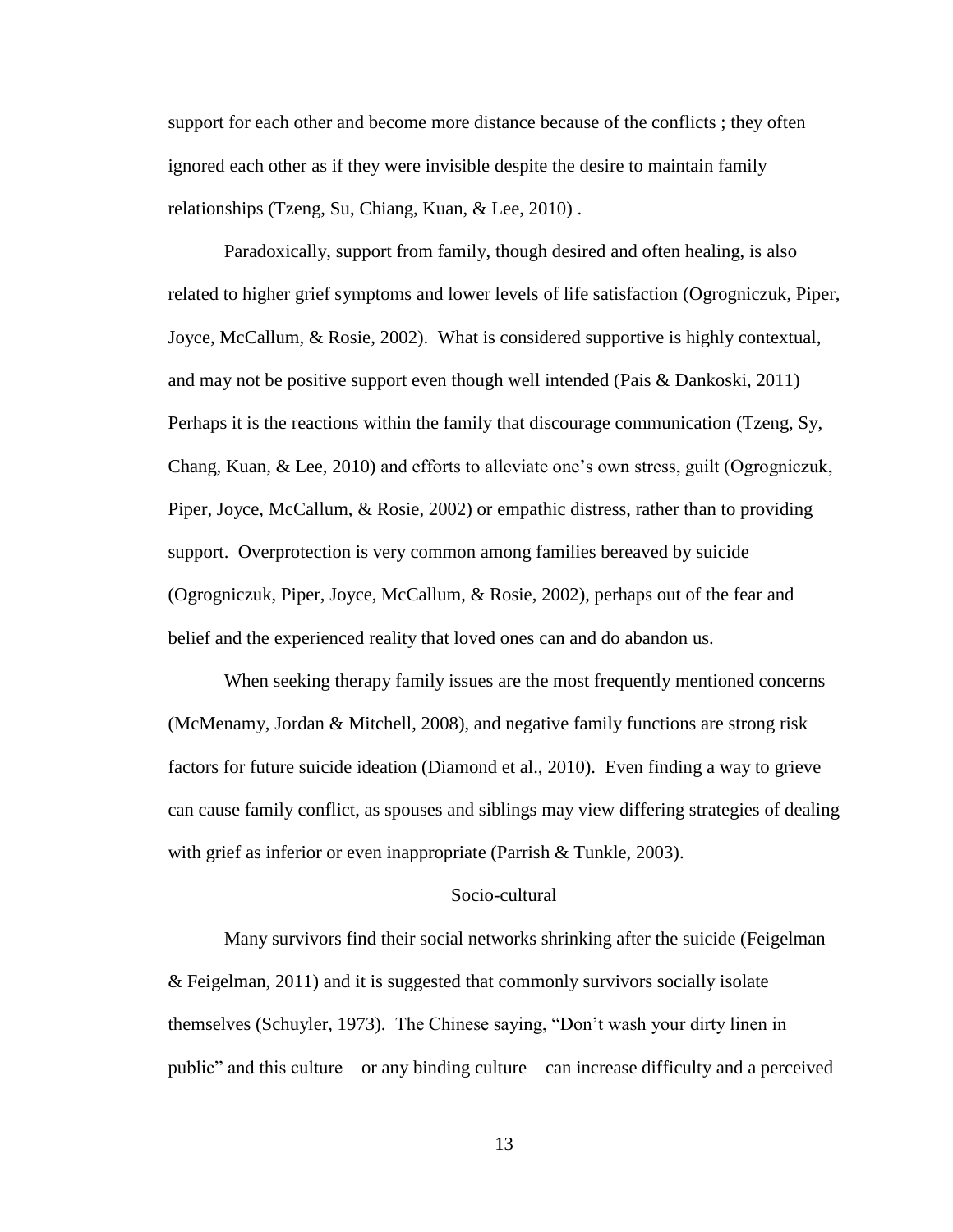isolation or need to isolate (Tzeng, Su, Chiang, Kuan, & Lee, 2010). In a study comparing reactions to survivors of natural, accidental, and suicidal deaths, survivors and their families are seen as less likable and less supportable (Allen, Calhound, Cann, & Tedeschi, 1993). Through this expression of guilt and implicit shame the idea that survivors have done something wrong may begin to grow (Knieper, 1999). Shame and embarrassment imply dishonor or disgrace as if the survivor had failed their loved one (Knieper, 1999). Survivors report a high amount of negative support and even report being avoided (Wagner & Calhoun, 1991). Family and friends often accuse the bereaved for roles in the death (Feigelman & Feigelman, 2011). Men may find themselves coping in styles that attempt to mask fear and insecurity by remaining silent, being caught up in action, crying only when alone (Jaques, 2000) and often feel out of place even in suicide survivor support groups (McIntosh, 1993; Parrish & Tunkle, 2003).

A large proportion of people—in every society—even a majority, find faith to be the most important resource for coping, comfort, recovery, and growth (James, 2008). A truly effective therapist must be comfortable to assist clients to grieve and find healing in their faith and spirituality (Culliford, 2002). This is complicated because many faiths condemn those that commit suicide. Many survivors feel that at a time when their faith and community should support them even more they feel betrayed; there is a paradox of faith as a rock being turned into another stab in the back or another betrayal (Jaques, 2000). The support that is received is affected by society's view of suicide (Knieper, 1999). The belief system, philosophical ideas, and sense of priorities are challenged and questions regarding the meaning and even value of life emerge (Shneidman, 1977). Survivors are thrust into a deep confrontation with their beliefs, as well as the beliefs of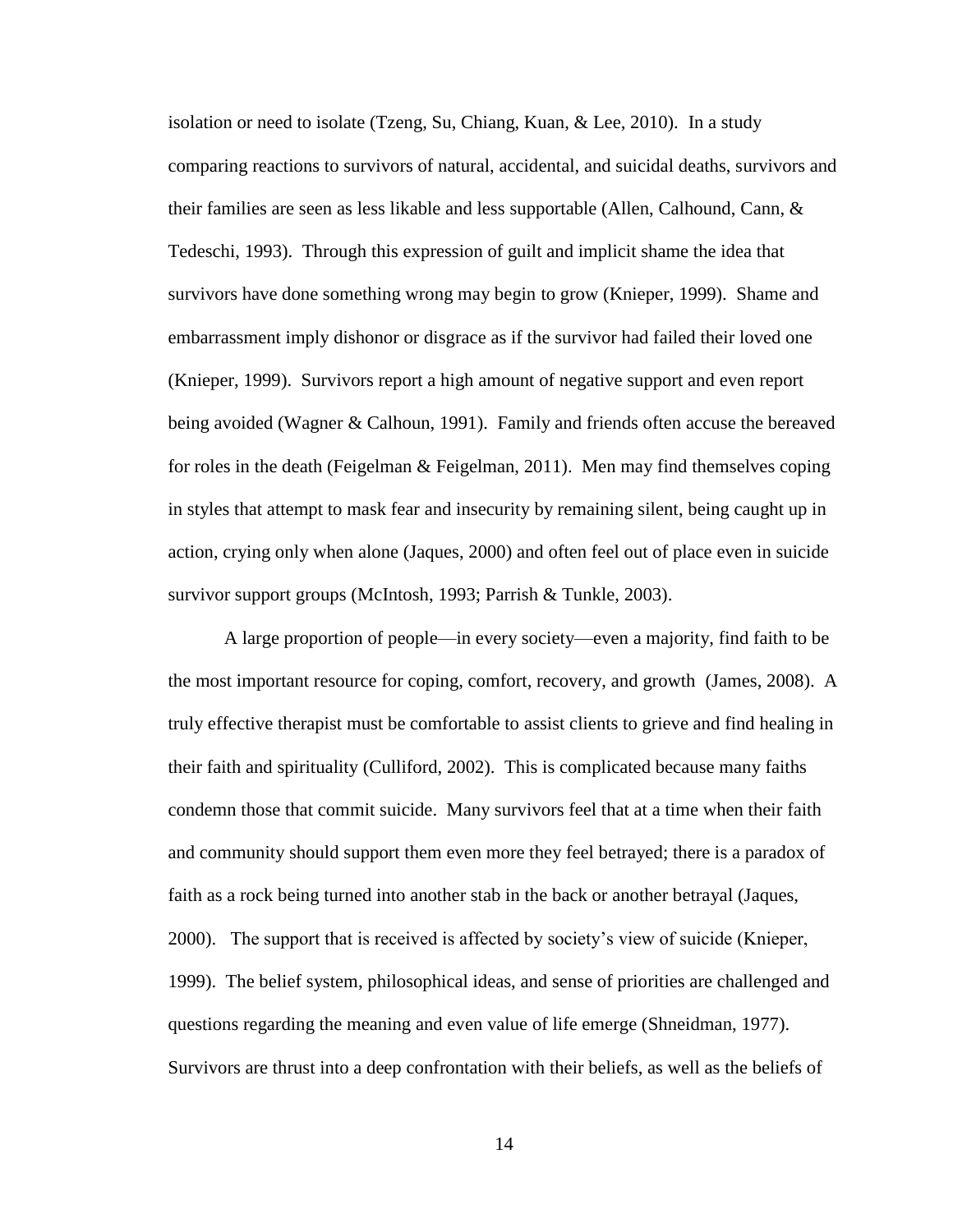the society around them (Knieper, 1999), about death (Chance, 1988). Survivors may even question their own deeply held religious belief, if the manner of death may damn the soul of their loved one (Chance, 1988) or even a God exists. Survivors question their lives and their values (Chance, 1988). Religion and spirituality play a major role in the family belief system surrounding the suicide of a family member (Jaques, 2000). These religious and spiritual beliefs typically make the foundation of comfort and solace during times of difficulty—after suicide this foundation can be shaken (Jaques, 2000). Many organized religions view suicide as a sin. Often, a traditional burial or funeral is not allowed for those that die by suicide (Jaques, 2000) . Though having such a major role in bereavement, most bereavement research ignores the role of religious beliefs (Vandecreek & Mottram, 2009). In a review in 2009 only one published study and four dissertations that focus on religion during suicide bereavement (Vandecreek & Mottram, 2009). The Roman Catholic church maintained the view that those who die by suicide did not enter heaven (Aquinas, 1981; Augustine, 2003). While survivors do not generally believe this, it is still troubling (Vandecreek & Mottram, 2009). As said by a survivor in Vandecreek and Mottram's study, "And I do know that some people feel that's the ultimate sin…. I just know that God is fair. He knows our hearts and it'll be all right…I feel good about it." ( 2009, p. 747)

Several survivors were confronted by strangers that their deceased loved ones being in hell (Vandecreek & Mottram, 2009). "I will pray for her soul because she is probably not going to heaven." (Vandecreek & Mottram, 2009, p. 747) It is extremely important for clinicians to not omit the spiritual dimension of the experience of death, dying, and loss (Walsh & McGoldrick, 2004). The second distinction of the bereavement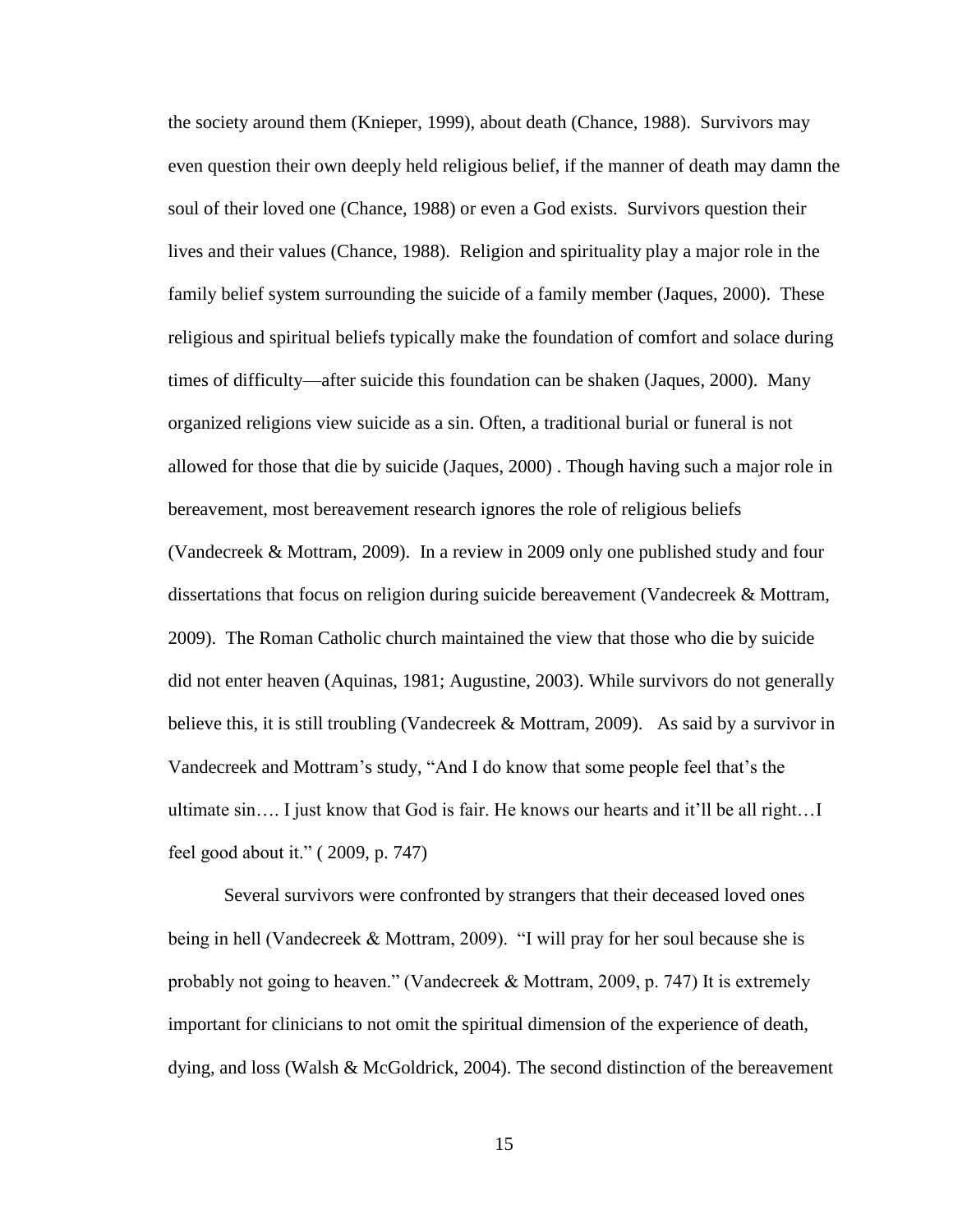felt by suicide survivors is the social process of the survivor and the surrounding systems. Perhaps the most prominent of social processes experienced by suicide survivors is that of stigmatization or marginalization. Despite the increasing awareness of suicide the stigma attached is still keenly felt (Parrish & Tunkle, 2003). One father that wanted to open up about his son's death, but was unable to speak to anyone about his son's death for four years, said, "The way they responded to me, everyone wanted to go about business as usual, as if nothing had really happened. Don't stir up any pain. Yeah, I think there could have been a different approach" (Parrish & Tunkle, 2003, p.69). As noted by Parrish and Tunkle (2003), society is not prepared to respond to the loss experienced by survivors of suicide, as is evident in the heightened feelings of isolation, rejection and shame felt by survivors (Calhound & Allen, 1991; Clark & Goldney, 1995; McMenamy, Jordan, & Mitchell, 2008; Murphy et al., 2003; Sudak, Maxim, & Carpenter, 2008). This isolation and rejection is evidenced by the finding that in cases of accidental death social interactions improved with positive changes seventy-six percent of the time, versus positive changes in only twenty-seven percent in the case of suicide (Range & Calhoun, 1990).

The support that survivors receive is affected by the society's view of suicide (Knieper, 1999). In a that study compared participants' reactions and impressions to a woman's bereavement, each tape was identical except the cause of death was listed as either a heart attack, suicide, or an accident participants rated the survivor of suicide as more psychologically disturbed, more ashamed, and more blameworthy (Allen, Calhound, Cann, & Tedeschi, 1993). Suicide survivors are also seen to be less likable and more blameworthy by their peers (Calhound & Allen, 1991), which then encourages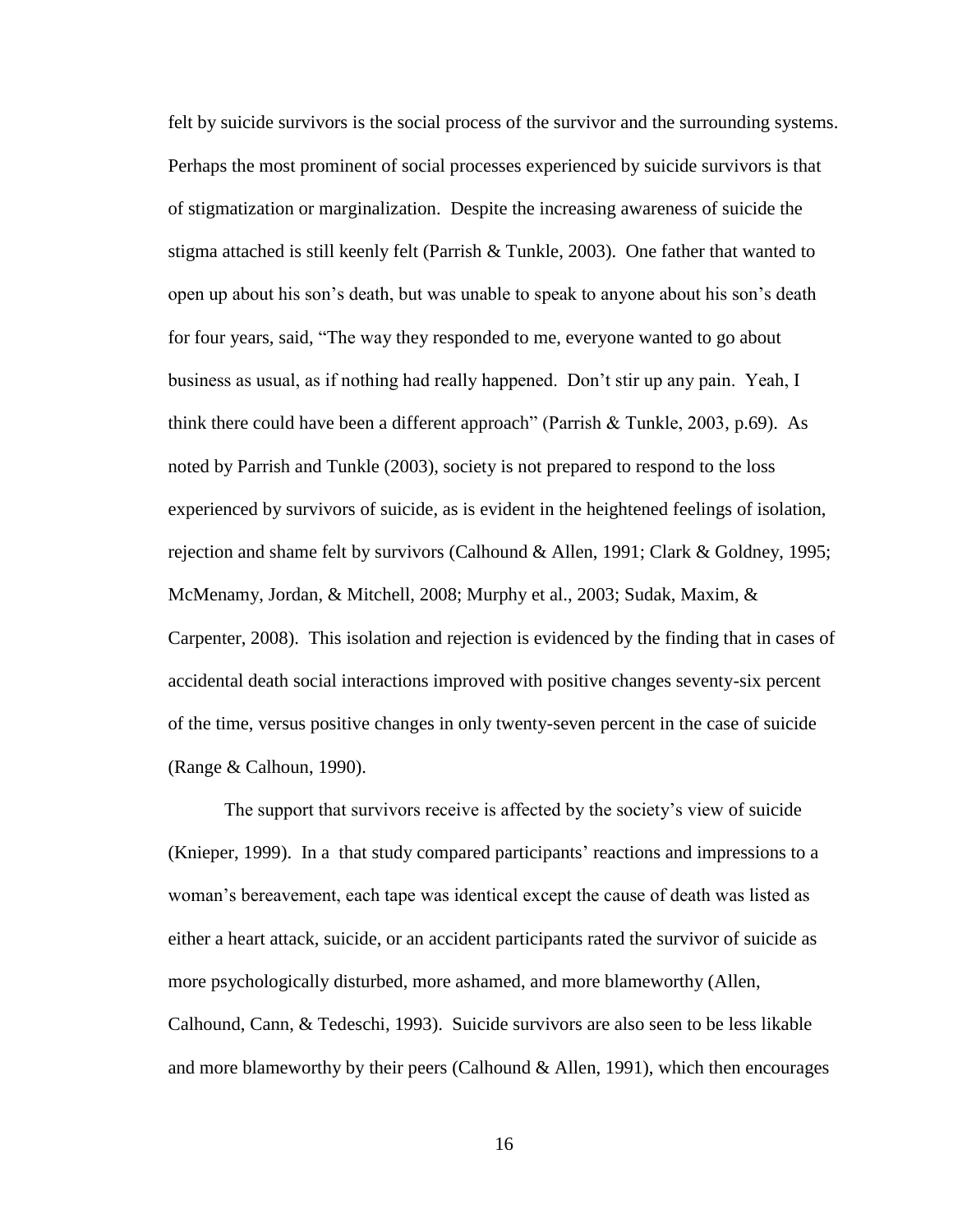the stigma associated with suicide to spill-over to the bereaved survivors (Jordan, 2001). This stigma and its spill-over effect influence both individuals and entire family system functioning. Survivors of suicide are seen differently and more harshly than survivors of other causes of death (Allen, Calhound, Cann, & Tedeschi, 1993). Survivors feel shame, but feel as if they are treated as murders rather than the victims they are (Chance, 1988). Women in the suicide loss group report more sensitivity to rejection and more difficulty become close with others than the Natural Loss Group or Intact Family Group (Baten, 1999).

#### **Attachment**

<span id="page-24-0"></span>There is an innate desire within all humans, and many animals, to be connected to others. Freud referred to this as the libidinal drive (Nichols, 2010), Fairbairn expanded this drive from purely sexual motivation to a motivation to maintain connection with significant objects (Nichols, 2010), Bowlby (1973a) refers to this drive as attachment. As described by Bowlby (1973a), attachment is an innate motivation, present at birth, to seek connection to others. This motivation also continues throughout life as we seek to maintain several intimate relationships. This attachment develops securely when caregivers respond to their children's cures and the child develops an expectation that when distressed someone will come to help. When there is unresponsiveness of an attachment figure the child experiences distress. When this happens consistently—or even inconsistently—over time, people alter their attachment strategies as a way to protect themselves in intimate relationships. These incidents of unresponsiveness create feelings of isolation, abandonment, and betrayal (Sayre, McCollum, & Spring, 2010) and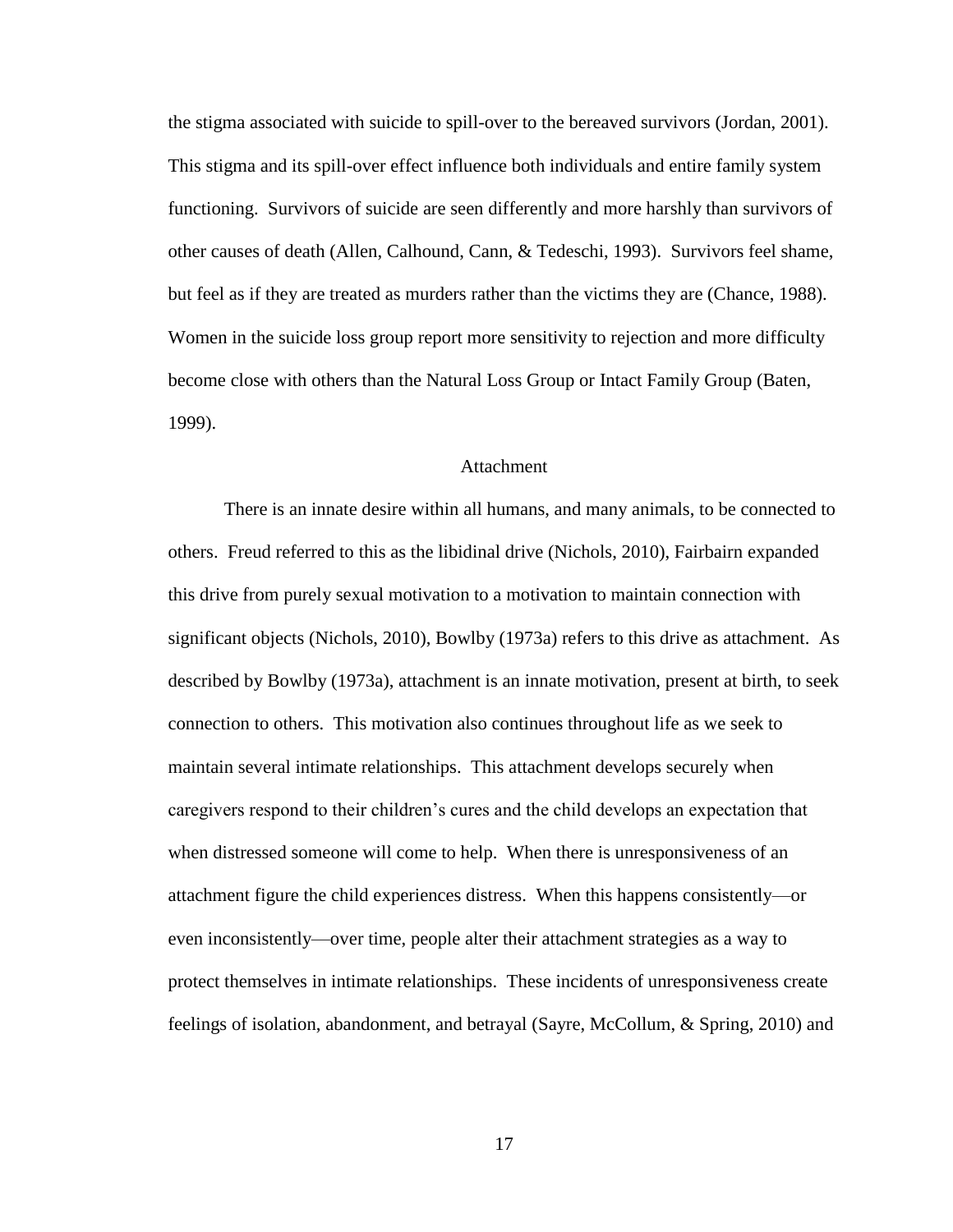can considered attachment injuries (Johnson, Makinen, & Millikin, 2001) which seem to disproportionately influence the quality of the relationship (Simpson & Rholes, 1994).

According to Thomas Joiner (2005), suicidality results from a perceived lack of belongingness and a perceived burdensomeness. This feeling of belongingness is another aspect of attachment. When individuals are attached to others they feel connected, but also that there is a place where—or a person with whom—he or she belongs. Suicidal behavior—specifically threats and self-injury— are often interpreted as acts of communication directed toward a person of importance (Bonnar & McGee, 1977). A group of suicide attempters reported that their attempts were "a cry for help" and specifically directed towards their spouses (Bonnar & McGee, 1977).

Just as suicide itself, as well as gestures of suicidal intention, is a mode of communicating a deeply felt need for attachment, the implicit—or sometimes explicit message sent to others is one of rejection and abandonment (Trolley, 1993). This message is also loaded with a statement of removing him or herself as a burden from those near (Praeger & Bernhardt, 1985), effectively choosing to disengage and distance (Prabhu & Bowers, 2010) rather than increase intimacy and closeness, which leaves the survivors feeling helpless and deserted (Schuyler, 1973).

McMenamy, Jordan, and Mitchell (2008) found that sixty-four percent of suicide survivors had difficulty sharing their grief with family; sixty-one percent had trouble talking about the suicide at all. This difficulty in sharing is a failure of the communication processes (Jordan, Kraus, & Ware, 1993) and leads to the issues of secrecy, blame (Parrish & Tunkle, 2003), conflict, and role strain (Diamond et al., 2010; Murphy et al., 2003; Sudak, Maxim, & Carpenter, 2008) that cause the family system—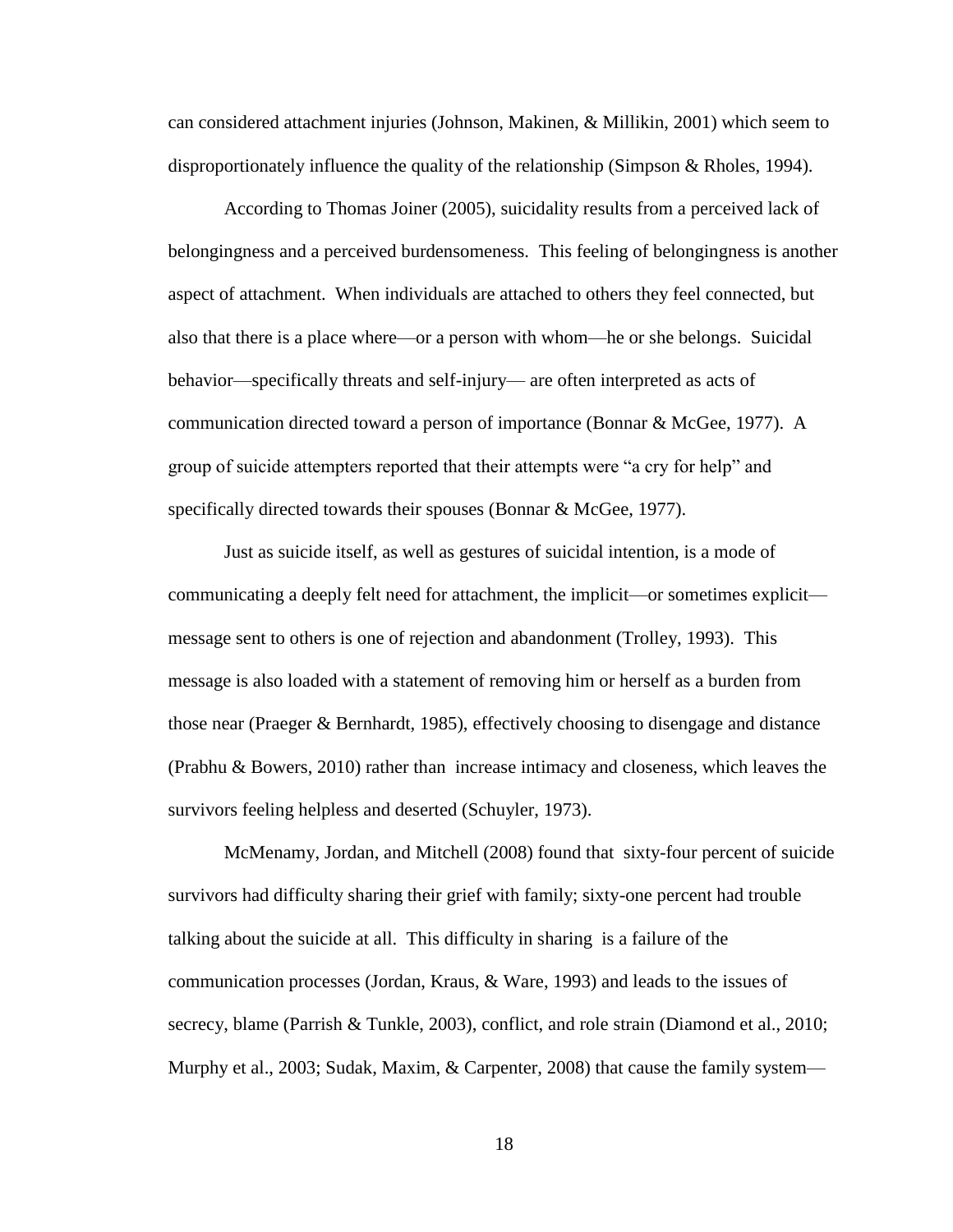more precisely its inherent support system—to shut down. When seeking therapy family issues are the most frequently mentioned concerns (McMenamy, Jordan & Mitchell, 2008), and negative family functions are strong risk factors for future suicide ideation (Diamond et al., 2010). Even finding a way to grieve can cause family conflict, as spouses and siblings may view differing strategies of dealing with grief as inferior or even inappropriate (Parrish & Tunkle, 2003).

No bereavement process is easy or enjoyable; when this loss is perceived to be preventable, the grief is also perceived as more complex. This grief is more complex because a litany of should-have and what-if questions follow. While suicide bereavement does share many characteristics with other types of loss—especially that of traumatic loss (Jordan, 2001)—the complex processes and emotions felt by suicide survivors are unique. Specifically, suicide bereavement is distinct in the content of the grief, the social processes surrounding the survivor, and the challenges that family systems face as a result of the loss.

Whether it is called lack of belongingness or thwarted connection, suicide is an attachment concern. More than just suicidality resulting from a pattern of attachment injuries, the act and gesture of suicide itself is an attachment injury that sends a message that "death is preferable" (Battle, 1984, p.53) to being with you. This is an example that demonstrates a way in which suicide and suicidality are not simply linear events. There is a circular causality in that one act or event is not a direct result of another—but each is multicausal (Weeks & Treat, 2008). There is an inverse relationship between suicide grief and intimacy and no relationship between level of intimacy and time since death (Maycock, 1997). Securely attached individual coped more constructively, through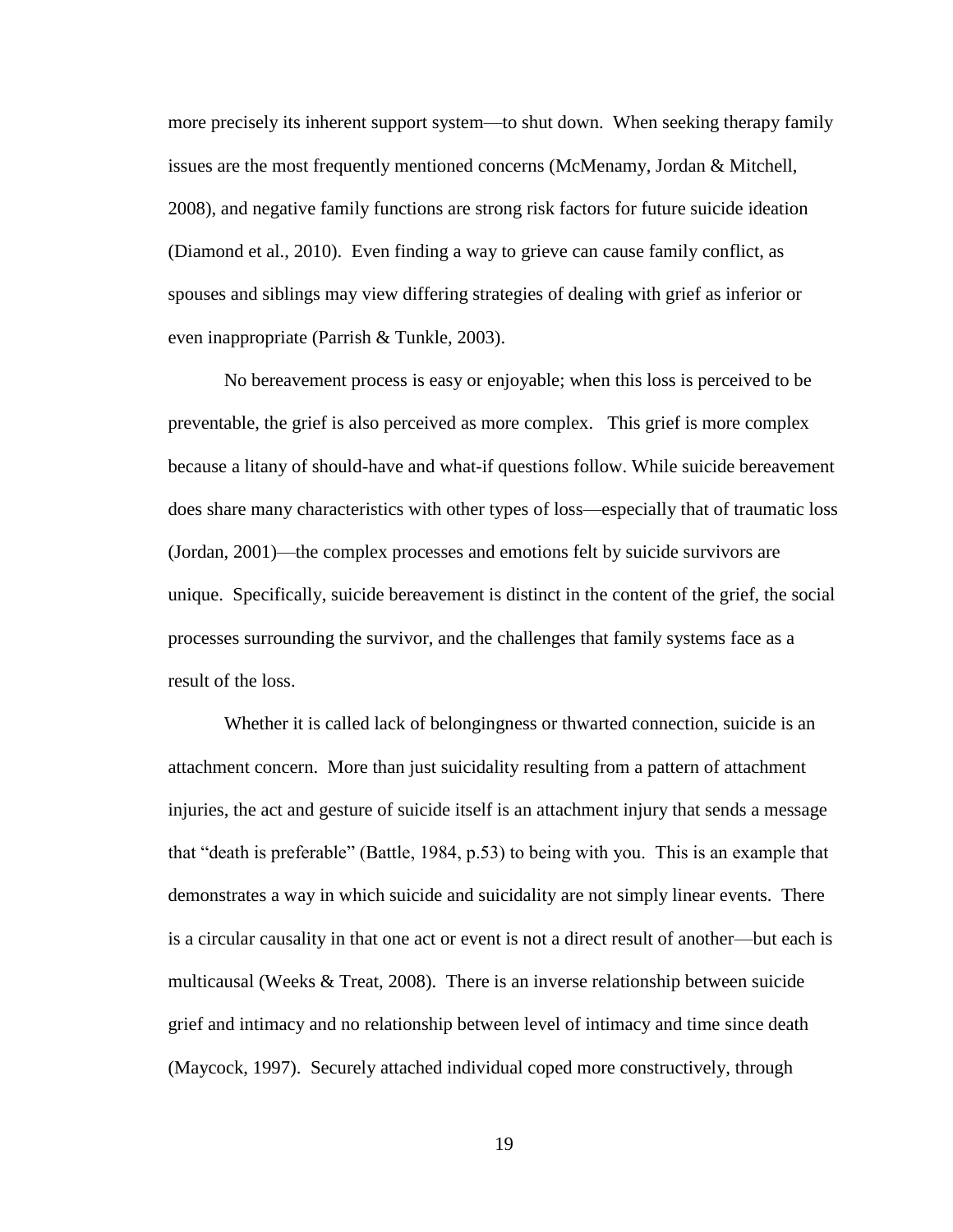lower levels of grief and higher levels in intimacy (Maycock, 1997). Despite the strong ties to attachment in suicide and suicidality, attachment is not discussed within the suicide literature.

#### Do Marriage and Family Therapists Avoid Suicide?

<span id="page-27-0"></span>Some MFTs feel that accepting the existence of severe psychopathology is contrary to the systemic nature of the field (Denton & Brandon, 2011); only 29% of MFTs report feeling confident to treat severe mental illness (Northey, 2002). MFTs diagnose dysthymia, anxiety, and personality disorders less frequently than psychiatrists, psychologists, or social workers (Simmons & Doherty, 1995). There is a concern that MFTs are only qualified to treat a narrow range of "problems of living" and not mental disorders and an assumption that MFTs only work with couples and whole families, as mentioned by Simmons and Doherty (Simmons & Doherty, 1998).

Perhaps one factor that contributes to the lack of attention to suicide and its bereavement within MFT is the existence of a contraindication to therapy for grief. While there is often a call to begin suicide bereavement treatment early within the suicide bereavement literature (Dyregrov, 2009; Jordan & Neimeyer, 2003; Jordan & McMenamy, 2004; Laux, 2002; Murphy et al., 2003) there is also a suggestion that grief work should not begin within 6 months or even a statement that therapy may inflict harm (Bryant, 2007; McMenamy, Jordan, & Mitchell, 2008; Neimeyer, 2008; Rose & Bisson, 1998). Though there are studies suggesting that early intervention may be harmful it is not discussed within the literature on suicide.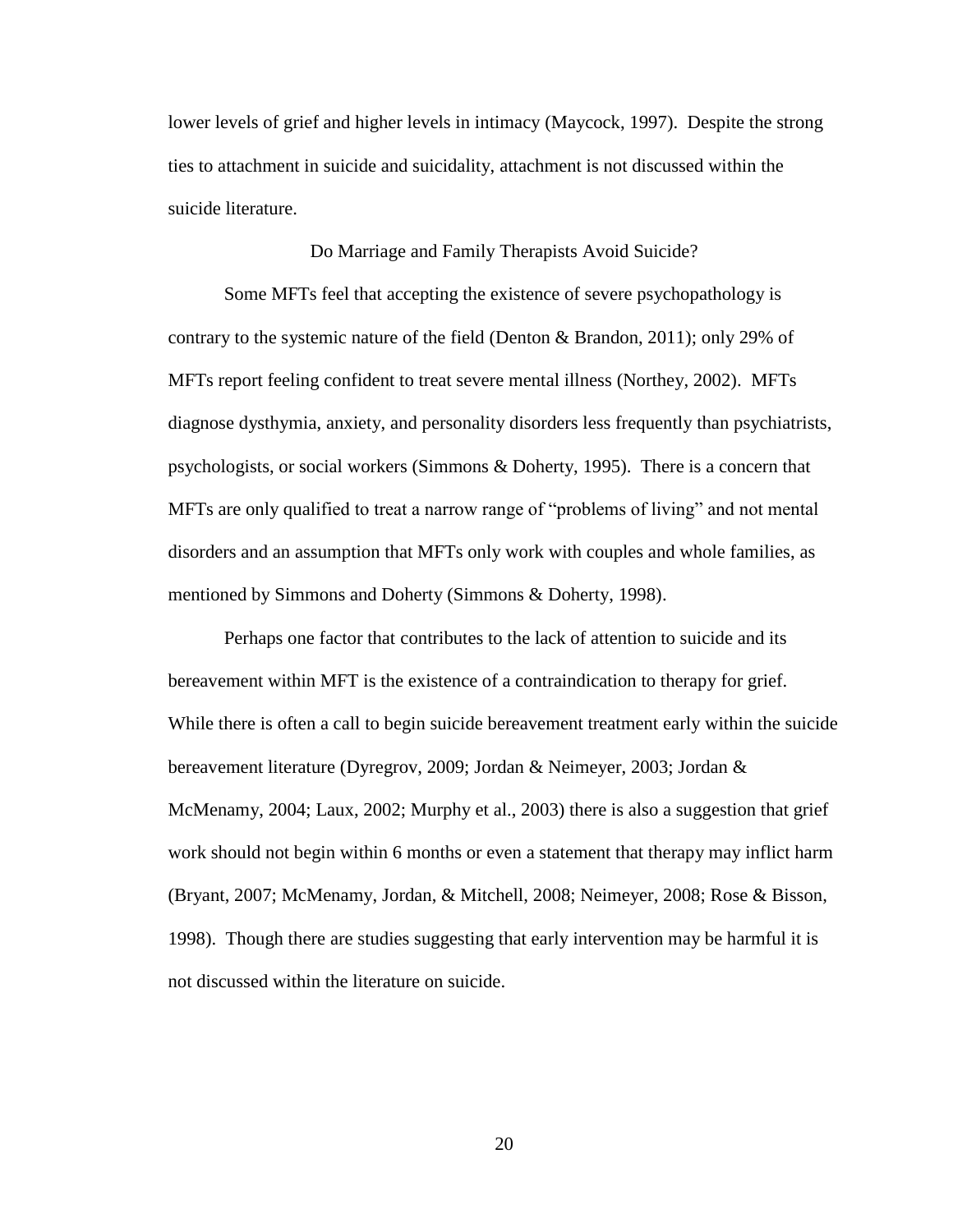#### What I Will Do and Why It Is Important

<span id="page-28-0"></span>As Jordan (2001) mentioned in his review of interventions for suicide survivors there are few empirically sound studies that focus upon suicide survivors. Those that do exist use poor recruitment tactics, the most common of which is recruiting from prior support groups or professional mental health services. It is not sound methodological practice to apply findings on a broad basis when all studies are predominately white and female. It is well established that men are more violent than women, and more likely to follow through with suicidal actions; yet, suicide support studies focus upon support groups—an environment in which men do not feel as comfortable. There is substantial evidence that family based therapy is most efficacious, yet studies continue to utilize a structured support group setting. There is a general sentiment in the research that a true control group that denies therapy to survivors of suicide is not within ethical bounds. Yet, as reported by Hazel and Lewin (1993) there were not differences in outcomes between control and counseled groups. Even more poignant is the finding that some therapeutic processes are harmful to the coping process (McMenamy et al., 2008; Neimeyer, 2008). Considering that therapy may not help and may hurt a patient, establishing a control group is not unethical. Rather than accept an explanation of these disappointing findings as a result of the difficulty in keeping adequate records, or in the difficulty in finding a control group, I make the assertion that the therapy that is provided is inadequate or inappropriate. Often, it is both. With that being said, I must reiterate that there is no cure that works for all persons. Each person experiences grief differently—by degree, duration and maladjustment. Successful therapy must take the steps previously outline and adapt a therapeutic process that fits the needs of the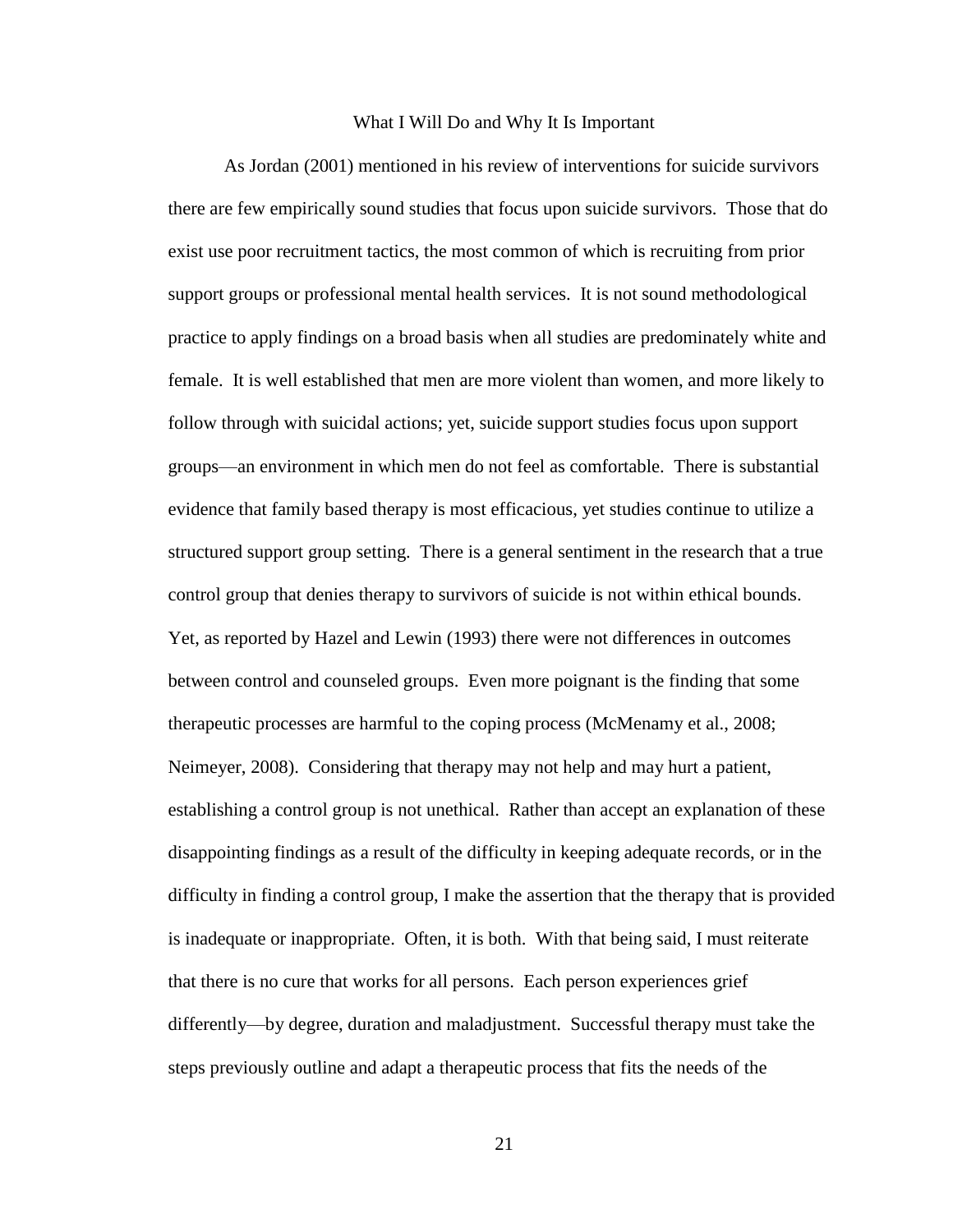bereaved. Patients must be allowed to influence the type of therapy that they are provided.

While the systemic and familial necessity is profoundly supported within the literature, it is a topic that is largely nonexistent within the field of marriage and family therapy. It is my assertion that the attachment implications, the non-linear causality, and the familial impact make marriage and family therapists well suited to work both with persons struggling with suicidal thoughts as well as individuals and families grieving the loss of a loved one from suicide. This systemic focus also is well-suited with the integration of care across disciplines that is especially prevalent with suicide as survivors approach first responders, funeral directors, clergy, or doctors before a mental health professional (McMenamy, Jordan, & Mitchell, 2008). Another important focus of this study is that it is not specifically tailored to support group participants or therapyattending clients. There is no data or estimation of the percentage of survivors of suicide that attend therapy or support groups but I believe it is accurate to say that most survivors do not attend formal mental health services. I believe that being a mental health professional is a job that extends beyond the walls of a therapy office and also has relevance to a more generalized population. Despite this fit, suicide is a focus that is almost entirely absent from the field of marriage and family therapy.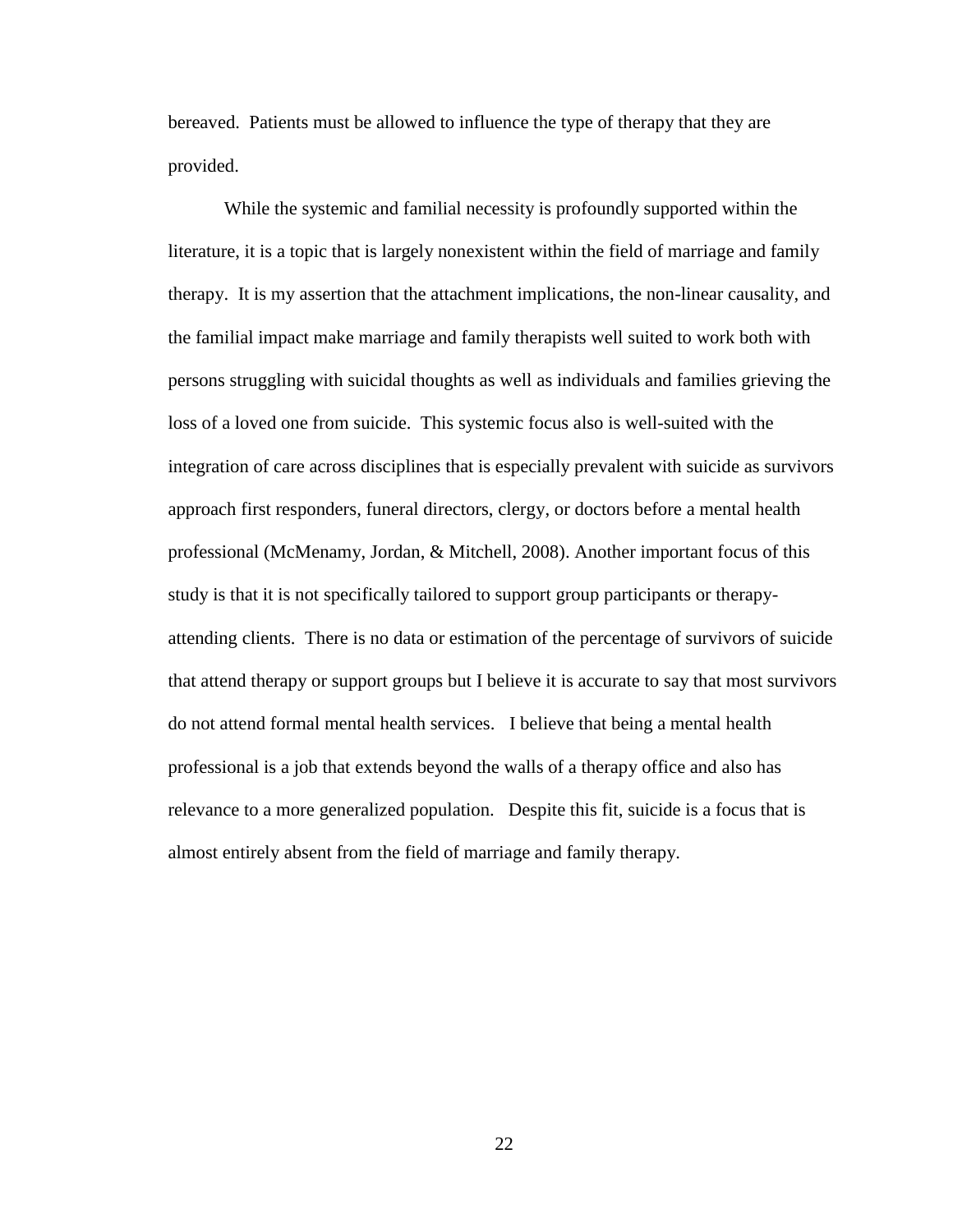#### CHAPTER 3: METHODOLOGY

#### Rationale for Methodology

<span id="page-30-1"></span><span id="page-30-0"></span>The aim of the study was to explore the process of healing in bereavement after suicide. The study examined the processes grief and healing from the perspective of the bereaved. Semi-structured, qualitative interviews with survivors of suicide were conducted to develop a deeper understanding of the process of suicide bereavement. The purpose of conducting a qualitative research is to understand the "inner experience of participants, to determine how meanings are formed through and in culture, and to discover rather than test variables" (Corbin & Strauss, 2008, p.12) Questions were asked in the interviews exploring processes that helped as well as processes that hurt. Specific, open-ended questions assisting to dig deeper into the processes of communication, comfort discussing the loss, increasing feelings of support and connection, increasing emotion and physical responsiveness, and stifled attachment needs.

As previously discussed, suicide and the bereavement from suicide have significant systemic and attachment implications. It is for these reasons that the field of Marriage and Family Therapy seems particularly well-suited to work with survivors of suicide, especially with the claim of MFT's unique qualification and success with family dynamics (American Association for Marriage and Family Therapy, 2011). Taking into consideration the implicit—and often explicit—ties our field has to attachment, it seems that this issue, of suicide and its bereavement, should be great fit for family therapists; especially in addressing the systemic implications that result from suicidal ideation, attempts, and completion. It is my hope that this study will help to enhance the current understanding of treatment and the healing processes through a systemic lens—one that is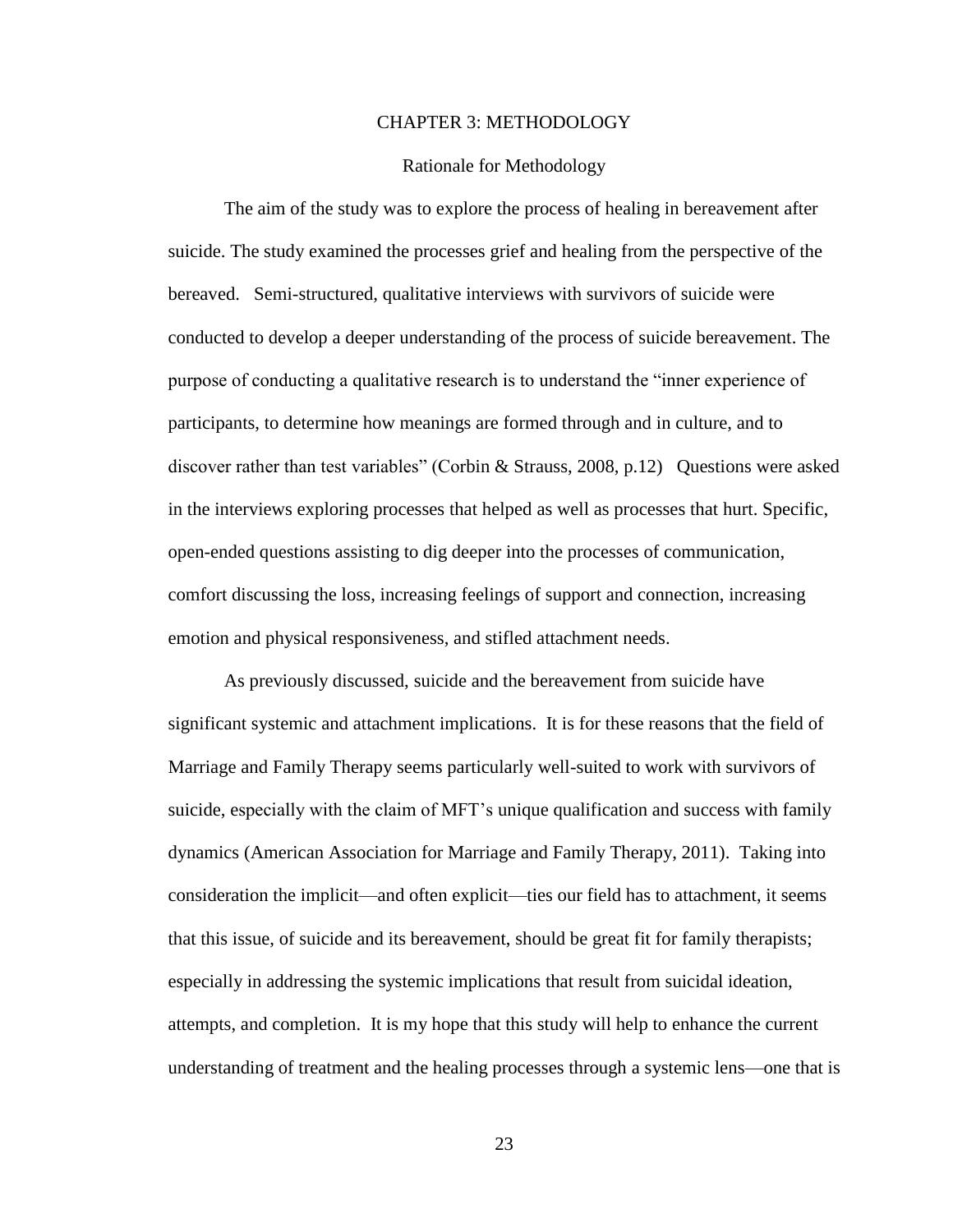rarely found in the study of suicide. It is further believed that this project provide research-based guidance for clinicians working with bereaved families, as well as the families themselves.

#### Participants

<span id="page-31-0"></span>Anticipating participation to be difficult, a target of six to eight participants was set for the study; there were significantly more than six potential participants that expressed interest in participation but only six contacted the researcher. A total of 15 survivors of suicide made contact about participating in the research, however after two months only 6 had completed the interview. All participants were recruited from snowball sampling (Noy, 2008) through current Marriage and Family Therapy students at the University of Nevada, Las Vegas (UNLV). The research team printed and distributed flyers and more detailed letters that described the study. Social media platforms of Facebook and Twitter were also used to distribute the recruitment material.

To be eligible for the study participants were required to be at least of age 18 and self-identify as a survivor of suicide. There was no limitation based on gender, race, ethnicity, or time elapsed since death. Each participant was informed that the anticipated time from would be 30 to 60 minutes though there was no limit to allow each participant to fully process, respond to, and engage in the interview completely. Prior to the commencement of the Semi-Structured Interview Protocol (see Appendix B) each participant read through and verbally consented to be interviewed and audio recorded

Each participant was asked to complete a demographic form (see Appendix A) that asked the participant to self-report: age, gender, ethnicity, relation to the deceased, time since the death, and method of learning of the death. The participants ranged from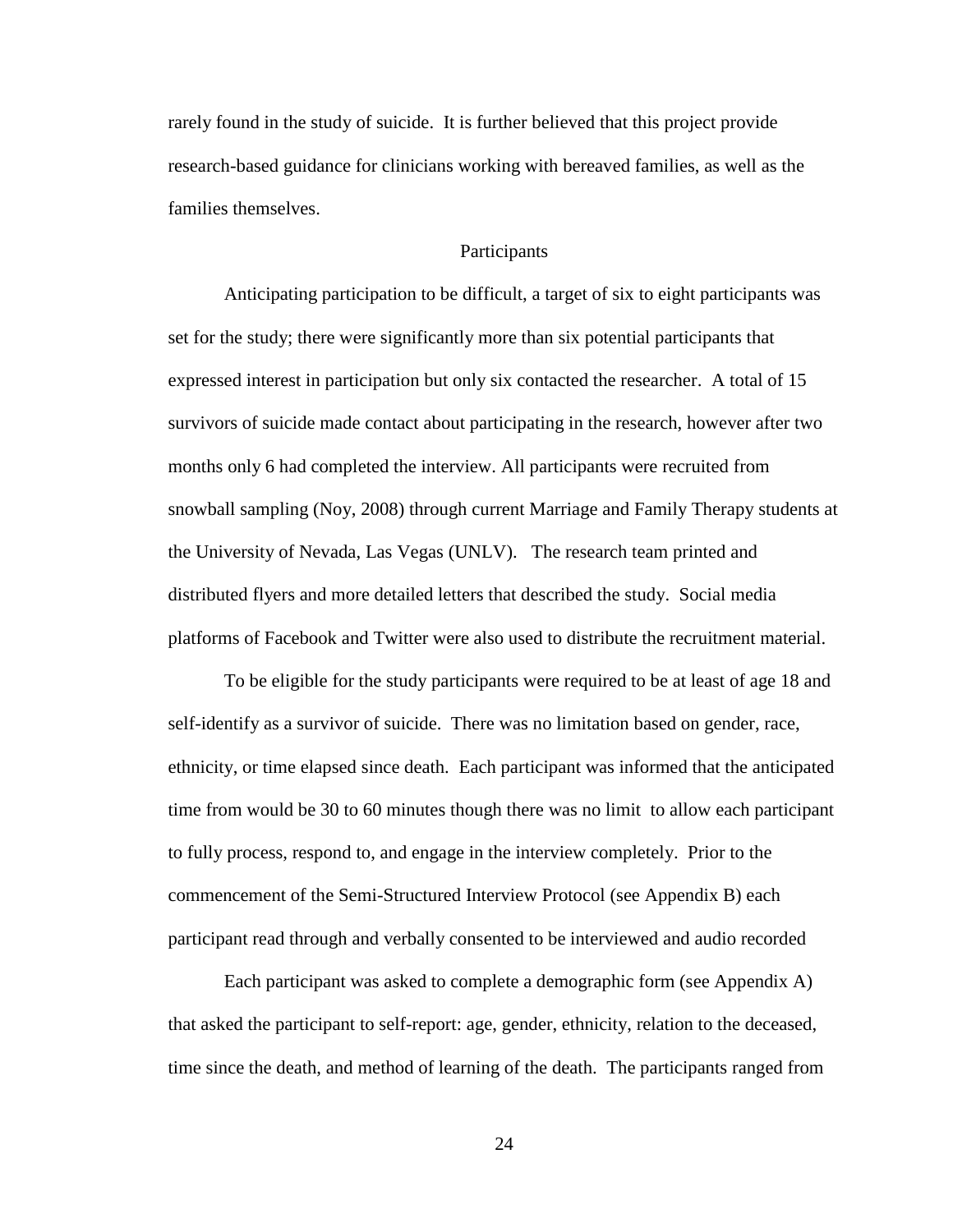age 30 to 67, four being male and two female. Five of the participants self-identified as white and one specifically as Norwegian. One participant lost a child, one lost an exfiancé, three lost a brother, and one participant lost five family members. The most recent loss was 5 years ago, the other five ranged from 17 to 25 years ago. Two participants were informed by police coming to the home, three through phone calls, and one from a co-worker.

#### Procedures

<span id="page-32-0"></span>Participants were given the choice of either coming to UNLV campus for the interview or agreeing upon another site that could protect their confidentiality; each participant selected their own home as the preferred place for the interview. Each participant was informed to anticipate the interviews lasting 45 minutes to an hour but no upper limit was set to allow for further exploration. The interviews were conducted according to the Semi-Structured Interview Protocol and follow-up questions were asked to further explore themes that may emerge within the interview and to heighten answers provided. This approach to research is outlined by Neuman (1994) as more cyclical than linear and highly effective for creating a more complete feeling for the whole, creating meaning in topics that are difficult to understand, and allowing space for opposing perspectives. Rather than a focus group format, each individual was interviewed individually hoping to allow a permissive environment to be created with a goal of encouraging discussing and expression of thoughts and feelings that might be difficult to admit.

#### <span id="page-32-1"></span>Role of the Researcher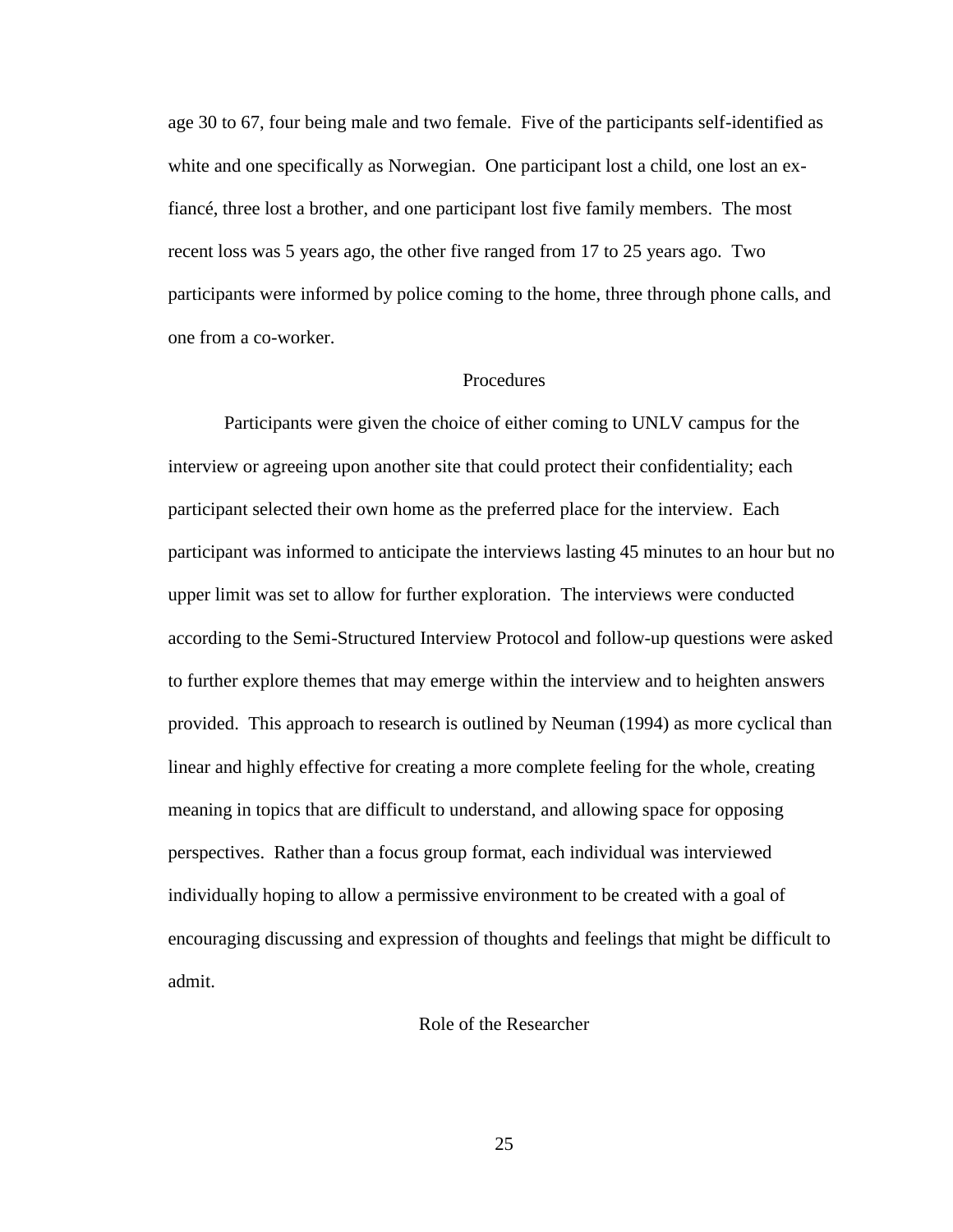Being a survivor of suicide myself, I certainly have preconceptions of what other survivors have experienced. It is my own anecdotal knowledge, also supported in the literature, that contact with other survivors of suicide is healing. It was also my belief that sharing a little about my own story would help to join with the participants and help them to feel more comfortable to share their experiences with me as a researcher. This was certainly the case. Three participants explicitly stated they would not have participated had they not known I was a survivor of suicide. Through this method of bringing myself, preconceptions and all, to the research process I utilized myself as an interview tool. This means that though there were, at times, similarities to therapy especially in normalizing a difficult emotion and enhancing minimized emotions—the goal of the interview was to understand the feelings, thoughts, and processes involved in suicide bereavement and not to fix it. At times each participant asked me questions as if I were an expert, like a therapist, seeking advice. As advised in supervision, permeable boundaries were set to separate advice from the research, but also to encourage the participants to have questions and bring them up in their own therapy or with family members.

#### Data Analysis Procedures

<span id="page-33-0"></span>After each interview, the audio recordings were transcribed and analyzed according to a grounded theory process (Strauss & Corbin, 1990). Analysis was conducted by a team that consisted of myself and two other students Each member independently open coded the data and then met to discuss and agree upon prominent and common themes. Initially, the transcribed interviews were read for overall content, with no attempt to analyze. After this review was completed each helpful theme and each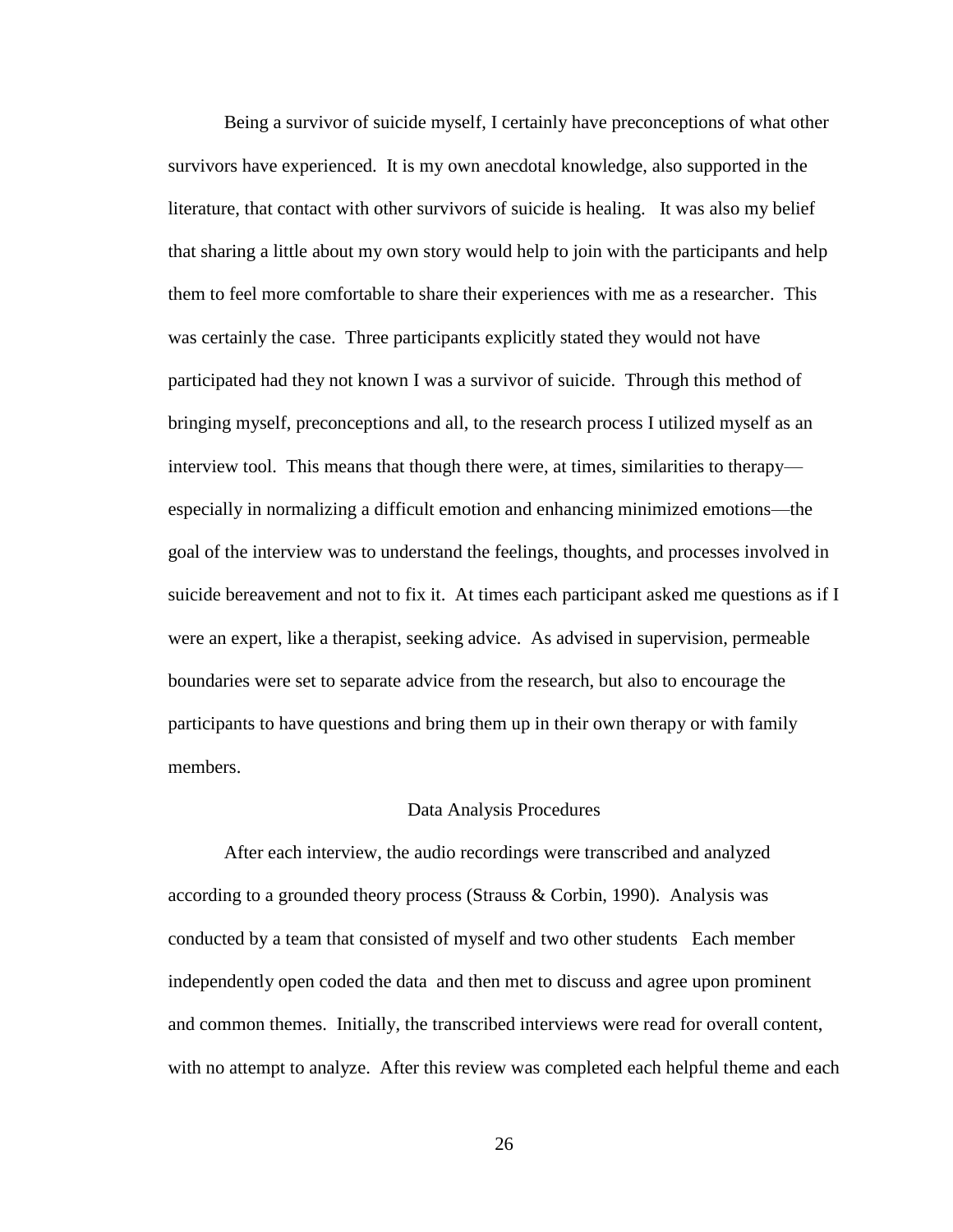hurtful theme was identified was a descriptive label. These labels were then compiled to notice commonalities and themes. Upon the initial analysis each participant was approached with the emergent themes and allowed to add or subtract any theme they felt was incomplete or inaccurate. This proved to be a valuable tool as most participants had reflected upon the interviews and were able to most coherently define their experience.

#### Researcher's Reflections

I was interested in this topic because it is something I have experienced myself and something that I and my family have struggled with. There is not much written about how to approach survivors of suicide and it is often done in a way that encourages us to create distance rather than closeness. I felt the need to add my voice and others to the somewhat limited body of literature that exists.

Through researching and writing I found that my own experience as a survivor of suicide was helpful in providing motivation to accomplish the required work. In interviewing each participant I found my own experience of grief and loss was invaluable in creating a sense of comfort and safety for the participants. There were times in each interview where each participant experienced a great deal of emotion and I was able to be with them and help to understand the feeling. Sometimes questions would arise not from academic research or education but because of my own anecdotal experience—I found this to be a useful tool in exploring some of the deeper and darker emotions felt. Every participant thanked me for including them in my study and said the interview had been a healing experience for them.

As I transcribed and analyzed the interviews I frequently was overwhelmed with emotion. At one point I curled up in a ball and cried for nearly an hour because I missed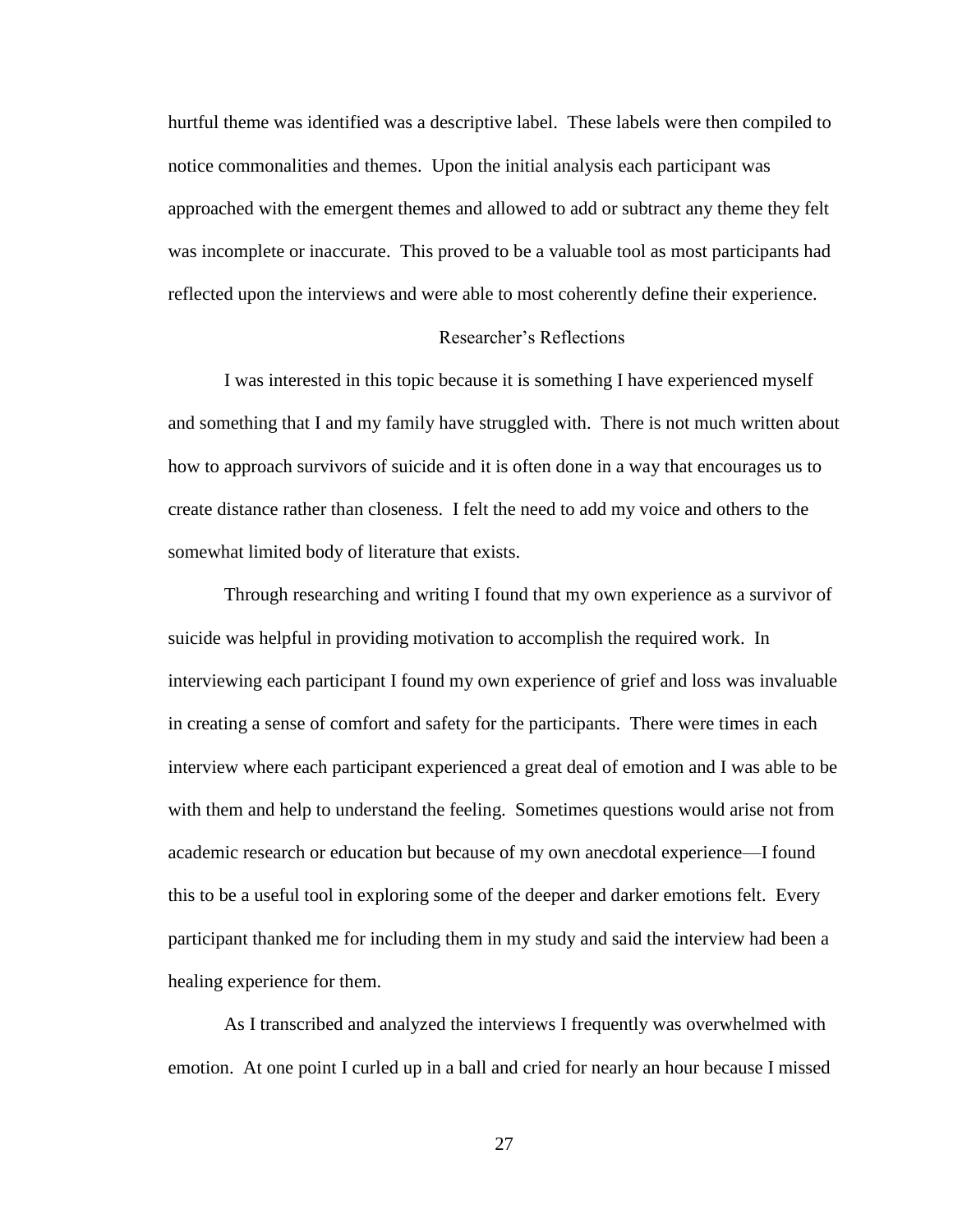my brother who died nearly 20 years ago. I was surprised because I have not cried like that since he died. It felt good to feel that raw and deep pain because it told me that I still love him. While continuing the analysis and writing process my feelings began to shift from pain and despair into anger—anger that my brother would be so wrapped up in his own issues of abandonment and rejection that he would pass them on to me. Though the emotions have been much more powerful and potent in the latter part of the study, I have often had to take time off from the work to be able to manage and understand my own emotions.

Another thing I noticed within myself while being so immersed in this interviews is that I felt increasingly insecure, within the relationship with my wife but also with friends, colleagues, and professors. Several months ago I had asked a group of colleagues to participate in a reflecting team to film a video about what qualities I would bring to a Ph.D. program for the University of Minnesota. While I was so immersed in these interviews and the feelings of responsibility that I, myself, felt after my brother's death I convinced myself that they would have nothing to say good about me. I also convinced myself that none of my professors would be willing to write letters of recommendation for me to pursue doctoral education. One of the participants frequently talked about his own perceived sense of worthlessness and I realize that is something I have been very familiar with throughout my life, even something that I experienced intensely while working so intently on these interviews.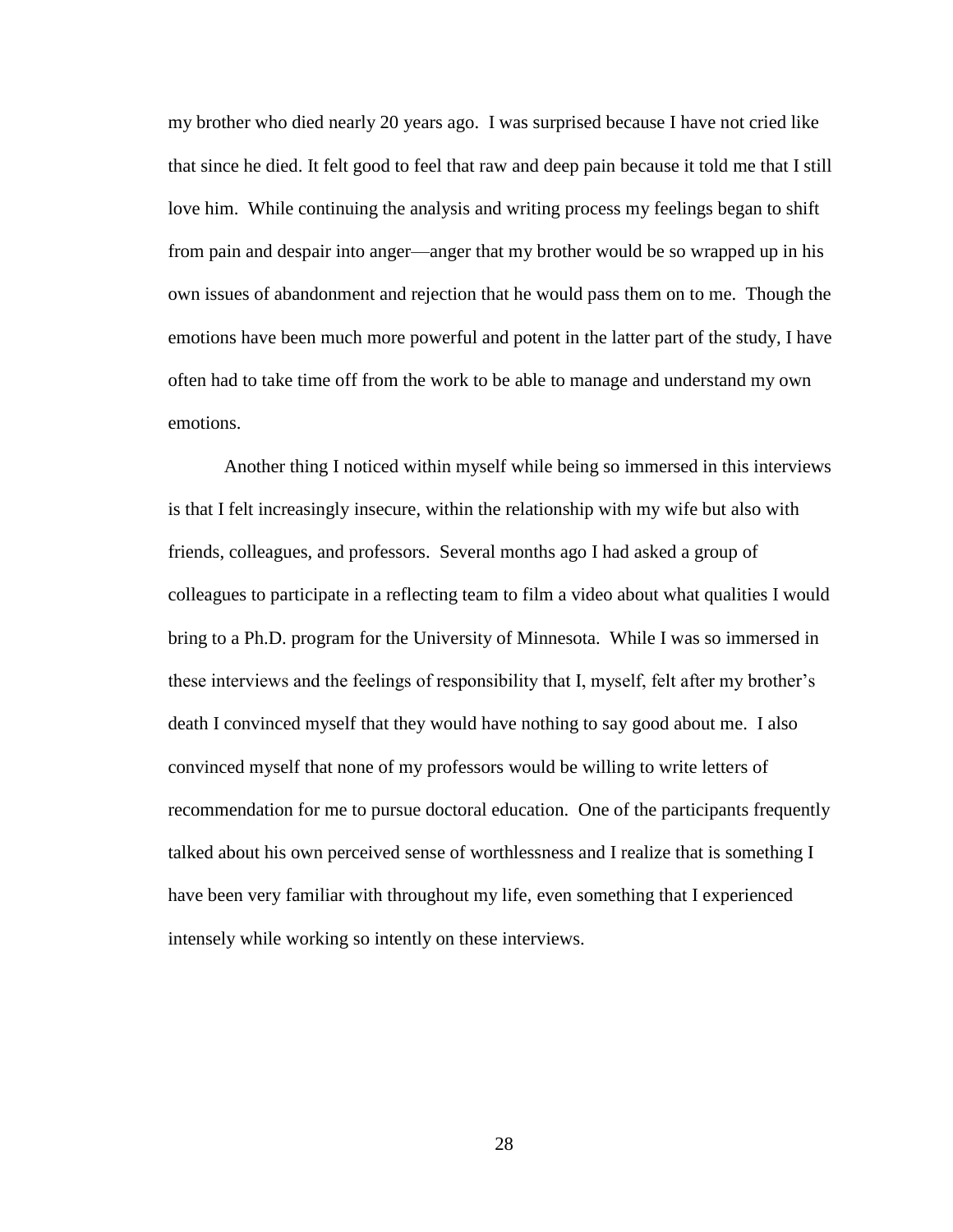## CHAPTER 4: RESULTS

Each participant was explicitly and implicitly asked what has helped and what has hurt or hindered the grieving process. Three helpful themes and three hurtful themes emerged. Subthemes within these larger themes were also found, eleven that helped and seven that hurt. Two helpful subthemes were nearly impossible to distinguish from a larger theme, though it is believed by each reviewer that they are distinct—however there is insufficient distinction to be included separately. These two themes are included as parts of the subtheme in which they were found. Another theme did not fit into either category so is included on its own. These three helpful themes and according subthemes were :

- 1. Social support
	- a. The funeral
		- i. Respect
		- ii. Feeling included
	- b. Love and attachment
	- c. Communication and talking about the suicide
	- d. Connection with other survivors
- 2. Making meaning
	- a. Letting it be good
	- b. Making it have meaning
- 3. Continuing bonds
	- a. Keeping memory alive through material objects
	- b. Spiritual belief and continuation of existence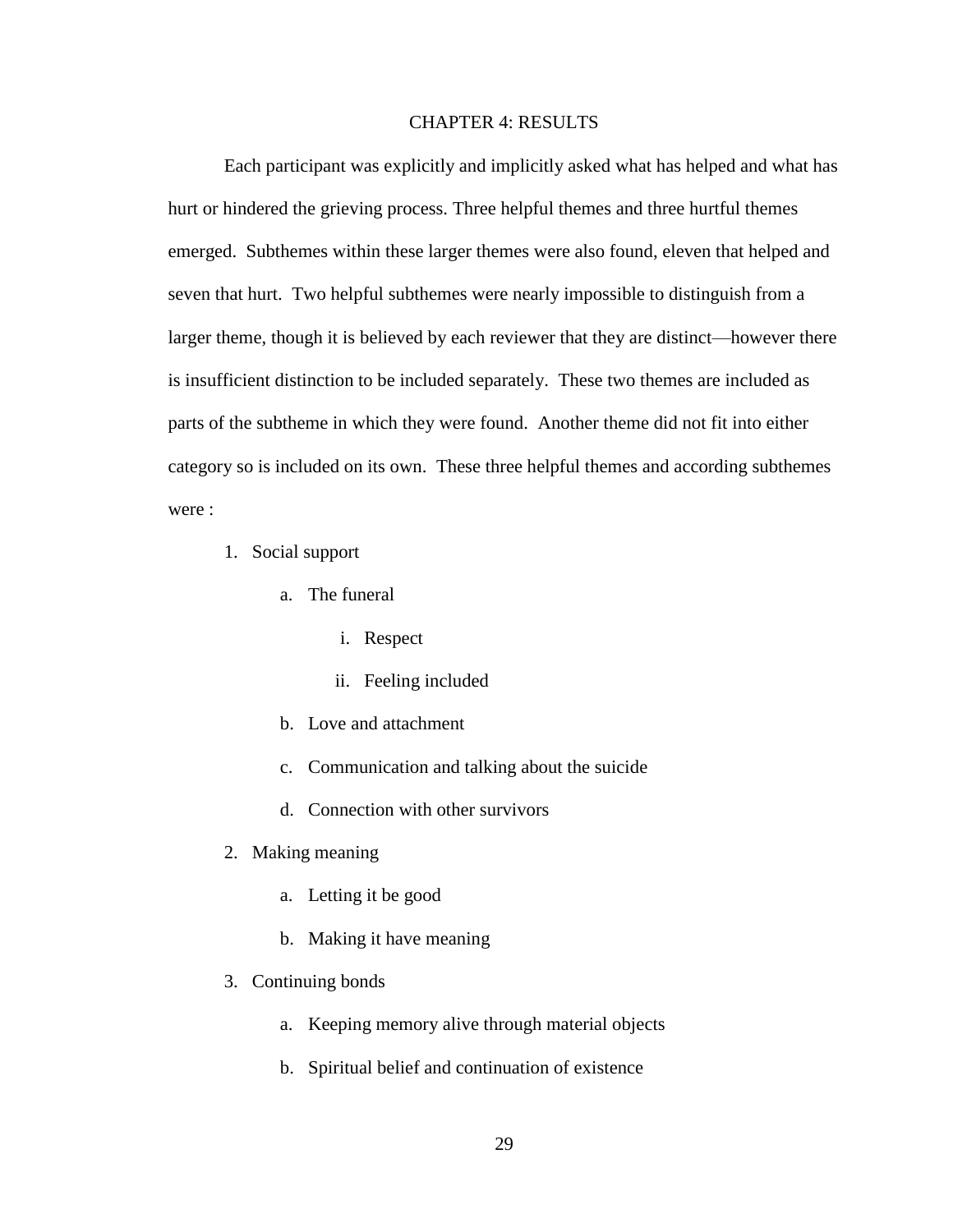c. Having experienced grief previously

The three hurtful themes and according subthemes were similar to helpful themes and often a variation or opposite of the theme that helped. These hurtful themes are:

- 1. Isolation
	- a. Feeling excluded
	- b. Not being willing to talk about it
	- c. Opposite of connection
- 2. Responsibility
	- a. Feeling responsible for the death
	- b. Pressure to be/replace
- 3. Lack of coping skills
	- a. Addiction
	- b. Suicidal ideation

## Helpful Themes

While there are three distinct themes that are seen in the experience of being a suicide survivor, the subthemes within these larger themes often overlap. The subthemes that overlap between larger themes seem to be more helpful.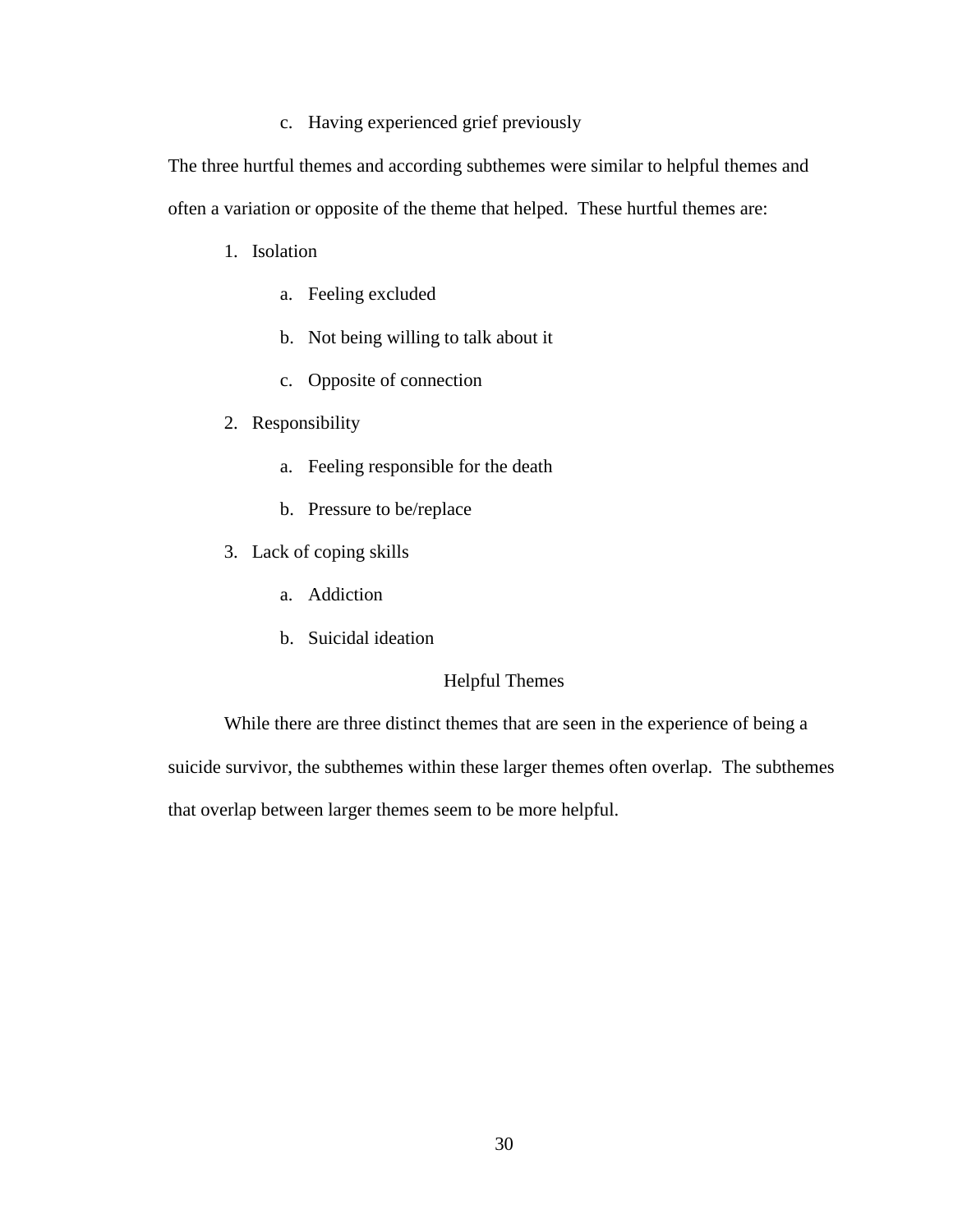## **Figure 1**

Helpful Themes and Subthemes



### The Funeral

The funeral was specifically mentioned without prompt as an extremely important and healing part of the grieving process experiences with each of the six participants. Included in this funeral topic are sub-themes of feeling included in the process through helping to plan the funeral and a respect for the deceased. Participant 5 said, "Being included in the funeral planning was meaningful. It gave me some purpose." Participant 2 described her feeling of inclusion in the search for her son's body: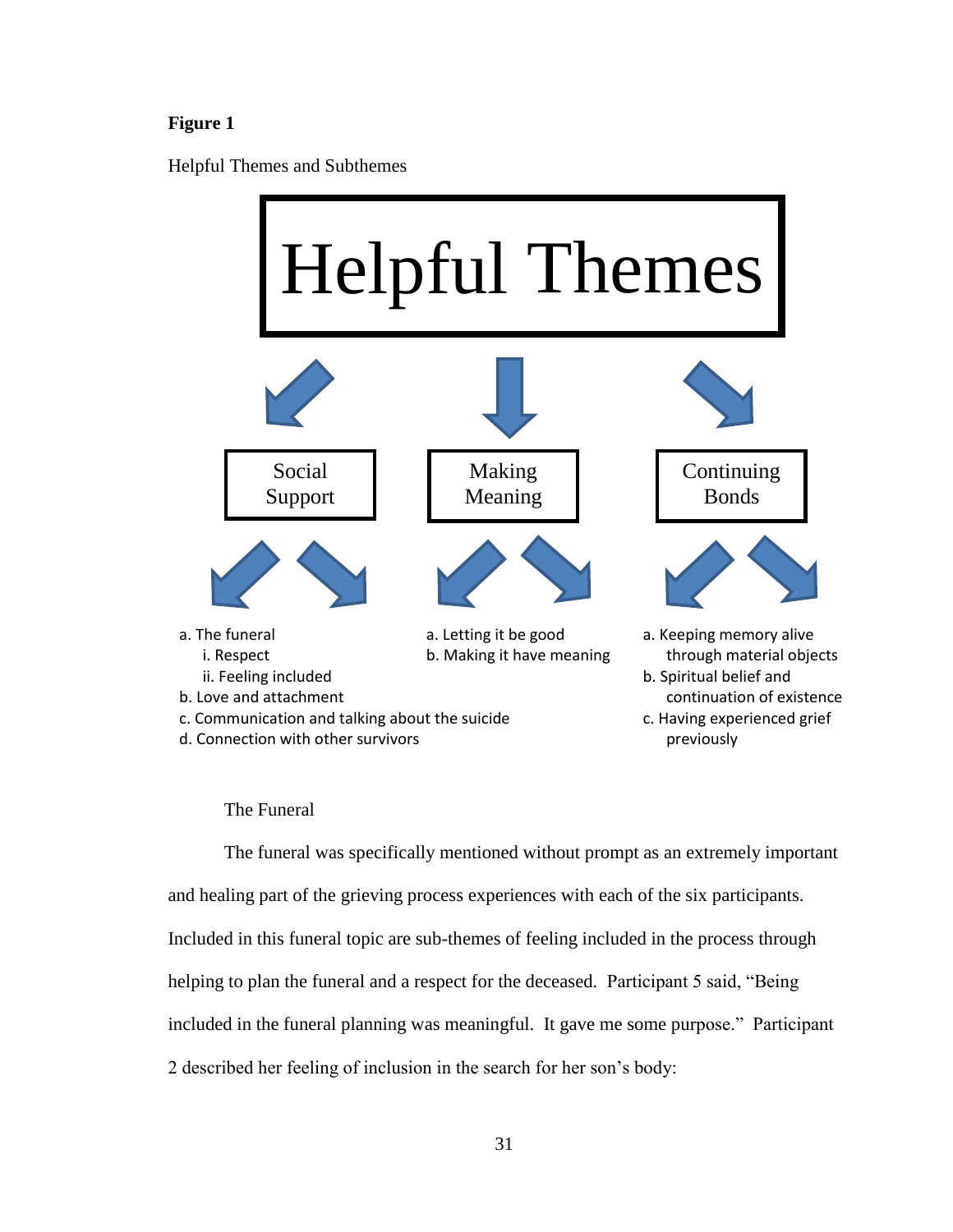[My son's captain] in the Air Force was very instrumental in helping me through the whole ordeal. I still have the notes of all his phone conversations and contacts. He promised to report back to me every 30 minutes or every hour. It was like clockwork. I could depend on a report from him on what was happening with the search. That was very helpful.

She further remarked that maintaining a schedule of what to do in preparation for the funeral and the paperwork for life insurance benefits and when to do it was helpful in getting through each day, it gave each day a purpose. Discussing the meaning of the funeral when her son had been missing for three weeks, Participant 2 said:

There was a relief in knowing he was actually dead. To think that he had been so unhappy that he ran away or was going to live on the streets and turn away from his family and never speak to us again. There are so many things worse than death. Even though we had suspected he was dead, there was relief in finding his body. There was relief because we could have a funeral. We could pay respects. We could start to bring closure and start the healing, rather than the continued searching and unknown…My therapist wanted to come to the funeral out of respect to me, as a mother. That felt respectful to me. The idea of her clearing her calendar and doing that was meaningful. It was validating and respectful. She had been involved in all of it. The whole process. All the pain. It let me know she was not scared of it. My obstetrician cancelled all his patients and came to the services. That type of response [was helpful]. There was a man that Eric had [worked for] that came to the funeral. He was not a church-going man and had a long ponytail, but out of respect for Eric he came to the services inside of a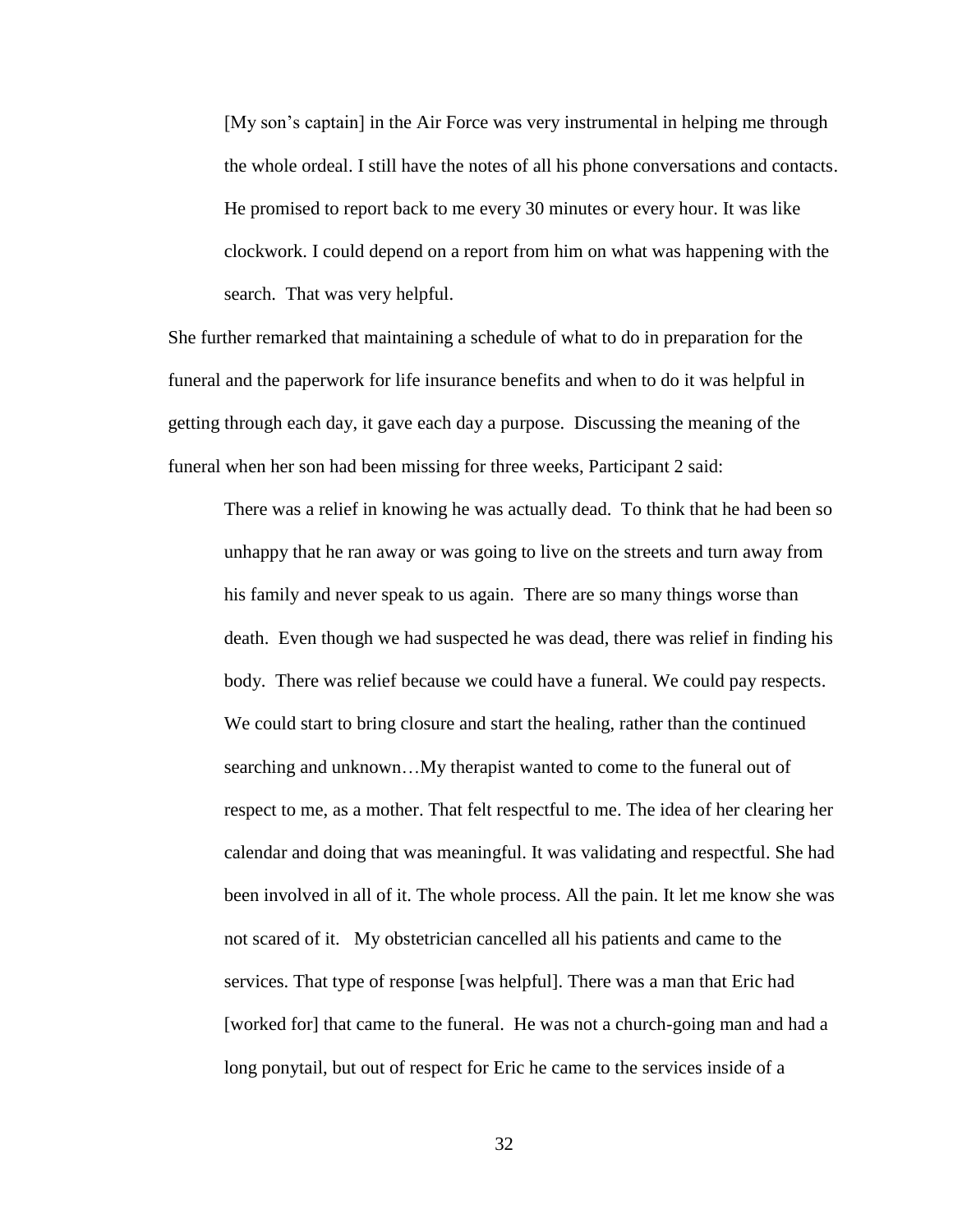church and cut off his pony tail because he wanted to show respect to Eric's belief. Those types of actions, to me, portrayed the respect and love people saw in Eric.

Another meaningful and respectful act that at the funeral was a meal that was provided by friends for the immediate family and military guests following the funeral service. Participant 2 describes this as meaningful not only as a labor of love but also because of a doctrinal talk that was distributed about suicide. She said:

One of the ladies made copies of a talk by one of our highly respected church leaders called 'Suicide: Some things we know and some we do not' by M. Russell Ballard. She distributed copies of this article to all the friends that came to help with the family meal and gave a copy to me as well. I learned later from many people that this gave information about our church doctrine on suicide. It allowed us, it allowed me, to feel understand and respectful mourning of the loss of a wonderful person instead of pity, damnation, and gossip.

When asked about the repeated mentions of the funeral as a healing aspect, Participant 1 said, "I think it's a sign of respect to show up at somebody's funeral. I guess it lets you know you care. You say your goodbyes, things like that. It was pretty significant…I remember actually going to the airport and watching the baggage handlers crate the coffin out to the plane and put her on the plane and everything." Further describing the funeral and his experience:

I remember at the funeral I stayed from the very beginning until the end when they closed [the casket]. Her daughter left and went to lunch…People would come in and out. It's almost like I felt like the guard on the tomb of the Unknown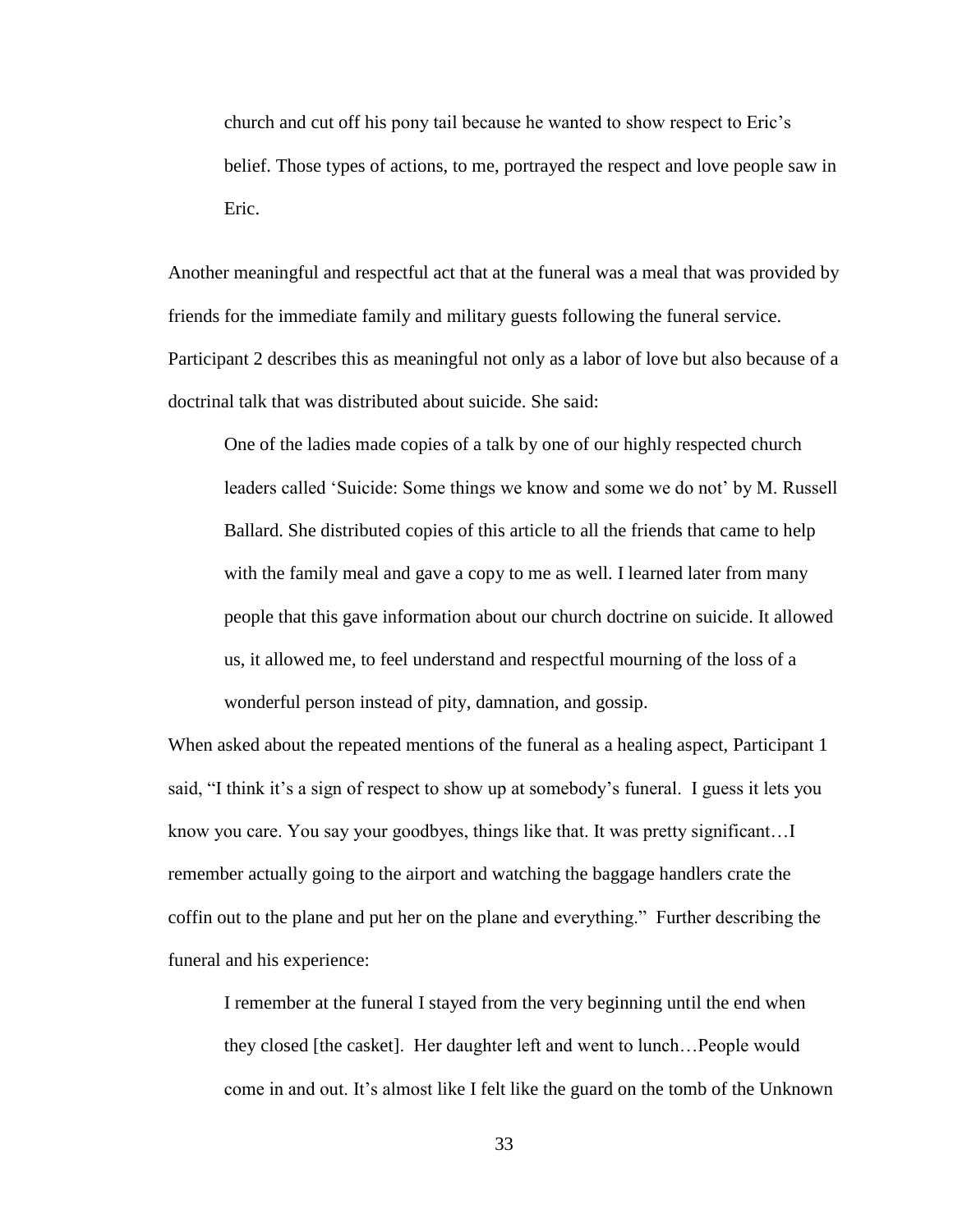Soldier. I was on watch. I was there for anybody that would come in. I felt there should always be someone in the room and that turned out to be me. Even through the relationship ended and we broke up, we were still friends. I felt it was my responsibility to be there. I didn't want her to be alone.

Participant 6 recalled about the funeral that being so young, eight, at the time he knew very few people at the funeral and spent most of it wandering around the halls of the church, but during the service he spotted one person he knew:

I saw my  $2<sup>nd</sup>$  grade teacher sitting in the crowd. She never met my brother but she came for me. In the sea of people I didn't know I could see her face during the service. That meant a lot. That still means a lot.

Participant 4 recalled the benefit of the funeral, "I think the funeral was helpful, especially the prayer service where people would tell little stories...that was helpful."

Throughout the funeral and planning process respect for the humanness of the remaining family members and the memory of their dead loved one was extremely helpful—it was also helpful when completely separated from the funeral. Participant 5 described randomly meeting her brother's friends more than 15 years after his death:

Connecting with his old friends means everything to me…His friend. When I see them something makes me really happy. When I'll bump into somebody and they'll say, 'This is Eric's sister. Remember I told you about Eric?' And they nod knowingly. It's meaningful to be with someone that knew him. It's nice to hear his name in conversation in a way that flows. His friends know how to talk about him. Which helps me to feel like he really did exist. That the relationship did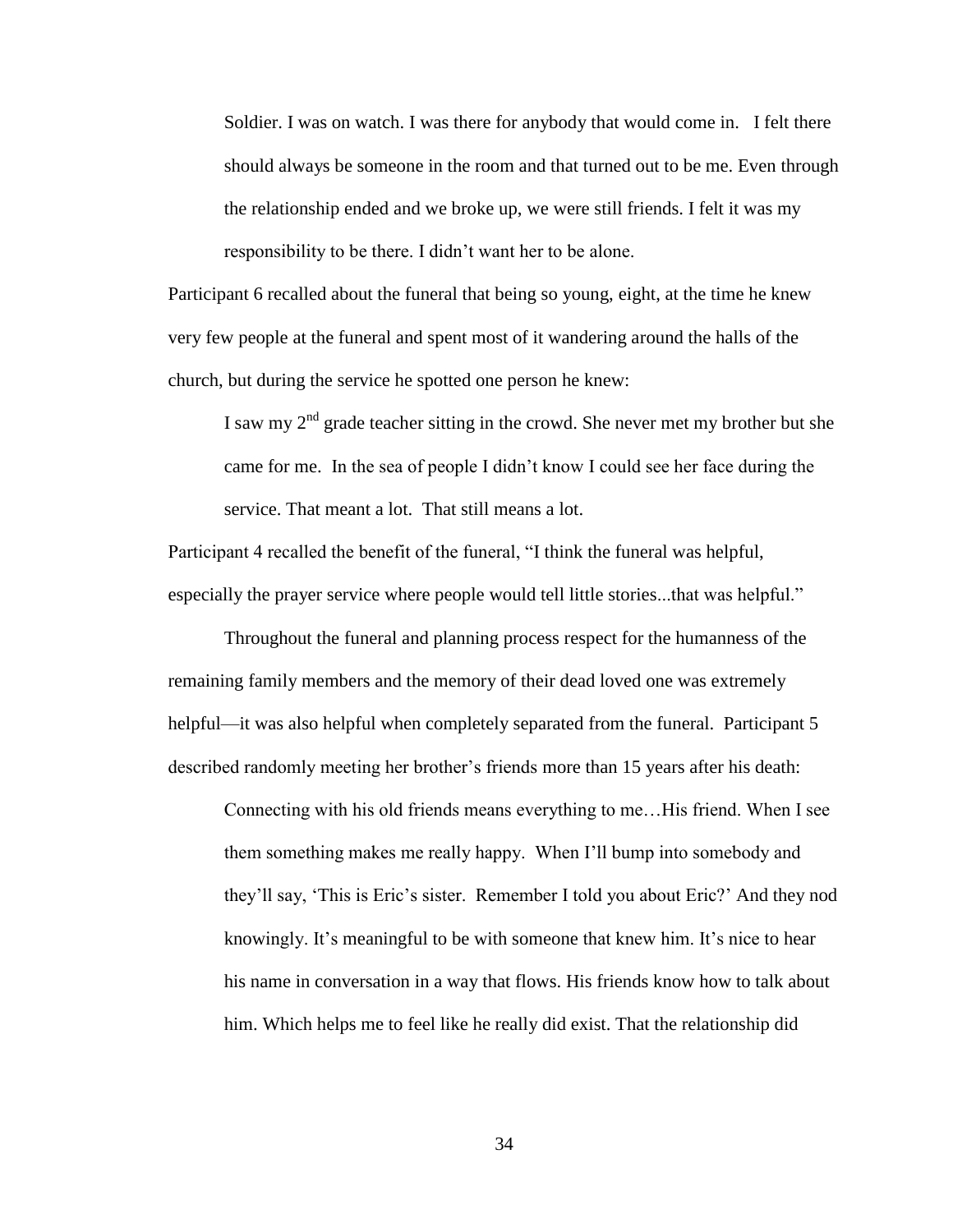really happen and, in a way, still does. "This is Eric's sister." That's a present tense statement. It just feels good.

Participant 2 said that anytime she meets someone that knew and loved her son she feels better, "Knowing that other people valued my son and loved him and respected his abilities and talents and the person that he was [is extremely healing.]" A theme that, at times, was tied to the funeral and had great impact on the perception during the funeral but also is specifically distinct was that of a spiritual belief in God and also continuation of existence after death.

Spiritual Belief and Continuation of Existence

A common theme among five of the six participants was their belief in a loving God as a comfort. Each of these five also expressed a belief that they will again see their deceased loved one. Even participant 1, that self-identified as mostly atheist, expressed, "It's comforting to think that she in a better place…I'm hoping that maybe now she sees things clearly…that she can be happy now." Further he said, "I'm not a believer in God…I didn't do any praying or anything but I believe there is something out there."

When asked about a possible spiritual struggle after the death, Participant 3 said, "God is my only comfort. My brother's an angel man…I believe God has forgiven my brother for his actions and taken him in as his son. But for a long time, 'Fuck God' was my slogan. I felt that he had been punishing me." Participants 2, 5, and 6, also report similar struggles with their faith and belief in God but that ultimately it has been a comfort. Participant 6 describes his own spiritual journey as searching for some church that would allow him to know his brother is not being tormented in hell for his sin of committing suicide but ultimately having a dream, "I wanted so badly to know if my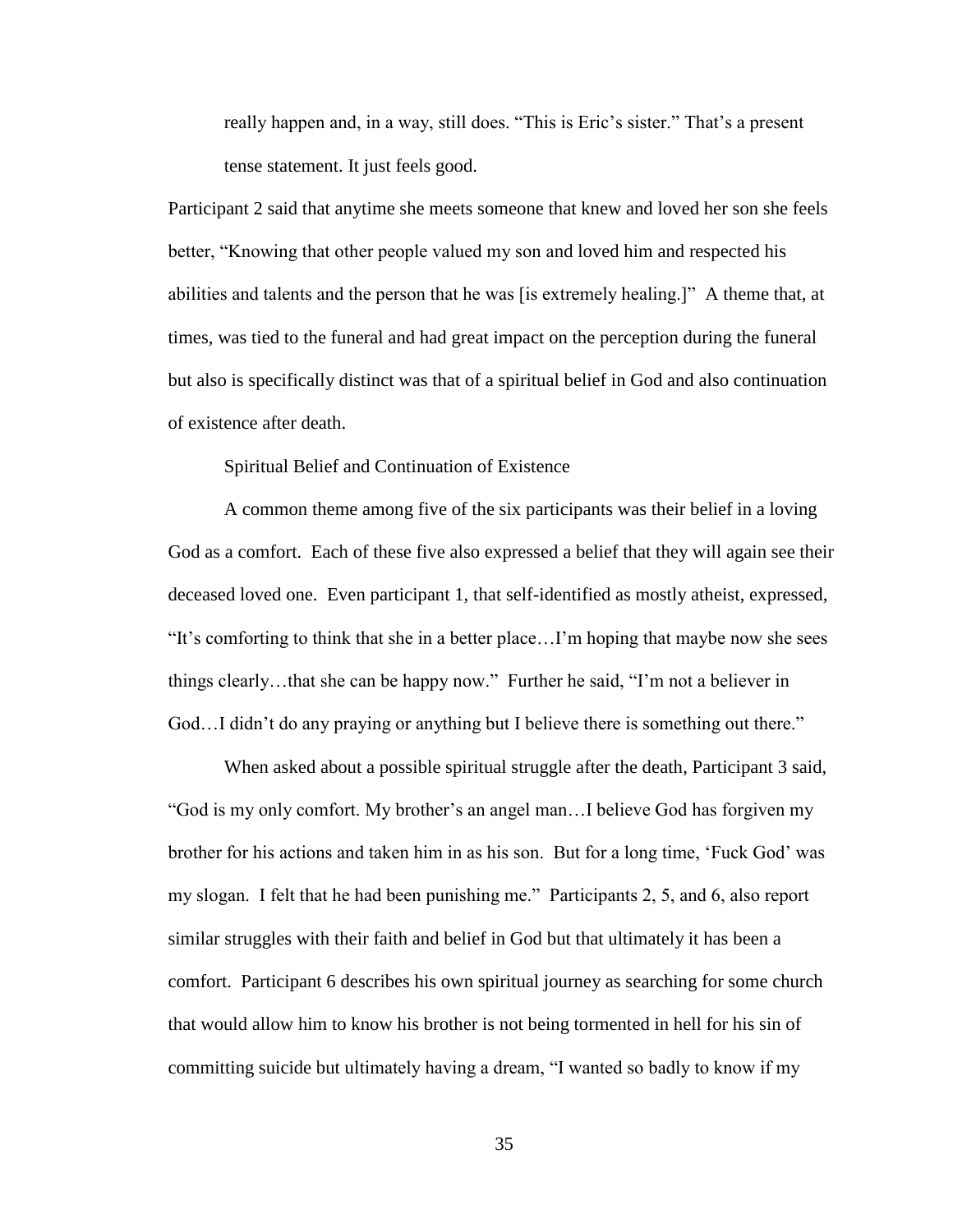brother was in heaven or hell or what. But I had a dream and felt him. I don't know where he is but I know he's finally out of pain and he's happy. That's all I need to know"

Participant 5 expressed a similar experience while in labor with her first child, just three weeks after the funeral, that calmed her fears about her brother's fate:

"Eric visited me when I was in labor with my first child. Eric was happy. Very, very happy. The person I have known before he became depressed. It felt like he was a messenger to me, conveying the joy he felt for me that my son would soon arrive. It was also a message of Eric's wellbeing, which was comforting and validating to me of the connection we shared."

While not a dream, Participant 2 describes a similar experience:

It was the Mother's Day after his death. It was just a feeling like he was there with me. Made tears flow. You know a person. When you really know a person you know the feeling you have in their presence…It was loving. Comforting. Like he loves me.

Participant 4 describes a situation at the funeral that helped him, "The minister cited John 3:16 but changed it to, "For God so loved Tom that He gave his only Son. That was comforting…I pity anyone that has lost someone to suicide and doesn't have strong faith"

Through these spiritual experiences there appears to be a belief in the well-being of the soul of the deceased loved one, and even a belief that perhaps the torment and pain that was being experienced in this earthly life is now over. This belief is very similar to the next theme that was helpful of letting the death be good.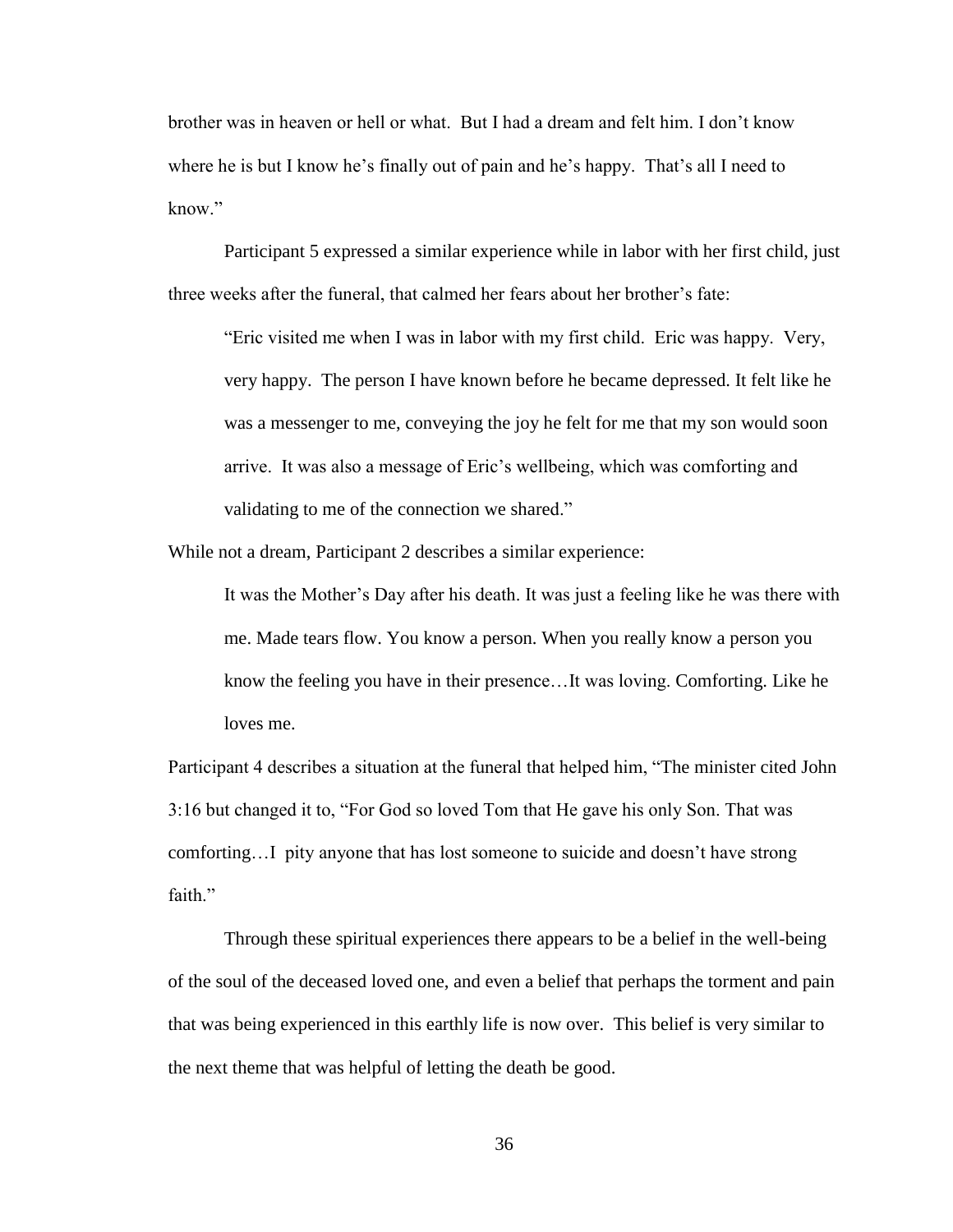Let It Be Good

This theme of letting it be good is effectively a reframe of the death that really is more about the person that died than about the survivors. As described by Participant 2, "I have to make it as positive as  $[I]$  can because the hurt never goes away." Participant 5 experienced this as well, "After I had kicked around my anger towards him and blame towards him—which I feel was unfounded—after I came full circle [I learned] to let it be good." In explaining this idea Participant 6 said, "The first bit of comfort I ever felt about his death was when I learned of the depression he had been experiencing and the deep feelings of abandonment and unworthiness that was constant for him. It was comforting because I finally was able to think that his pain finally ended." Participant 1 said, "The first thing I thought was, 'She's out of pain. She's no longer hurting…She can be happy now." Participant 4 added, "It's comforting that at least he isn't suffering anymore."

In her decision to make it good, Participant 2 described how her son was deployed during Operation Gulf Storm and hospitalized due to the suicidal plans he had shared with his roommate. During his hospitalization she spoke with him, "He was separated from his family, friends, and the camaraderie of the Air Force…he called me on the phone. He was so happy to be [in the hospital]. He wanted help." The Persian Gulf War ended and her son was then sent home with direct orders to be met at the plane by the base psychiatrist and hospitalized. "[His captain] thought, 'Oh man, not Eric. We love Eric. He's been isolated and separated, he just needs time with his family. We'll bring him home, give him two weeks leave and he'll be fine. And so two weeks went by and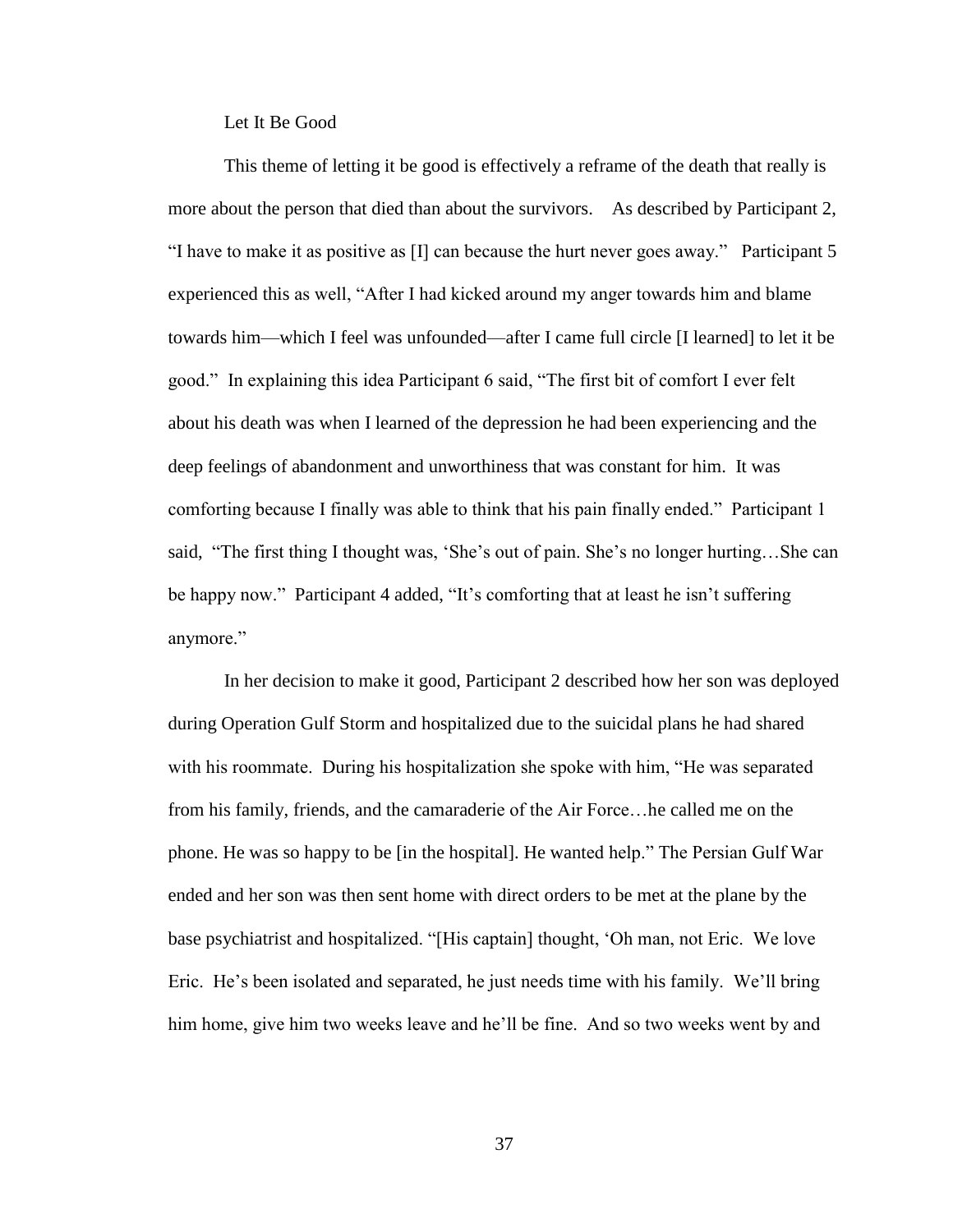Eric was dead." With this mistake—going against medical advice—she was pressured by many around her to sue the Air Force, but decided against it:

The decision I made was, 'It's not going to bring him back.' All it would do is drag his name through the dirt…The government would find some way to not remember him in a positive way. They will find some way to negate. I did not want to do that to his name. I wanted to keep his name in reverence. And money would not bring him back, it would not console me. But keeping his name in an honor would. So I chose not to sue.

Exploring this concept of choosing to keep her son's memory positive she further explained, "You have to make it a positive experience so that you can deal with it."

This reframe of death into an ending of pain and suffering was reported by each of the six participants and is very similar to the next theme. The next theme is also functionally a reframe, but one that is more about the living than it is about the dead. This theme is making the death have meaning.

## Make It Have Meaning

The making of the death to have meaning is distinct from the previous theme in that it has little to do with the past and more to do with the future. Each participant mentioned some way in which they have made their loved one's death have a significant and positive impact on the future. Four of the participants reported going to school to become a teacher or counselor as their way of making the death have meaning; the other two use their own grief as a way to approach others that have similar experiences. In explaining this idea Participant 6 said: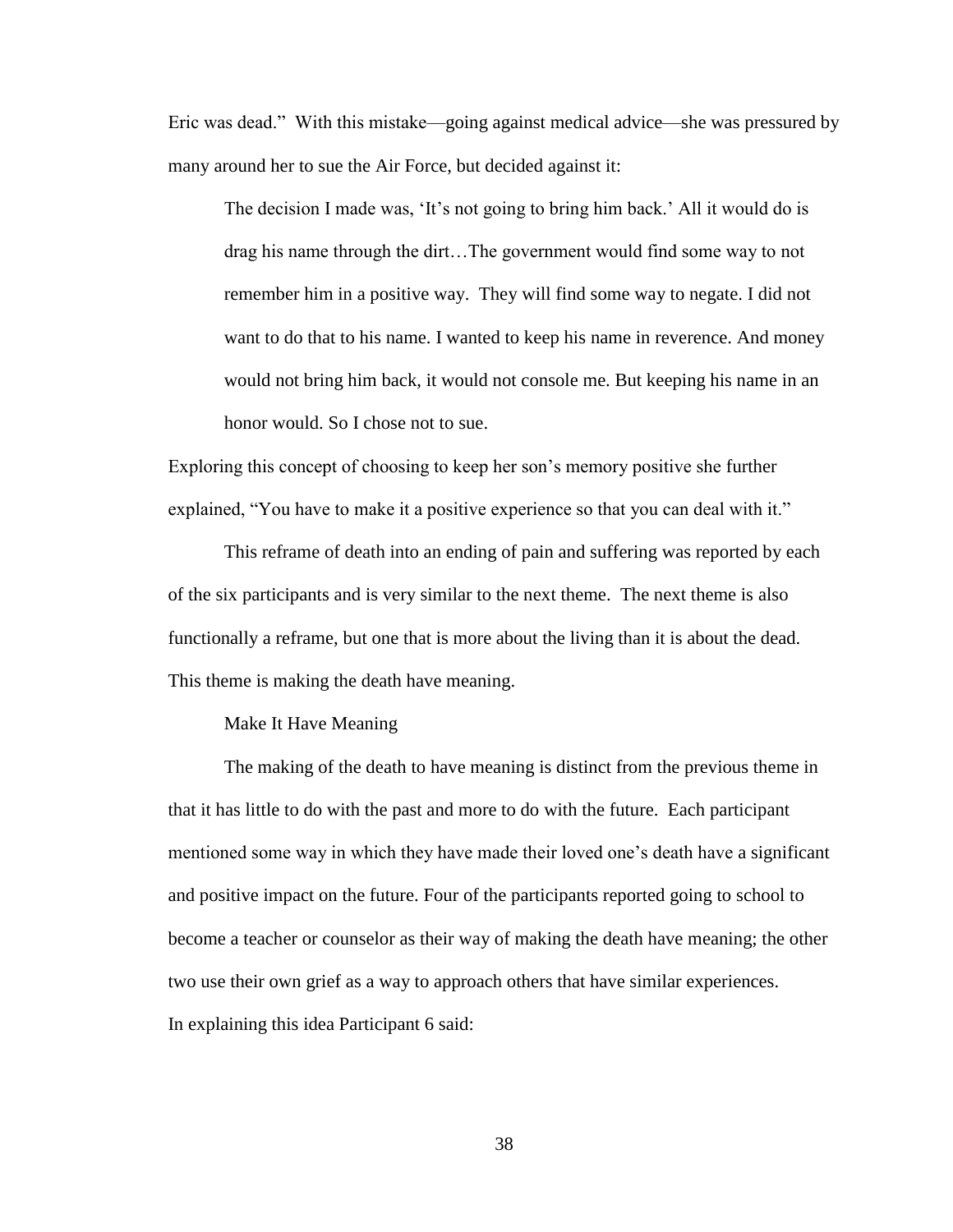For 10 years, I didn't talk about my brother's death. I kept it inside and it nearly killed me. I was thinking about suicide constantly, I mean I still do—but it was destructive then. Now, it's more positive. The first time I shared my experience of my brother's death a girl approached me and said she had been planning to kill herself but wouldn't because she didn't want her little sister to go through what I went through. That experience, that feeling that I helped—that my brother helped—another person became the focus of my life. It's the only way I have been able to be happy. By sharing my grief and pain and depression with other people I have over and over again found people that are desperate to know they are not alone. I can't bring my brother back—I wish I could—but I can make his death into a tool to prevent more death.

Participant 2 said:

I went [back to college] and got my degree to become a teacher. So then, as a teacher because of Eric and because of my insight to the importance of relationships and the importance of having people that reach out to people that don't fit or march to the beat of a different drummer, it's made me more aware and more accepting and an advocate of those children in the classroom. It's made me look for those children that feel rejection or abandonment because those were issues with Eric…Becoming a specialist in gifted education helped me understand what needs my son had that were not being met. So it's an underlying motivation in my career development and its helped me become specialized in that which has benefited all my children. It's one way I make his death positive.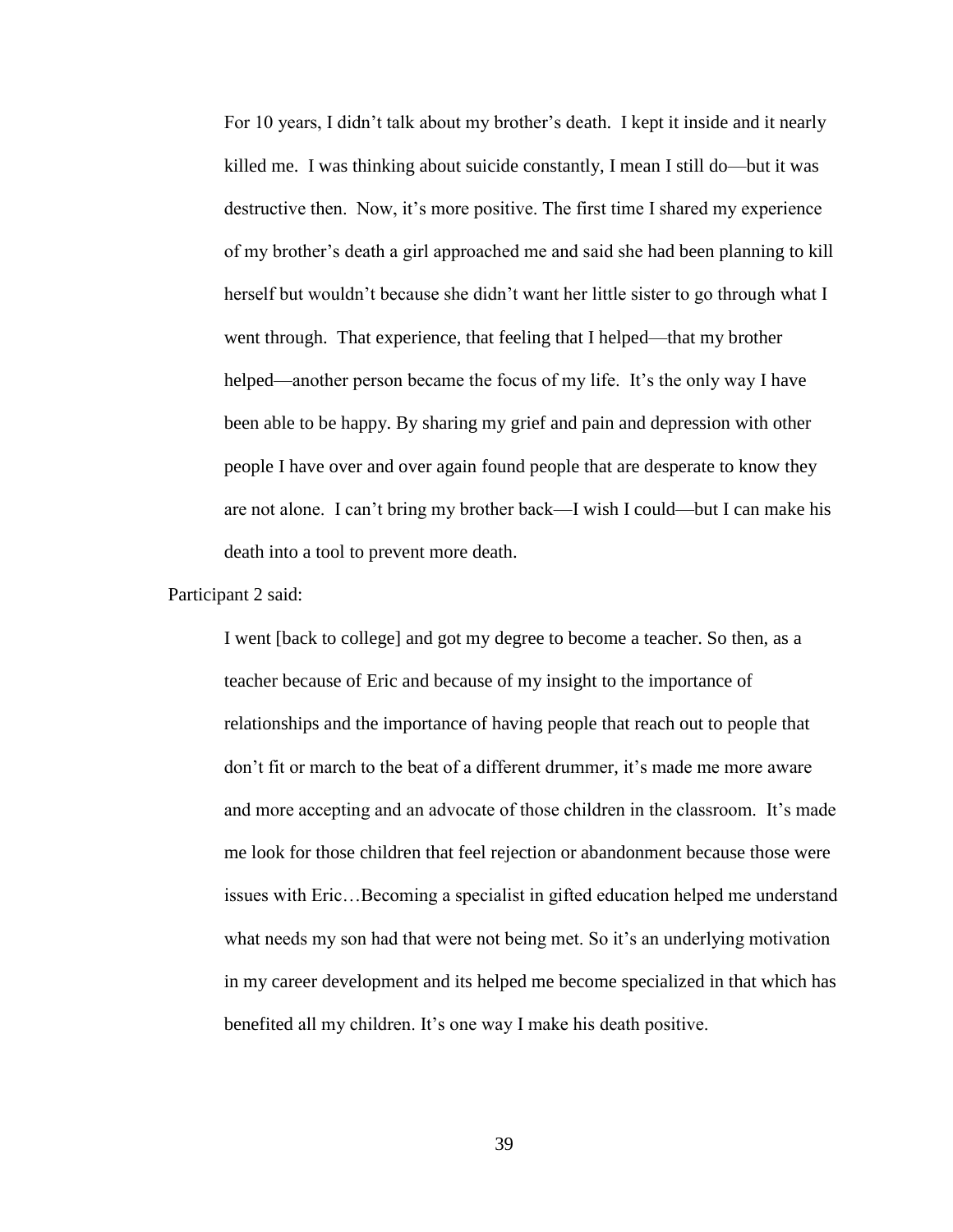Participant 1 said, "I do not feel any responsibility over her death by not coming to pick her up now. That is from getting my bachelors in psychology. One of the first things I looked into was suicide."

In using her experience to help others, Participant 5 stated, "I personally feel, on one hand, grateful because I have a knowledge about something that that I think can succor others that I would never be able to comprehend otherwise." Participant 4 explained his understanding of this concept as beginning with the deceased being an organ donor, "Though the donor people were kinda rude to his wife, I said years later you'll be glad at least some good came of it." Delving further into this process of making good come of it he said:

You talk to people and just about everybody's been affected by suicide but nobody wants to talk [about it]. So I began to bring it up to somebody that has experienced that because I know what it's like. So I'll say, "I'm sorry to hear about your brother. I went through the same thing." It's like no matter how long it's been—and most haven't been that long—but it's like they want to talk about it. It's like one death prevented another. Hopefully some good will come.

Participant 3 added, "I'm not afraid to talk about anything that's happened in my life especially if it will help somebody else. It's always lifted me up to talk about what's going on."

# Having Experienced Grief Previously

Most of the participants had previously experienced the loss of a family member*.* It appears that this prior experience of grief may serve as a moderator to the distress experienced after suicide. Participant 4 explains, "Maybe because [I] had experienced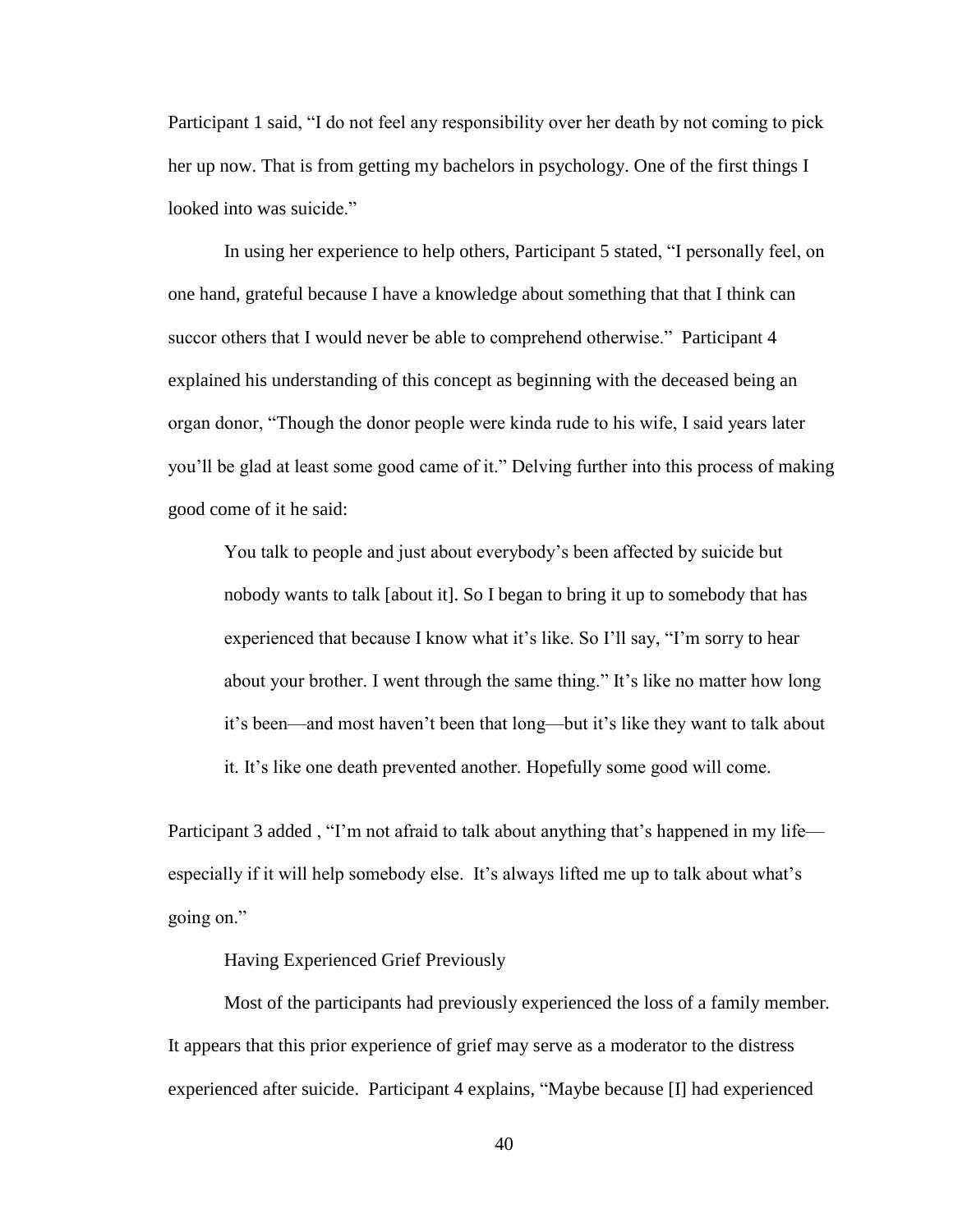my parents' death not long before [it helped me] understand what to expect." As does Participant 2, "I had felt pain like this before, when my father died. I was very close to him." Participant 1 described his past, "Growing up the way I did death was a part of everyday life." Participant 5 states:

If I hadn't already had the death of a close person that I loved, if I hadn't already grappled with that, then this one really would have put me in a tail-spin. But because I'd had that previous one and I had already dealt with it for 12 plus years, I was able to identify, "This is grieving. This is what a funeral feels like." Love and Attachment

Within this larger theme of love and attachment are several subthemes that seemed, at times, intertwined. The helpfulness of this love and attachment is the security to be able to express feelings about the death, just being held—not left alone—when having difficulty. This is feeling unconditionally loved and accepted—being able to break down and it not being bad.

Participant 5 explained the support she received, "[my partner] was very supportive of any family gatherings. I never got flak for all the trips home. Any other time I would have. I didn't have to fight for anything surrounding the funeral." When asked if there was any memorable time about this support she said, "The day my mom called and said, 'We can't find Eric.' I just fell. Hard. I cried. He just hugged me. That was really good." She continued to explain the connection with her grief and her marriage:

One time, 15 years later, we were driving around and he said, "Oh I was thinking about your brother the other day. You ever think about him?" I was like every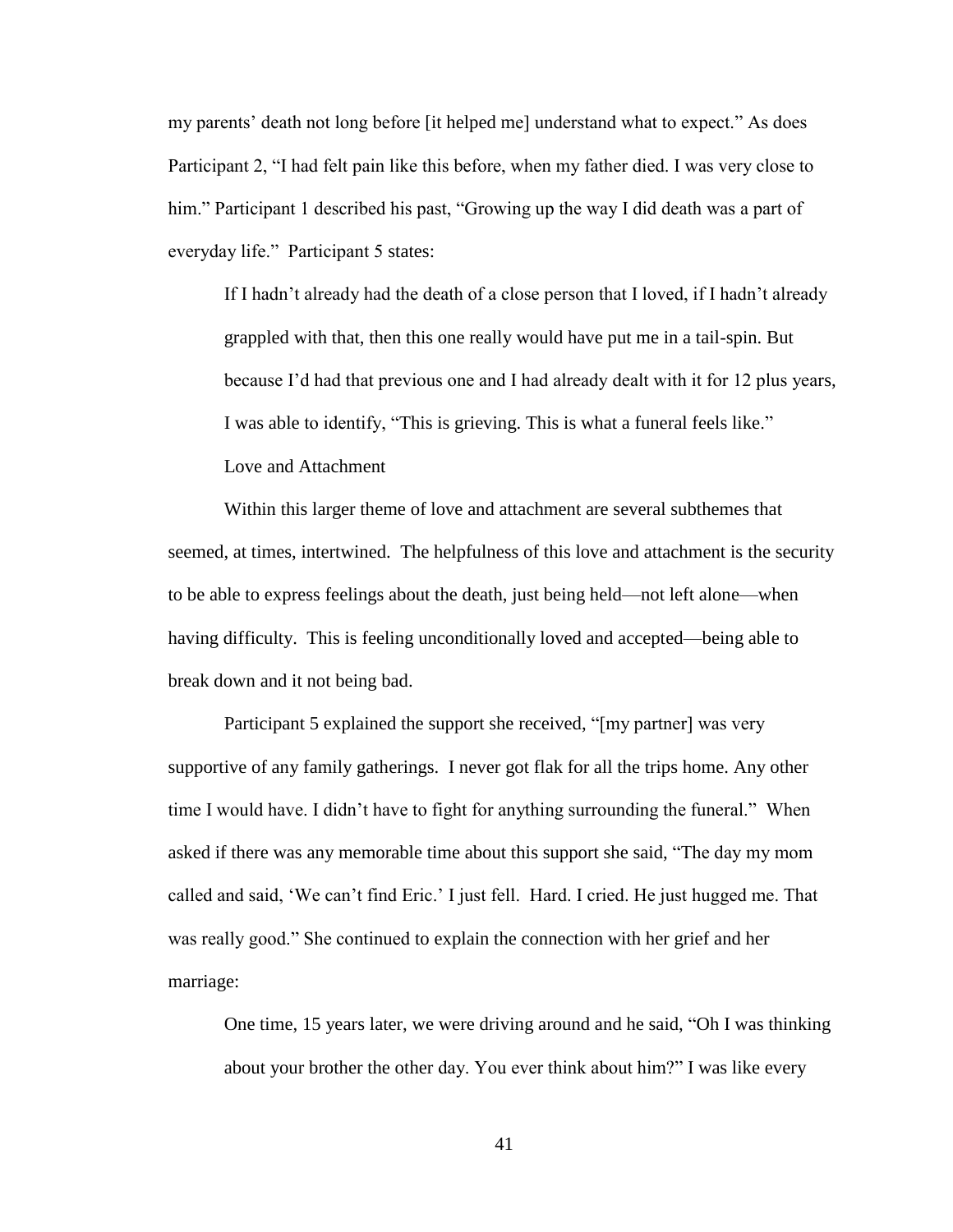single day. It was really nice that he talked about it…I loved being able to honestly say, "Yeah, I think about him every day. He was a very important person in my life"…Years later my partner suggested we name our youngest son after my brother…it was an honor. That was very healing, very supportive of him that it was his idea and he came up with it himself.

Describing the thing that helps him navigate his grief the most, Participant 3 described the relationship with his best friend:

He's my friend, no matter what. He doesn't judge me. Loves me. No matter what…That's the only thing that has ever taken away the sting. He doesn't always answer his phone. He is a busy guy. But whenever he can. He's been rolling code on a fire truck and he'll answer his phone, "Hey brother, you ok?" He knows I go through it more than most people do. It kinda makes me sick that I'm the person [that is] emotionally unstable. Whenever he can he answers the phone to make sure I'm ok…"Is there anything I can do for you?" We do that. We always say that to each other. Always. It helps to know that when I reach he's there.

Participant 2 described her experience of support, "My spouse was very kind and loving. Non-judgmental…He gave my son's life history at the funeral and even included my son's birth father." She further describes how the dynamic of having the step-father preside at the funeral had potential to be incendiary with the birth father's presence but the step-father's inclusion of all members of the family—estranged and present—made it a safe and comforting place. "My current husband…acknowledged my first husband as the father and in a way that was kind, that was not blaming. That was supportive." She further describes that even now, more than 20 years after the death, her current husband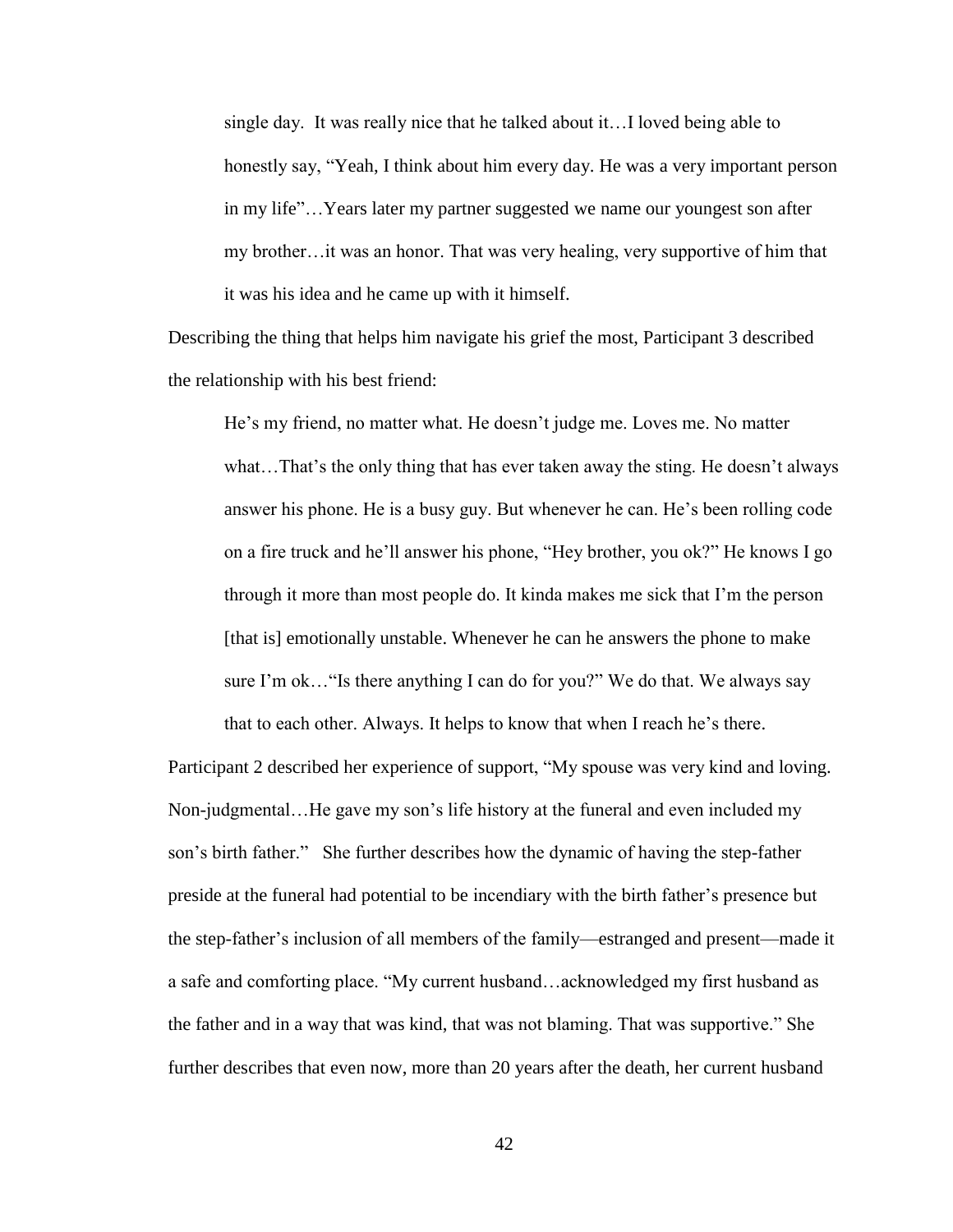will show emotion or get choked up when talking about her son. "That helps. Of course that helps. My husband has been the most significant [comfort] because he's been by my side through it all. Been there with me." Participant 4 also identified his spouse as being a significant support.

Participant 6 recalled a time when he and his wife, then girlfriend, travelled to meet some friends and she asked questions about his brother:

We ended up talking for two or three hours in my truck. Just the two of us. It was great because she wanted to hear how I felt. She wasn't scared of the baggage that I had been carrying for years. She wanted to see it all. Sometimes I would cry and she'd hold my hand. Sometimes she would cry and I would hold hers. It was then I knew I wanted to marry her because I wanted to feel this way all the time. Accepted. Good enough. I felt like she knew my pain and wanted to be in it with me. That one experience is probably the single most healing experience I've had.

Keeping Memory Alive Through Material Objects

Four of the six participants have very significant objects that help them to keep the memory of their deceased loved one close. Sometimes they have even begun to develop relationships and feelings towards these objects more than just the memory of their loved one.

Participant 3 mentioned having the guns that his brother and grandfather used to kill themselves in the closet. When asked if there is some connection there he responded, "Big. Big. Huge…I don't know how I the hell I do it, but when I pick up his gun I can shoot anything I aim at and hit it right in the middle. It's like he's going, 'To the left son,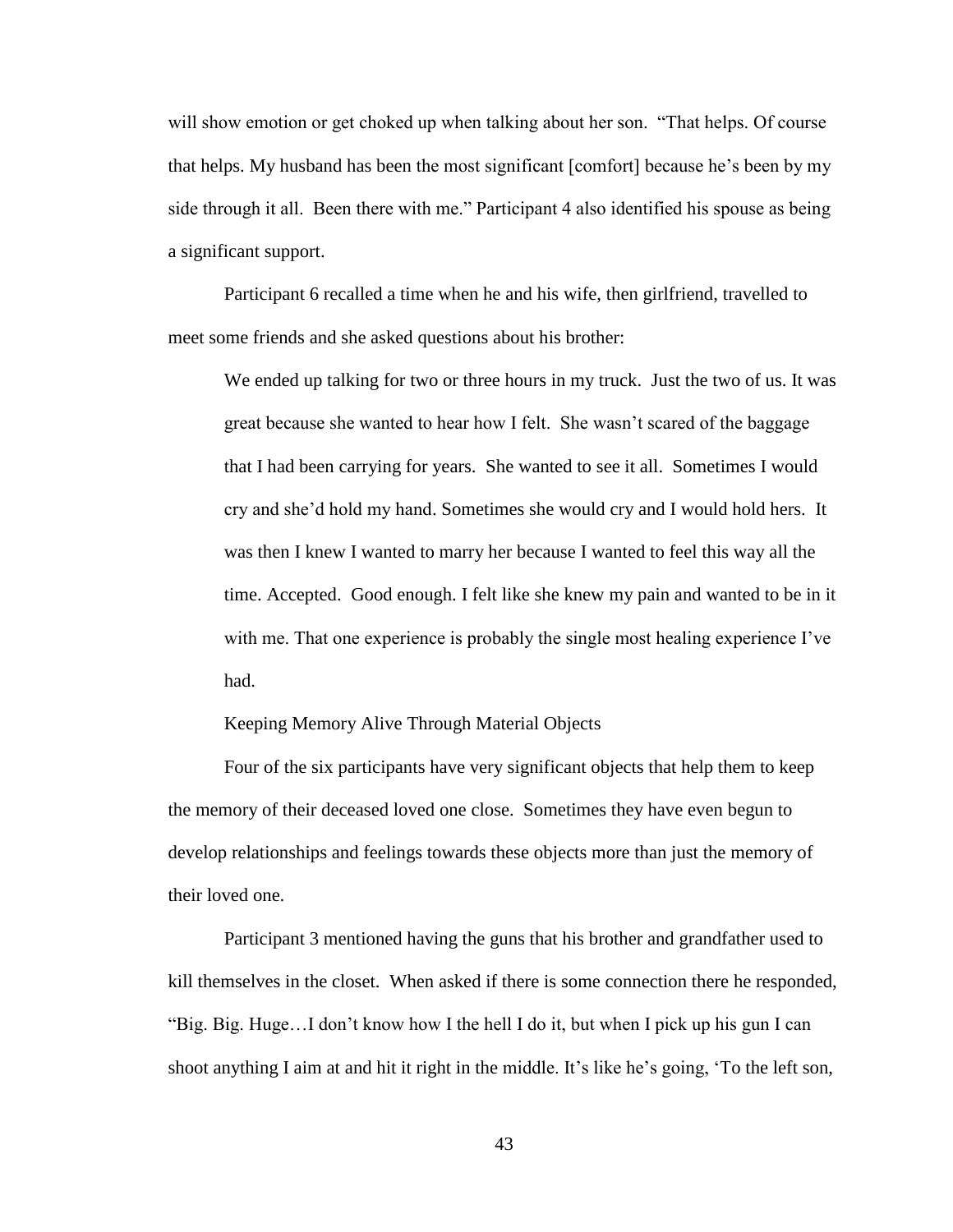pull the trigger.' It's like he's right behind me…As far as connection, it's something my brother had. It's the only thing that I have left of his." When asked what helps to keep the memory of his brother alive Participant 6 said:

I have a windbreaker in my closet that he rode when he biked. I used to wear it but it's too small for me now. My wife has tried to convince me to get rid of it and I've tried. I just can't let go of it. Just like I have an old school Sony Walkman that he gave me that doesn't work anymore. That one is really difficult to let go because he gave it to me the last time I saw him. My wife sometimes calls me a hoarder because of it—even more because I also have an old Nalgene water bottle that my sister gave me. I lost the lid to it years ago but have carried it around with me and I get really defensive when [my wife] approaches me about getting rid of it.

Participant 4 reports keeping his brother's memory alive through the things left behind, "Sometimes we go through his stuff…he was a hoarder and we didn't know about it." Participant 2 has an entire room that holds memories and things that were her son's.

Communication and Talking About the Suicide

Each participant said communication about their deceased loved one and the suicide was helpful. Participant 3 said, "Talking about my brother's death is the one thing I got going for me." When asked what helps to communicate about the suicide Participant 2 said:

Situations like this [help]. That somebody knew him and loved him and because they knew him and loved him experience the hole in the heart because he's gone…Being able to share that love. The more you love somebody the more it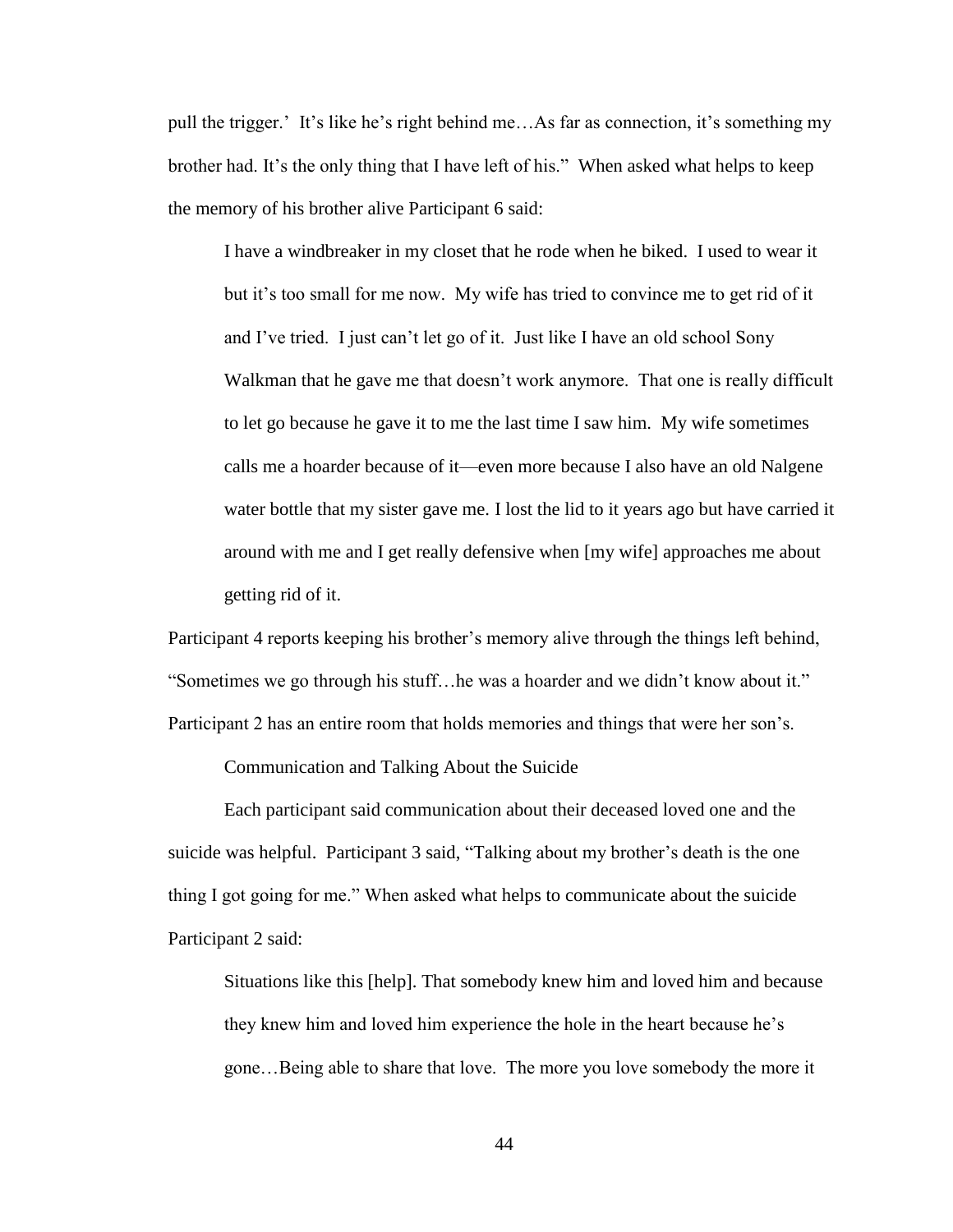hurts when they are gone. It's also been helpful in a way that I've not experienced with anyone else to share the manipulative behavior that passed on my son's pathology and broken trust and hurt to all of us.

When asked if communicating about the loss was helpful, Participant 5 responded: Hands down. For sure. Beyond. Absolutely. Talking about it. Talking about memories. Talking about what happened. Talking about my relationship with him. Talking about anything about it is healing to me.

While discussing this communication and how to be able to talk about it, Participant 4 said:

It's a little awkward bringing it up and you worry about opening a wound that hasn't healed. But it's not healed either way, so it's not like you're going to open a wound that has already healed. So far, I've never had anybody say to me, "That's so long ago I don't think about it anymore." I'm sure there are days that go by that I don't think of Tom but not very many. It's like the story of the little kid that watches a scary movie over and over again. When asked why he says he wants to do it until it doesn't scare him anymore. It's like that with Tom. Once you do that, then you can own that emotion.

Communication about the loss is one of the things that was helpful to all participants, but something that increased this helpfulness was when the participants were able to communicate and share stories with other survivors of suicide.

Connecting With Other Survivors

Often when the subject of suicide comes up the survivors feel marginalized or like nobody else could understand. Sometimes this connection with other survivors has a dual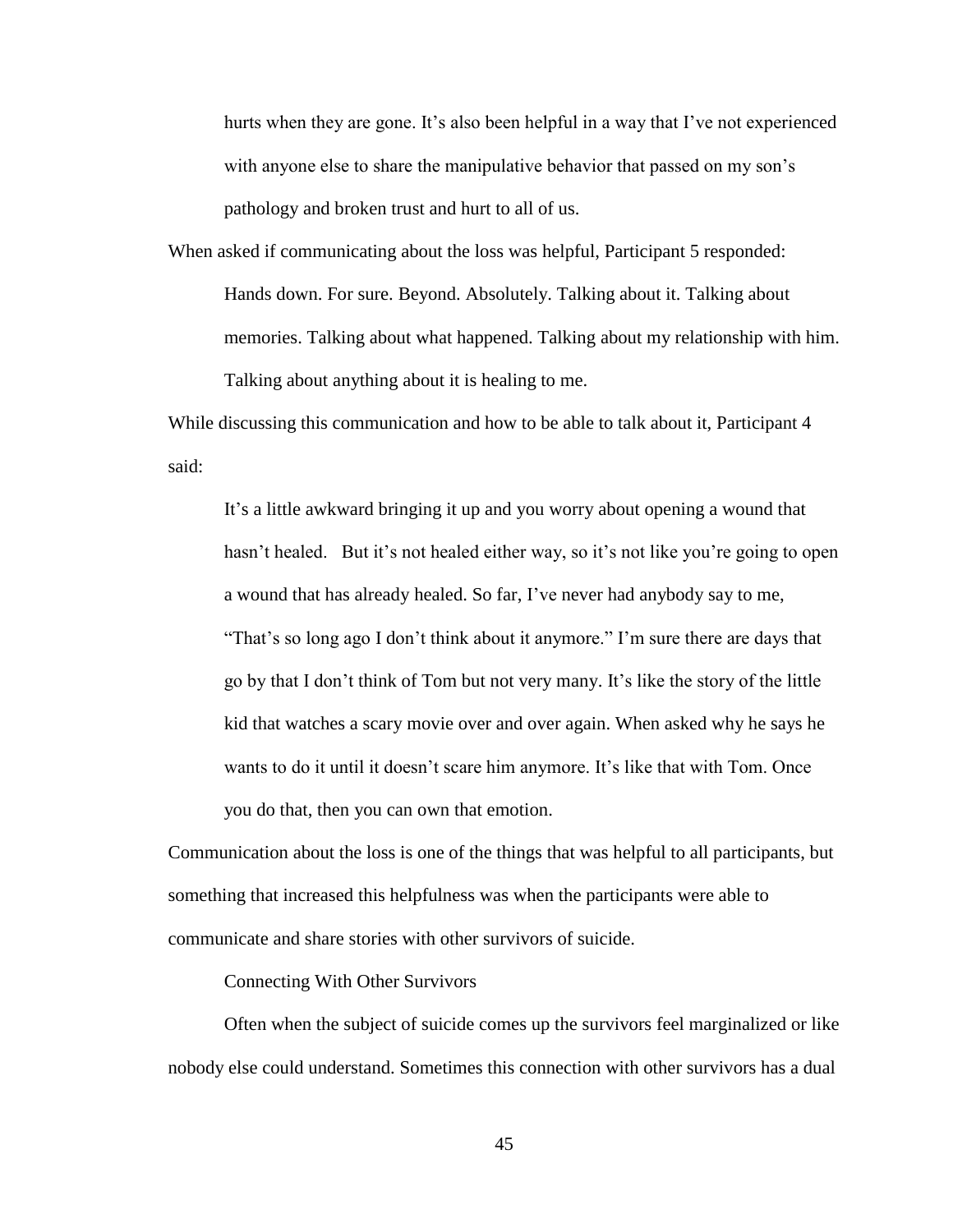role of creating meaning of the death, as was previously mentioned. Participant 2 explains her strategy to navigate some judgmental situations:

Nobody understands if you haven't been there. And some people are very judgmental who really don't know and so it's been a strategy of mine to have a friend that shares a similar loss. [It helps] to have somebody that understands. All I need to do is make eye contact with [my friend] to negate something hurtful but unintentional and ignorant, and it negates the despairing remark.

Participant 3 explains his reservation in participating in the study:

The only reason I'm talking to you right now is because you've been through it. I'm not going to talk to some dick who's never been through it before. Because it's none of his fucking business. If you've never felt the pain or the heartbreak or the utter feeling of somebody ripping your heart completely out of your chest and breaking every bone on the way [that comes] from somebody taking their life that's close to you, how in the fuck are you going to help me? How on God's green earth could you understand? How could you empathize or sympathize with anything that I'm feeling? With any one of the array of emotions that I feel in a 10 second timespan when you have no idea what it looks like? Like I said, I wouldn't have given you a second thought if you hadn't told me.

Participant 6 said about his own connection with another survivor:

One of the things that attracted me to my wife is that she shared with me she had an uncle that died recently. I shared with her that my brother had died by suicide. Then she shared that was how her uncle died. We both were so timid to share that pain—but it felt good to share it.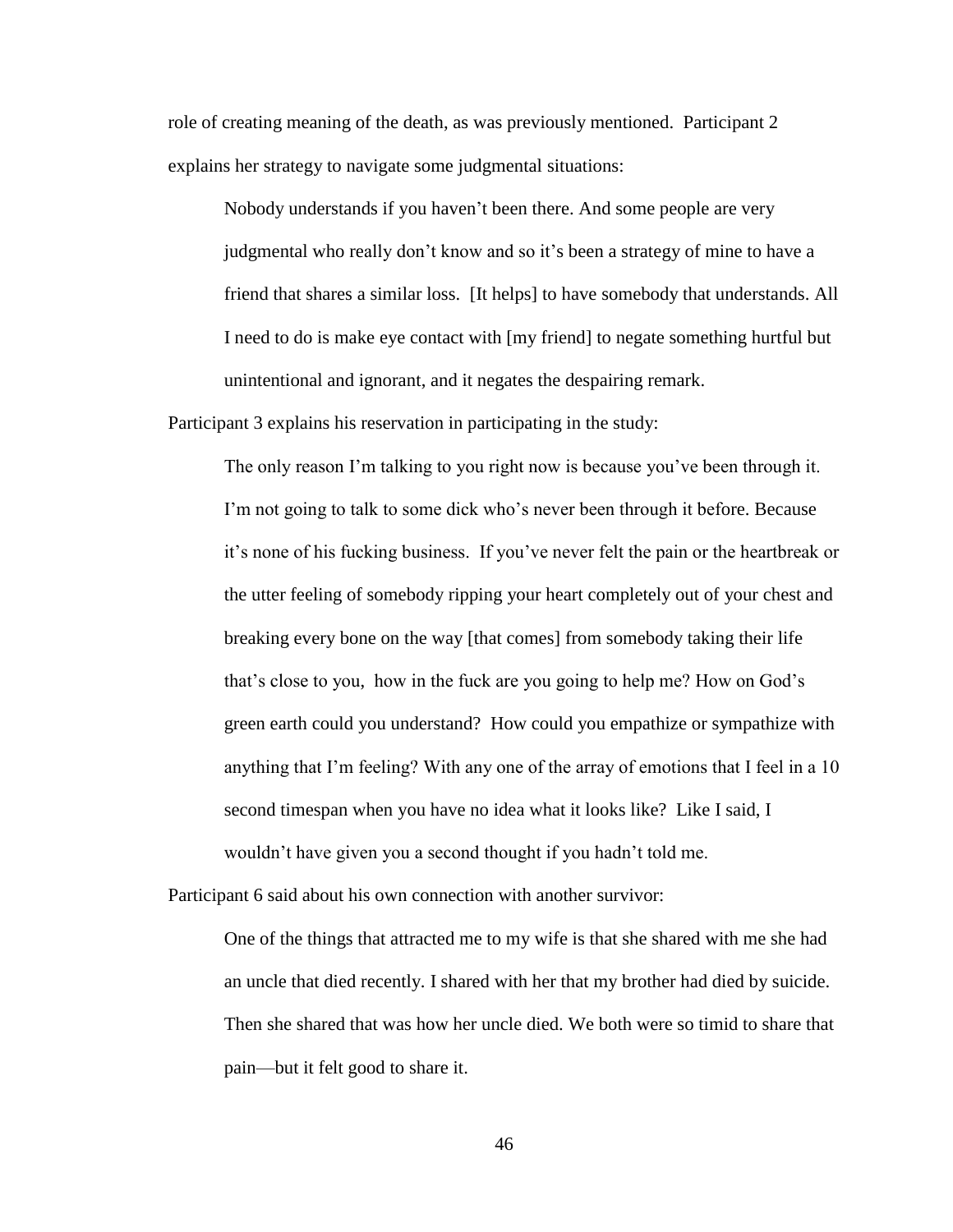# Hurtful Themes

Within the three larger themes of what hurts in being a survivor of suicide there are seven subthemes. Included within the theme of lack of coping skills is also the theme of suicidal ideation and preoccupation because it fits exactly into a lack of coping skills but it also has some helpful characteristics and so it is discussed separately as well.

# **Figure 2**

Hurtful Themes and Subthemes



Responsibility

Each participant experienced some feeling of responsibility for the death. As Participant 4 stated, "It feels like you had a hand in their death. You know that's not true but that's not the way it feels." Much of this feeling of responsibility seemed to come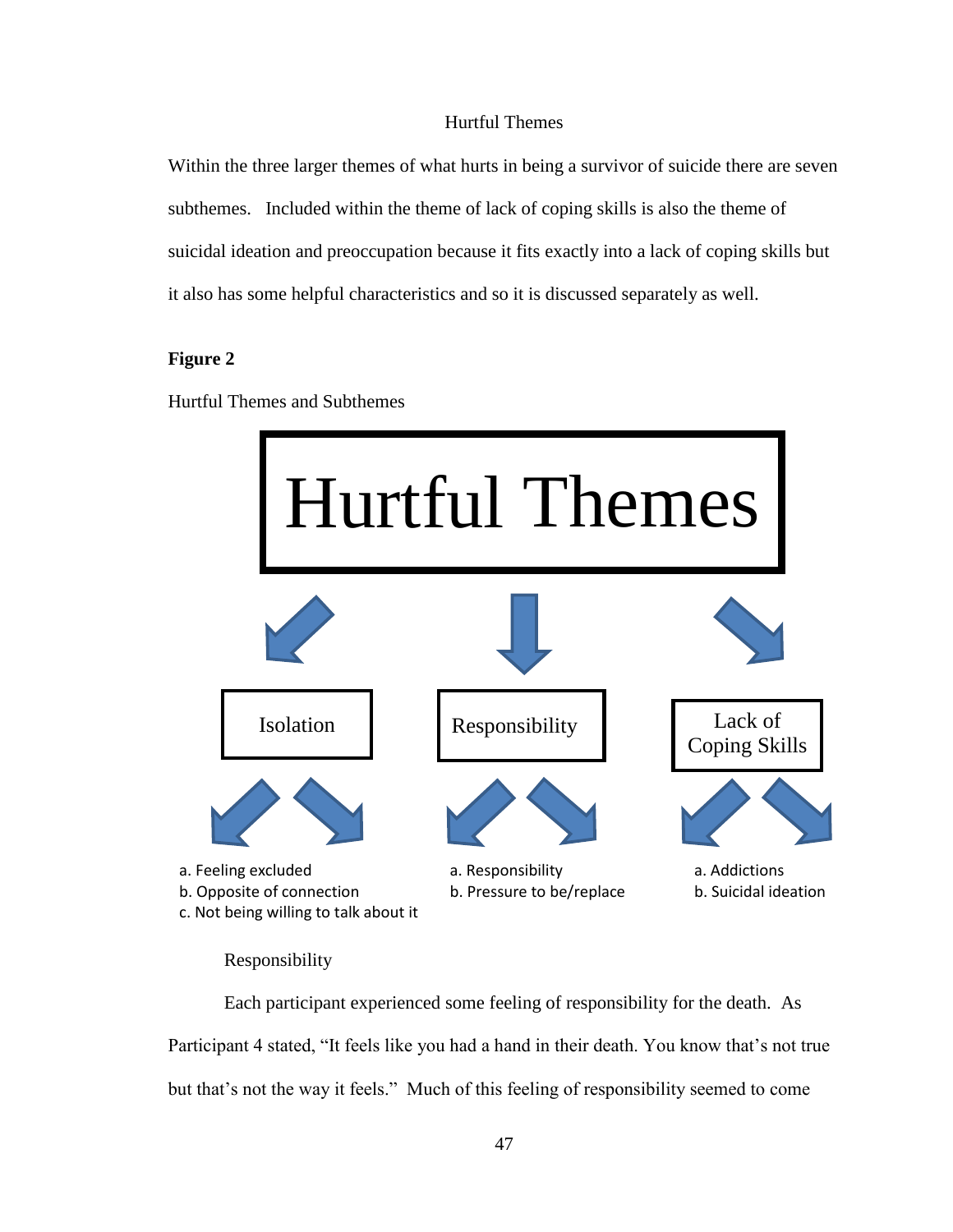from an opportunity that the participants had to connect with their loved one shortly before the death. Participant 2 described he missed connection as travelling to Miami for business and not travelling up to North Carolina to visit her son while deployed. She further explained:

While deployed, Eric called one day and asked me how I would feel if someday I learned he had been killed in a terrible car accident. He was experiencing severe emotional pain at this point, and my comment was I would be devastated. Horribly sad. But also relieved that he would be out of emotion pain for which there was no known resolution. Now, after thought this makes me feel this was his way of asking my approval to die, and I had unknowing of his suicidal thoughts, granted it. Another reoccurring and haunting thought I have is circumstances around Eric's birth. I was pregnant out of wedlock, and many people close to me suggested adoption. The birth father's first choice was abortion. No way was abortion an option I would consider, but I have often wondered if I would have placed my first born child for adoption, would his life been happier. Would he not be wounded with the feelings of rejection and abandonment that came with the divorce when he was six years old, and the 19 years of abandonment that followed.

Further describing this belief of responsibility Participant 4 said:

You feel like there is something you could have done. The night Tom died I was within two miles of his house and I was running late between two calls and I didn't have time to stop…a few days earlier I'd asked if he had been busy, he said, 'Not as busy as you,' like I was too busy for him.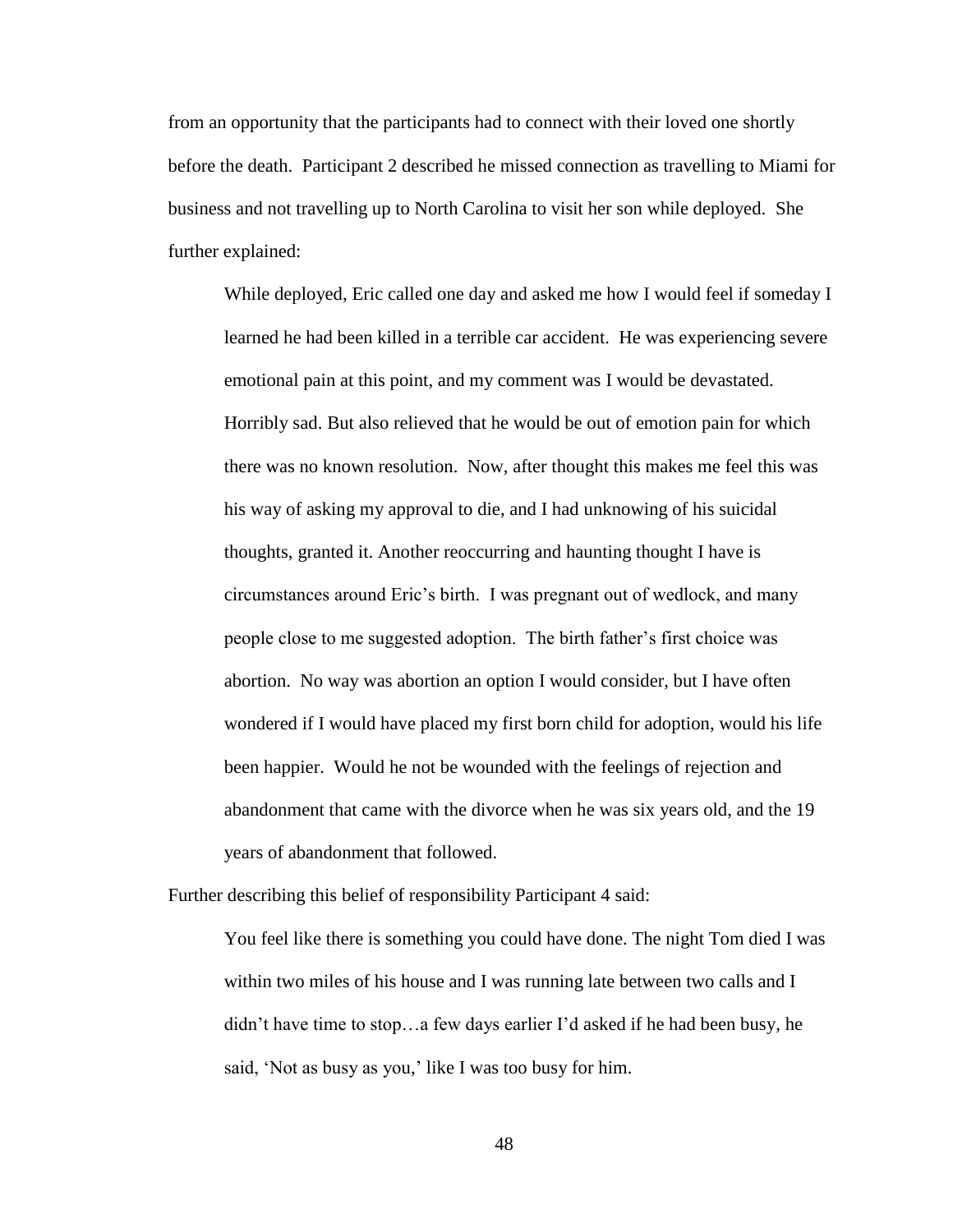Participant 5 described her experience:

The Sunday before [he died] my husband and I were visiting home and [he] was there and we were hanging out and having fun but [my husband] was bored and wanted to go home. So I made the judgment call to go be with my husband. But I wanted to stay but it was earlier in my marriage and relationships that id didn't really understand how much I could put down and say, "hey, this is important to me"…I was so focused on having a good marriage that I left. And that has been a great regret in my life. A very great regret, that I didn't stay thought I wanted to. Things were going well. He came over and visited me again, sort of saying goodbye to me. He withdrew emotionally, he wasn't there. I couldn't connect with him. I could feel it because I knew him. We had a great relationship but he wasn't making himself available…he wasn't real. I always wished that I could have broken through and helped him.

Further discussing this missed connection with the deceased she described how she and her coworkers had convinced their boss to let them leave work early because it was spring break and the office was deserted, "The day he set the suicide in motion, [He] called my work and I wasn't in the office to answer. I regret not staying my full shift to receive his phone call…It was devastating to me. He called my work and I didn't answer<sup>"</sup>

Participant 3 expressed his responsibility as a feeling that if he had been a better kid he would have been able to live with his brother, "I could have had [my brother's] attention or could have given him more confidence. There's a lot of scenarios that play through my head because I love him so much."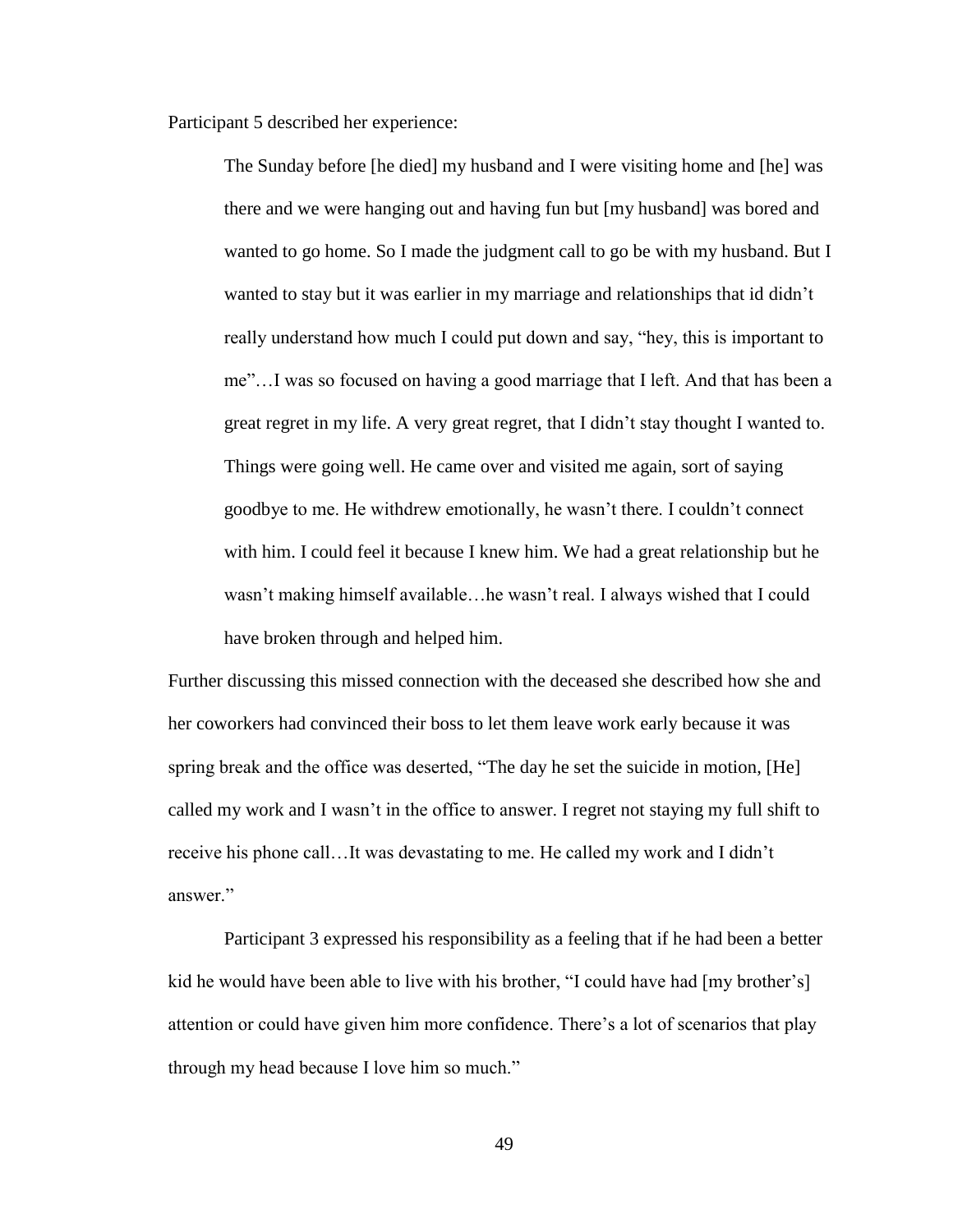This last failed opportunity to be there described by Participant 1:

I got a call one morning…she asked me to pick her up at 5 am. I was still half asleep and said, 'who is this?' She said, 'This is D. Go back to bed I'll call you later.' And that's the last I ever heard from her". Processing this perceived responsibility he said that at the funeral it was his responsibility to be there for her, "I felt like I didn't want to leave her alone<sup>"</sup>

Feeling Excluded

When asked if there was anything that increased her pain felt after the death Participant 5 responded, "Feeling left out of the search. Being denied participation." She further described family counseling session the day after the funeral and felt that it was more hurtful than helpful, "At one point my mom fell apart. Which is not fair to her. It was too soon. The counselor had to stay in control [so she kicked us out]. Meanwhile we sat in the hall together and we needed somebody there with us." She describes it as feelings as if she were denied participation in the grief and as if she were being pigeonholed into a child-like role that had less importance or less understanding of the grief.

Participant 6 described his own feelings of being left out of the grieving process as a pattern that continued for nearly 20 years:

It always felt like I wasn't allowed to be part of the grieving of my brother. I wasn't allowed to move or touch his things. I wasn't asked about him. I wanted to go look for him when he was missing but my parents continually made excuses to not allow me. My siblings and parents attended family counseling sessions but I stayed home 'because I was so young'. They didn't let me read his suicide note.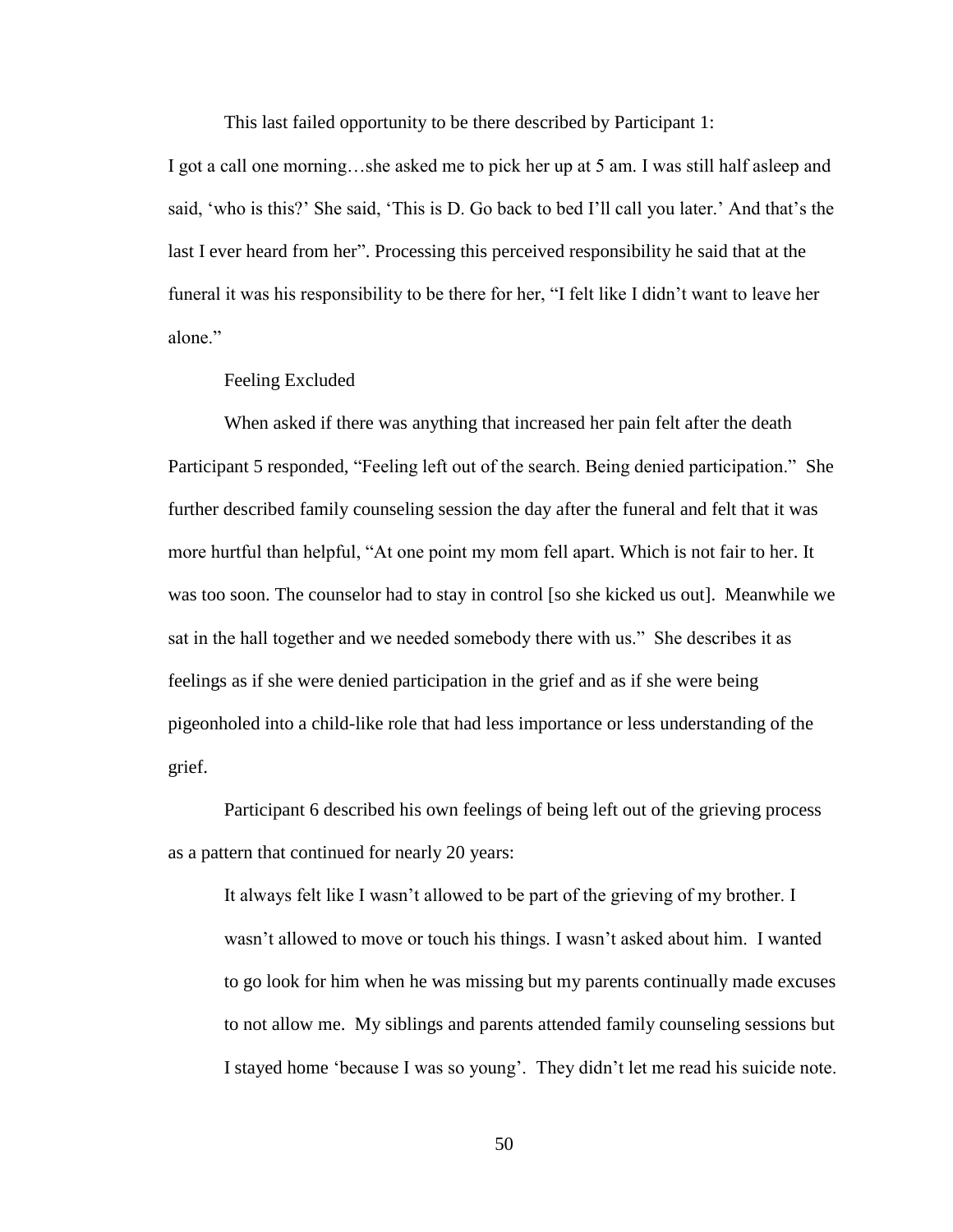I didn't even know he had written one until 20 years after his death. I remember when I was young I would sometimes wake up in the night crying because I missed him and I would take one of his pictures into my room. It always got taken out while I was in school and put back where it was before. It always felt like they were basically saying my pain wasn't real because I was a kid. Opposite of Connection

While unconditional love and connection were both healing, the lack of them was not just neutral—it was harmful. Participant 5 describes her husband's attempts to deal with her grief:

He was a fish out of water. He did the best he could to be there for me…I don't think it was good or bad. It was just fine. He let me do what I needed to do. It was almost like he was invisible because he didn't get in my way. It was a little awkward here and there…When I was sad or depressed he just wasn't cognizant or it, or didn't ask. He had moved on. I'd have liked more, "Hey how's it going with your brother?" If I had had a connected relationship with [my husband] I think that would have happened.

She further explains how she believes this lack of support was connected with their struggle to connect in general:

Because we struggled with connection anyway he didn't know how to help me because I didn't stand up every day and say, "Hey, this is how I'm feeling and this is what I want you to do." It was frustrating that to feel like I was carrying something all by myself. I think that it is kinda an irritant to [my partner]. In the sense that I do truly, truly miss my brother. I did truly have a connection and a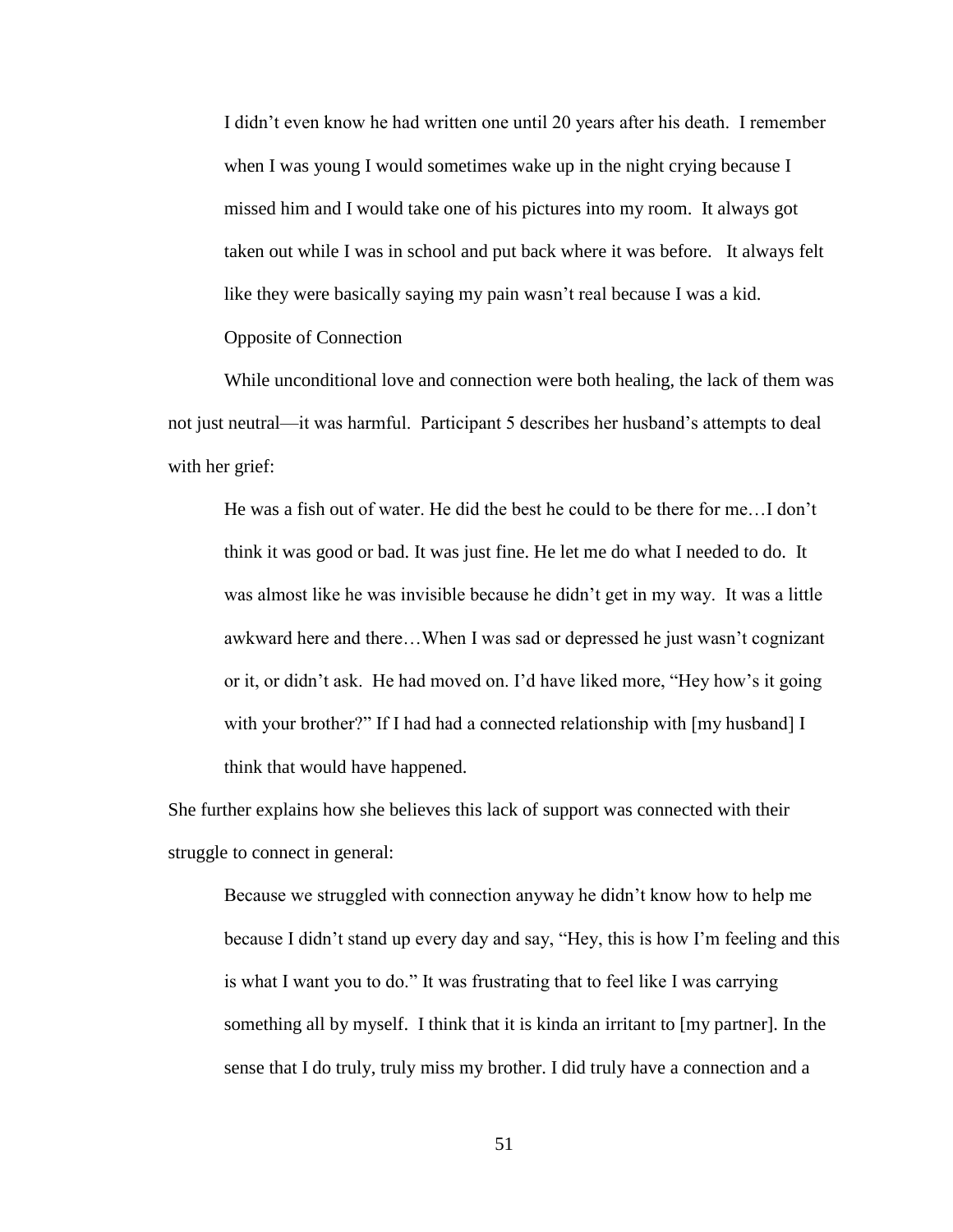love for him. I think there is a bit of, especially early on, jealousy. I think he felt competitive [for my love]." P5

Participant 2 describes how when someone "judges, glosses over, or ignores the loss" she feels like a significant part of who she is being rejected. Participant 3 describes how his struggles to connect in relationships impact his grieving process:

When I feel rejection in my relationship it brings back the instant sting of my brother's rejection. Or the abandonment. When we start breaking up and she starts leaving I feel that. Even if it's me that initiates the breakup, I feel abandonment. It creates feelings of rage. It creates feelings of all the insecurities, the fear and anxiety of all those things associated with post-traumatic stress from my brother…when I start to feel anything familiar with those feelings it triggers all kinds of stuff."

Not Being Willing To Talk About It

Participant 4 described how the political correctness that has become the norm in society may actually prevent people from being willing to talk about sensitive subjects: It used to be that obituaries would say, 'John Doe died of a self-inflicted gunshot wound.' Nowadays we would never think of putting that in the obituary but I'm not so sure that was a bad idea…then you don't know when you see the family. Participant 5 described an interaction with her little sister that barely remembers the brother that died:

My little sister doesn't want to talk about it and that's not helpful. It gets in the way of our connection. I wish she would let herself and talk more but she is uncomfortable with it. She doesn't enjoy reminiscing about him or even learning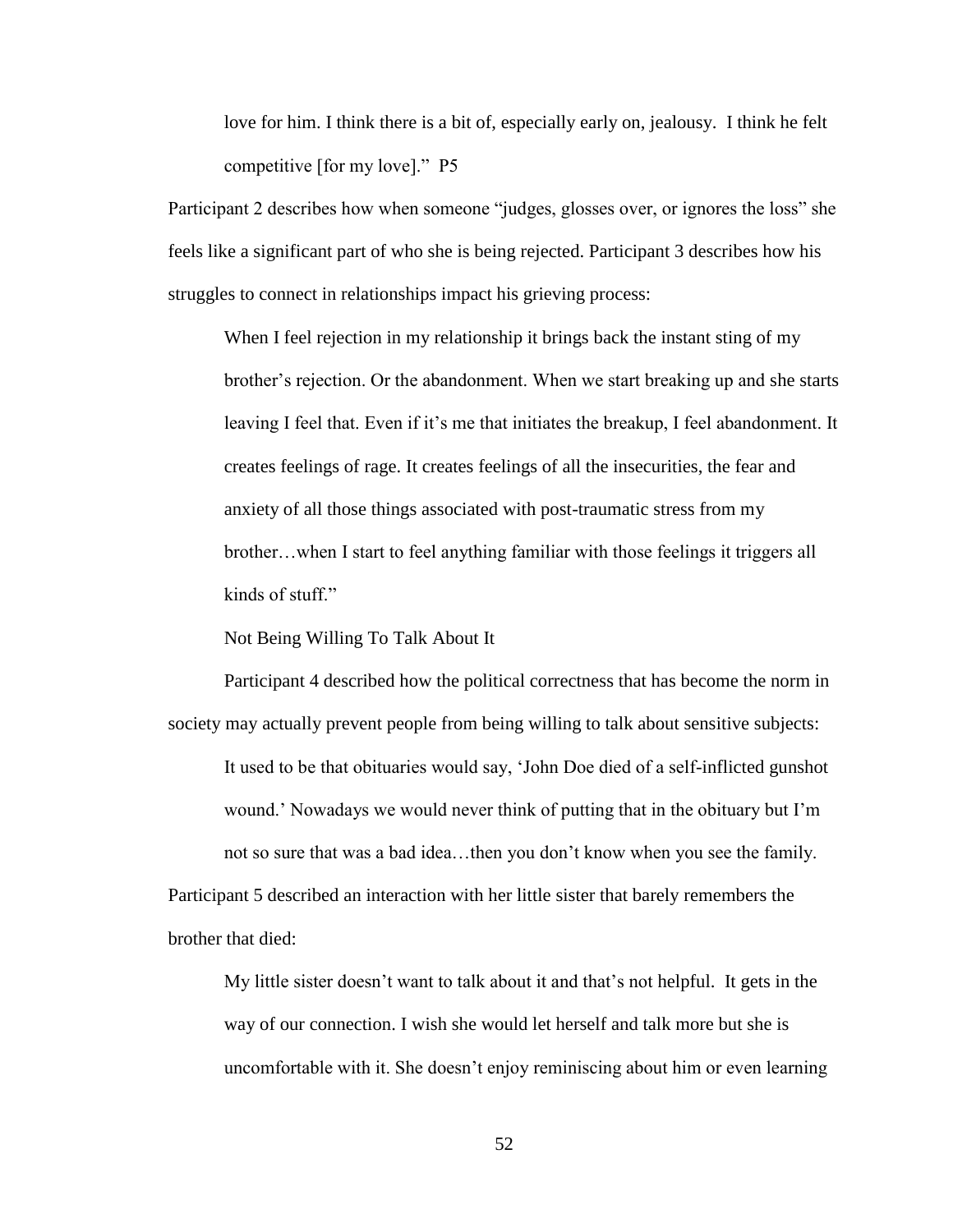about him. Not having that connection, or not allowing that connection to flourish about our brother is not healing for me.

Pressure to Be/Replace

Among the survivors, especially children, there is a commonality that they have felt a pressure to replace the sibling that died. Participant 6 described:

I felt my whole life like I had to be this super man. This perfect kid that my mom deserves. Her first son killed himself. Her second son is schizophrenic. I can't be anything but perfect. I thought it would kill her. I always felt like I had to pretend my own struggles didn't exist because she didn't want to see them. That preoccupation with denying my depression and sadness damn near killed me.

Along with this theme of feeling a need to replace is the feeling that suicide is not an option. This feeling described by Participant 3, "I used to get so mad because he took my fucking seat. I always thought, 'man I can't do this to myself because he already did.' He took my chance." Participant 5 experienced similar feelings:

I have felt pressure that I would be unstable…I have experienced clinical depression. I have felt in the past a pressure and a fear that that is just how we are. At the same time, I have felt pressure that I can't give up because I know what happens to people left behind. I have a pressure that I can't give up. I can't give up like he did. Even now, 22 years later, it's hard for my kids to have an uncle that committed suicide. Some of them are afraid they might do it too. It makes me angry that my kids have to carry the burden of having an uncle that committed suicide and from the public eye that is not seen as a virtue. It makes me angry that my kids have to carry the burden of this when it happened before they were born.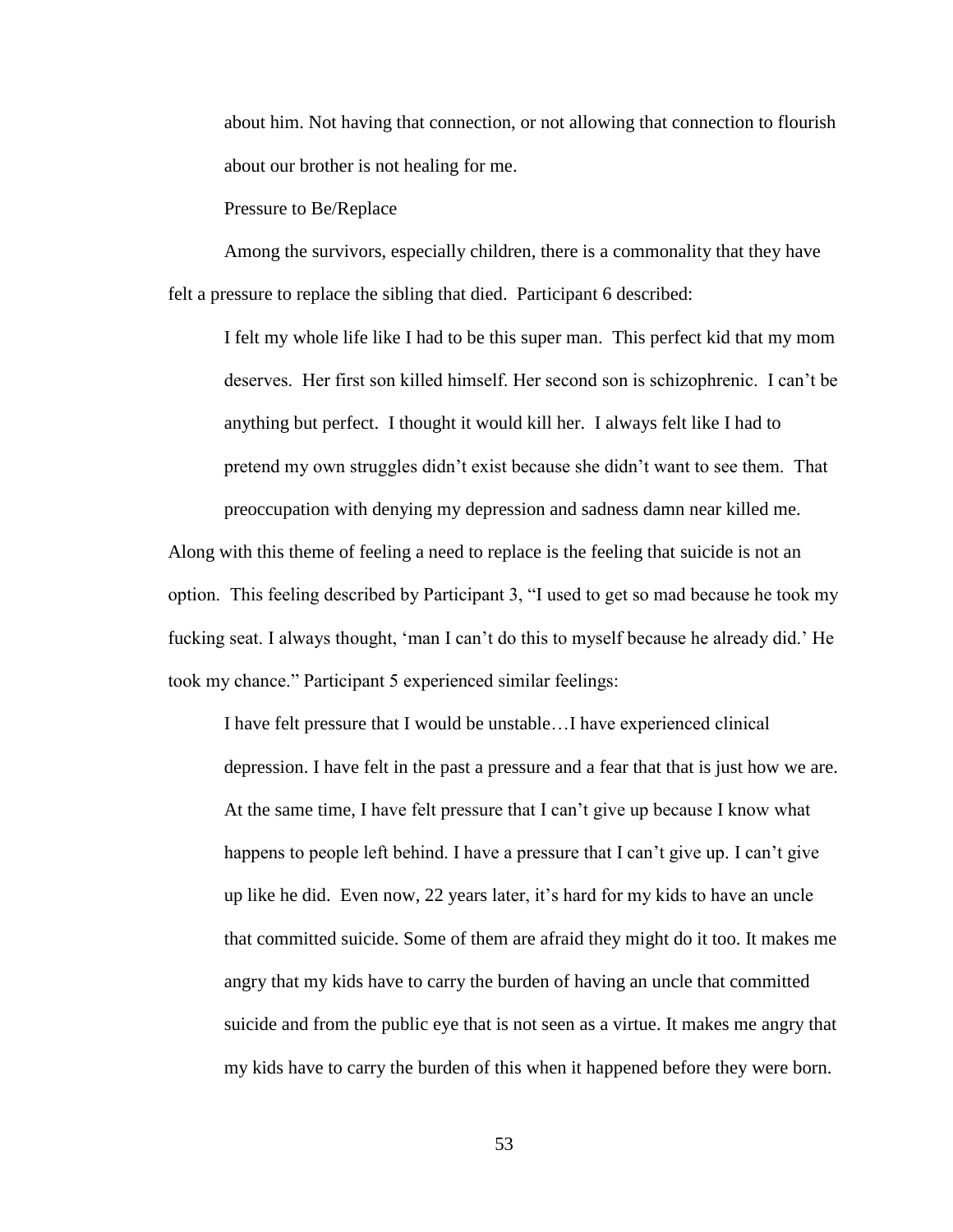## Addictions

While only explicitly mentioned and discussed in the interview with Participant 3 upon review of the interviews all participants except Participant 1 currently or previously have struggled with addictions. Participant 2 with work, 3 with alcohol and hard drugs, 4 with work and hoarding, 5 with eating, and 6 with sex. Upon member check each participant agreed to having struggled with the addiction and that the addictions began shortly after the suicide of their loved one.

Suicidality and Depression as Connection/Understanding

In addition to the themes in regards to helping or hurting, there was a notable theme that did not exactly fit into either category, in that it both helped to ease the pain of the loss but also was very taxing on each participant that experienced it. This was a theme of experiencing deep depression or suicidality.

While each participant reported experiencing extreme distress and depression even years after the suicide, three of the participants reported this depression as suicidal preoccupation and ideation (P5 and P6) or even attempts (P3). This suicidality and depression served to ease the pain of the loss in that the participants reported beginning to understand what it might have been like for their loved one before the death. Describing this one participant explained, "I have experienced clinical depression…it makes me feel better to think…that he was so depressed he couldn't think clearly. Or that he was in a really bad funk…that he experienced such long-term depression that without support he floundered" (P5). Another participant (P3) described it as:

A person being in so much pain and so much grief and so much disorientation that they have to go…If they think that is the only thing they can do to stop the pain—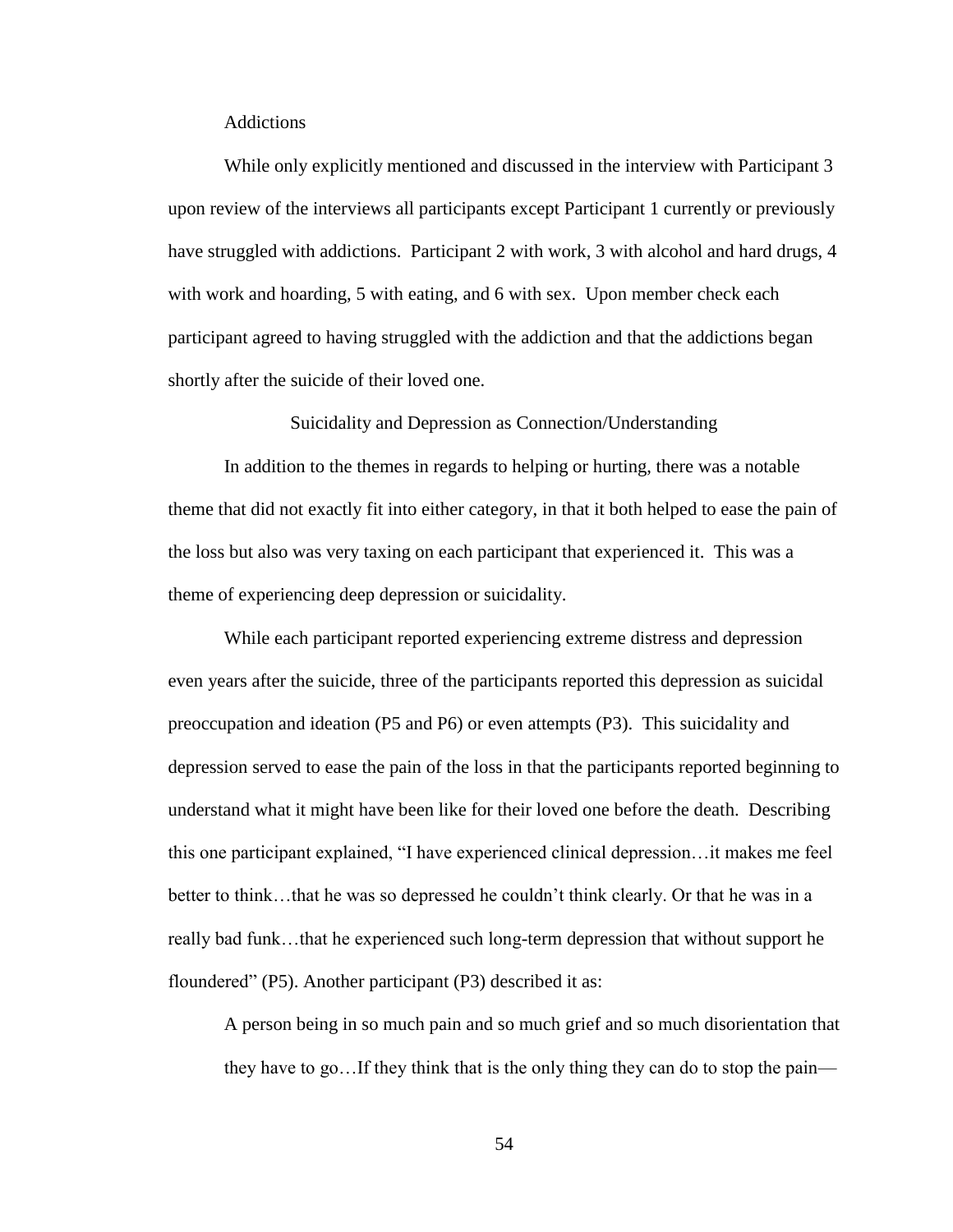I understand it. I've been there myself…[Having tried to kill myself] helps me to understand. It's like I'm loyal to him, my brother is the only one that ever had my back.

Further processing and attempting to understand the more of this connection between understanding suicide and being loyal Participant 3 explains, "He was my god. He was my everything…[When I tried to kill myself] I just wanted to get to him…I wanted to be next to him" (P3). Another (P6) described it as:

In a lot of ways these suicidal feelings are how I feel my brother close to me. I don't know if he's in heaven or hell or neither, I just know I want to be with him.

I knew that if I killed myself I would be where he is. I just want to see him again. This experienced depression and suicidal are paradoxically experienced both with disdain and fear but also fondly because of the connection to the deceased loved one that comes with it. Participant 3 explains, "I worry about tarnishing my brother's memory. He's the only person on this whole entire world I've ever been loyal to…I don't want erase or replace him. That would ruin everything."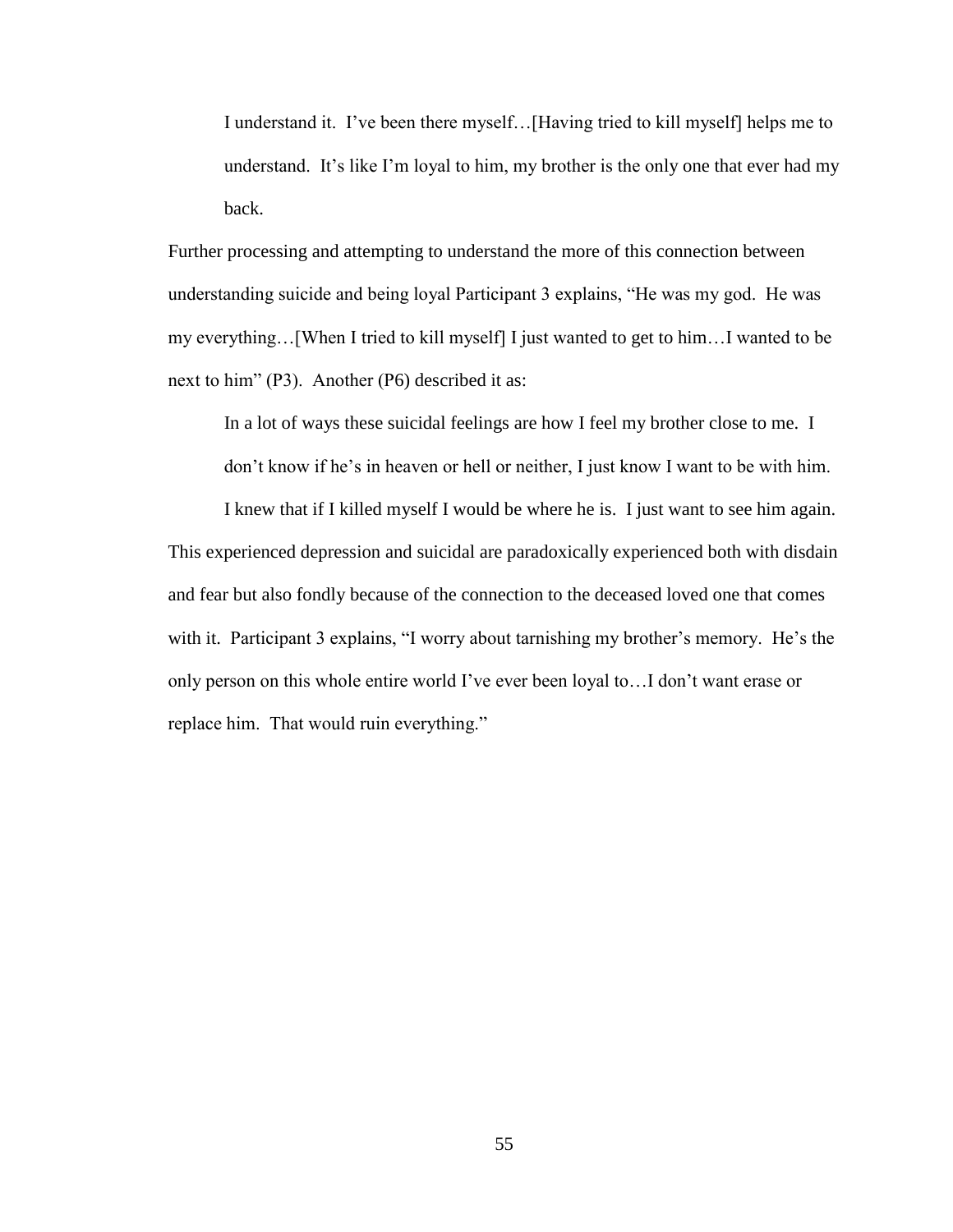### CHAPTER 5: DISCUSSION AND IMPLICATIONS

The intent of this study was to more fully understand the experience of being a survivor of suicide, as well to what helps in the grieving process and what hurts. The three helpful themes that emerged from the data were social support, making meaning, and continuing bonds. Subthemes that were found to be helpful: 1, the funeral along with respect and feeling included; 2, spiritual belief and continuation of existence; 3, letting it be good; 4, making it have meaning; 5, love and attachment; 6, keeping memory alive through material objects; 7, communication and talking about the suicide; 8, connecting with other survivors. The three emergent hurtful themes were isolation, responsibility, and lack of coping skills. The subthemes found to be hurtful:1, responsibility; 2, feeling excluded; 3, opposite of connection; 4, not being willing to talk about it; 5, pressure to be/replace; 6, addictions; 7, suicidal ideation. Another theme found was that suicidality and depression functioned as a method of connecting with and understanding the deceased—that was both helpful and harmful at the same time.

## Helpful Themes

*The funeral.* While each participant explicitly mentioned the funeral as a healing part it was also implicitly discussed through themes of respect and feeling included in the healing process. Planning the funeral and searching for the victim of suicide were all mentioned as ways of being included in this process. Attendance at the funeral and honoring the humanness and life that each victim of suicide had appeared to be large parts of this theme.

Attendance at the funeral was a way to show respect for the life that the victim of suicide had; it was also respect for the love the survivors have and their pain. It let the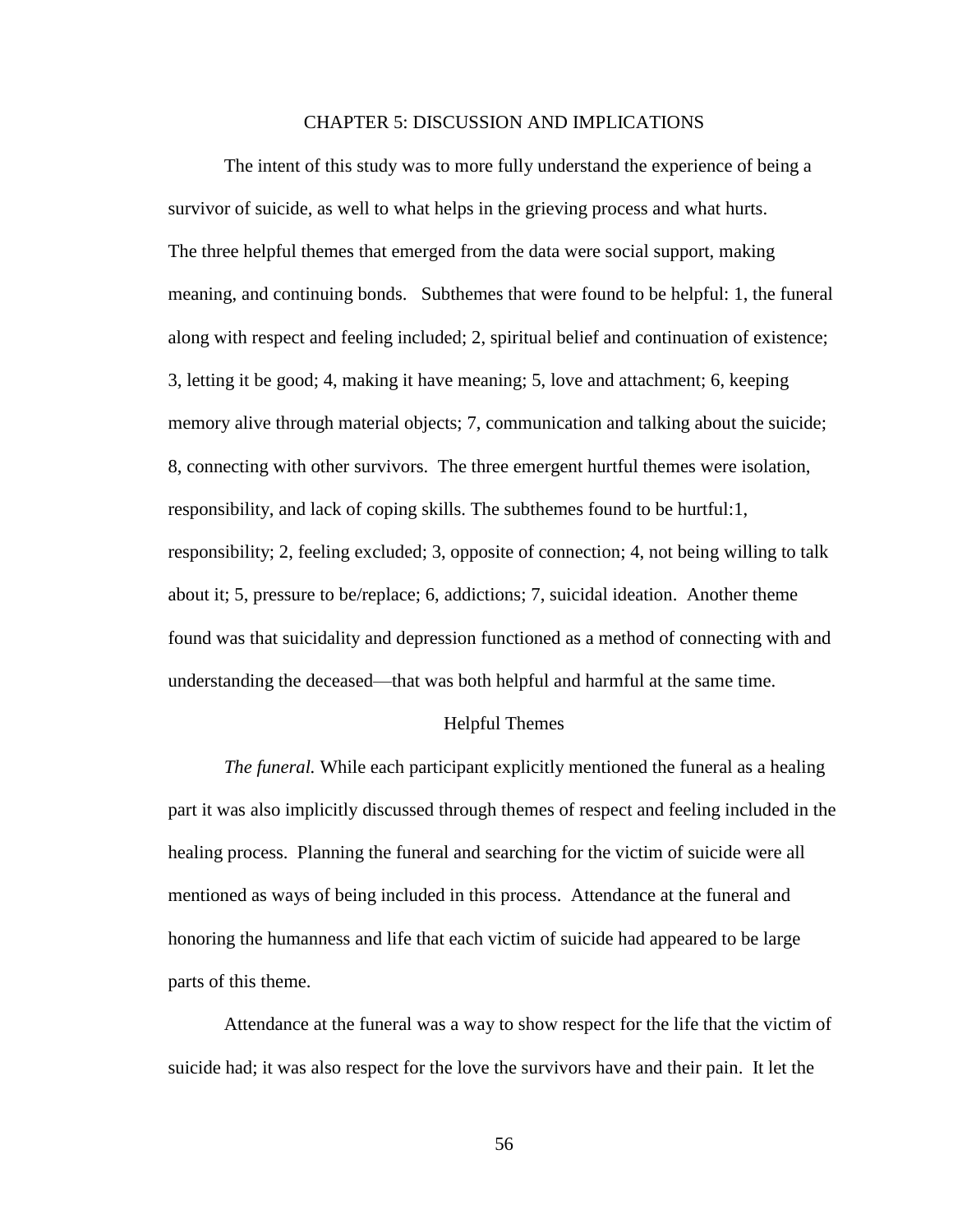survivors know that people cared and valued their loved one. The funeral also appears to function as a sort of tangible aspect of the grieving process that allows survivors to have a purpose and a meaning. Feigelman and Feigelman (2011) discuss the importance of acknowledging the loss after suicide. Boss (1999; 2006) notes the funeral as a powerful ritual that can help families to fight shame and lack of clarity of loss. It also functions as a catalyst to allow survivors to share stories and talk of their grief. The funeral was also closely tied to spiritual belief and even of the belief in being reunited someday.

*Spiritual belief and continuation of existence.* Five of the six participants explicitly stated they believed that they would one day be reunited with their deceased loved one as part of their spiritual belief. Half of the participants reported visitations or dreams of the deceased in which a message was relayed. A message that the deceased was not in eternal torment but that the deceased still loved his family and that he was still a part of their lives. These visions or dreams communicated to the survivors that their loved one was finally out of pain and happy. Part of this spiritual theme is a belief in being forgiven and healed by a loving God. This belief in forgiveness ties closely into the belief of letting the death be good.

*Letting it be good.* Much like the belief of forgiveness and healing provided by a loving God, this theme primarily is seen as a belief that the intense emotion and physical pain that has been endured for years by the victim of suicide has finally ended. This theme is very similar to a reframe in that the death of victim of suicide is changed from a negative experience of loss and into a positive experience that the pain is finally over. This reframe focuses not upon the survivors of suicide but upon the victim of suicide and the pain and torment that was being experienced. Participant 2 explained it most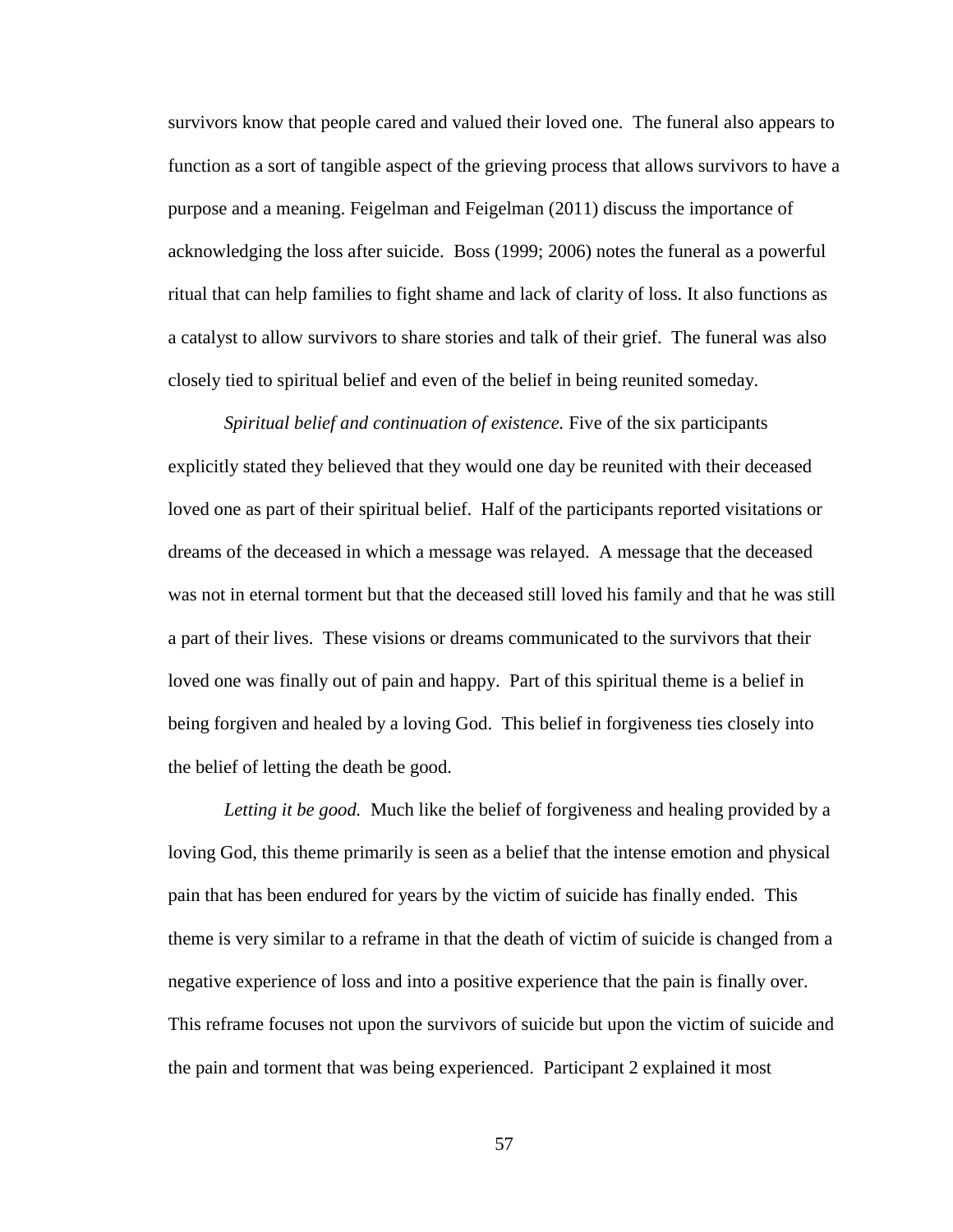powerfully when she said, "I have to make it as positive as [I] can because the hurt never goes away. [I] have to make it positive so I can deal with it."

A significant experience within this theme was the decision Participant 2 made to not sue the Air Force for her son's death—as they went against medical advice. Her decision was to keep her son's name and reputation in good standing with the Air Force because that honor would help her to remember him fondly and money would not end her pain—remembering her son in the best light possible would help however.

*Making it have meaning.* This theme is very similar to the prior in its reframe-like quality except the focus is not upon the past but upon the present and future. Rather than victim's experience being reframed, the survivor's experience is reframed to make the death have positive meaning for the future. Each participant mentioned their loved one's death as a significant and motivational factor in their current life. Four of the participants reported returning to school to become teachers or counselors; the other two use their grief to help others that are bereaved. Participant 6 shared a story that through sharing his experience he was able to connect with a classmate that was suicidal herself. Through this connection he was able to help another and he feels as if his brother was able to help this girl and her family from future pain. All participants have used their experience and grief as a way to connect with others similarly bereaved.

*Connecting with other survivors.* The theme of connecting with other survivors functions as a dual role in creating meaning, as previously explained. One of the reasons that the participants founds connection to be so healing is the normalization experienced when able to speak with someone that understands the pain, the experienced shame, and the feelings of responsibility. Participant 2 stated, "Some people are very judgmental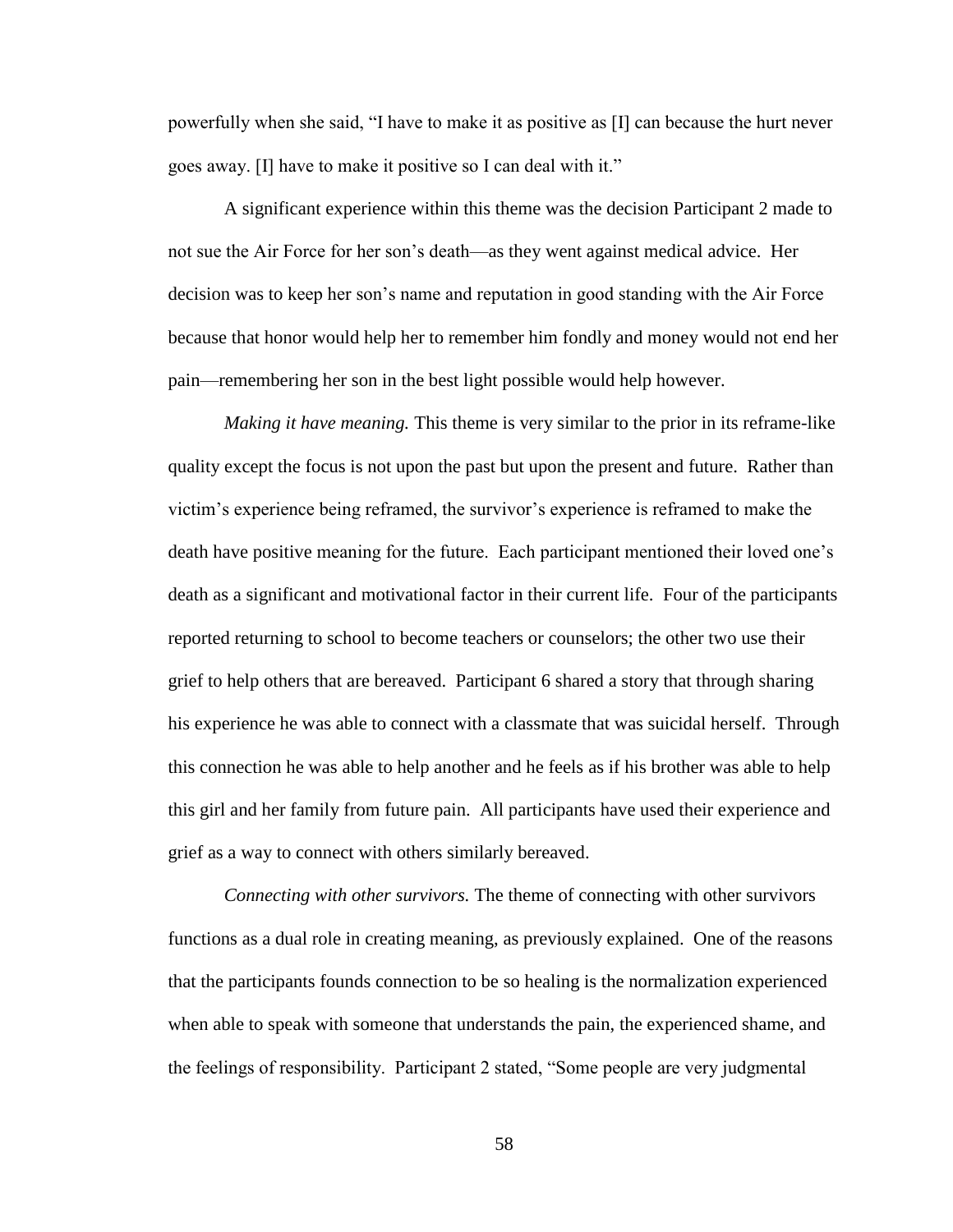who really don't know and so it's been a strategy of mine to have a friend that shares a similar loss. [It helps] to have somebody that understands. Three participants only agreed to participate in the study after they learned that I was a survivor of suicide myself. Participant 6 explained that both he and his wife had lost family to suicide and it was one of the things that bonded them together because they were both able to express their feelings entirely and feel understood and accepted. Much along the lines of feeling entirely accepted and understood through connection with other survivors is the next theme of love and attachment.

*Love and attachment.* The feeling of love and attachment is a theme that is at time intertwined with several other subthemes that can be difficult to distinguish. This feeling is having the connection with attachment figures to express positive and negative feelings without fear of being loved less. This is shown as feeling unconditionally loved and accepted—of being able to break down it be ok. Feeling alone and rejected was common for each participant and having a friend or romantic partner willing to experience the pain and sorrow with the survivor was extremely healing. Participant 6 reported a time when his wife—who was a girlfriend at the time—asked to hear about his brother. Never before had anyone asked. He was able to share who he really was. She wanted to see it all. He said, "She wanted to see it all." He felt accepted and good enough for her love. He reported this experience as the single more healing experience since the death.

*Having previously experienced grief.* Four of the participants had previously experienced the death of a family member and each of these four seemed better able to cope with the death. It appeared in the interviews that understanding of what grief is might act as a moderator to the distress after suicide. While the experience of death once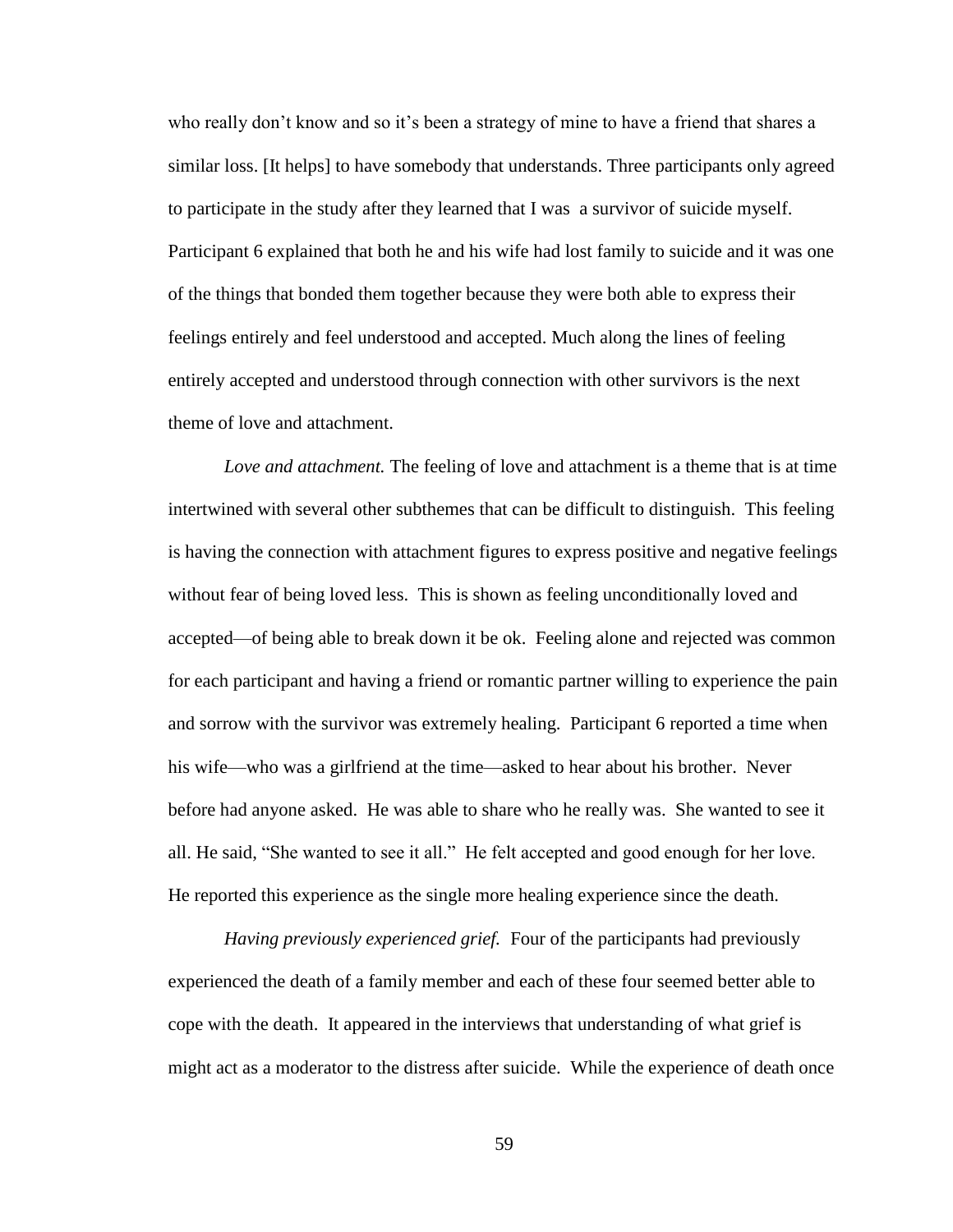was common in the average household (Schowalter, 1987) this is no longer the case as death has moved from the home to hospitals and nursing homes—away from everyday life. This can even be seen in distracting children from experiencing the pain of loss of a pet or toy by the purchase of another to avoid the feelings of loss.

*Keeping memory alive through material objects.* Four of the six participants had objects that they considered very significant to keeping the memory of their deceased loved one close. At times it appeared that the survivors may have begun to develop relationships with the objects and feelings towards them as more than just a memory of their loved one. While this was experienced as a helpful part of the survivors' experience it seems very similar to a maladaptive bereavement practice of described by Field (2006) in his discussion of continuing bonds and also very similar to the relationship developed with material items in hoarding. Continuing bonds will be discussed in more detail later.

*Communication and talking about suicide.* Each participant reported communication about their feelings and the suicide to be helpful. While each participant has experienced the stigma of suicide one of the participants feels as if the political correctness adds to this stigma and difficulty in talking about suicide. He believes that newspapers including the cause of death as suicide would be helpful in talking about the feelings involved. This same concept was mentioned as helpful by another group of Norwegians—this participant reported his ethnicity as Norwegian—in a similar study (Grad, Clark, Dyregrov, & Andriessen, 2004).

## Hurtful Themes

*Responsibility.* Each survivor experienced feelings of having responsibility for the death. Participant 4 stated the concept well when he said, "It feels like you had a hand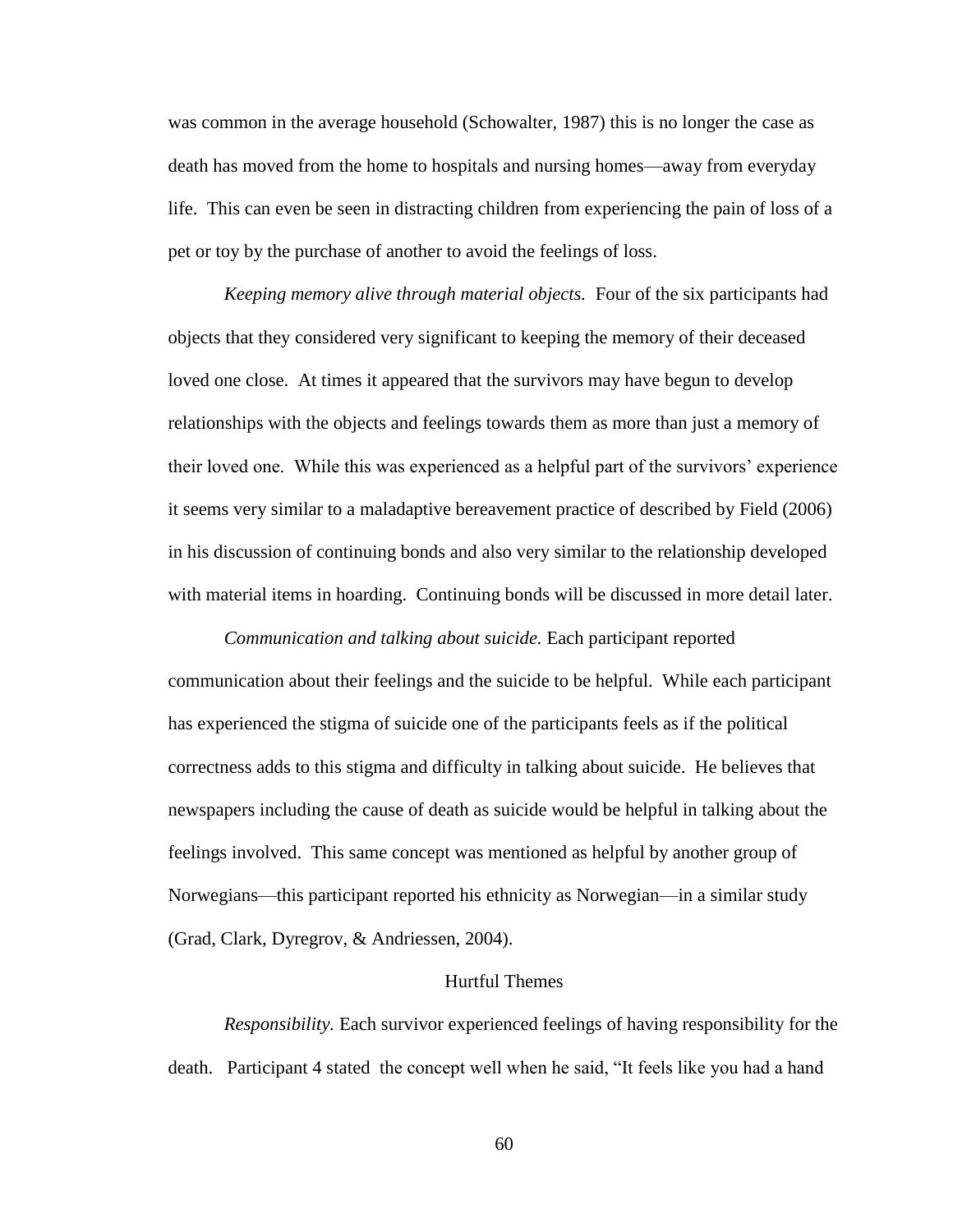in their death. You know that's not true but that's not the way it feel." It appears that much of this feeling of responsibility comes from a missed opportunity to connect with the victim of suicide shortly before the death. The participants feel that if they had shown more care or concern for their loved one perhaps the outcome would have been different. Participant 2 has wondered since the death, more than 20 years ago, that when she got pregnant out of wedlock perhaps she should have placed her son for adoption rather than raise him in an unhappy marriage from which he developed his deep feelings of rejection.

*Feeling excluded.* Two of the participants recalled specific instances in which their pain was intensified through feeling excluded from the grieving process. Participant 6 reported not being included in the family counseling sessions was hurtful even though he was young. He felt as if his pain was ignored because he was so much younger than his family and he didn't learn the truth about the circumstances of the death until 20 years later. While this feeling of exclusion can be very similar to the lack of connection that will soon be discussed it is more than just an exclusion from family.

*Opposite of connection.* While unconditional love and acceptance were some of the most healing things experienced by survivors the lack of love and acceptance was one of the most hurtful. Participant 3 described how each time he feels rejected in a relationship it brings back the sting of the rejection he felt when his brother died. Instantly his fears of abandonment return and he begins to self-destruct. These feelings, both of exclusion and of lack of connection, are further supported through reports of survivors experiencing increased isolation, rejection, and shame (Clark & Goldney, 1995;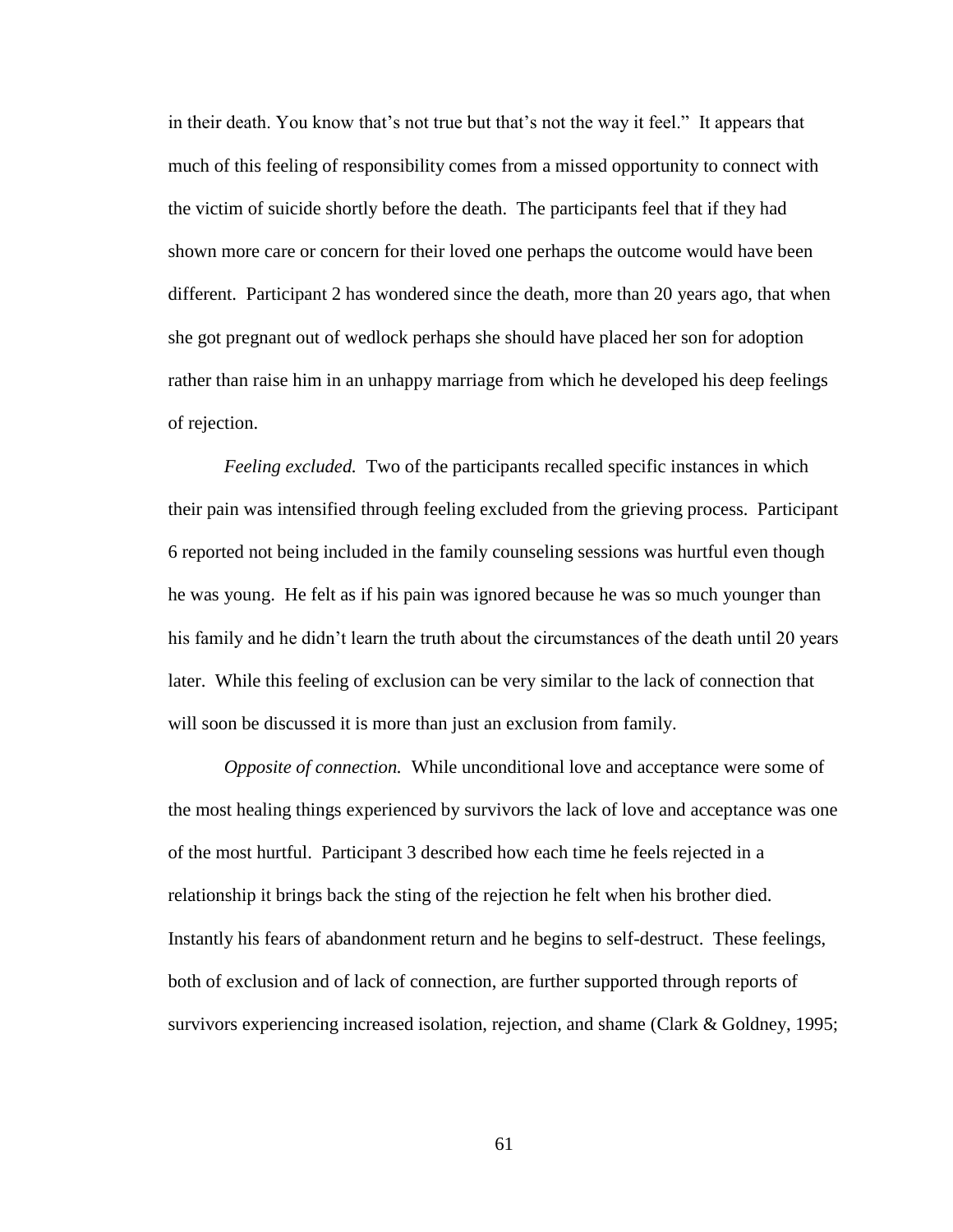McMenamy, Jordan & Mitchell, 2008; Murphy et al., 2003; Sudak, Maxim, & Carpenter, 2008) and even being liked less by their peers (Calhound & Allen, 1991).

*Not being willing to talk about it*. It was framed by Participant 4 that the political correctness of fear of offending or discussing difficult topics is harmful to the process of healing because people desire so much to talk about it. Participant 5 shared stories of how her sister's lack of comfort in discussing the loss harm the connection and process of healing.

*Pressure to be/replace.* All participants that lost a sibling (four of the six) reported a feeling that there was pressure to replace the sibling that died. There was also a pressure that they themselves would be emotionally unstable and flawed. Interestingly, this feeling of being flawed and fear of being suicidal is paradoxically also experienced as a feeling that suicide is not an option. Three of the survivors experienced their own suicidal feelings—one attempted—and felt that by not being "allowed" to be suicidal they became more suicidal. This pressure is connected to the theme of suicidal ideation that will be mentioned later.

*Addictions*. Though only explicitly mentioned by one participant upon review of the interviews a theme of addiction as a way of coping with pain was apparent.

Apart from the themes already discussed it is important to discuss the last theme that emerged from the data. This theme was the experiencing of suicidality and depression as a connection and understanding of the deceased. This theme was helpful to the grieving process because it allowed each participant that experienced to have more compassion and understanding for what the victim of suicide had experienced before the death. Further than this understanding this suicidality was also experienced as a way of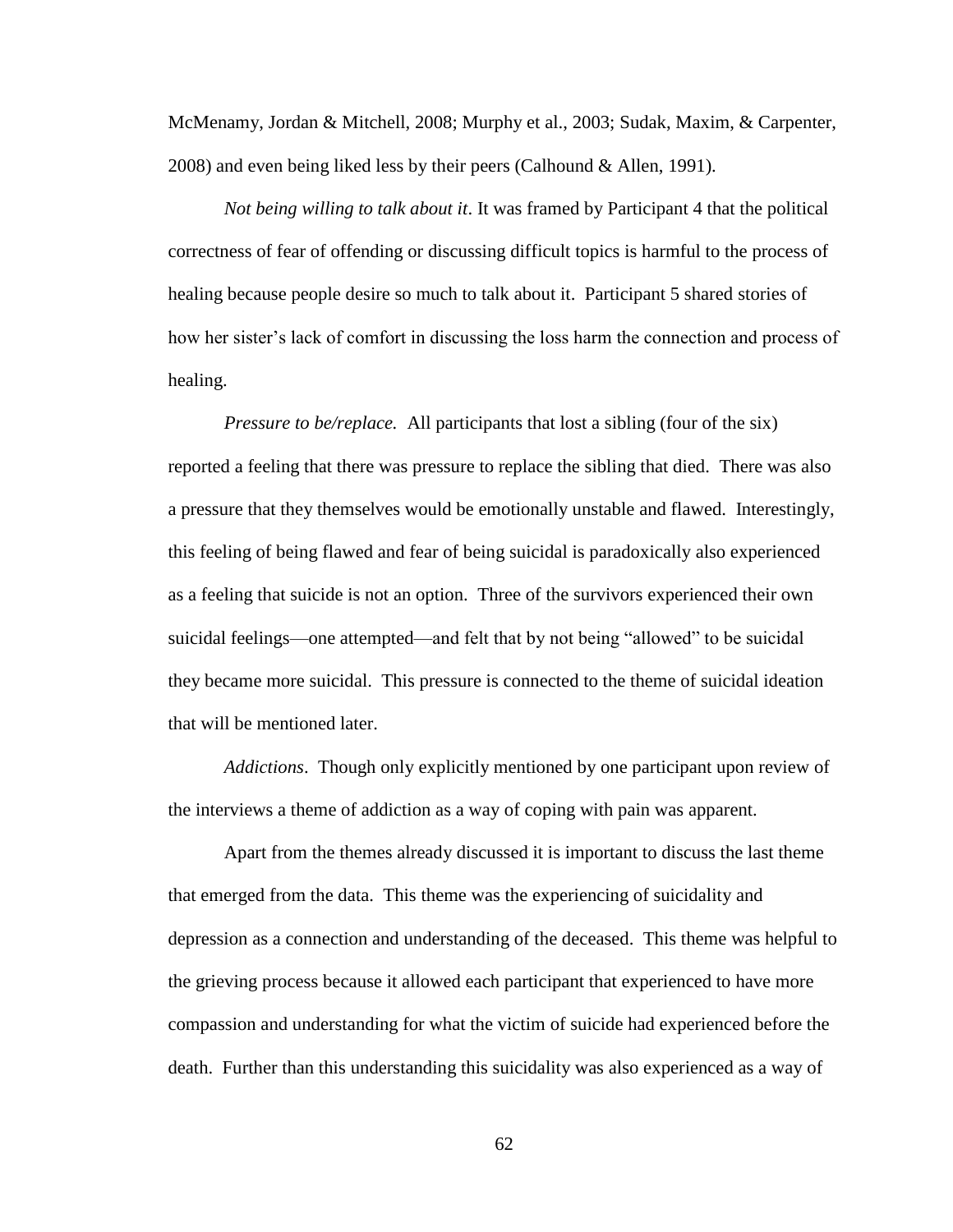reconnecting with the departed loved one. These preoccupations were ways in which the survivors could maintain a connection with an attachment figure. Participant 6 said, "I don't know if he's in heaven or hell or neither, I just know I want to be with him again. I knew that if I killed myself I would be where he is."

Among the themes that emerged from the data there does seem to be a connection with the deceased and other survivors that seems to be helpful. This theme of maintaining connection to the deceased seems to be very similar to—if not the same as the concept of continuing bonds (Klass, Silverman, & Nickman, 1996). While this connection to the deceased does seem to provide great comfort to the participants of the study it also has its maladaptive consequences.

The maladaptive consequences of these continuing bonds are most prominently seen in the pressure to be and to replace. This was experienced by Participant 6 feeling an expectation to replace his deceased older brother and also in Participant 5 in her lack of connection with her partner. Participant 5 explicitly stated that her partner felt a competition for her love and affection with her deceased brother. Participants 4 and 6 reported a connection to their dead brother's through objects—Participant 6 and 4 report their own struggles with hoarding as part of their bond.

The results from this study are in line with much of existing literature on suicide bereavement—it is a problem that is impossible to separate from the systems in which it occurs. Each participant discussed familial, social, and dyadic issues as some of the most harming and some of the most healing. Along with these systemic implications it appears that the attachment beliefs are suicide survivors may be significantly altered as a result of the deep feelings of rejection and abandonment of being left behind. Though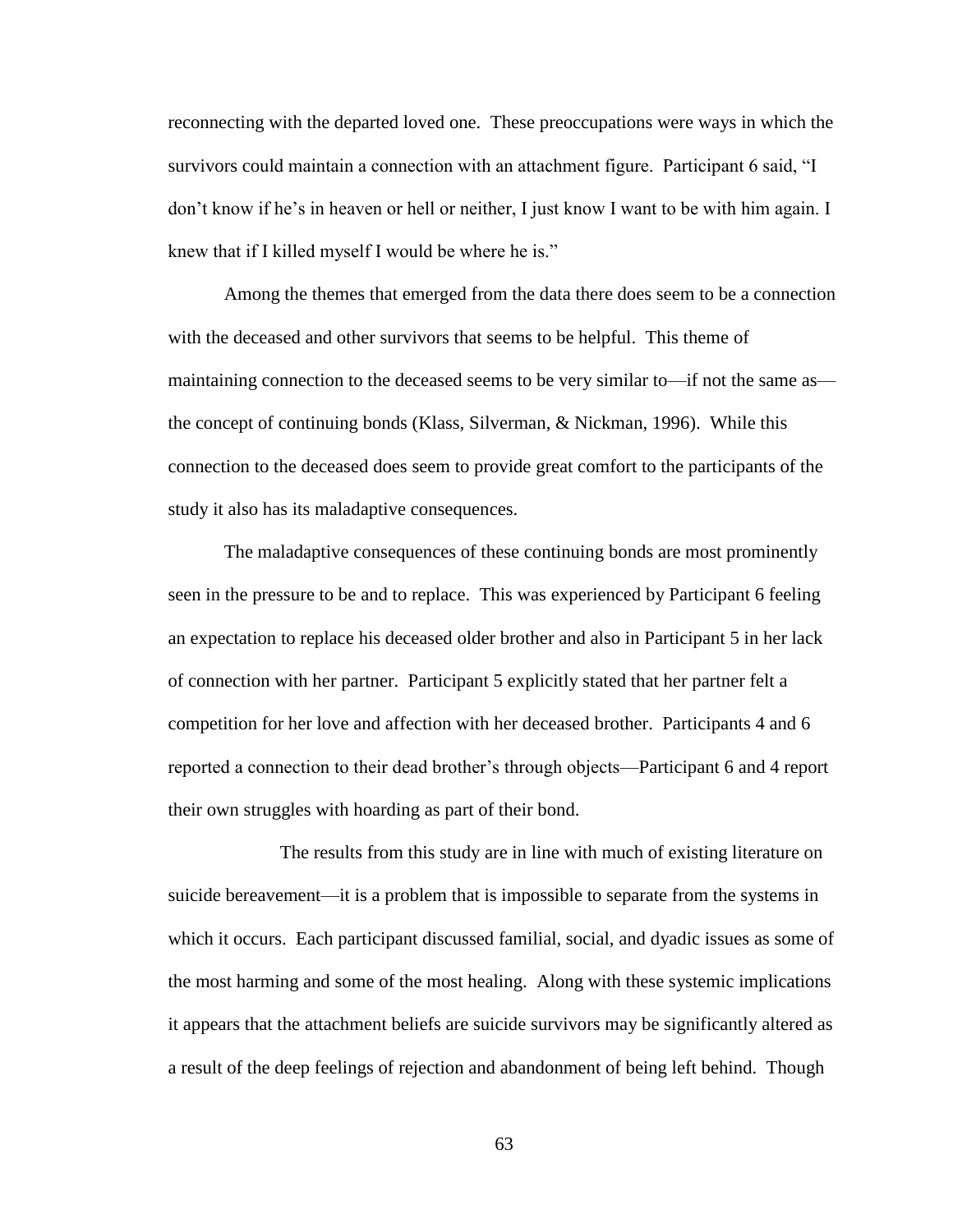beyond the scope of this study, there seems to be evidence from four of the six participants that the internal working models (Bretherton, 1985) of suicide survivors are altered through the experience.

Due to the systemic and attachment-related nature of M/CFT it seems that these systemically-trained therapists are a needed resource in the field of suicide and suicide bereavement. The emergent themes of healing and harming are experienced across many healthcare, societal, and intergenerational family systems and an integration of healthcare seems to be a very appropriate approach.

### Clinical Implications in Family Therapy

The intent of this study was to further understand what helps and what hurts the grieving process after suicide. While specific interventions, theories, and modalities are largely absent within the results there are a few recommendations that can be made with the data.

*The Double Bind.* The most prominent clinical implication that sticks is the theme of suicidality and depression as a connection to the deceased. Much like in working with addictions, there may be resistance to "feeling better" as the feeling of suicidality maintains a connection with someone that is no longer present. Externalizing and framing these feelings in a negative light may be met with resistance as they also provide comfort in a time when there is so little comfort.

When this suicidality is also experienced with the pressure to be and to replace the deceased the feelings are compounded. Survivors may feel resistant to "feeling better" for fear of forgetting or dishonoring the deceased but at the same time feel that suicide is an unacceptable option; this potentially places survivors in a double-bind (Bateson et al.,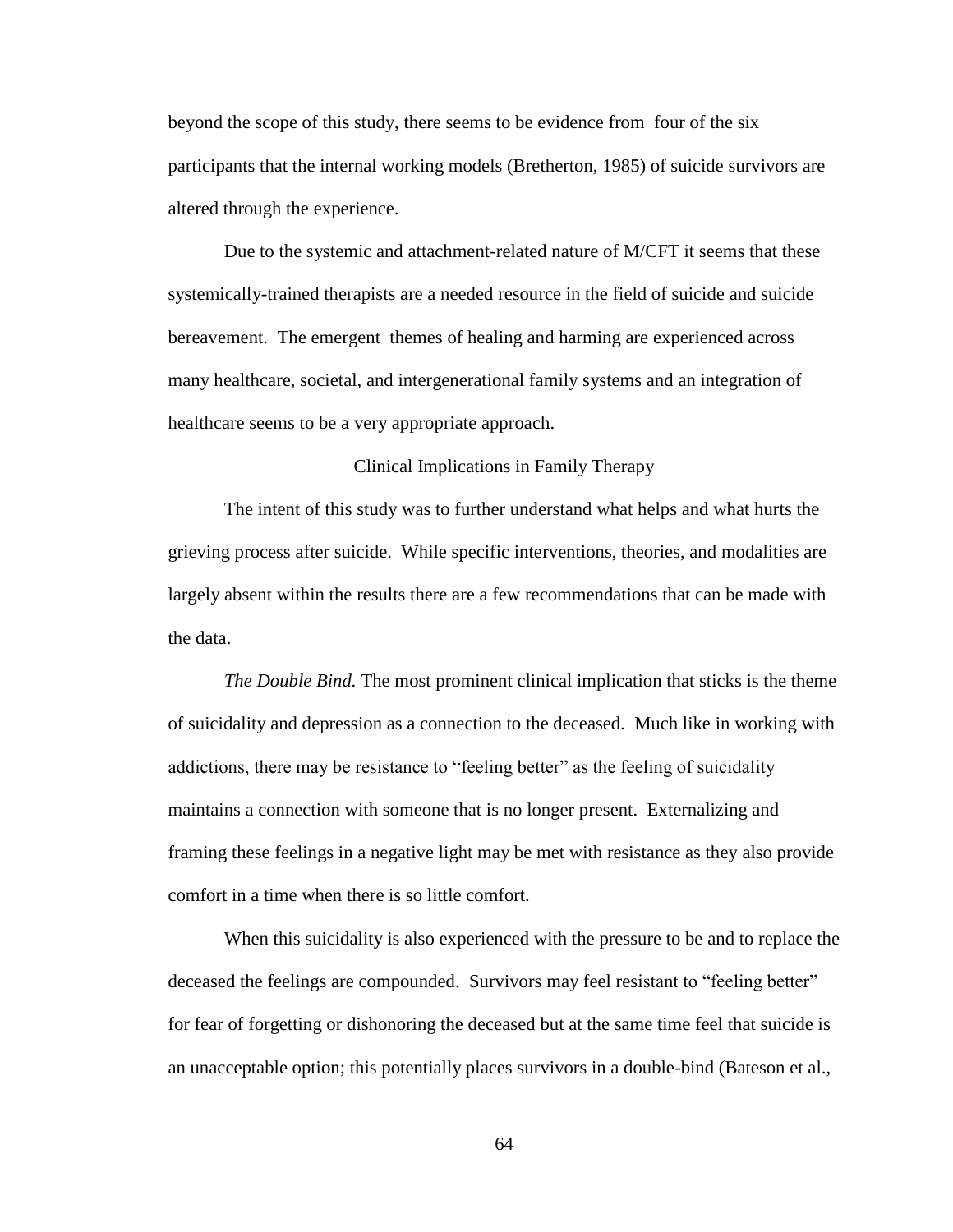1956) in which psychotic behavior may make sense. As described by Boss (2006) the way to approach binding paradoxes like this would not be to completely eliminate one or the other, but to embrace them both and learn to live with them rather than without.

This bind that functions within survivors' own internal struggles also plays out on a familial and societal level. The trauma strains attachment bonds and even creates feelings that positive feelings or relationships are not deserved (Matsakis, 2004) but it is these positive feelings and relationships that the survivor craves most (Ogrogniczuk, Piper, Joyce, McCallum, & Rosie, 2002). Some survivors refuse to create new relationships for fear of being further abandoned (Schuyler, 1973).

*The Myth of Closure.* Each participant at one point in the interview referenced the five stages of grieving popularized by Kübler-Ross (1969) and compared their own grieving to these five stages. The culminating stage of Kübler-Ross's theory is acceptance which comes along with the implicit message that once accepted the loss will no longer severely impact those left behind which is at times described as the end of mourning (Hagman, 1995) or grief resolution (Field, Gao, & Paderna, 2005).

Rather than defining grief as a process that has a clear end Bonanno (2009) describes grief more as oscillation during which some periods are sad and some are not. Others have embraced an idea of living with the grief rather than getting over it (Becvar, 2001; Boss & Carnes, 2012; Neimeyer, Harris, Winokuer, & Thornton, 2011). Perhaps it is the type of loss (Currier, Holland, & Neimeyer, 2006), the relationship to the deceased Mitchell, Kim, Prigerson, & Mortimer-Stephens, 2004), or an interplay of both (Holland & Neimeyer, 2011) but it appears that the "traditional" timeframe (Murphy et al., 2010) or model of grief resolution and acceptance does not apply to survivors of suicide.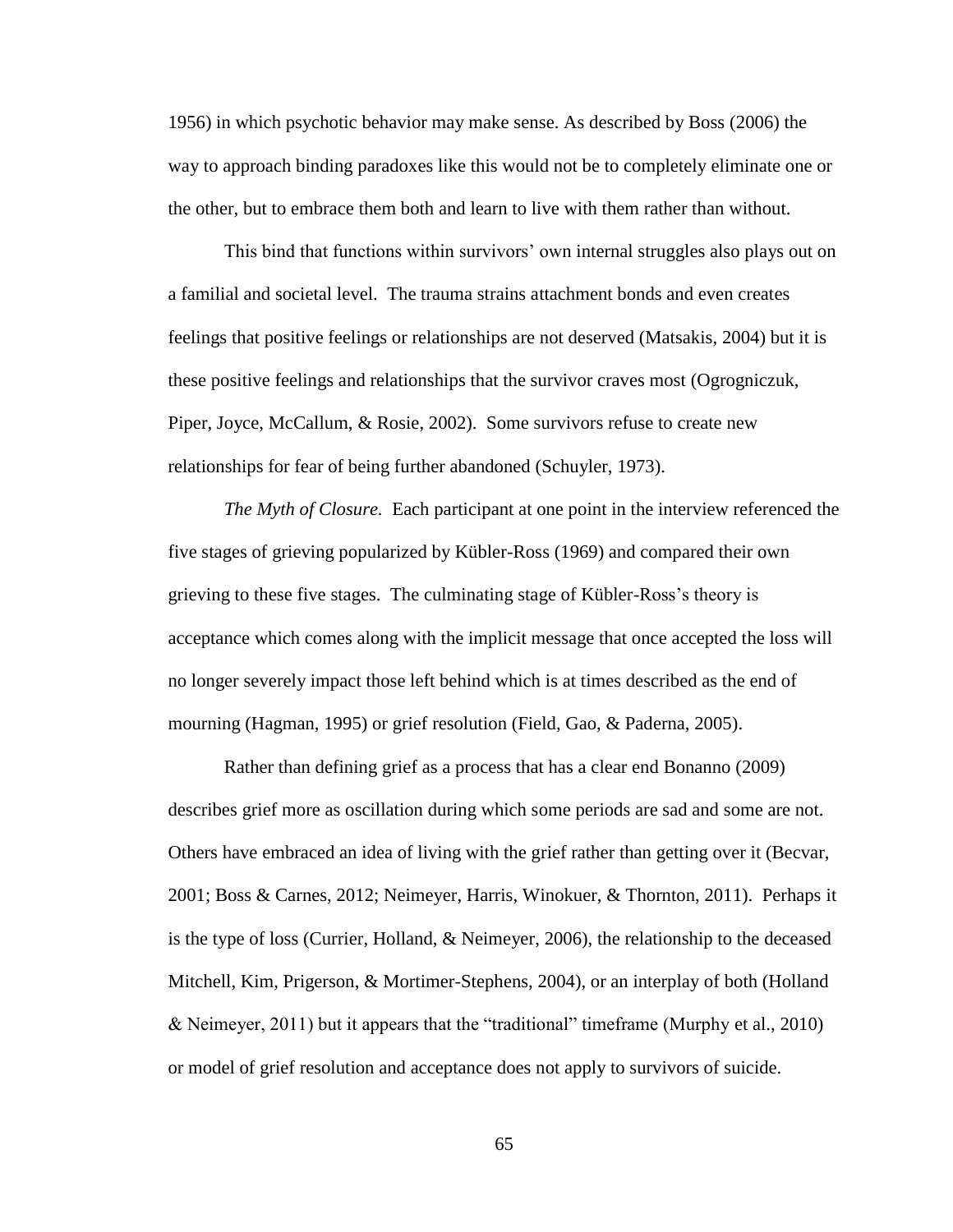Five of the six participants experienced the suicide of their loved one more than twenty years ago but not a single one has considered themselves at the end of the mourning process. While the interviews were not therapeutic nor assessing, it seemed that the participants were largely very highly functioning but the loss of their loved ones was very obviously still an important issue. As was mentioned by Participant 4, in his efforts to talk with any survivor he comes across he has never met anyone that says the loss was so long ago they hardly think of it anymore. Anecdotally, this has also been true in my experience.

While there are certainly a great deal more therapeutic implications the two mentioned were the two that appeared most prominent to me. As previously mentioned, an integrated healthcare approach also seems to be a very appropriate model to helping survivors of suicide as their experiences span biological, psychological, romantic, familial, social, and spiritual realms. It is also apparent that most of the emergent helpful themes have many systemic implications; every hurtful theme has deep systemic implications. Due to the fact that so much of Marriage and Family Therapy emphases systemic and collaborative care it would seem that concerns within suicide and suicide bereavement are completely within the scope of Marriage and Family Therapy. However, there appears to be a gap within the admonitions for integrating health care and the practice of integrating research across disciplines.

#### Future Directions and Limitations

One of the strengths of this study is the fact that none of the participants were recruited from a suicide survivor support group—as most studies on survivors involve attendees of support groups. Another strength would be that four of the six participants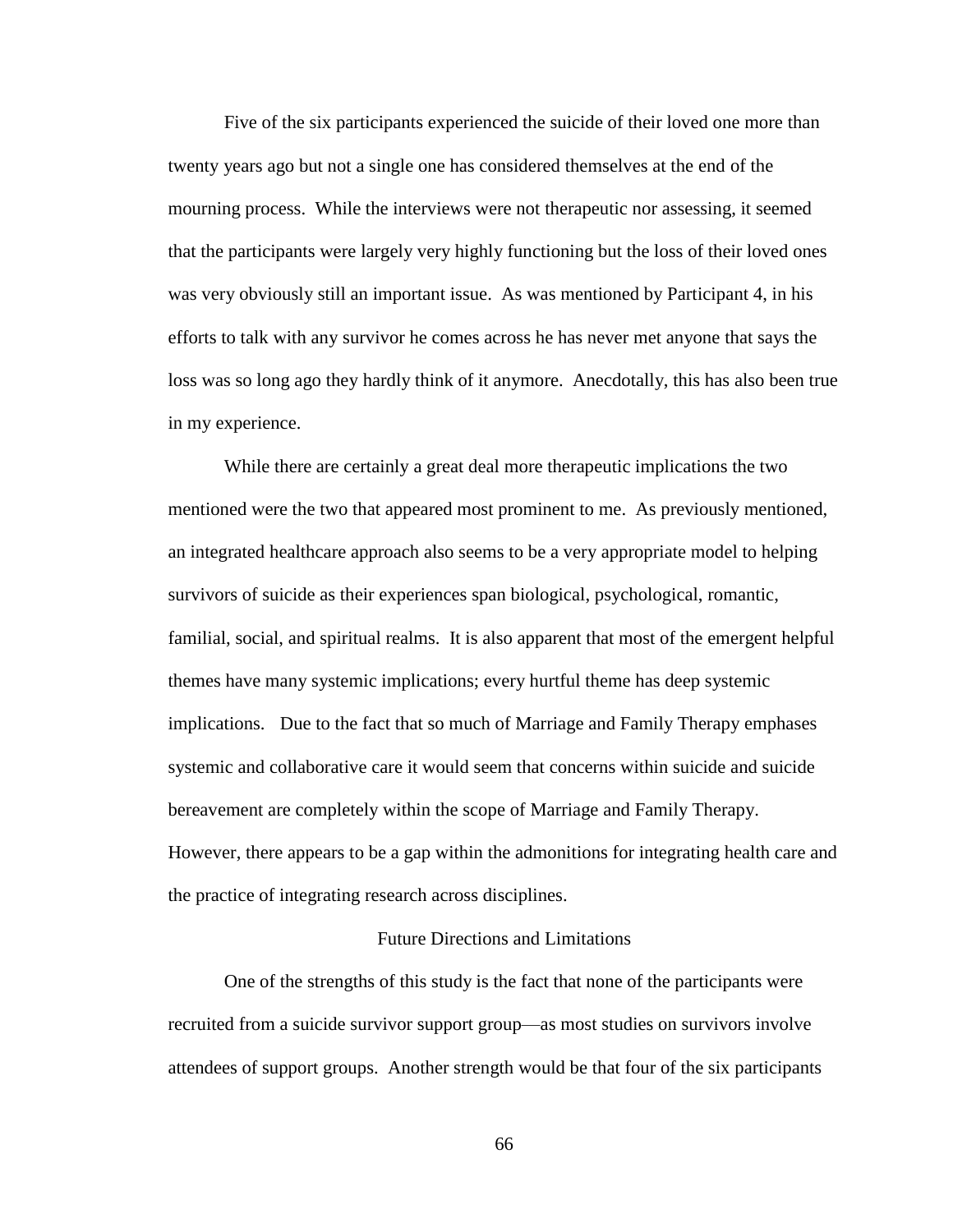were male as most participants in the existing literature are female. At the same time a strength and a limitation would be that the most recently bereaved participant was more than five years prior to the interview, with most being more than twenty years bereaved.

As has been found previously while studying violent loss (Currier, Holland,  $\&$ Neimeyer, 2006) sense-making appears to be an important part of the grieving process. The concepts of resilience and even more of post-traumatic growth (Fiegelman, Jordan, & Gorman, 2009) seem to be present in these survivors of suicide—particularly of resilience in Participant 4 and post-traumatic growth in 1, 2, 5, and 6. Participant 4 had experienced the suicide of his brother most recently—just over five years ago—but reported significantly less distress now and immediately after the death than the other participants. Further inquiry to understand the potential resilient factors would be of interest. These concepts were largely outside of the scope of this study but warrant further study as few articles specifically addressing resilience or post-traumatic growth in suicide survivors were found upon preliminary search.

Each of the six interviewees identified a spiritual or religious belief provided some of the most comfort—mental health professionals would be well-advised to use each client's own spiritual or religious milieu as a therapeutic tool. Even participants that reported being largely atheist find this belief to be comforting.

Though only a sample size of six it is worth noting that four of the six experienced the suicide more than 20 years ago and these themes are still vivid and most are experienced daily. A similar study involving survivors that are more recently bereaved may be beneficial to more fully understand the process. Initially I had wanted to include the Integration of Stressful Life Experiences Scale (Holland, Currier, Coleman,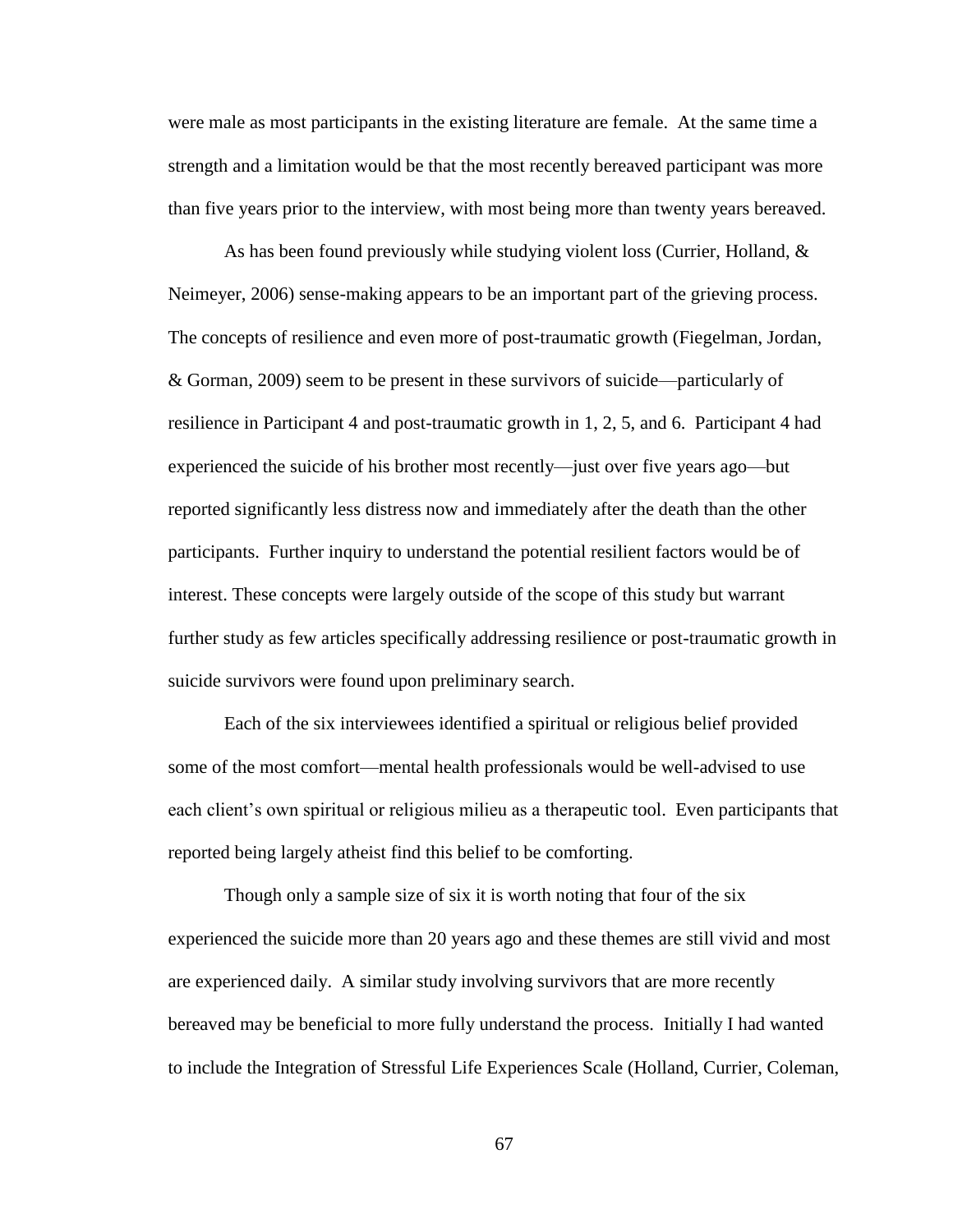& Neimeyer, 2010) as part of the study but it appeared to be beyond the scope of the project. However, after analysis of the interviews I do believe that a future study utilizing the ISLES would worthwhile, especially with the more recently bereaved.

Spirituality was viewed as such an integral part of the healing process of five of the participants it begs the questions what is the experience of Atheist and Agnostic survivors. This issue of spirituality, while a large theme in the participants, is also one of the limitations of the study in that it does not apply to persons without this spiritual belief. It seems that the issue of spirituality and a belief in a loving God may be similar to the concept of God as a secure attachment figure (Kaufman, 1981) and may further examination.

It is worth noting that the three participants having avoidant or anxious/ambivalent all lost attachment figures during adolescence or childhood. Future studies may explore this in further depth. It also appears that a secure attachment to an intimate romantic partner serves as a great mediator to the grief experienced after suicide. Along these lines it also appears that a more in-depth look at love and attachment in suicide and suicide bereavement could be its own topic.

It seems that there is a distinction in the grieving process based upon age at which the death happened. Five of the six participants experienced a great deal of shame but a further understanding of this concept was beyond the scope of the study. Further ideas for future study would be a more in-depth look at each of the themes that emerged from the data. Particularly I am interested in the process of letting it be good and Participant 2's decision to not sue. Throughout the interview it seems this decision is the most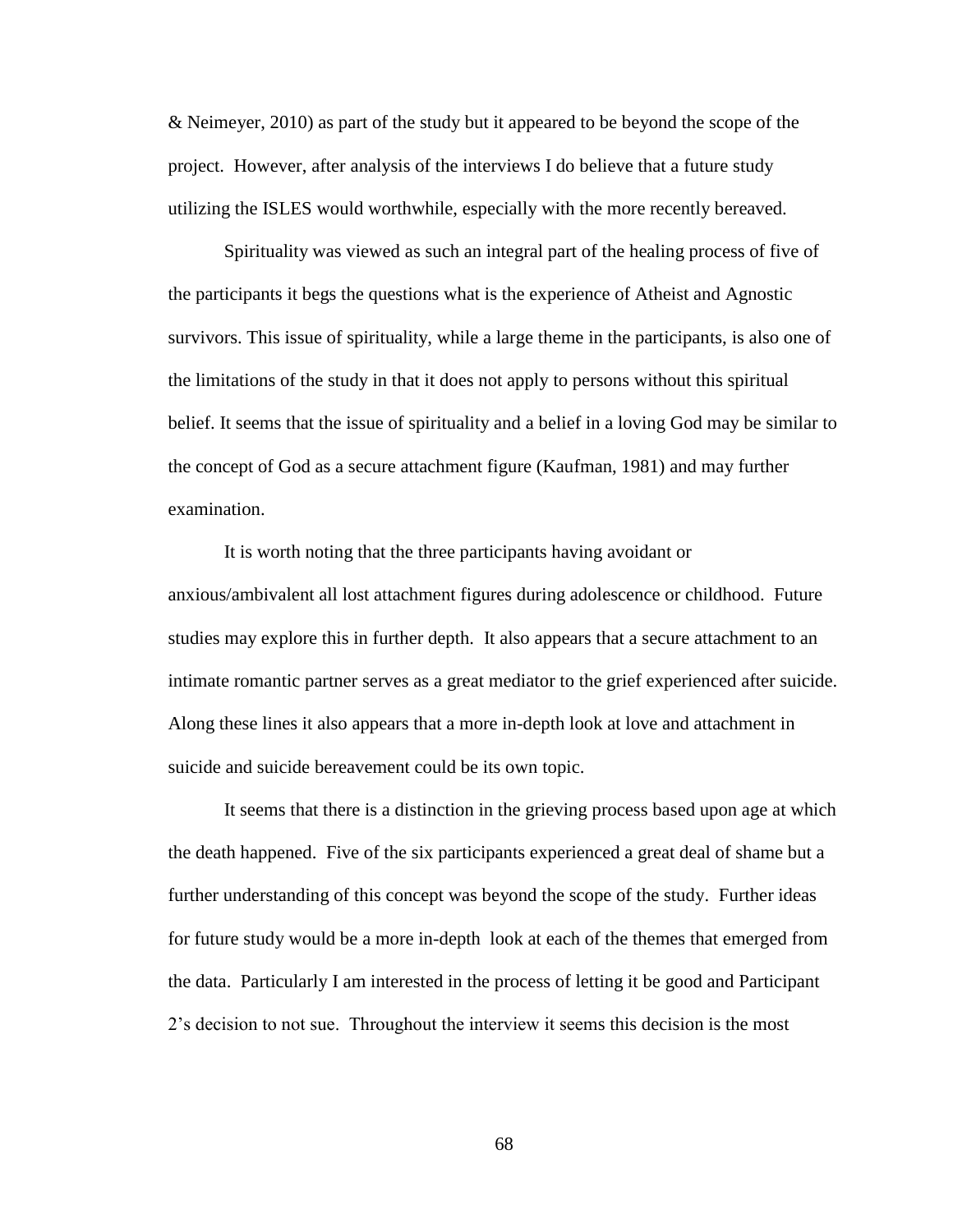healing part of her grieving process. Understanding how a grieving mother makes this decision may help others in her situation be able to make a similar decision.

Other limitations of note would be that five of the six participants had experienced their loss more than 20 years prior. The content in this study may not accurately reflect the recently bereaved. All six of the participants identified as Caucasian and from the rural western part of the United States.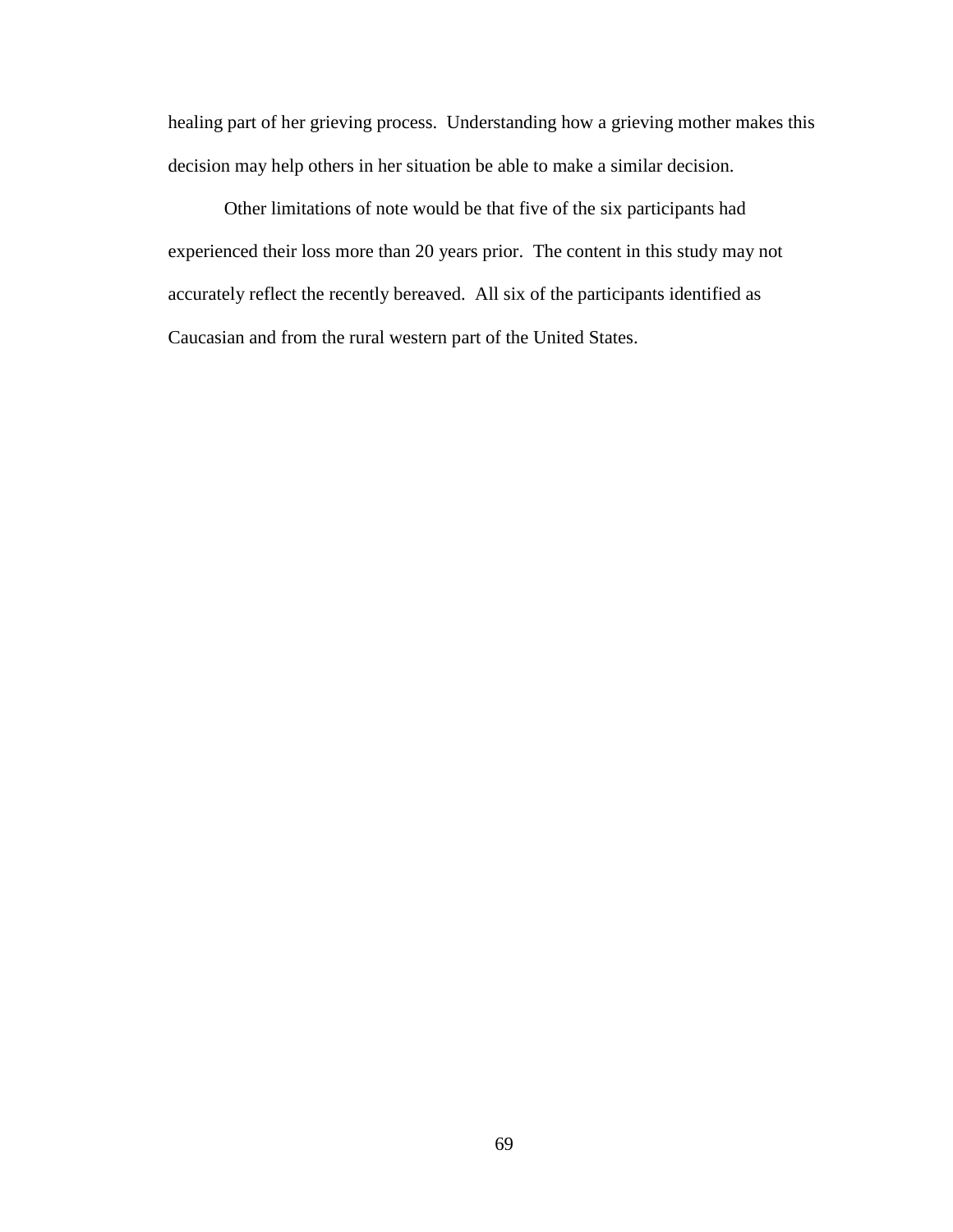# APPENDIX A: DEMOGRAPHIC FORM

What is your age?

What is your ethnicity?

What is your gender?

What is your relation to person who died by suicide?

When (how long ago) did the death occur?

How did you learn of the death?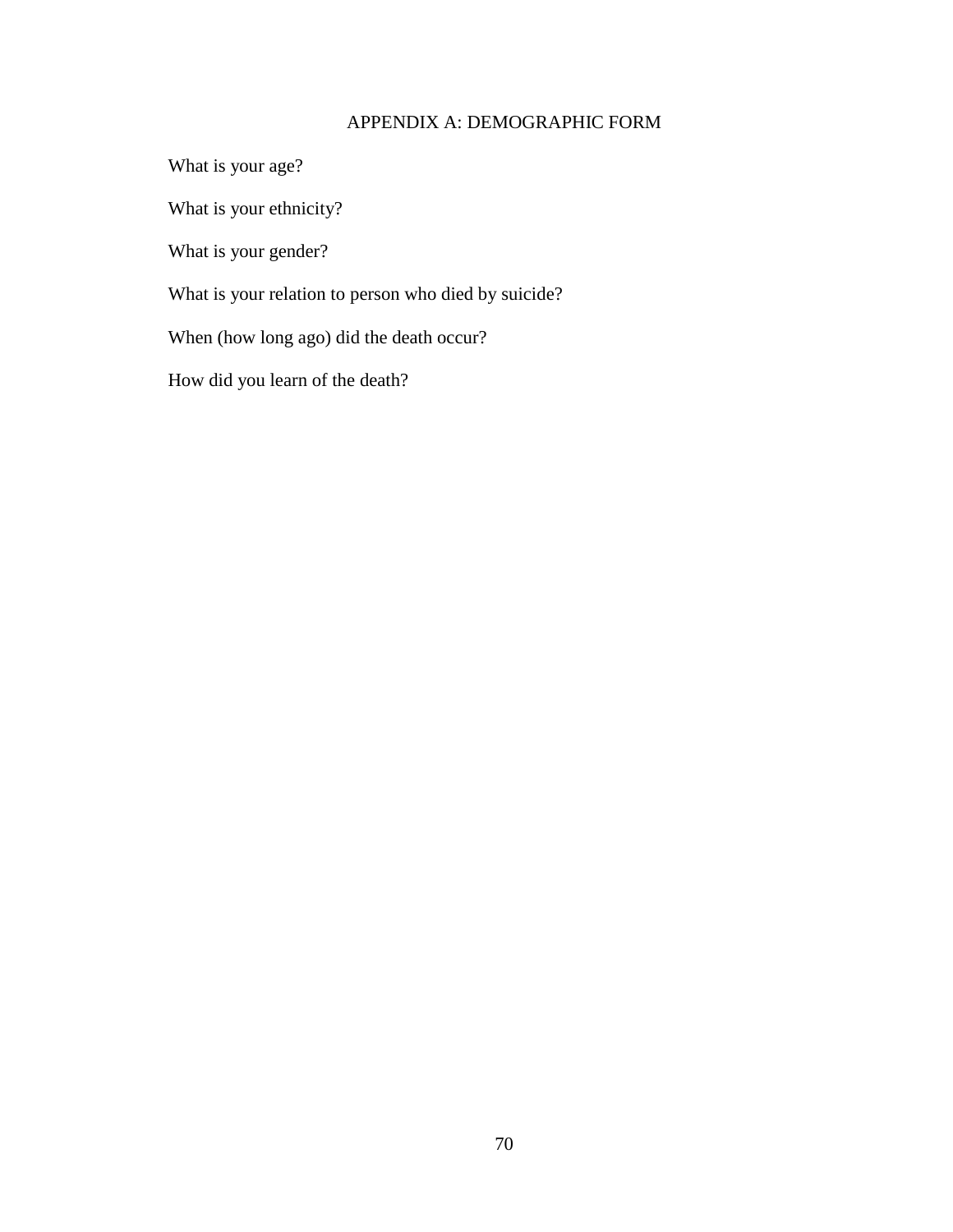## APPENDIX B: SEMI-STRUCTURED INTERVIEW PROTOCOL

Begin by sharing my own story of being a survivor of suicide and how this has led me to conduct research on the topic.

What is it like to be a survivor of suicide? What do you feel/think/fear/hope? What hurts the most? What makes things hurt more?

Which events do you think were most harmful to your healing? Why?

Were there any significant moments where somebody did something that helped in your healing?

Will you describe some of the significant relational moments, wherein your partner said or did something that helped you in your healing? How did your feelings change as a result of that?

What events do you consider to be the most impactful with regards to your healing?

Many survivors of suicide report searching for a meaning or making sense of the death, will you describe some of the meanings you have found, if any?

How has the relationship between yourself and your family or friends changed since your loss?

How have you strengthened ties to your family or friends? How have you strengthened ties to the deceased?

Some survivors of suicide find communication about the loss to be healing. Is this the case for you?

What have you done, what has happened, to help increase your communication? How has talking about it helped?

What has helped you to increase your comfort discussing your loss?

How did the way you feel, think, and act after the death change?

How do you feel, think, and act now?

What has helped you to increase your knowledge, acceptance, and communication about your feelings since the death?

Many survivors report fear losing other people close to them after a suicide. What have you observed about fears of keeping others close to you?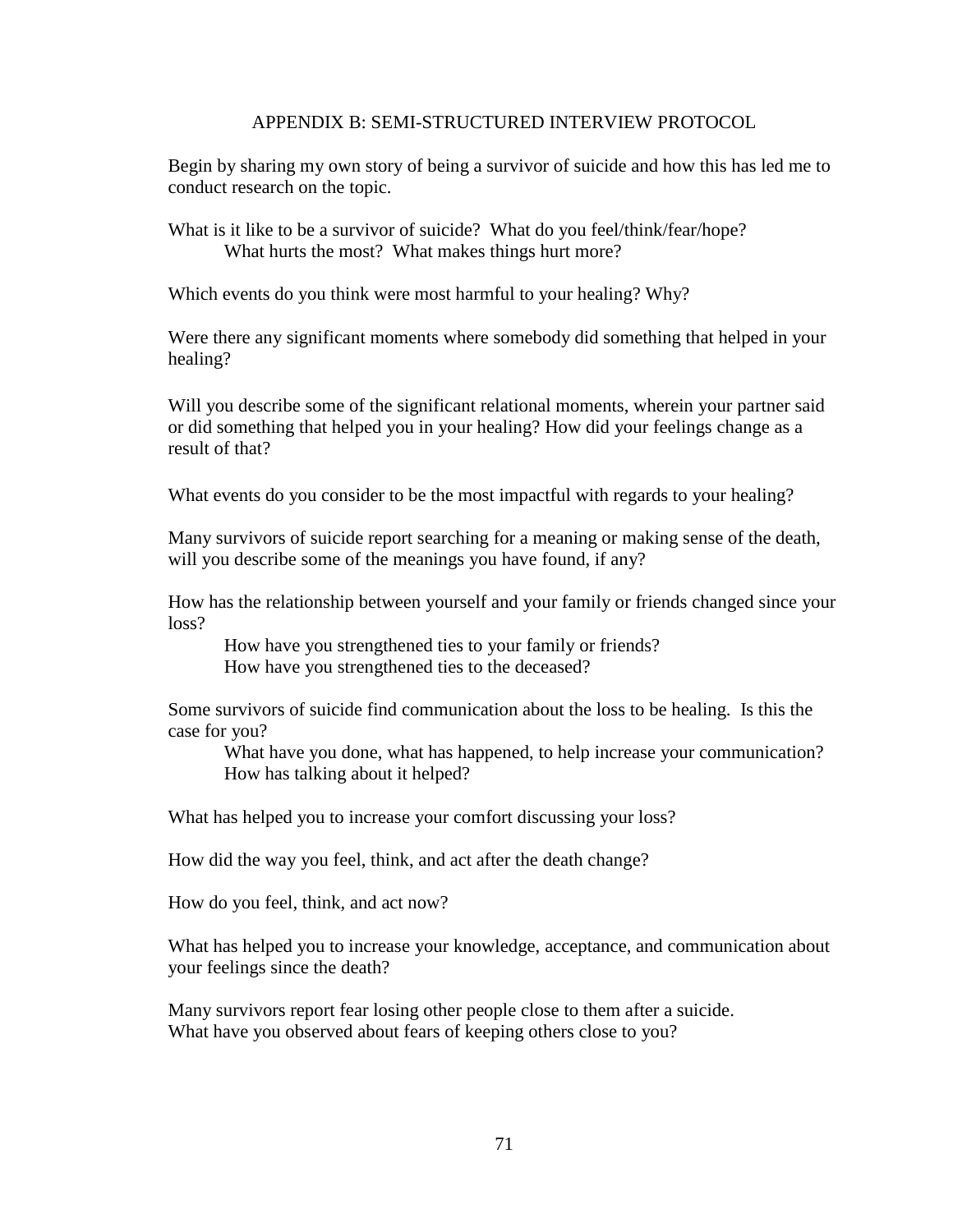Often survivors struggle with redefining family and relationship roles. How have you been helped to redefine these roles? Is this new role a burden or a welcomed addition in your life? Please explain.

After a significant loss it is also common that survivors either become extremely independent or extremely dependent, what has helped you to learned to balance these?

What impact has the loss had on the relationship with your spouse or significant other? (If they are single, I will ask how the transition has impacted their dating experience, if at all.)

How have those significant to you assisted in the healing process? Have they inflicted more pain?

Many survivors find comfort in a religious or spiritual belief. How does or does not this fit you?

In your opinion, would family therapy be helpful to suicide survivors? If yes, in what way? If no, what prevents it from being helpful?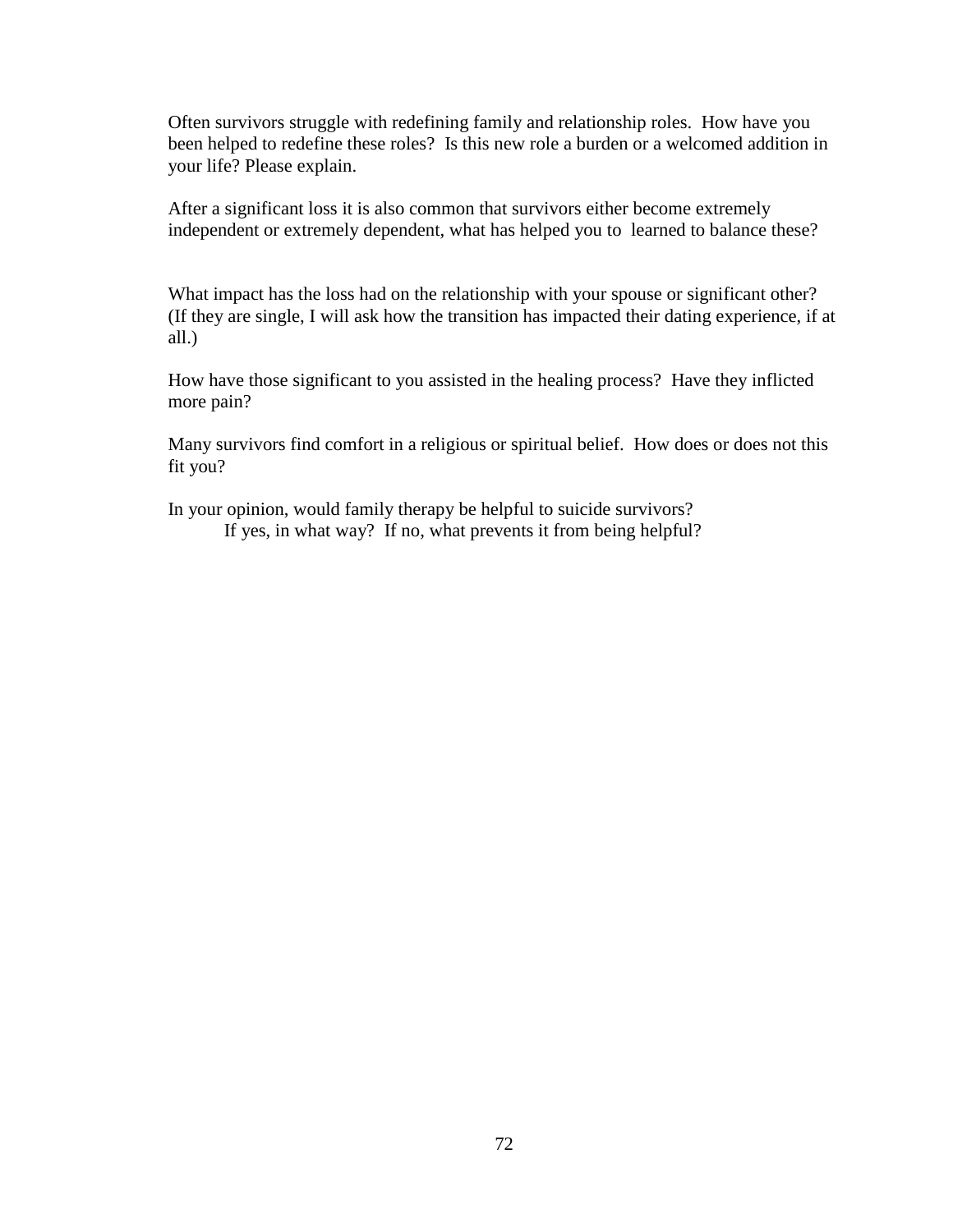## APPENDIX C: RESEARCH PARTICIPANT RECRUITMENT LETTER

To Whom It May Concern:

Thank you for your consideration as a participant in this study. One of the most difficult situations that a person may face is the loss of a loved one by suicide. It is reported as one of the most difficult situations for therapists to address in treatment. In an effort to understand the process of healing from suicide bereavement, we are interviewing individuals who have experienced the suicide of someone dear to them. The focus of the interview is your experience of the bereavement process.

If you volunteer to participate in this study, you may choose the location of the interview. In the past, participants in similar studies have elected to be interviewed in their home or in the office of their therapist, with the therapist being present. You also have the option of being interviewed on UNLV campus or by telephone. The interview will take 45-60 minutes, and our conversation will be recorded with a digital recording device for later transcription.

Once the interview is complete, the interviews will be transcribed using aliases rather than your name to protect your identity, and all identifying information will be removed from the data. From there we'll analyze and compare your comments with those of other participants in order to identify themes and processes common for individuals who experience healing and positive progress.

Your experience with successful treatment is a valuable resource to new as well as experienced therapists who seek to better treatment models suicide bereavement.

# **TO PARTICIPATE:**

Please contact **Quintin Hunt** via phone or email **(702) 751-6384 huntq@unlv.nevada.edu**

We greatly appreciate your consideration. If you have any questions or concerns about the study, you may contact Dr. Katherine Hertlein at (702) 895-3210.

Sincerely,

Quintin Hunt Student of Marriage and Family Therapy University of Nevada, Las Vegas

Katherine Hertlein, Ph.D. Program Director Marriage and Family Therapy Program University of Nevada, Las Vegas katherine.hertlein@unlv.edu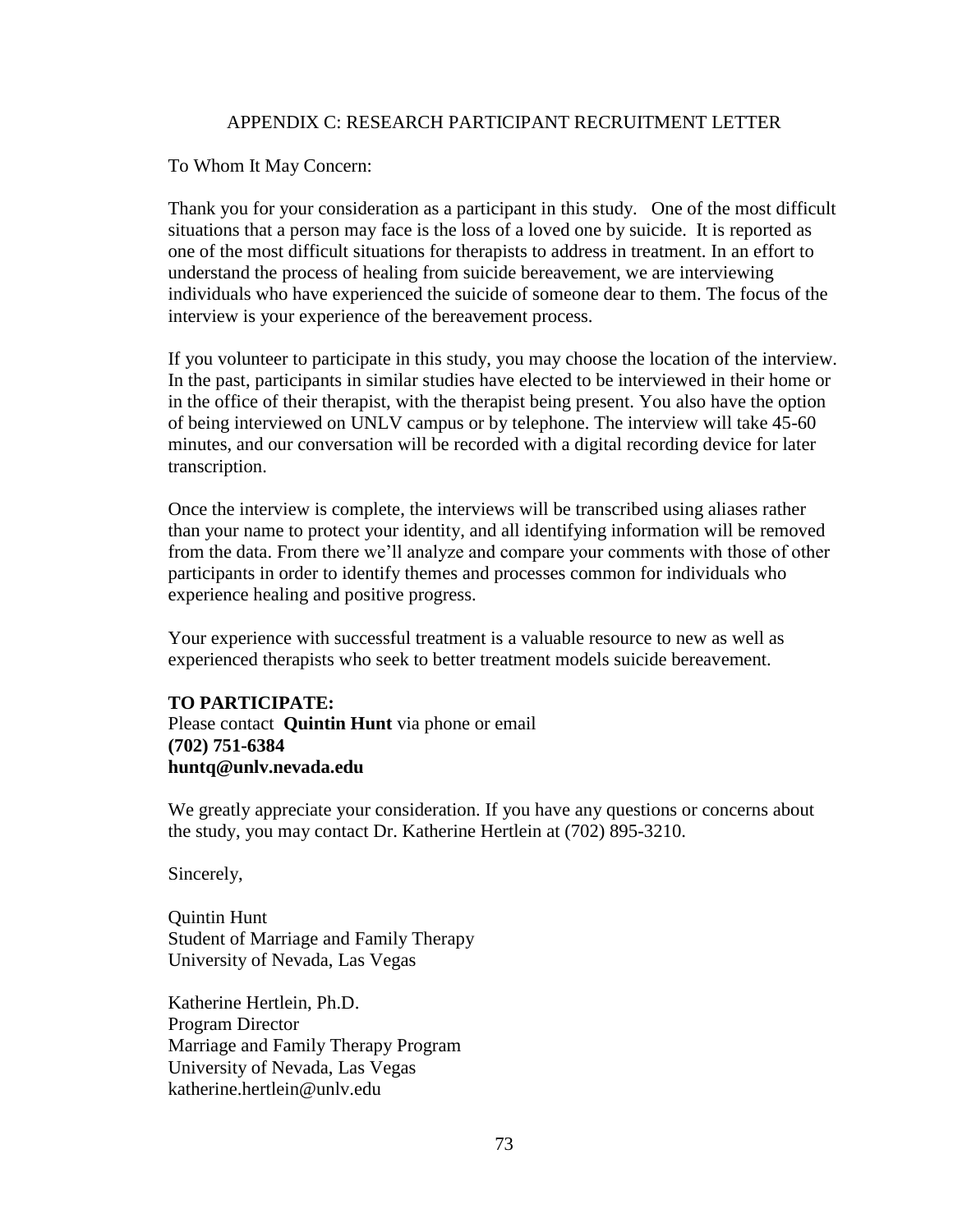# What Works in Suicide Bereavement

What Helps and What Hurts?

- Have you experienced the suicide of a loved one?
- Are you 18 years or older?

If you meet the above criteria, your participation in a study about the grieving process of suicide survivors is requested. Our hope is to gain understanding of the grieving experience of those who have had a loved one die by suicide and to further understand how mental health professionals can better help.

Participation in this study is expected to take between 30-60 minutes. Interviews may be held on UNLV campus or at a location of your choosing.

# **If you are interested in participating in this study, please contact student researcher Quintin Hunt:**

Phone: **(702) 751-6384**  Email: **huntq@unlv.nevada.edu**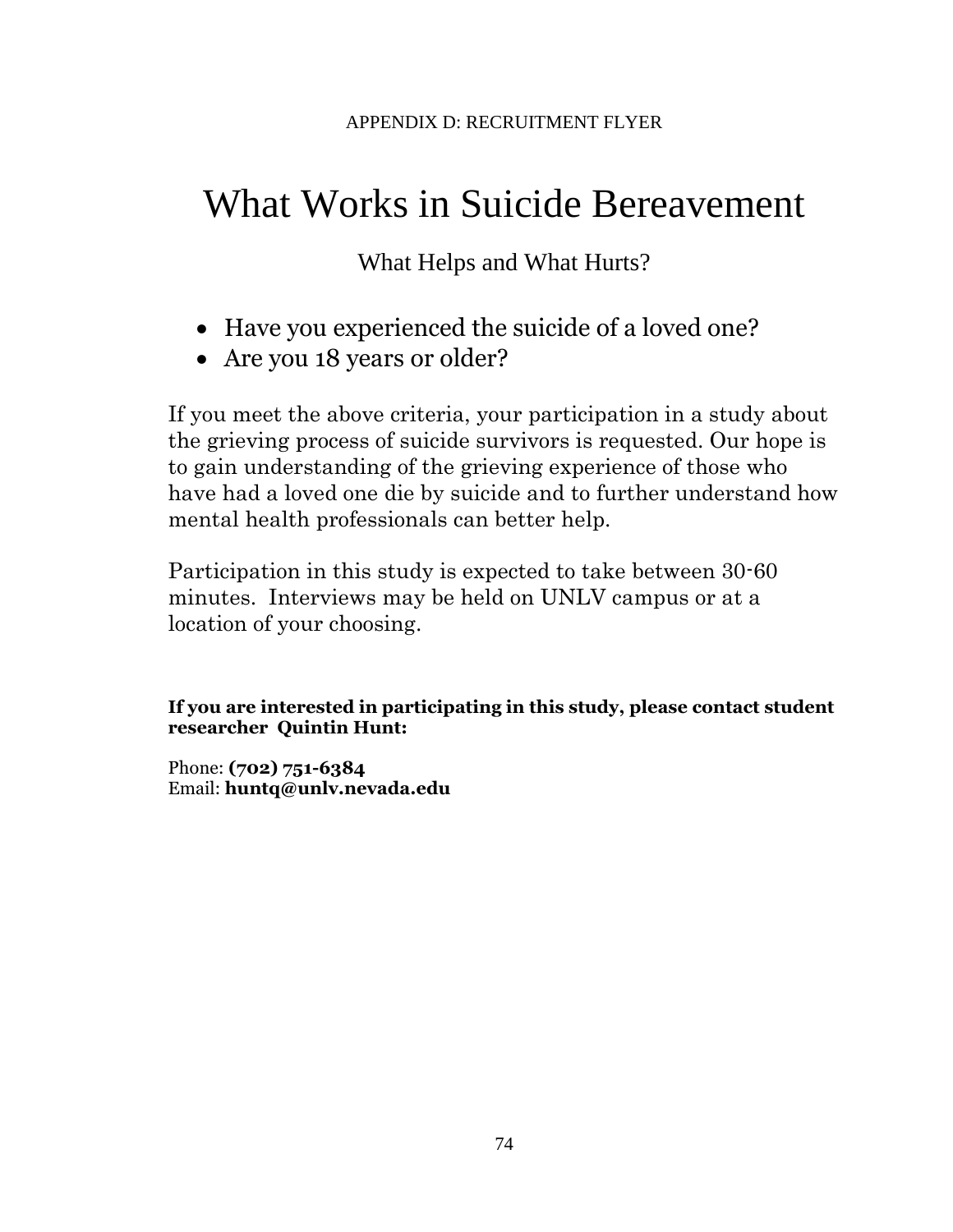#### REFERENCES

- Aquinas, T. (1981). *Summa theological* (Vols. 1-5, Fathers of the English Dominican Province, Trans.) Notre Dame, IN: Christian Classics.
- Allen, B.G., Calhoun L.G., Cann, A., Tedeschi, R.G. (1993). The effect of cause of death on responses to the bereaved: Suicide compared to accident and natural causes. *Omega, 28*(1), 39-48.
- Augustine, A. (2003). *City of God* (H. Bettenson, Trans.). New York: Penguin Putnam, Inc.
- Baten, A. Z. (1999). Maternal suicide in early childhood: The effects on adult woman and their friendships with other women. *(Doctoral dissertation).* Retrieved from Dissertation abstracts international. (DA9919731)
- Bateson, G., Jackson, D. D., Haley, J., & Weakland, J. (1956). Toward a theory of schizophrenia. *Behavioral Sciences,* 1, 251-264.
- Battle, A. O. (1984). Group therapy for survivors of suicide. *Crisis, 5*(1), 45-58.
- Bauman, S. (2008). *Essential topics for the helping professional.* San Francisco: Pearson Education, Inc.
- Bonnar, J. W., & McGee, R. K. (1977). Suicidal behavior as a form of communication in married couples. *Suicide and Life-Threatening Behavior, 7*(1), 7-16.
- Boss, P. (1999). *Ambiguous loss: Learning to live with unresolved grief.* United States of America: Harvard University Press.
- Boss, P. (2006). *Loss, trauma, and resilience: Therapeutic work with ambiguous loss.* New York, NY: W. W. Norton & Company.
- Bowlby, J. (1973a) *Attachment, separation and loss*. London, UK: Hogarth Press.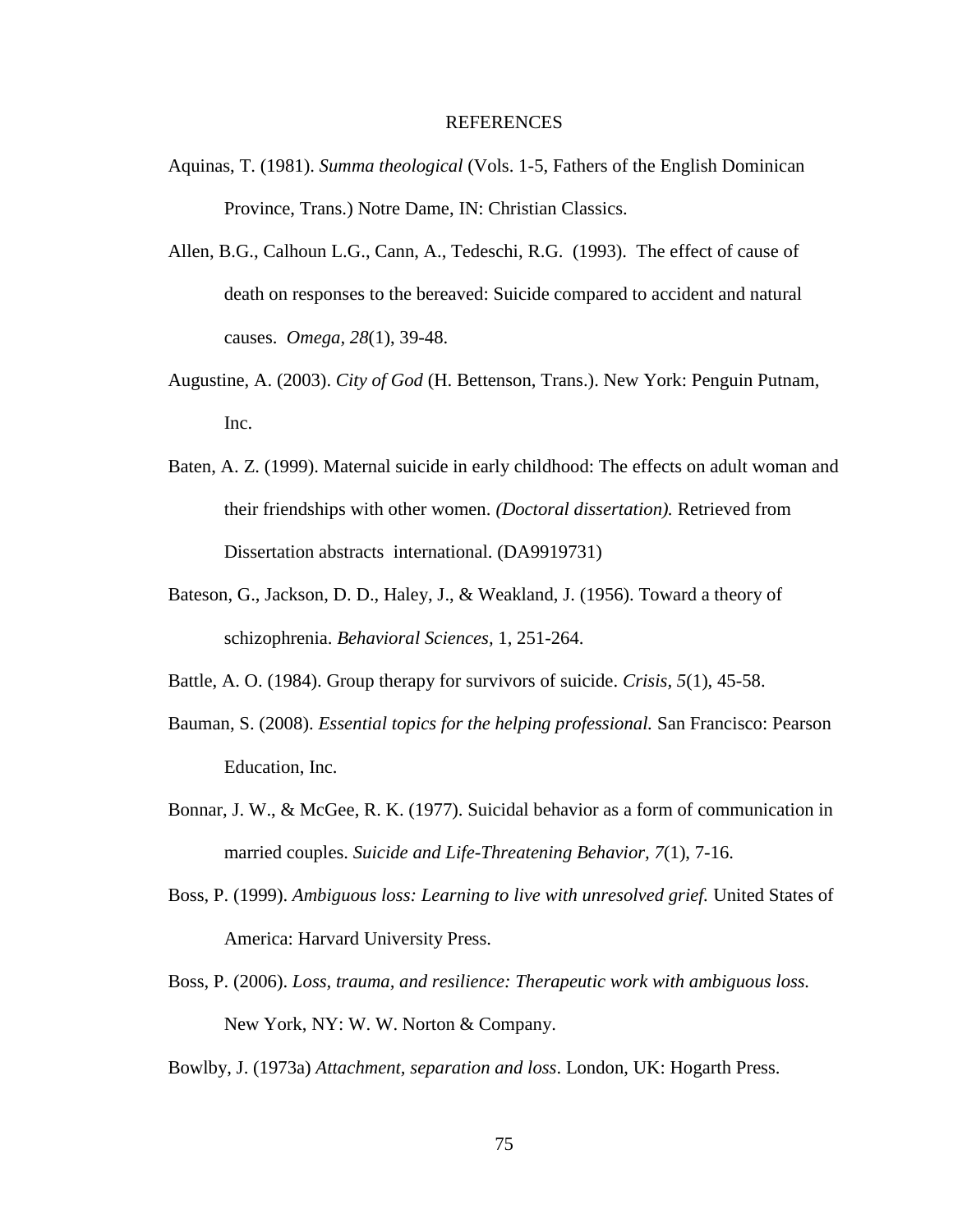- Bowlby, J. (1973c) *Loss: Sadness and depression, Vol. 3 of attachment and loss*. London, UK: Hogarth Press.
- Brent, D. A., Moritz, G., Bridge, J., Perper, J., & Canobbio, R. (1996). The impact of adolescent suicide on siblings and parents: A longitudinal follow-up. *Suicide and Life-Threatening Behavior*, 26(3), 253-259.
- Bretherton, I. (1985). Attachment theory: Retrospect and prospect. *Monographs of the Society for Research in Child Development, 50(*(1-2, Serial No. 209).
- Bryant, R. A. (2007). Early intervention for post-traumatic stress disorder. *Early Intervention in Psychiatry, 1,* 19-26. doi:10.0000/j.1751-7893.2007.00006.x
- Calhoun, L. G., & Allen, B. G. (1991). Social reactions to the survivor of a suicide in the family: A review of the literature. *Omega: Journal of Death and Dying, 23*(2), 95- 107.
- Cerel, J., Padgett, J.H., Conwell, Y., Reed, G.A. (2009). A call for research: The need to better understand the impact of support groups for suicide survivors. *Suicide and Life-Threatening Behavior, 39*(3), 269-281. doi:10.1521/suli.2009.39.3.269
- Chance, S. (1988). Surviving suicide: A journey to resolution. *Bulleting of the Menninger Clinic, 52*(1), 30-39.
- Clark & Goldney. (1995). Grief reactions and recovery in a support group for people bereaved by suicide. *Crisis, 16*(1), 27-33.
- Costa, L., & Holliday, D. (1994). Helping children cope with the death of a parent. *Elementary School Guidance & Counseling,* 28, 206-213.
- Currier, J. M., Holland, J. M., & Neimeyer, R. A. (2006). Sense-making, grief, and the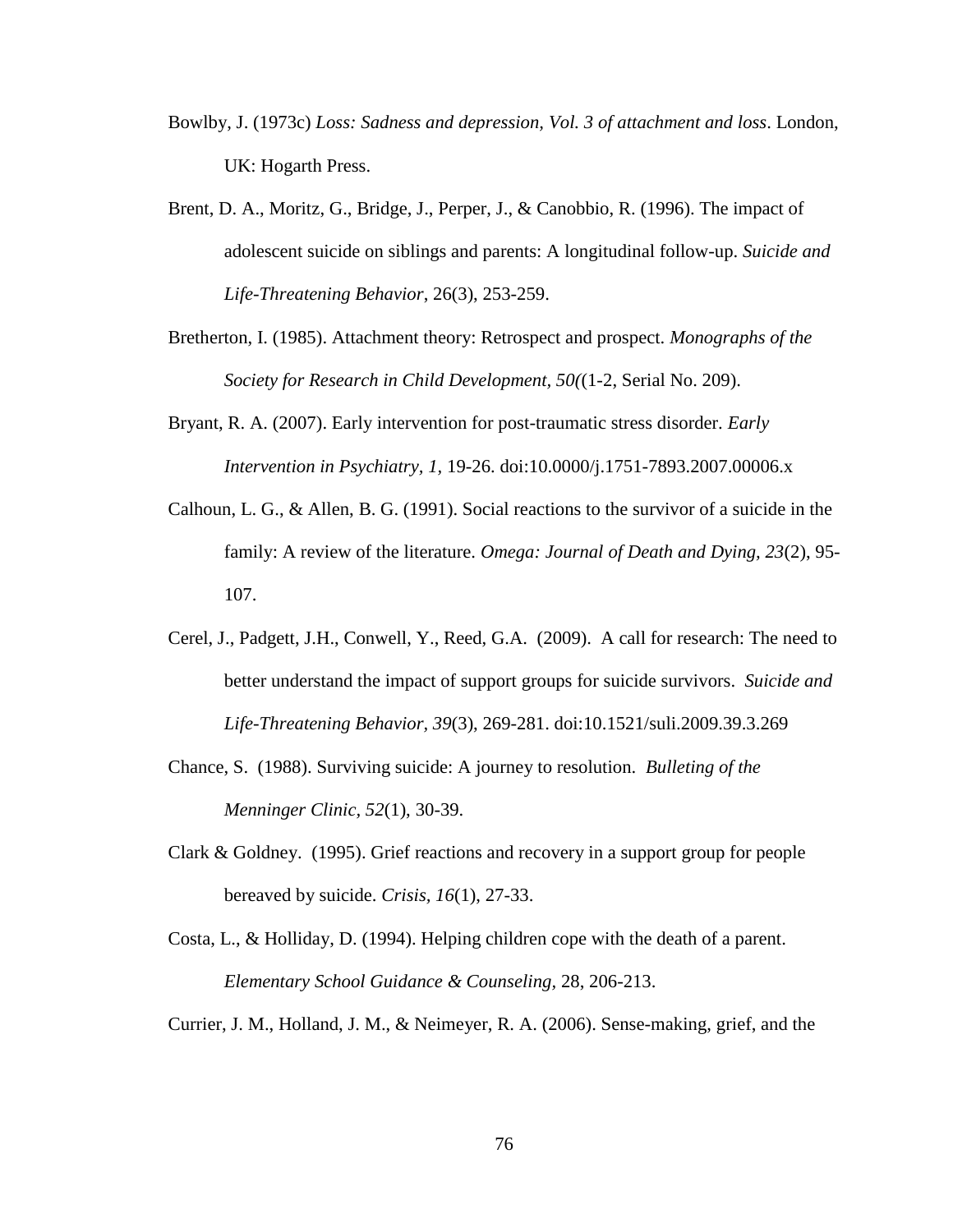experience of violent loss: Toward a mediational model. *Death Studies, 30*, 403- 428. doi: 10.1080/07481180600614351

- Dane, B. O. (1991). Counseling bereaved middle aged children: Parental suicide survivors. C*linical Social Work Journal, 19*(1), 35-48.
- de Groot, M., Neeleman, J., van der Meer, K., & Burger, H. (2010). The effectiveness of family-based cognitive-behavior grief therapy to prevent complicated grief in relatives of suicide victims: The mediating role of suicide ideation. *Suicide and Life-Threatening Behavior, 40*(5), 425-437. doi:10.1521/suli.2010.40.5.425
- Denton, W. H., & Brandon, A. R. (2011). Couple therapy in the presence of mental disorders. In J. L. Wetchler (Ed.), *Handbook of clinical issues in couple therapy*  (41-55). New York: Routledge.
- Diamond, G. S., Wintersteen, M. B., Brown, G. K., Diamond, G. M., Gallop, R., Shelef, K., & Levy, S. (2010). Attachment-based family therapy for adolescents with suicidal ideation: A randomized controlled trial. *Journal of the American Academy of Child & Adolescent Psychiatry, 49*(2), 122-131. doi:10.1097/00004583-201002000-00006
- Dyregrov, K. (2009). How do the young suicide survivors wish to be met by psychologists? A user study. *Omega: Journal of Death and Dying, 59*(3), 221- 238. doi:10.2190/OM.59.3.c
- Dunne, E. J. (1992). Psychological intervention strategies for survivors of suicide. *Crisis, 13*(1),35-40.
- Feigelman, B., & Feigleman, W. (2011). Suicide survivor support groups: Comings and goings, part II. *Illness, Crisis & Loss, 19*(2), 165-185. doi:10.2190/IL.19.2.e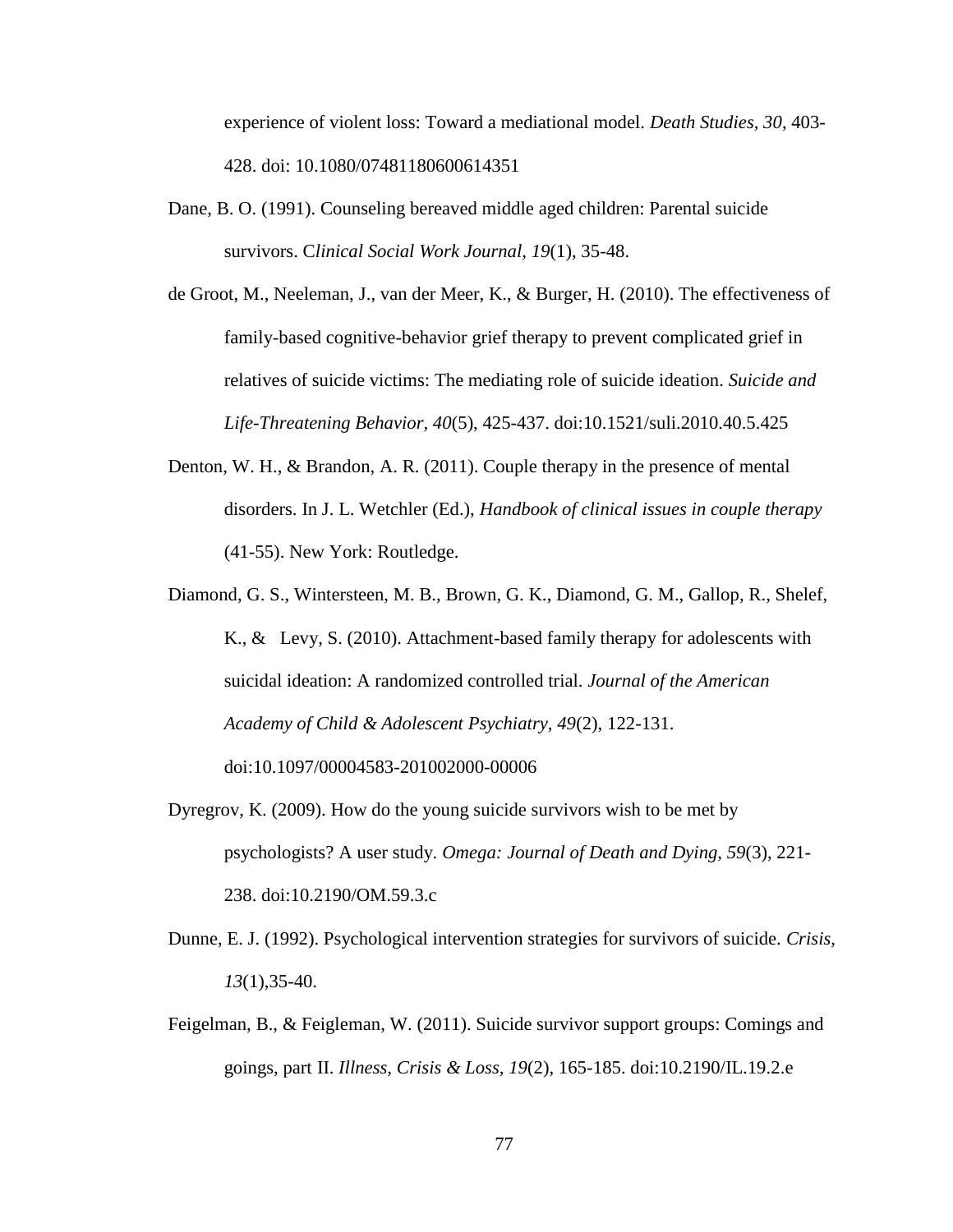- Feigelman, W., Jordan, J. R., & Gorman, B. S. (2009). Personal growth after a suicide loss: Cross-sectional findings suggest growth after loss may be associated with better mental health among survivors. *Omega, 59*(3), 181-202. doi:10.2190/OM.59.3.a
- Field, N., P. (2006). Unresolved grief and continuing bonds: An attachment perspective. *Death Studies, 30,* 739-756. doi:10.1080/07481180600850518
- Finkbeiner, A. K. (1998). *After the death of a child: Living with loss through the years.*  Baltimore, MD: Johns Hopkins University Press
- Grad, O. T., Clark, S., Dyregov, K., & Andriessen, K. (2004). What helps and what hinders the process of surviving the suicide of somebody close? *Crisis, 25*(3), 134-139. doi:10.1028/0227-5910.25.3.134
- Hazell, P., & Lewin, T. (1993). An evaluation of postvention following adolescent suicide. *Suicide and Life-Threatening Behavior, 23*(2), 101-109.
- Hazen, C., & Shaver, P. (1987). Romantic love conceptualized as an attachment process. *Interpersonal Relations and Group Processes, 52*(3), 511-524.

Holland, J. M., & Neimeyer, R. A. (2011). Separation and traumatic distress in prolonged grief: The role of cause of death and relationship to the deceased. *Journal of Psychopathology and Behavior Assessment, 33,* 254-263. doi:10.1007/s10862- 010-9214-5

James, (2008). *Crisis intervention strategies.* Belmont, CA: Thomas Higher Education.

Jaques, J. D. (2000). Surviving suicide: The impact on the family. *The Family Journal, 8,* 376-379. doi: 10.1177/1066480700084007

Johnson, S. M., Makinen, J. A., & Millikin, J. W. (2001). Attachment injuries in couple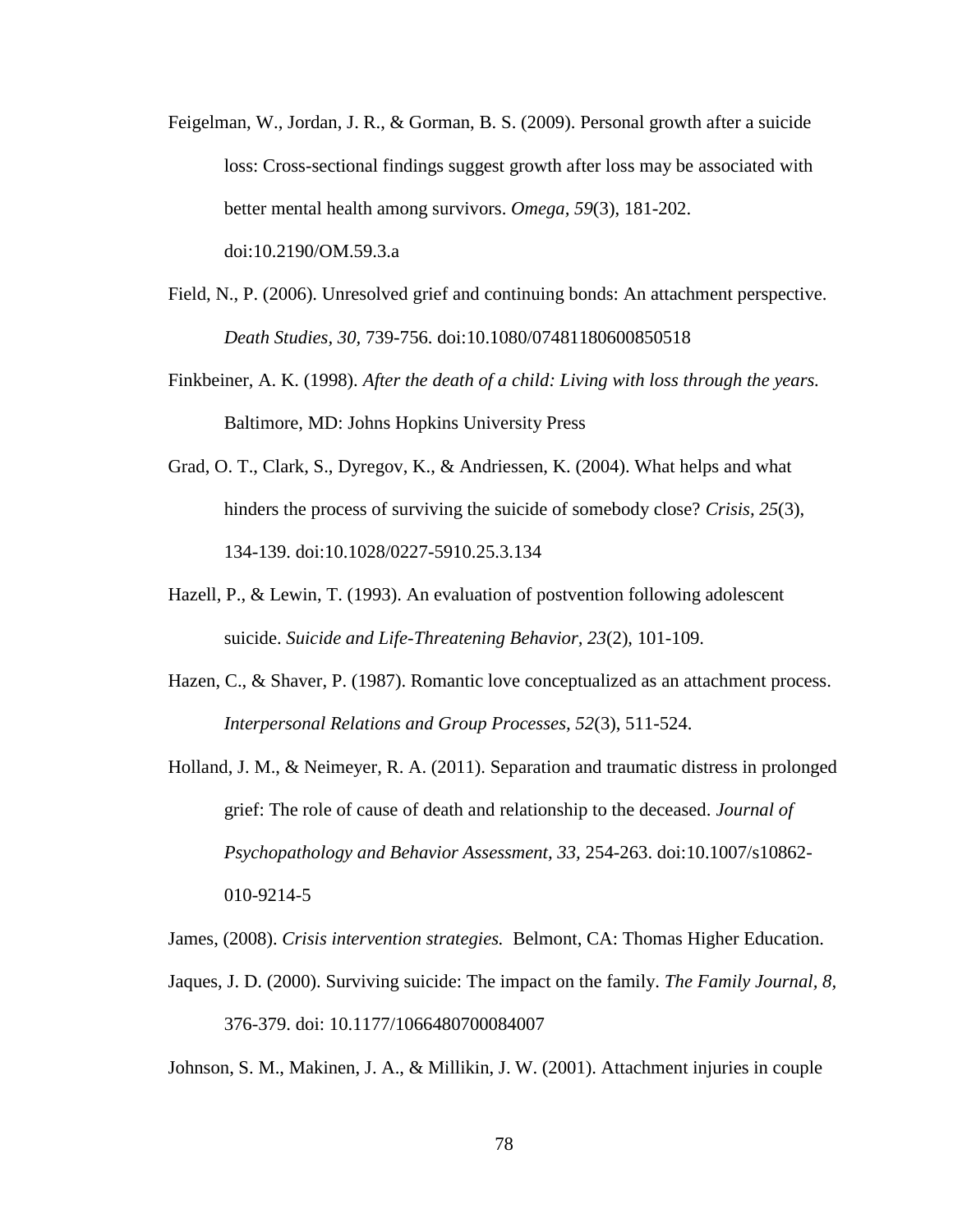relationships: A new perspective on impasses in couples therapy. *Journal of Marital and Family Therapy, 27*(2), 145-155.

Joiner, T. (2005). *Why people die by suicide.* Cambridge, MA: Harvard University Press.

- Jordan, J. R. (2001). Is suicide bereavement different? A reassessment of the literature. *Suicide and Life-Threatening Behavior, 31*(1), 91-102. doi:10.1521/suli.31.1.91.21310
- Jordan, J. R., Kraus, D., & Ware, E. (1993). Observations on loss and family development. *Family Process, 32*(4), 425-440. doi:10.1111/j.1545- 5300.1993.00425.x
- Jordan, J. R., & McMenamy, J. (2004). Interventions for suicide survivors: A review of the literature. *Suicide and Life-Threatening Behavior, 34*(4), 337-349. doi:10.1521/suli.34.4.337.53742
- Jordan, J. R., & Neimeyer, R. A. (2003). Does grief counseling work? *Death Studies, 27*(9), 765-786. doi:10.1080/713842360
- Knieper, A. J. (1999). The suicide survivor's grief and recovery. *Suicide & Life-Threatening Behavior*, *29*(4), 353-364.
- Kuramoto, S., Brent, D. A., & Wilcox, H. C. (2009). The impact of parental suicide on child and adolescent offspring. *Suicide and Life-Threatening Behavior*, 39(2), 137-151. doi:10.1521/suli.2009.39.2.137
- Kübler-Ross, E. (1969). *On death and dying.* New York: McMillan.
- Laux, J. M. (2002). A primer on suicidology: Implications for counselors. *Journal of Counseling & Development, 80*(3), 380-383.

Lindqvist, P., Johansson, L., & Karlsson, U. (2008). In the aftermath of teenage suicide: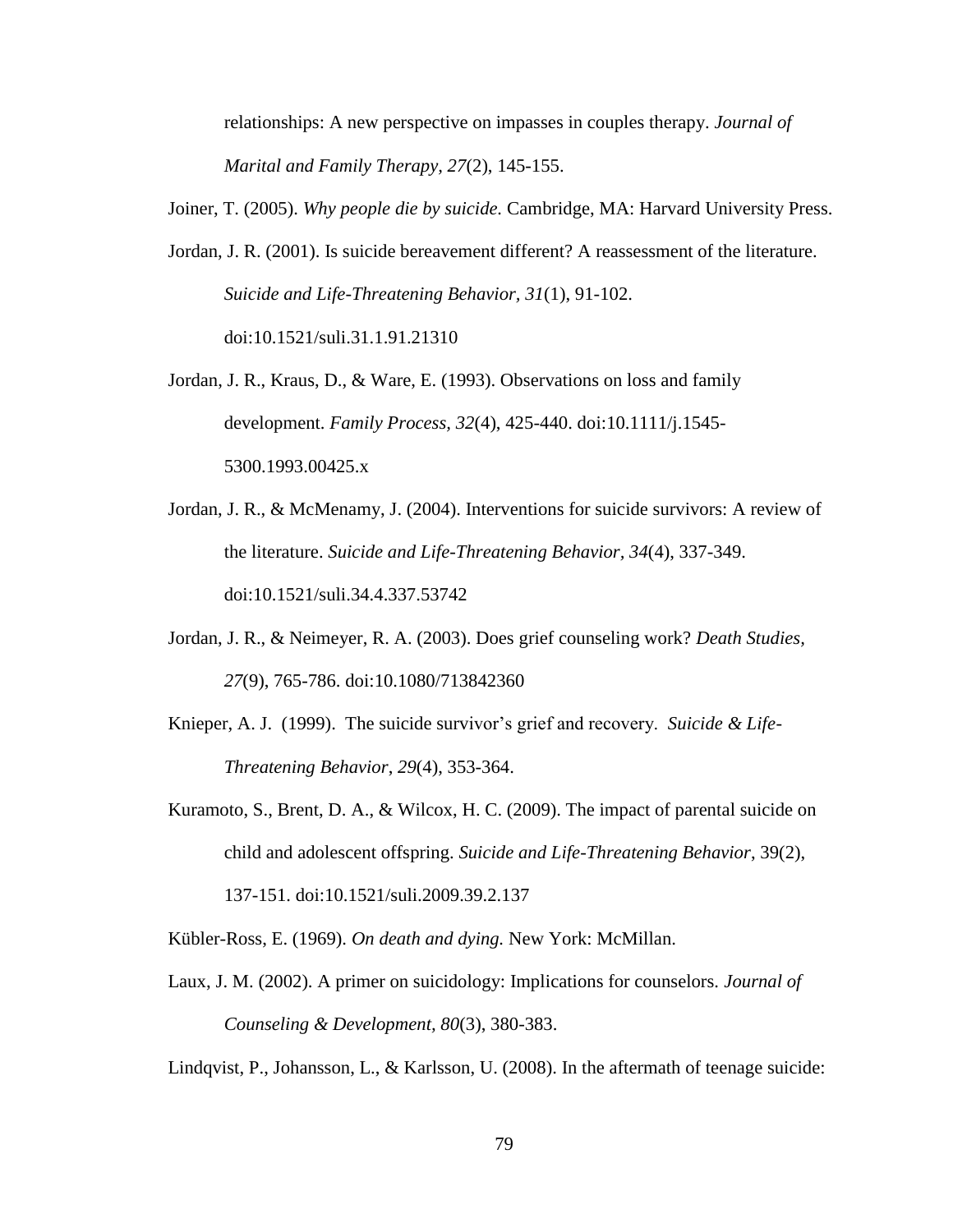A qualitative study of the psychosocial consequences for the surviving family members. *BMC Psychiatry,8*(26). doi:10.1186/1471-244X/8/26

- Matsakis, A. (2004). Trauma and its impact on families. In D. C. Catherall (Ed.), *Handbook of stress, trauma, and the family* (pp. 15-32). New York: Brunner-Routledge
- Maycock, K. E. (1997). A study of the impact of suicide grief on intimacy. *(Doctoral dissertation).* Retrieved from ProQuest Dissertations & Theses (PQDT)
- McBride, J., & Simms, S. (2001). Death in the family: Adapting a family systems framework to the grief process. *The American Journal of Family Therapy, 29*(1), 59-73. doi: 10.1080/01926180126032
- McDaniel, S. H., Hepworth, J., & Doherty, W. J. (1992). *Medical family therapy: A biopsychosocial approach to families with health problems.* New York: Basic Books.
- McIntosh, J. L. (1993). Control group studies of suicide surviors: A review and critique. *Suicide and Life-Threatening Behavior, 23*(2), 146-161.
- McMenamy, J. M., Jordan, J. R., & Mitchell, A. M. (2008). What do suicide survivors tell us they need? results of a pilot study. *Suicide and Life-Threatening Behavior, 38*(4), 375-389. doi:10.1521/suli.2008.38.4.375
- Miller, L. (1999). Treating posttaumatic stress disorder in children and families: Basic principles and clinical applications. *The American Journal of Family Therapy, 27*(1), 21-34. doi: 10.1080/019261899262078

Mitchell, A. M., Kim, Y., Prigerson, H. G., & Mortimer-Stephens, M. (2004).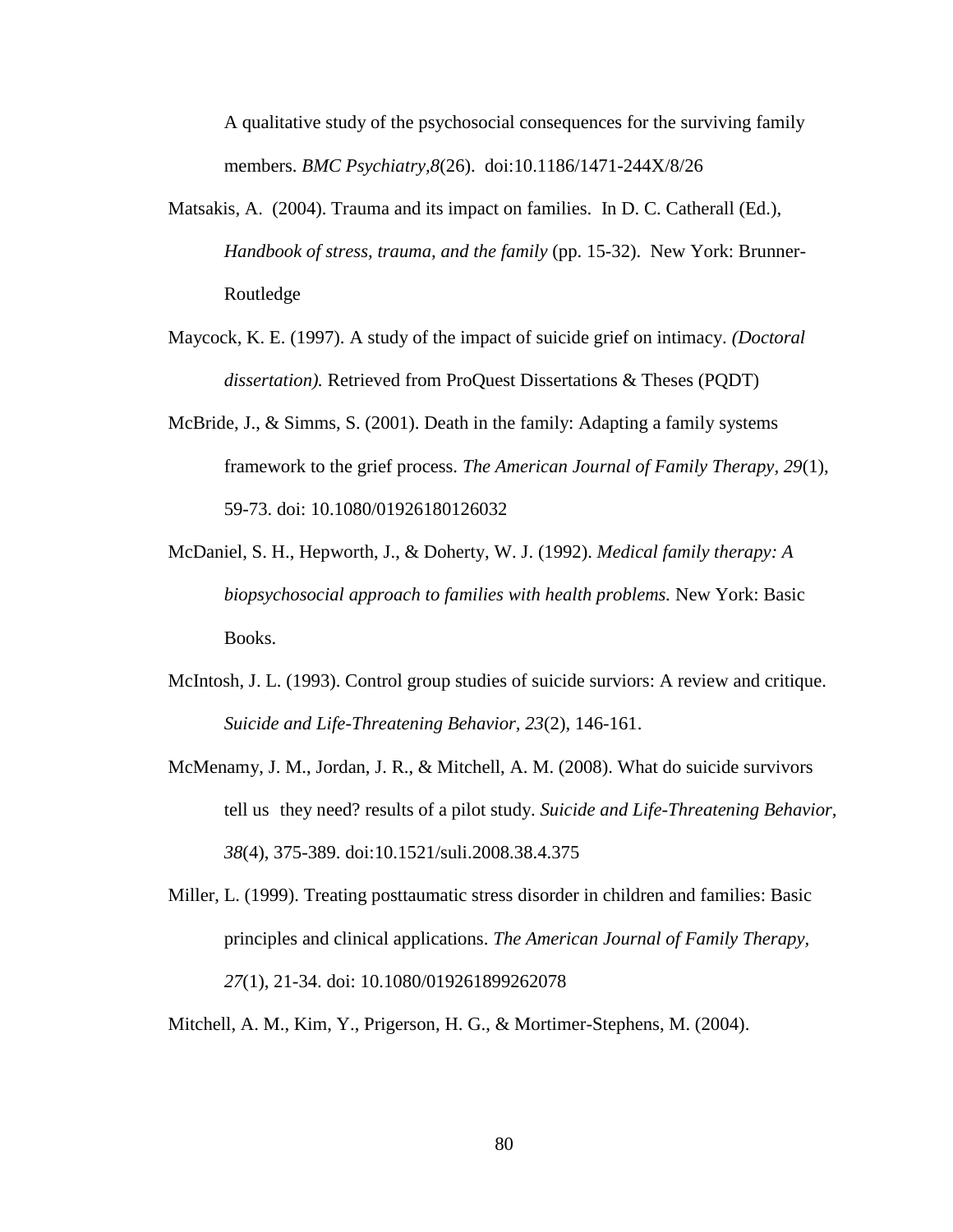Complicated grief in survivors of suicide. *Crisis, 25*(1), 12-18. doi: 10.1027/0227- 5910.25.1.12

- Mitchell, A. M., Wesner, S., Garand, L., Gale, D. D., Havill, A., & Brownson, L. (2007). A support group intervention for children bereaved by parental suicide. *Journal of Child and Adolescent Psychiatric Nursing, 20*(1), 3-13. doi:10.1111/j.1744- 6171.2007.00073.x
- Murphy, S. A., Johnson, L. C., Wu, L., Fan, J. J., & Lohan, J. (2003). Bereaved parents' outcomes 4 to 60 months after their children's death by accident, suicide, or homicide: A comparative study demonstrating differences. *Death Studies, 27*(1), 39-61. doi:10.1080/07481180302871
- Neuman, L. W. (1994). *Social research methods: Qualitative and quantitative approaches.* Boston, MA: Allyn and Bacon

Nichols, M. P. (2010). *Family therapy, concepts and methods*. Prentice Hall

- Northey, W. R. (2002). Characteristics and clinical practices of marriage and family therapists: A national survey. *Journal of Marital and Family Therapy, 28*(4), 487-
- 494. doi:10.1111/j.1752-0606.2002.tb00373.x Noy, C. (2008). Sampling knowledge: The hermeneutics of snowball sampling in qualitative research. *International Journal of Social Research Methodology,*

*11*(4), 327-344. doi: 10.1080/13645570701401305

- Ogrodniczuk, J. S., Piper, W. E., Joyce, A. S., McCallum, M., & Rosie, J. S. (2002). Social support as a predictor of response to group therapy for complicated grief. *Psychiatry, 65*(4), 346-347.
- Pais, S. & Dankoski, M. E. (2011). What's love got to do with it? In J. L. Wetchler (Ed.), *Handbook of clinical issues in couple therapy* (57-73). New York: Routledge.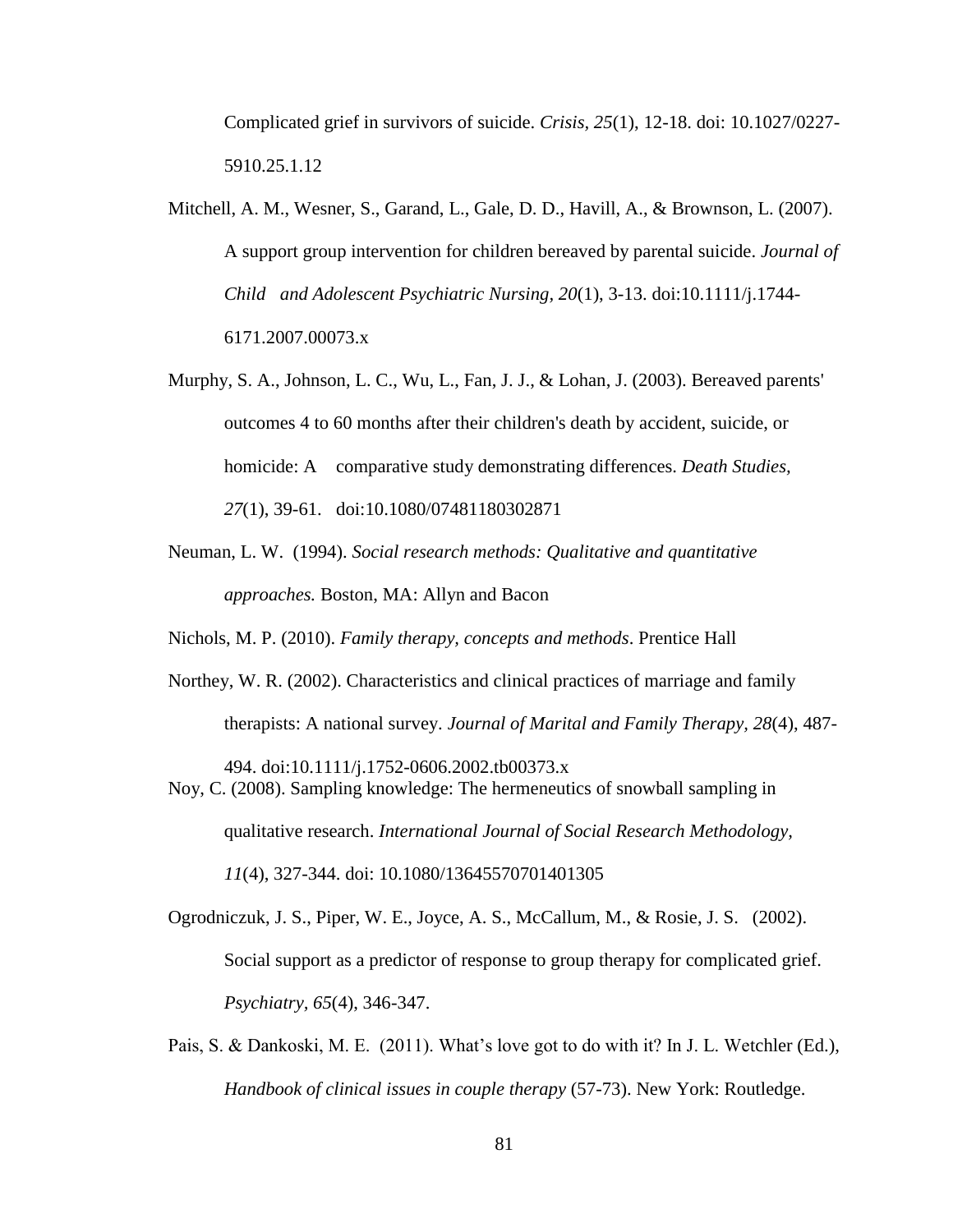- Parrish, M., & Tunkle, J. (2003). Working with families following their child's suicide. *Family Therapy, 30*(2), 63-76.
- Prabhu, S. L., & Bowers, T. (2010). Role of the family in suicide prevention: An attachment and family systems perspective. *Bulletin of the Menninger Clinic, 74*(4), 301-327.
- Praeger, S. G., & Bernhardt, G. R. (1985). Survivors of suicide: A community in need. *Family & Community Health, 11,* 62-72.
- Range, L. M., & Calhoun, L. G. (1990). Responses following suicide and other types of death: The perspective of the bereaved. *Omega: Journal of Death and Dying, 21*(4), 311-320.
- Rose, S., & Bisson, J. (1998). Brief early psychological interventions following trauma: A systematic review of the literature. *Journal of Traumatic Stress, 11*(4), 697- 710.
- Rudestam, K. E. (1977). Physical and psychological responses to suicide in the family. *Journal of Consulting and Clinical Psychology, 45*(2), 162-170.

Sayre, McCollum, & Spring. (2010).

- Schneider, B., Grebner, K., Schnabel, A., & Georgi, K. (2011). Do suicides' characteristics influence survivors' emotions? *Suicide and Life-Threatening Behavior, 41*(2), 117-125. doi:10.1111/j.1943-278X.2011.00024.x
- Schowalter, J. E., Buschman, P., Patterson, P. R., Kutscher, A. H., Tallmer, M., & Stevenson, R. G. (1987). *Children and death: Perspectives from birth through adolescence.* New York, NY England: Praeger Publishers

Schuyler, D. (1973). Counseling suicide survivors: Issues and answers. *Omega, 4*(4),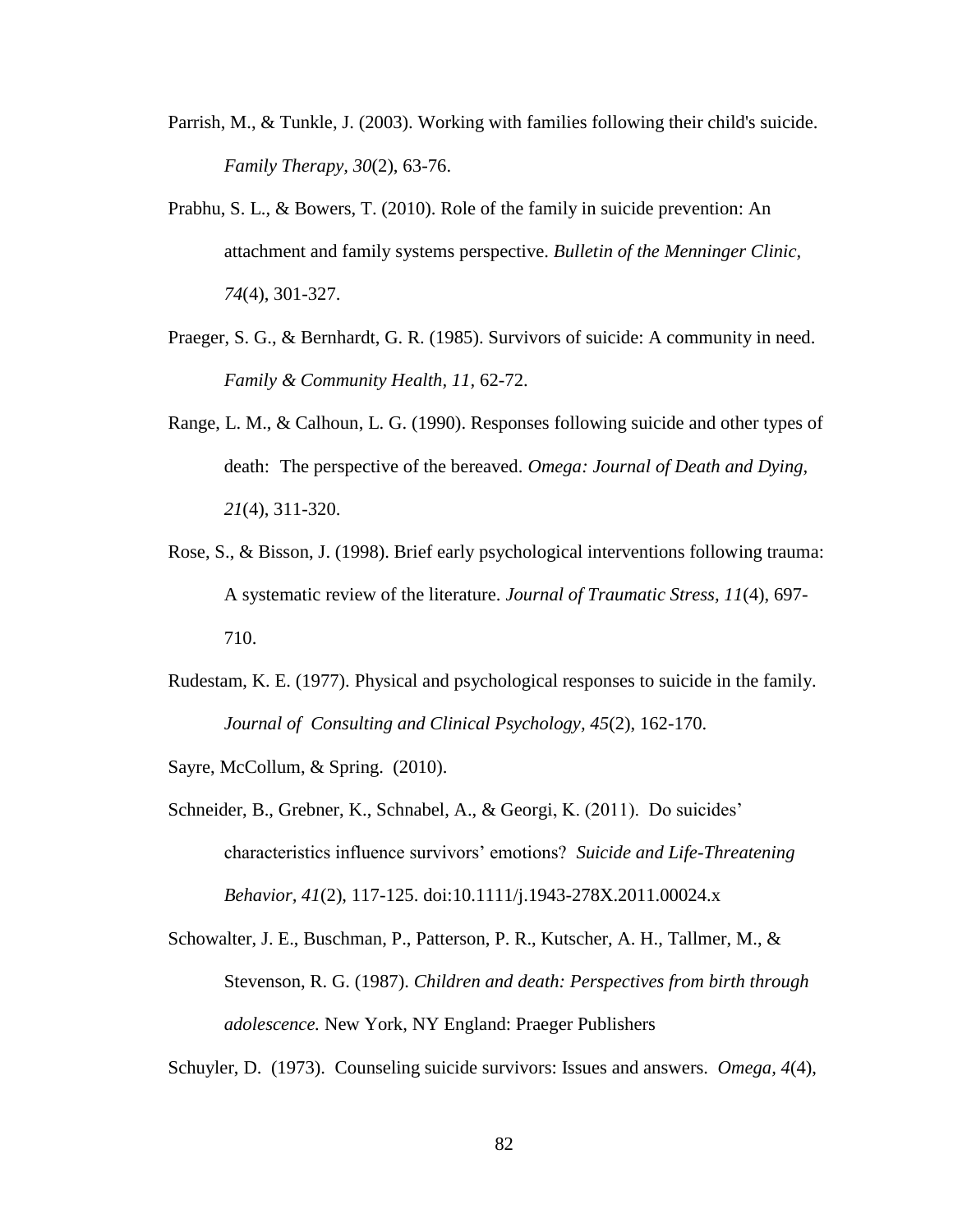- Segal, N. L. (2009). Suicidal behaviors in surviving monozygotic and dizygotic co-twins: Is the nature of the co-twin's cause of death a factor? *Suicide and Life-Threatening Behavior, 39*(6), 569-575. doi:10.1521/suli.2009.39.6.569
- Shneidman, E. S. (1977). To the bereaved of a suicide. In B. L. Danto & A. Kutscher (Eds.), *Suicide and Bereavement*, (pp.67-69). New York: Miss Information Corporation
- Shneidman, E. S. (1984). Postvention and the survivor-victim. In E. S. Shneidman (Ed.), *Death: Current perspectives, 3rd edition* (pp. 412-419). Palo Alto, CA: Mayfield Publishers.
- Simmons, D. S., & Doherty, B. W. (1995). Defining who we are and what we do: Clinical practices and pattern of marriage and family therapists in Minnesota. *Journal of Marital and Family Therapy, 21*, 3-16.
- Simmons, D. S., & Doherty, B. W. (1998). Does academic training background make a difference among practicing marriage and family therapists? *Journal of Marital and Family Therapy, 24*(3), 321-336.
- Shear, K., Frank, E., Houck, P. R., & Reynolds, C. F., III. (2005). Treatment of complicated grief: A randomized controlled trial. *Journal of the American Medical Association, 293*(21)*,* 2601-2608. doi:10.1001/jama.293.21.260
- Strauss, A., & Corbin, J. M. (1990). *Basics of qualitative research: Grounded theory procedures and techniques*. Thousand Oaks, CA US: Sage Publications, Inc.
- Sudak, H., Maxim, K., & Carpenter, M. (2008). Suicide and stigma: A review of the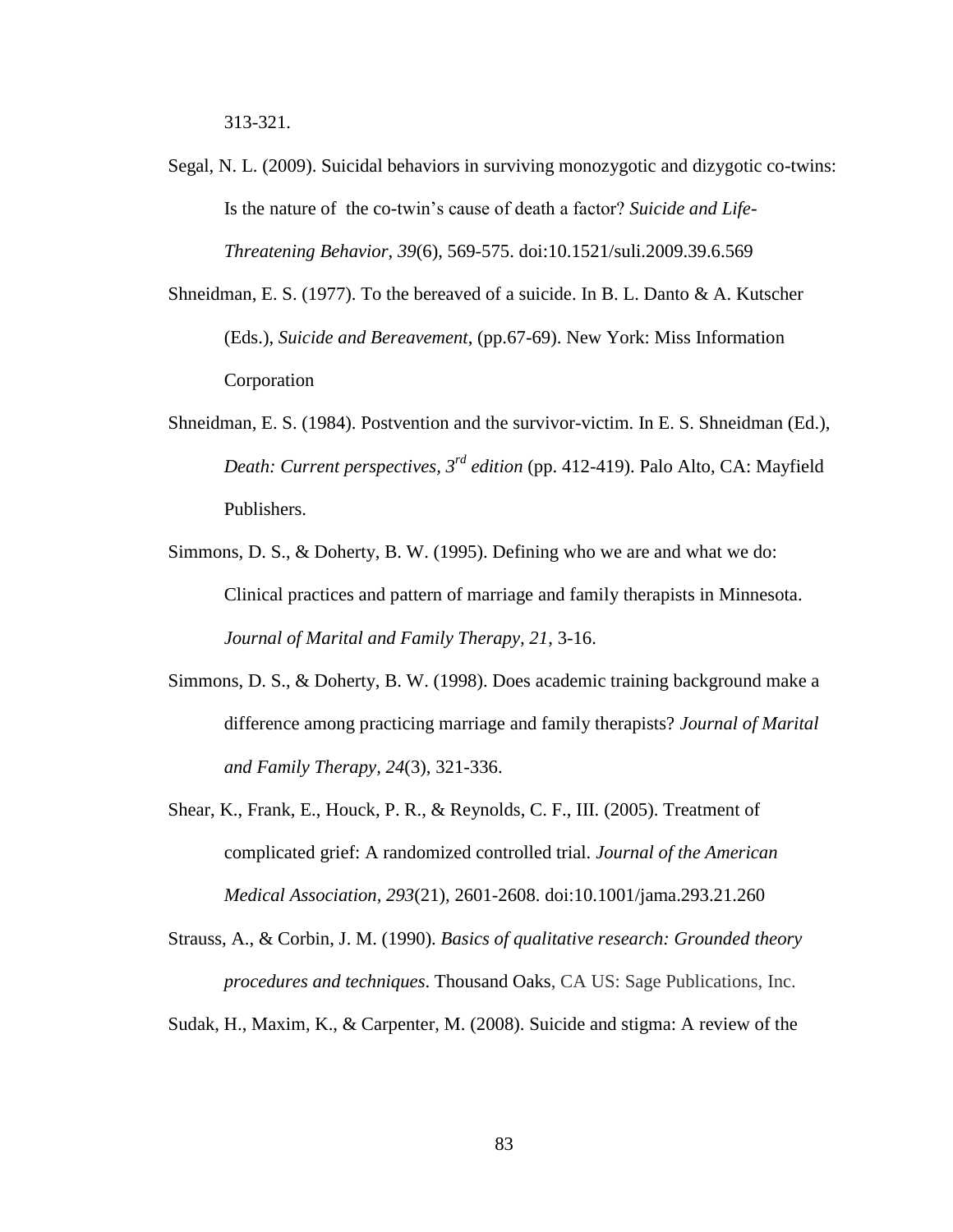literature and personal reflections. *Academic Psychiatry, 32*(2), 136-142. doi:10.1176/appi.ap.32.2.136

- Trolley, B.C. (1993). Kaleidoscope of aid for parents whose child died by suicidal and sudden, non-suicidal means. *Omega, 27*(3), 239-250.
- Tzeng, W., Su, P., Chiang, H., Kuan, P., Lee., J. (2010). The invisible family: A qualitative study of suicide survivors in taiwan. *Western Journal of Nursing Research, 32*(2), 185-198. doi:10.1177/0193945909350630
- Vandecreek, L., & Mottram, K. (2009). The religious life during suicide bereavement: A description. *Death Studies, 33,* 741-761. doi: 10.10808/07481180903070467
- Wagner, K., & Calhoun, L. (1991). Perceptions of social support by suicide survivors and their social networks. *Omega, 24,* 61-73.
- Walsh, F., & McGoldrick, M. (2004). When a family deals with loss: Adaptational challenges, risk, and resilience. In D. C. Catherall (Ed.), *Handbook of stress, trauma, and the family* (pp. 393-415). New York: Brunner-Routledge
- Weeks, G. R. (Ed). (1989). *Treating couples: The intersystem model of the Marriage Council of Philadelphia.* New York: Brunner/Mazel.
- Weeks, G. R., & Treat, S. (2001). *Couples in treatment, techniques and approaches for effective practice*. Routledge.
- World Health Organization. (2012a). *Suicide prevention: SUPRE.* Retrieved November 20, 2012, from

[http://www.who.int/mental\\_health/prevention/suicide/suicideprevent/en/](http://www.who.int/mental_health/prevention/suicide/suicideprevent/en/)

World Health Organization. (2012b). *Suicide prevention: SUPRE.* Retrieved November 20, 2012, from [http://www.who.int/mental\\_health/media/unitstates.pdf](http://www.who.int/mental_health/media/unitstates.pdf)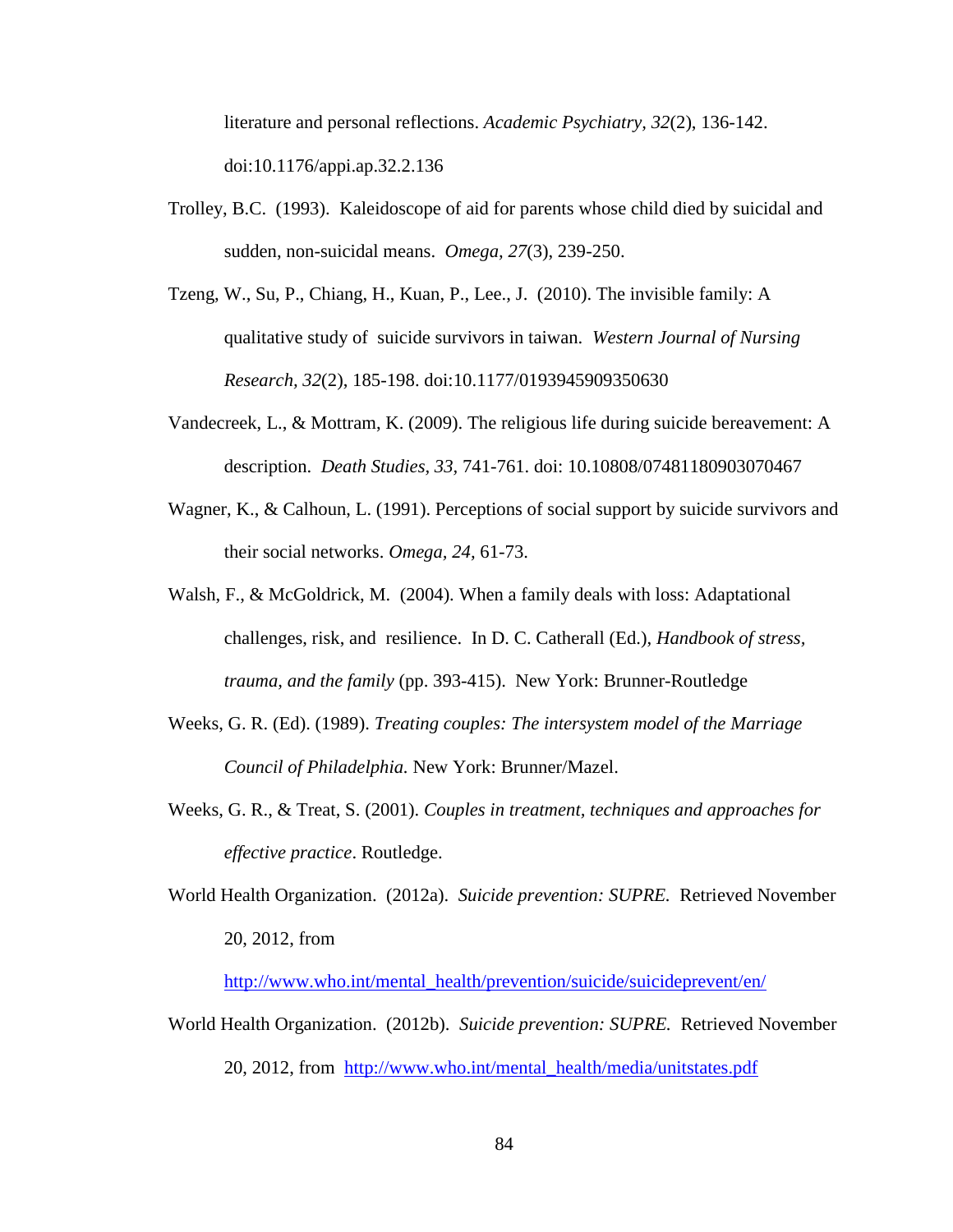World Health Organization. (2012c). *Suicide prevention: SUPRE.* Retrieved November 20, 2012, from [http://www.who.int/mental\\_health/media/repkor.pdf](http://www.who.int/mental_health/media/repkor.pdf)

World Health Organization. (2012d). *Suicide prevention: SUPRE.* Retrieved November

20, 2012, from [http://www.who.int/mental\\_health/media/russ.pdf](http://www.who.int/mental_health/media/russ.pdf)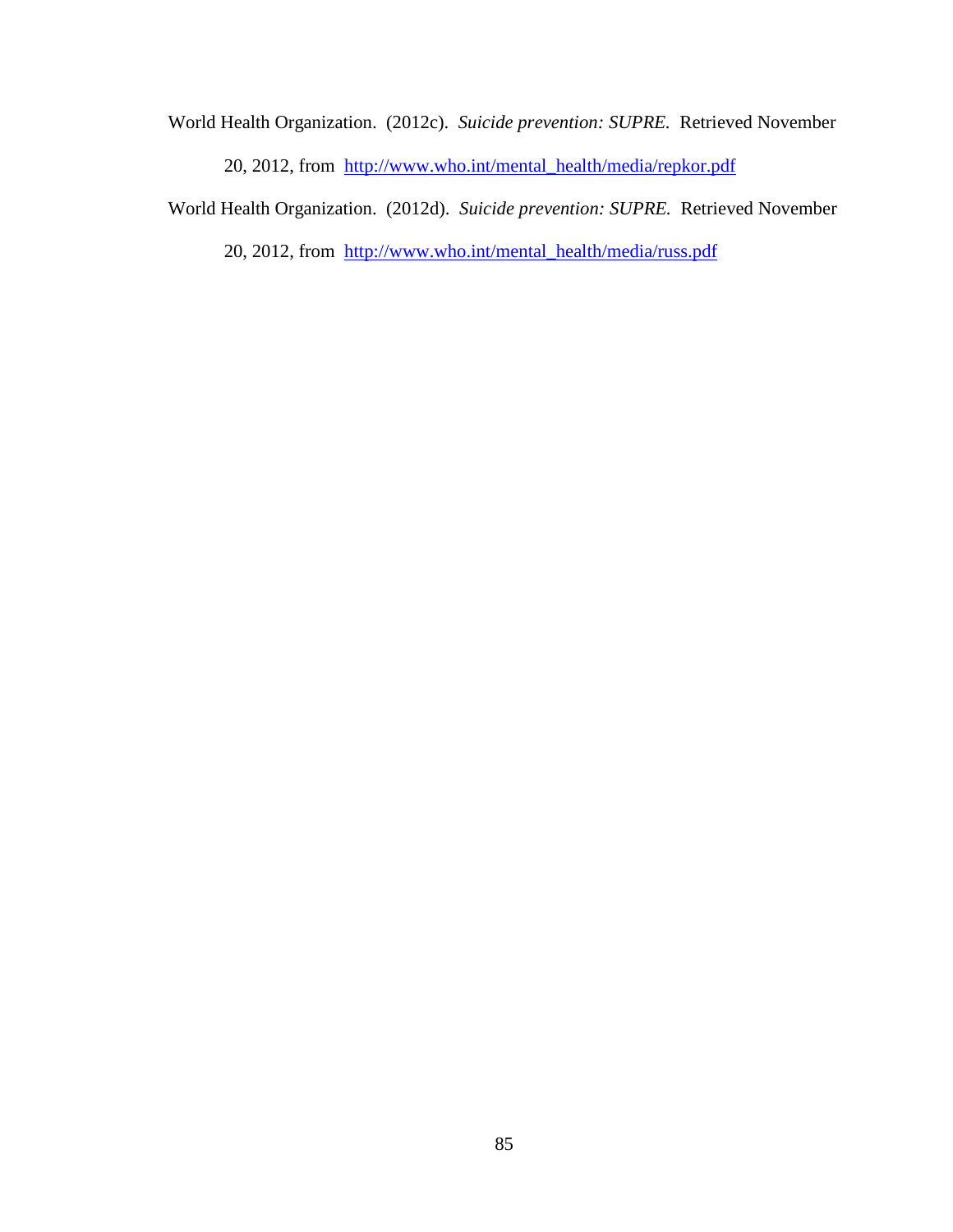#### CURRICULUM VITAE

# **Quintin A. Hunt**

300 Golden Shore Drive Las Vegas, NV 89123 520-450-1344 quintin.hunt@gmail.com

#### **EDUCATION**

**M.S.** 

University of Nevada, Las Vegas 2011 - 2013 Major: Marriage and Family Therapy

Thesis: *What works in suicide bereavement: What helps and what hurts?*

#### **B.S.**

Brigham Young University 2004 - 2011 Major: Marriage, Family, and Human Development

# **RESEACH EXPERIENCE**

Thesis Research: Marriage and Family Therapy Program, University of Nevada, Las Vegas, July 2012-December 2013. Title: *What Works in Suicide Bereavement: What Helps and What Hurts?* 

-Phenomenological study using a Grounded Theory protocol with six survivors of suicide.

Hertlein, K. M., Weeks, G. R., & Gambescia, N. (in preparation). *Systemic sex therapy* (2nd ed.). New York: Routledge.

-Reviewed and rewrote a current chapter, checked references for errors and new literature, created tables for inclusion in next edition. Updated chapters to reflect change from DSM-IV-TR to DSM 5.

Hertlein, K. M. & Blumer, M. L. (2014). *The couple and family technology framework: Intimate relationships in a digital age.* New York: Routledge.

-Reviewed chapters, checked references for errors.

Fife, S., Nemecek, R., Staples, J., Young, T., **Hunt, Q**., Ellis, A. & Peterson, C. (in preparation). Sexual Addiction in Family Systems Literature: A Content Analysis

-Analyzed journal articles pertaining to sex addiction and wrote results section. Flourishing Families Observational Coding Lab at Brigham Young University

-Reviewed and coded video according to the Iowa Family Interaction Rating Scales

#### **ACADEMIC AND PROFESSIONAL POSITIIONS**

May 2013 – Present Student Intern at UNLV Center for Individual, Couple, and Family Counseling. March 2013 – Present Sexual Addiction Facilitator at LifeSTAR of Las Vegas

-Curriculum research, development, and presentation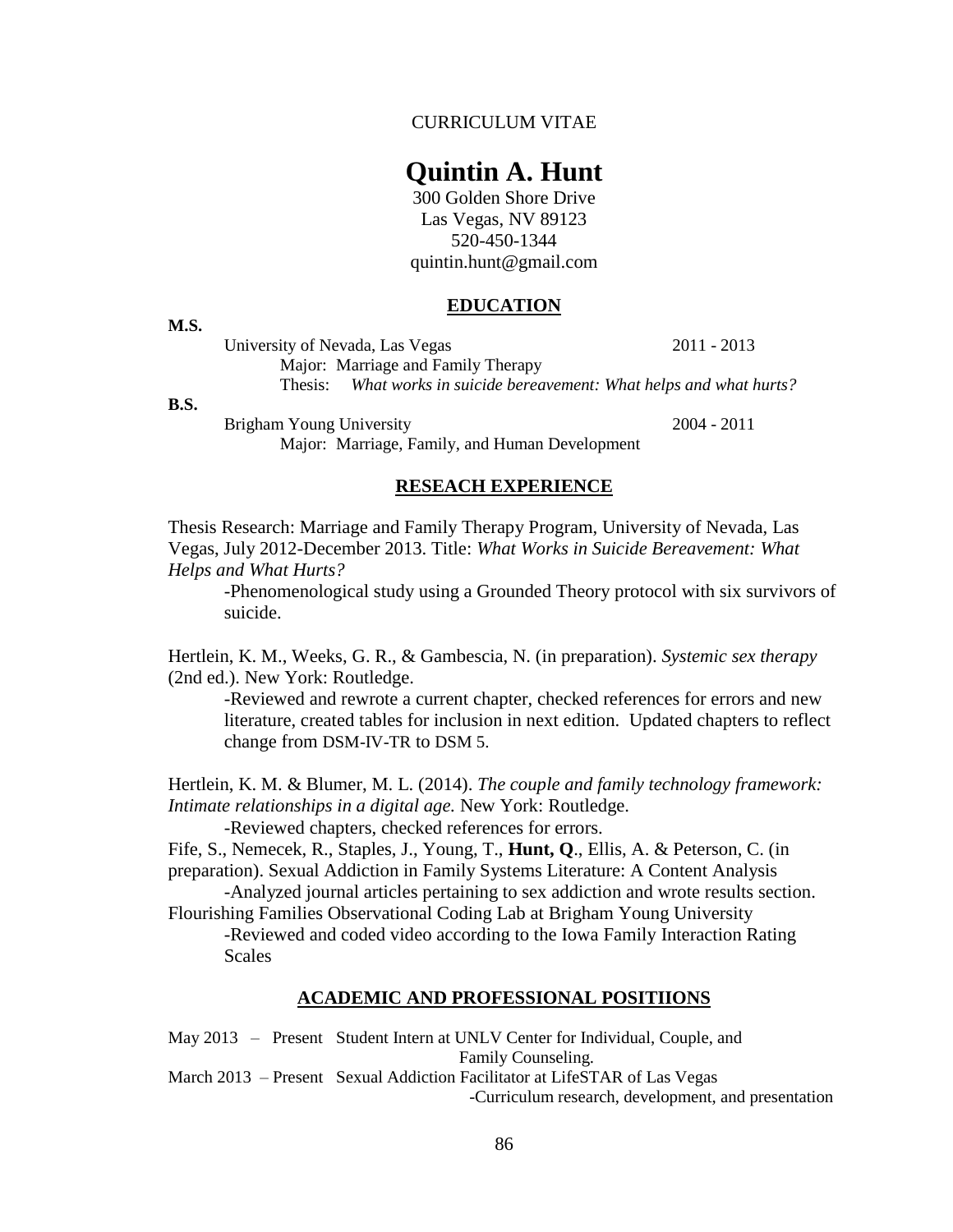| August $2012$ – Present       | Graduate Assistant, University of Nevada—Las Vegas                                      |
|-------------------------------|-----------------------------------------------------------------------------------------|
| May 2012 – May 2013           | Practicum student at UNLV Center for Individual, Couple and<br><b>Family Counseling</b> |
| August $2011 -$ August $2012$ | Psychosocial Rehabilitation Provider, Sage Health Services                              |
| August $2010 - July 2011$     | Mentor and Direct Care Staff, Maple Lake Academy<br><b>PUBLICATIONS</b>                 |

- **Hunt, Q. A.** (2013, October). Perspective of marriage & family therapist in training. *Various Perspectives: October 2013 Hoarding Project Newsletter.* Retrieved from http://myemail.constantcontact.com/October-2013- Newsletter.html?soid=1109510086425&aid=xBwabVwcM8k#LETTER.BLOCK7
- **Hunt, Q. A.** (2013). Student research summary. *American Association of Suicidology Student Enewsletter, 4*(3), 5.
- **Hunt, Q. A.** (in press). Eating disorders: Decode the controlled chaos (Book Review). *The Therapist.*
- **Hunt, Q. A.**, Walker, L. T., & Marsar, T. N. (in press). Argo (Movie Review). *Journal of Feminist Family Therapy.*

#### **SCHOLARSHIP IN PROGRESS**

#### *Publications in Review*

**Hunt, Q.**, Russo-Mitma, G., Olsen, C., & Nelson, M. (in review). Restorying interventions: Commemorating the past and embracing the future. *Journal of Family Psychotherapy.*

#### *Peer Reviewed Publications in Preparation*

- **Hunt, Q. A.**, & Hertlein, K. M. (in preparation). Conceptualizing suicide bereavement from an attachment lens.
- **Hunt, Q. A.** & Weeks, G. R. (in preparation). Empirically-supported treatment after suicide.

Schonian, S., & **Hunt, Q. A.** (in preparation). Alcoholics anonymous and couple's therapy.

#### **PROFESSIONAL PRESENTATIONS (REFERREED)**

- Fife, S., Nemecek, R., Staples, J., Ellis, A., **Hunt, Q.**, Young, T., & Peterson, C. *Still in the shadows: A content analysis of articles on sexual addiction and couple therapy.* (2013, November). Paper presented at the National Council of Family Relations Annual Conference, San Antonio.
- **Hunt, Q. A.** *What works in suicide bereavement: What helps and what hurts?* ( 2013, September). Poster presented at the Nevada Marriage and Family Therapy Conference.
- Ellis, A., **Hunt, Q.**, Young, T., Nemecek, R., Staples, J., Fife, S. T., & Peterson, C. *Still in the*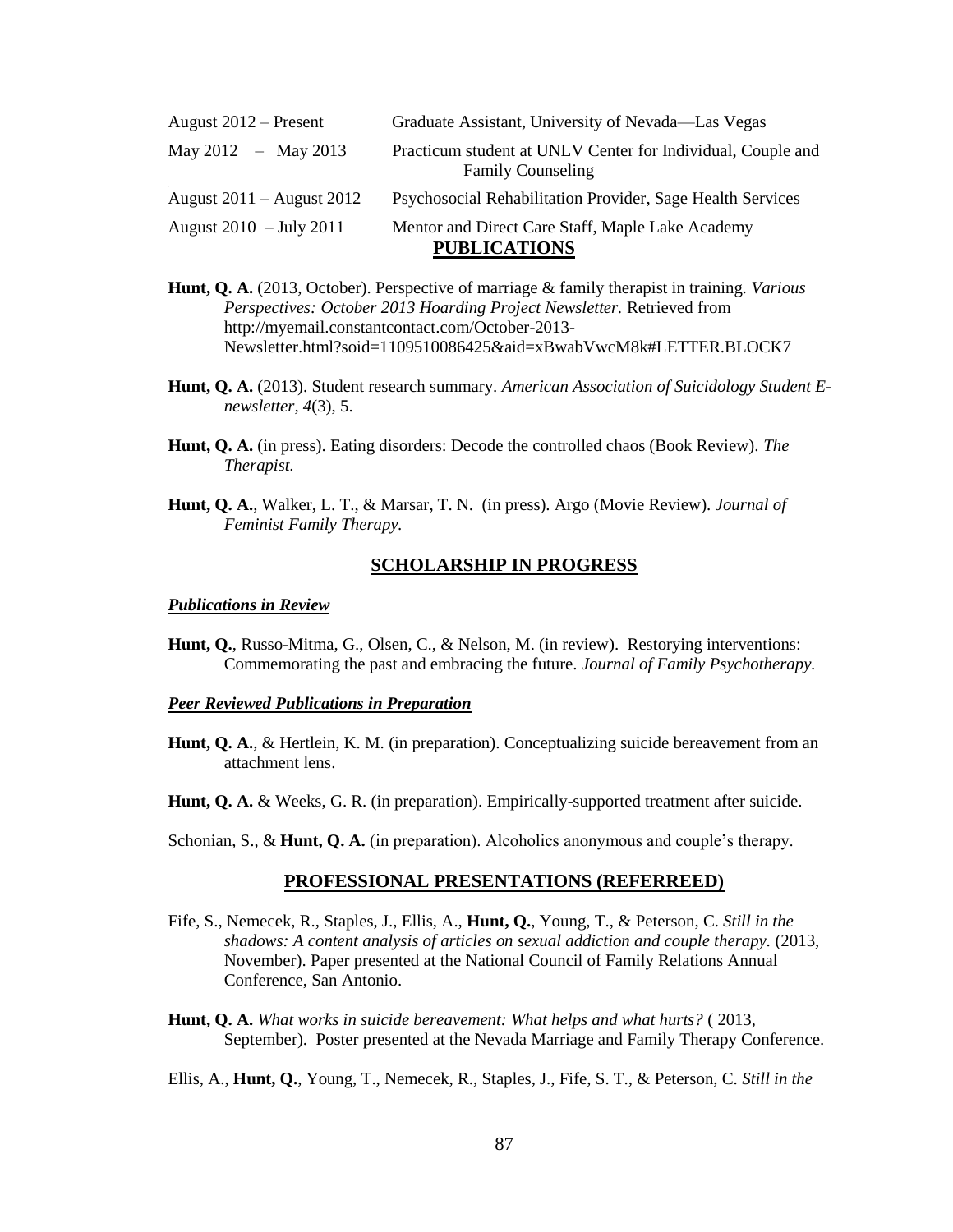*shadows: A content analysis of sexual addiction in couple therapy.* (2013, April). Poster presented at the University of Nevada, Las Vegas Greenspun College of Urban Affairs Graduate Research Symposium.

**Hunt, Q. A.,** & Russo-Mitma, G. *Closing one chapter, opening another: Obituary and birth announcement.* (2012, November). Poster presented at the Nevada Marriage and Family Therapy Conference.

#### **PROFESSIONAL PRESENTATIONS (NON-REFERREED)**

- Ellis, A., **Hunt, Q.**, & Tielemans, S. (2013, July). *Pornography addiction.* Research presentation given to the Marriage and Family Therapy students at the University of Nevada, Las Vegas. July  $9<sup>th</sup>$ , 2013.
- **Hunt, Q. A.** (2012, December). *Suicide as an attachment injury.* Research presentation given to the Marriage and Family Therapy students at the University of Nevada, Las Vegas. December  $10^{th}$ , 2012.

# **GRANT FUNDING AND AWARDS**

**Hunt, Q. A.**. *Suicide Bereavement: What Helps and What Hurts?* (2013). A grant proposal to fund a pilot study or dissertation on suicide bereavement. (*funding pending*)

#### **PROFESSIONAL TRAININGS**

| <b>ASIST Training</b>                                                 | September 2013   |
|-----------------------------------------------------------------------|------------------|
| EMDR Part I training by EMDR H.A.P.                                   | February 2013    |
| Discernment Counseling, Facilitators: William Doherty & Steven Harris | June 2012        |
| Parts Psychology Workshop, Facilitator: Jay Noricks, Las Vegas, NV    | <b>July 2012</b> |
| <b>Emotionally-Focused Therapy Externship</b>                         | September 2012   |
| <b>LifeSTAR Sexual Addiction Program</b>                              | November 2011    |

#### **PROFESSIONAL MEMBERSHIP/AFFILIATIONS**

#### **Professional Organizations**

| American Association of Suicidology                         | Fall $2013$ – Present |
|-------------------------------------------------------------|-----------------------|
| National Council on Family Relations                        | Fall $2012$ – Present |
| Delta Kappa Zeta, Marriage and Family Therapy Honor Society | Fall $2012$ – Present |
| American Association of Marriage and Family Therapy         | Fall $2011 -$ Present |
| Nevada Association of Marriage and Family Therapy           | Fall $2011 -$ Present |

#### **COMMUNITY OUTREACH/MEDIA RELATIONS**

#### **Invited Public and Outreach Presentations/Lectures**

- **Hunt, Q. A.** (2013). *Stress management.* Conference presentation for the Warm Springs Stake of the Church of Jesus Christ of Latter-day Saints. September 14<sup>th</sup>, 2013.
- **Hunt, Q. A.**, & Clark, M. (2013). *Lifestar sexual addiction program.* Informative presentation about the LifeSTAR program for clinicians in the Las Vegas area. July  $26^{\overline{h}}$ , 2013.